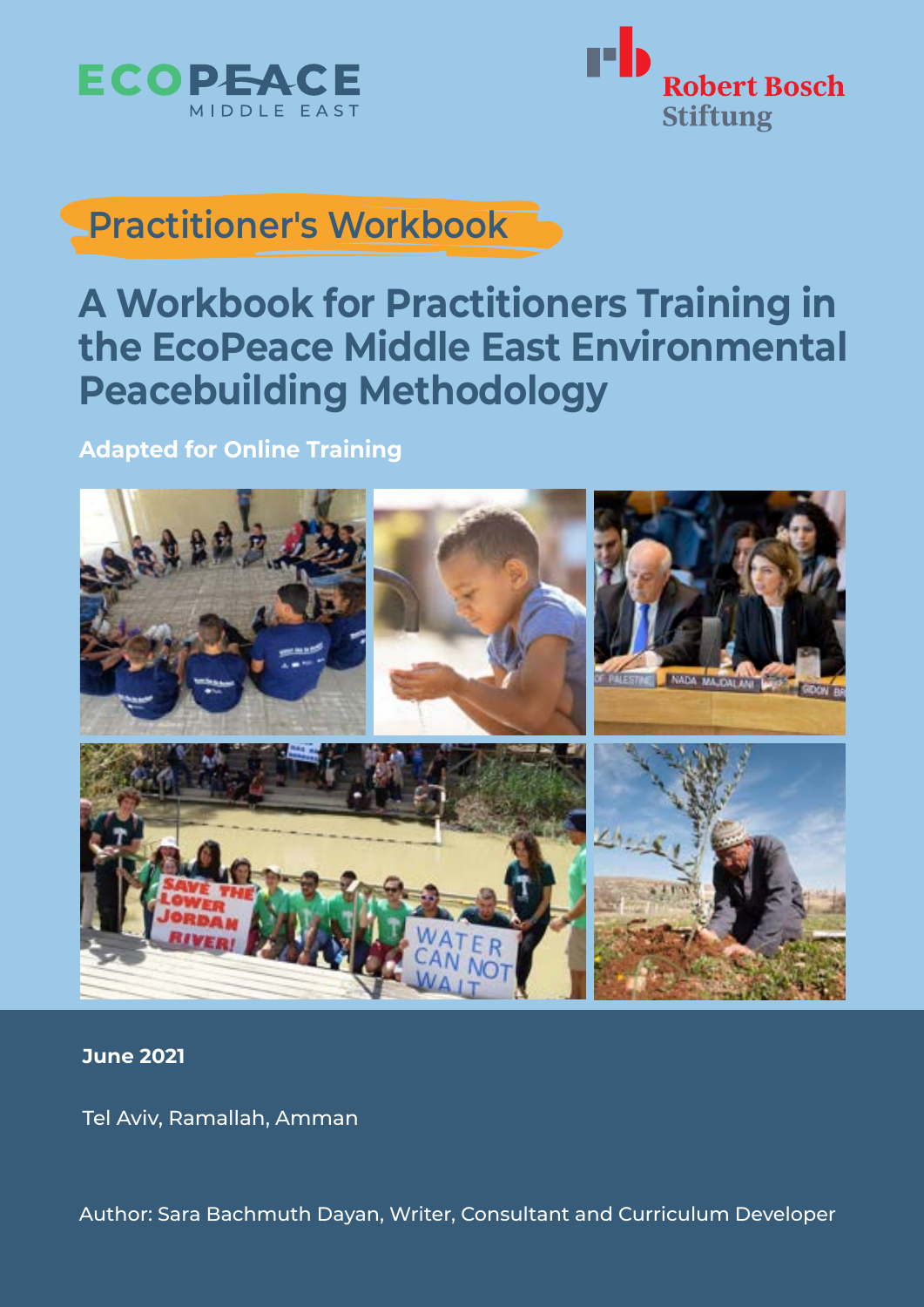



## **Practitioner's Workbook**

# **A Workbook for Practitioners Training in the EcoPeace Middle East Environmental Peacebuilding Methodology**

**Adapted for Online Training**

**June 2021**

**Tel Aviv, Ramallah, Amman**

**Author:** Sara Bachmuth Dayan, Writer, Consultant and Curriculum Developer

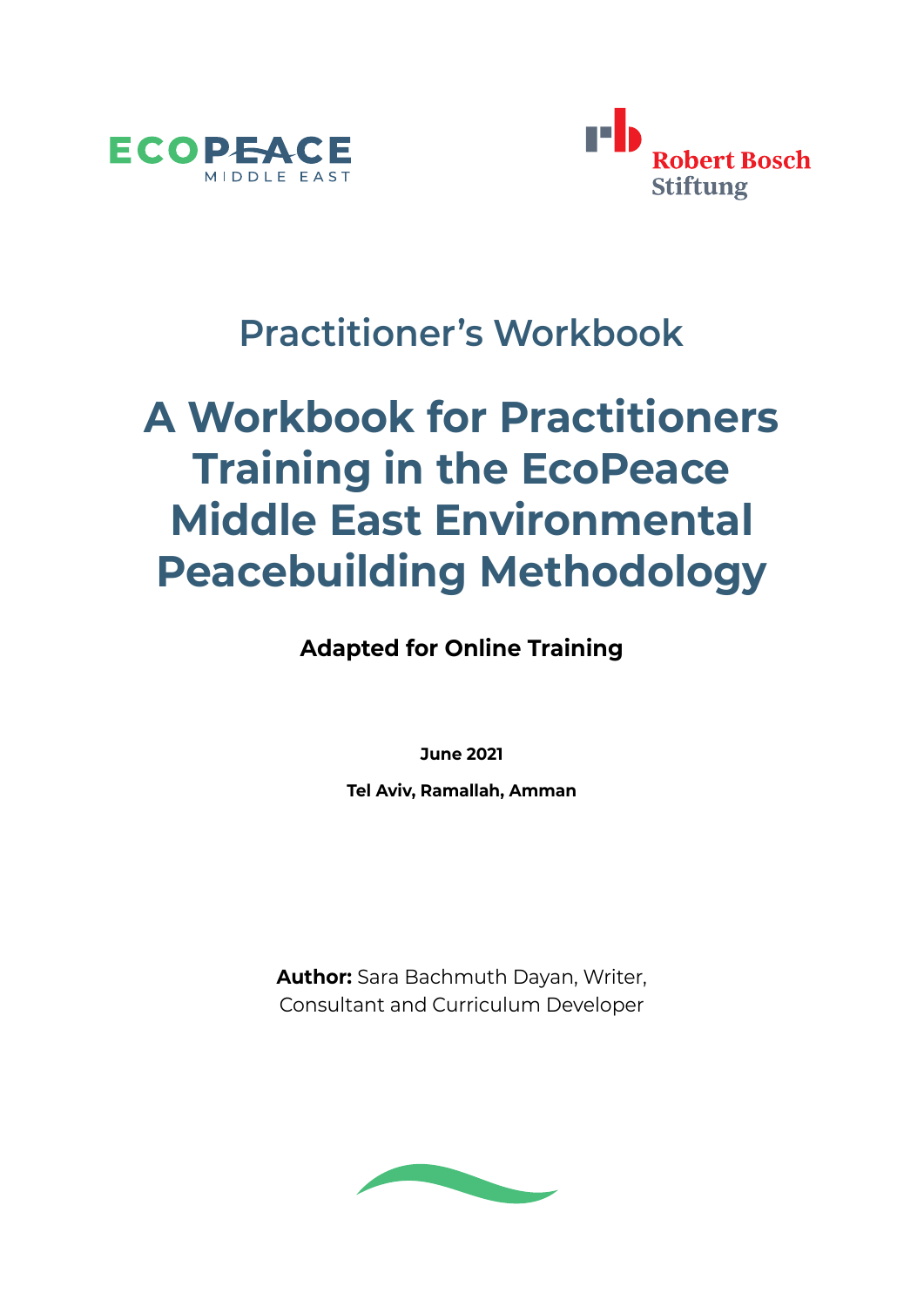**Acknowledgements:** EcoPeace would like to credit and thank the Co-Directors, Gidon Bromberg, Israeli Director, Nada Majdalani, Palestinian Director & Yana Abu Taleb, Jordanian Director for their assistance. Thank you to Gidon Bromberg, Israeli Director, Abdel Rahman Sultan, Jordanian Program Manager, Uri Ginott, Israeli External & Governmental Affairs Officer, Bashar Al Shawa, Palestinian External & Governmental Affairs Officer, Mahmoud Driaat, Palestinian Projects Manager and Nadav Tal, Israeli Water Officer for giving their time and knowledge in interviews with the author. Thank you to Giulia Giordano, Ph.D., former director of International Programs, EcoPeace Middle East for her initiative and input.

**ECOPEACE MIDDLE EAST** is a unique organization at the forefront of the environmental peacemaking movement. As a tri-lateral organization that brings together Jordanian, Palestinian, and Israeli environmentalists, our primary objective is the promotion of cooperative efforts to protect our shared environmental heritage. In so doing, we seek to advance both sustainable regional development and the creation of necessary conditions for lasting peace in our region. EcoPeace has offices in Amman, Ramallah, and Tel-Aviv.

For more information on EcoPeace Middle East or to download any of our publications please visit: [www.ecopeaceme.org](http://www.ecopeaceme.org)

Funding for the training guide was generously donated by \_\_\_\_\_\_\_\_\_\_\_\_\_\_\_\_ without whom this incredible opportunity of spreading EcoPeace's methodologies of environmental peacebuilding to the inernational community would not have been possible.The opinions expressed in this report are those of the authors / EcoPeace Middle East and do not necessarily represent the opinion of our funders and supporters.

**© All Rights Reserved.** No part of this publication may be reproduced, stored in retrieval system or transmitted in any form or by any means, mechanical, photocopying, recording, or otherwise, for commercial use without prior permission by EcoPeace Middle East. The text can be used for educational and research purposes with full accreditation to EcoPeace Middle East.

Designed by: Ayelet Tikotzky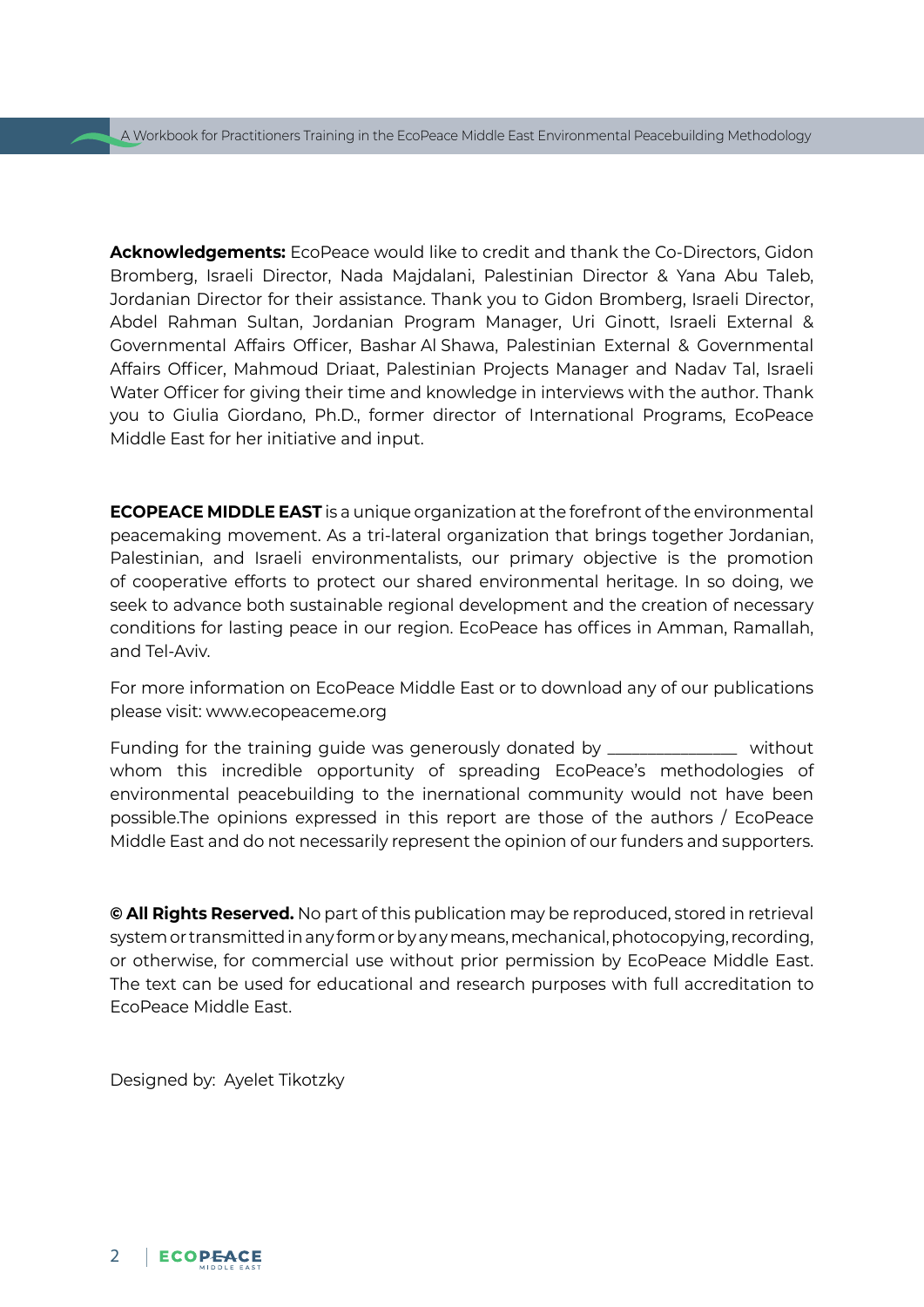A Workbook for Practitioners Training in the EcoPeace Middle East Environmental Peacebuilding Methodology

## Table of Contents

| <b>Part 1:</b> Introduction to EcoPeace and Environmental Peacebuilding | 4   |
|-------------------------------------------------------------------------|-----|
| <b>Part 2: Bottom-Up Actions – Long-Term Investment</b>                 | 25. |
| <b>Part 3: Top-Down Advocacy - Must Be Flexible</b>                     | 69. |

## **Color Key**

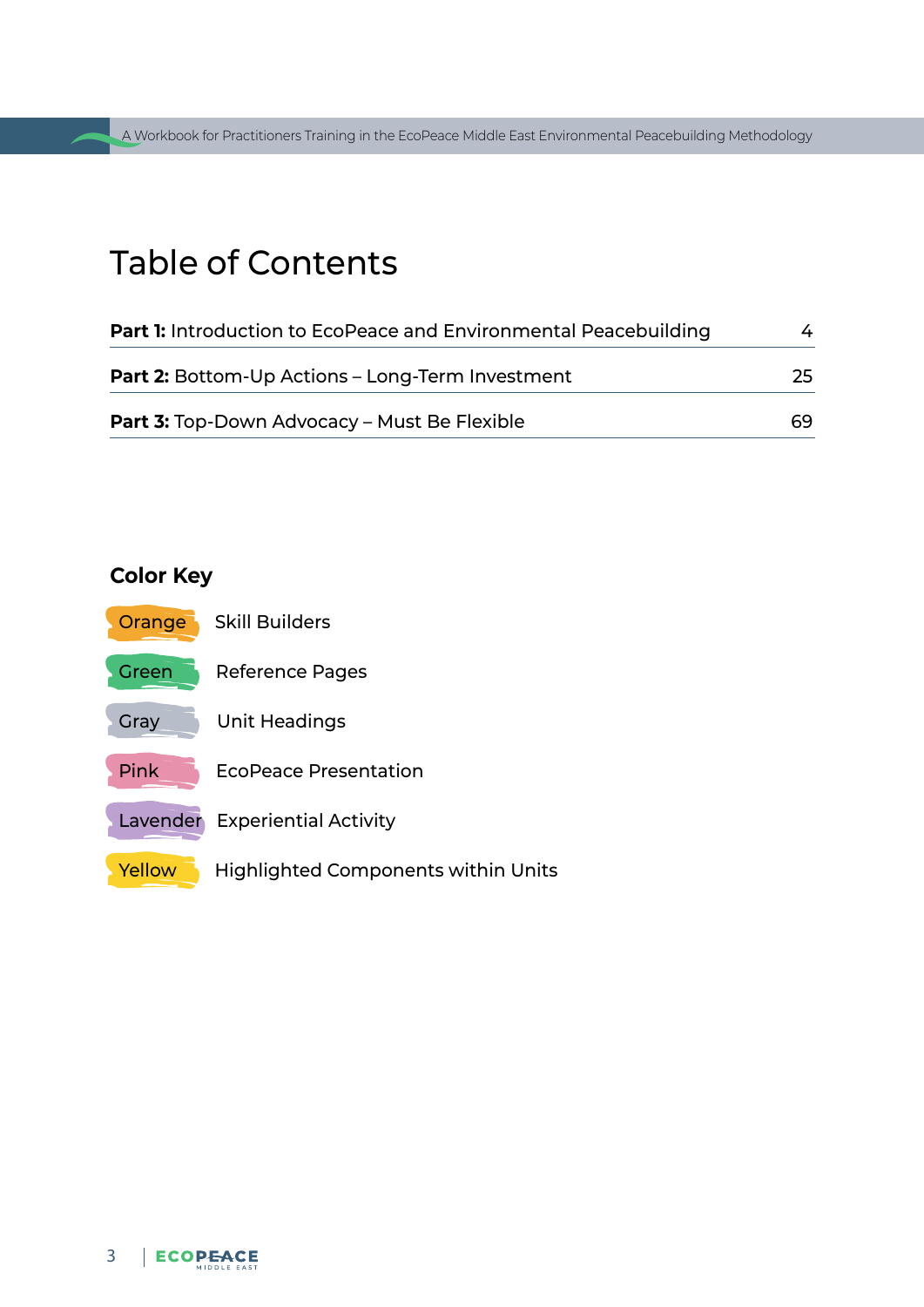## **Part 1**

# **Introduction to EcoPeace and Environmental Peacebuilding**



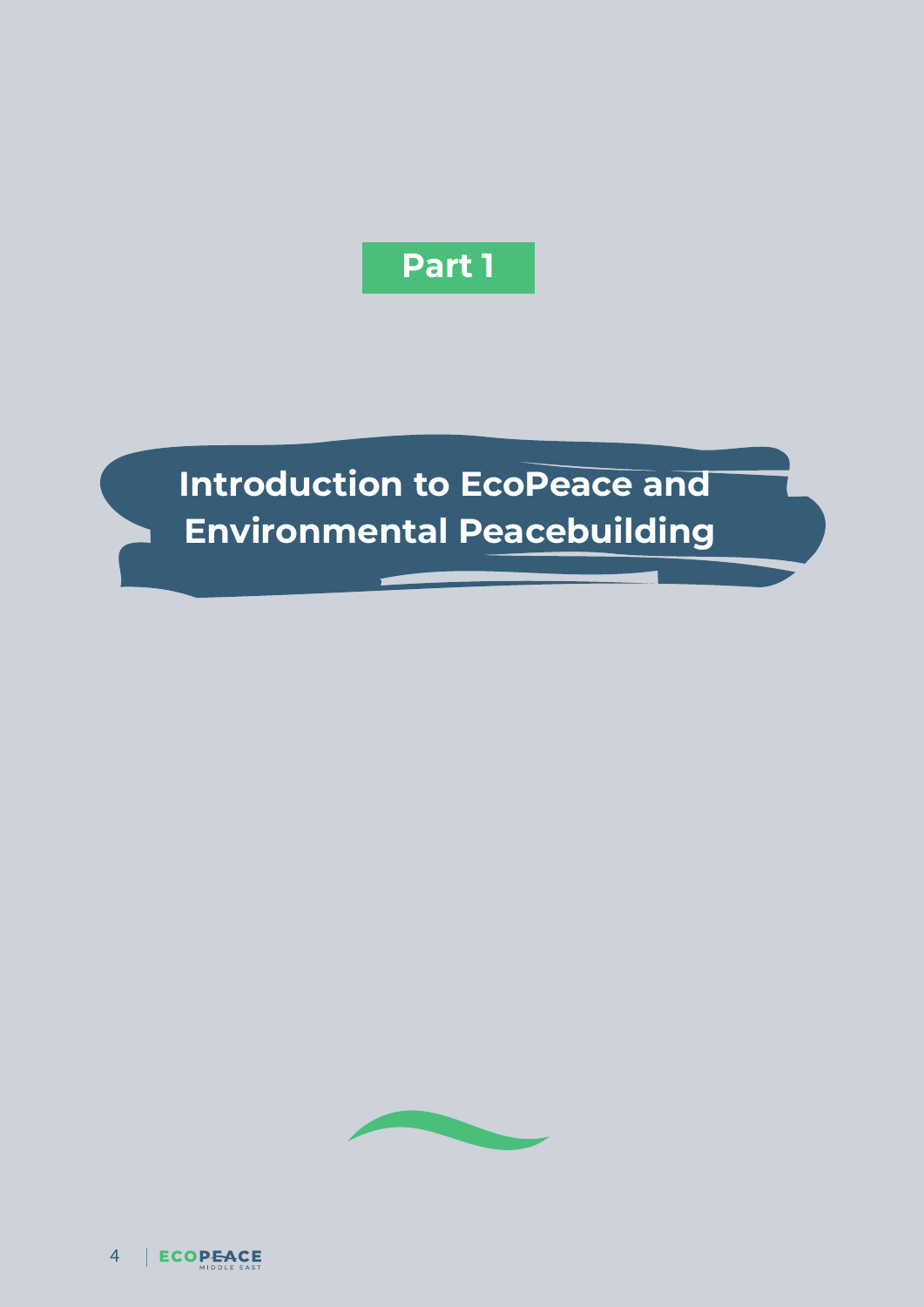## **Environment Quotes**

- 1. You will be placed in Breakout Rooms in pairs.
- 2. Once in the Breakout Room, introduce yourselves to each other.
- 3. Read the quote together. Discuss: How do you believe the quote relates to the workshop?
- 4. Share in Full Forum

### **Environment Quotes**

#### **Breakout Room 1**

"Our task must be to free ourselves from our prison by widening our circle of compassion to embrace humanity and the whole of nature in its beauty." **Albert Einstein**

#### **Breakout Room 2**

 "The only way forward if we are going to improve the quality of the environment, is to get everybody involved." **Richard Rogers**

#### **Breakout Room 3**

 "We have flown the air like birds and swum the sea like fishes, but have yet to learn the simple act of walking the earth like brothers." **Martin Luther King**

#### **Breakout Room 4**

 "What lies behind us and what lies before us are tiny matters compared to what lies within us." **Ralph Waldo Emerson**

#### **Breakout Room 5**

 "When one tugs at a single thing in nature he finds it attached to the rest of the world." **John Muir**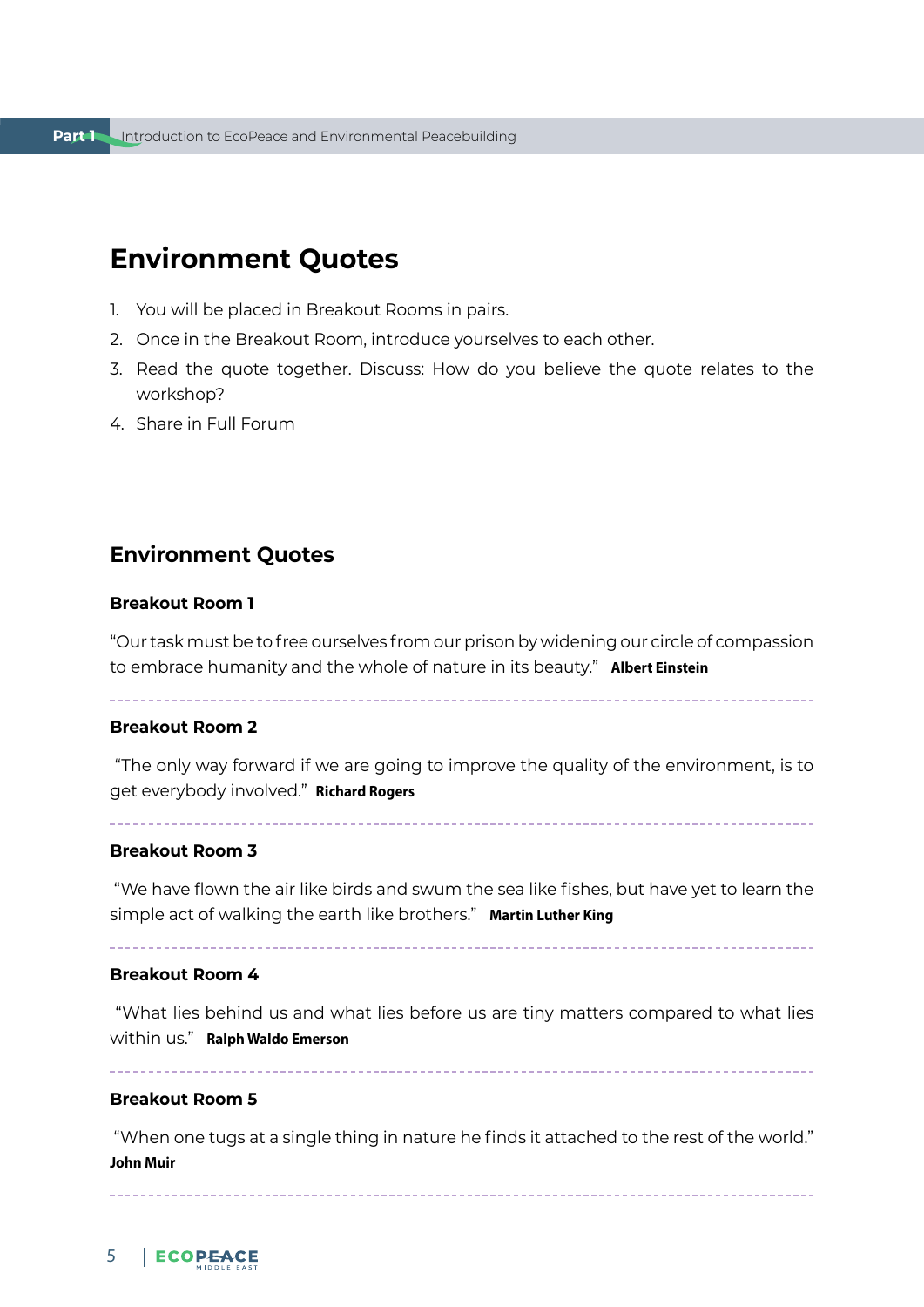#### **Breakout Room 6**

 "The environment is no one's property to destroy it's everyone's responsibility to protect." **Mohith Agadi**

#### **Breakout Room 7**

 "The environment is where we all meet, where we all have a mutual interest. It is the one thing all of us share." **Lady Bird Johnson**

#### **Breakout Room 8**

"Earth provides enough to satisfy every man's needs but not every man's greed." **Mahatma Gandhi**

#### **Breakout Room 9**

 "Like music and art, love of nature is a common language that can transcend political or social boundaries." **Jimmy Carter**

#### **Breakout Room 10**

 "The earth will not continue to offer its harvest, except with faithful stewardship. We cannot say we love the land and then take the steps to destroy it for use by future generations." **Pope John Paul II**

#### **Breakout Room 11**

 "Never doubt that a small group of thoughtful committed citizens can change the world. Indeed, it is the only thing that ever has." **Margaret Mead**

#### **Breakout Room 12**

 "Every great dream begins with a dreamer. Always remember, you have within you the strength, the patience, and the passion to reach for the stars to change the world." **Harriet Tubman**

#### **Breakout Room 13**

 "Most people have lost contact with the natural world our vibrant culture, our way of life. We are endangered." **Sheila Watt-Cloutier**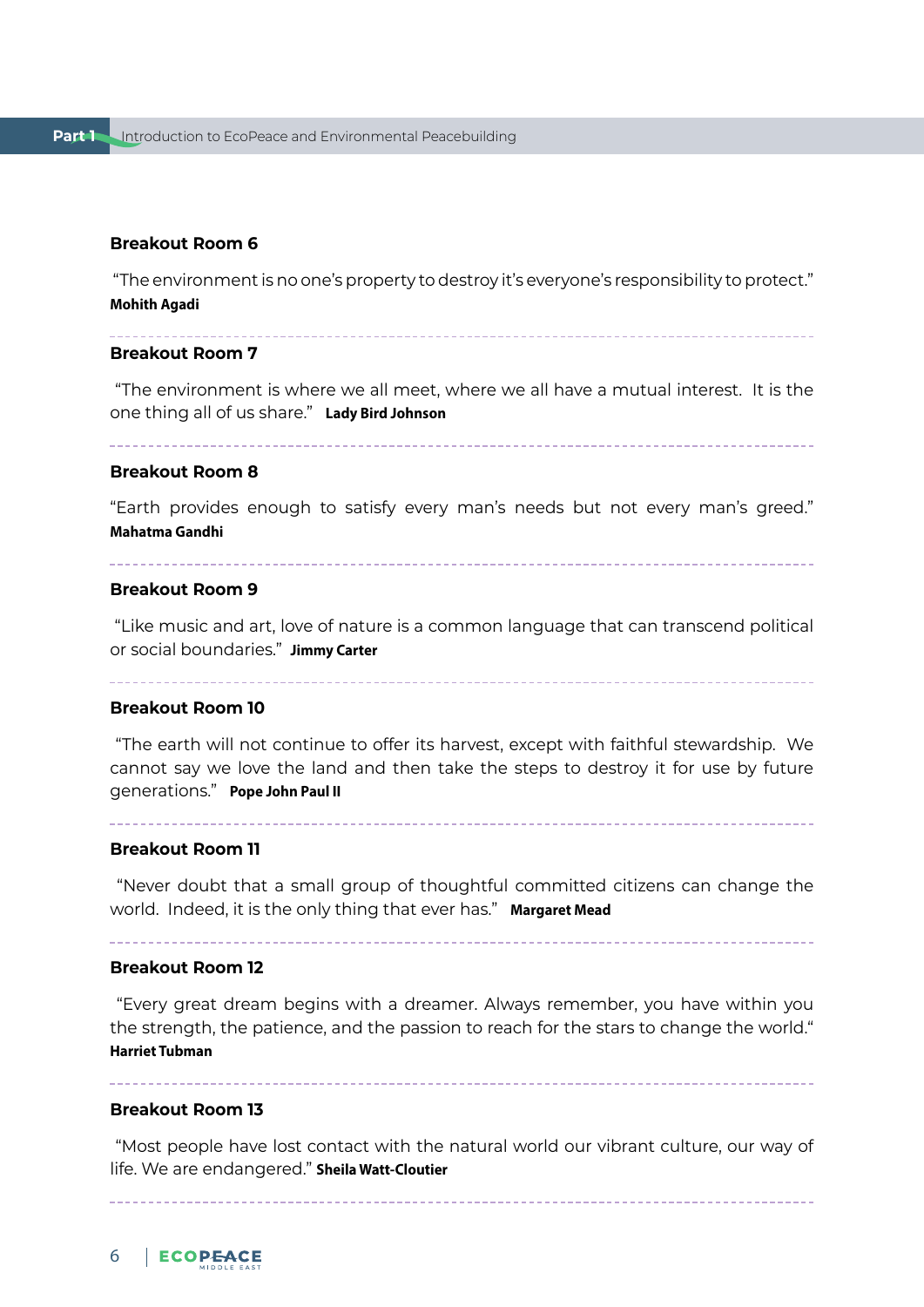#### **Breakout Room 14**

 "We never know the worth of water until the well is dry." **Thomas Fuller Breakout Room 15** "Water is the soul of the Earth." **W.H Auden** ---------------------**Breakout Room 16** "When water goes, so does the wisdom." **Sheila Watt–Cloutier** -----------------**Breakout Room 17** "Walk as if you are kissing the Earth with your feet." **Tich Nhat Hahn Breakout Room 18** "Only those who go against the current will find the source of the river." **Folklore**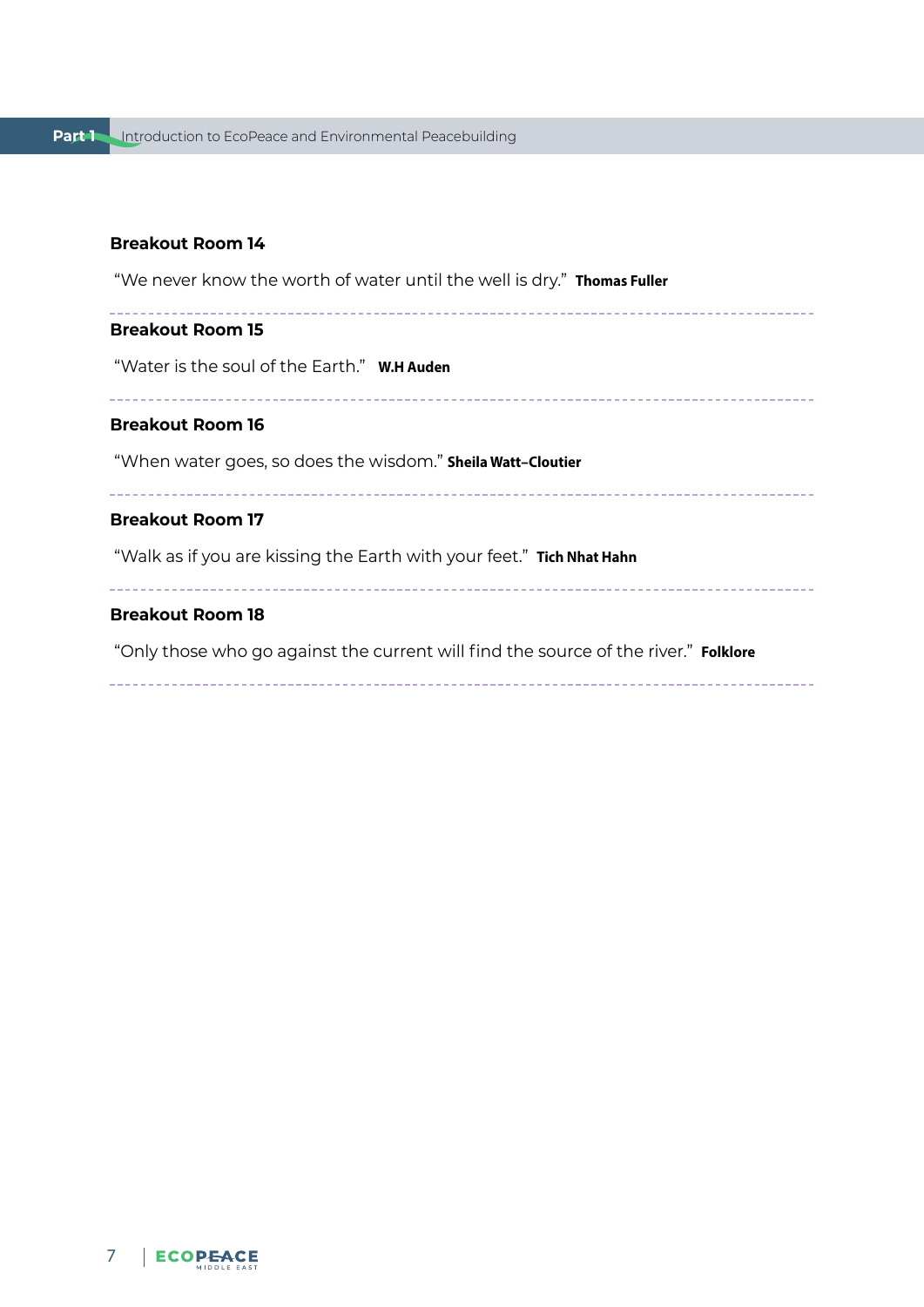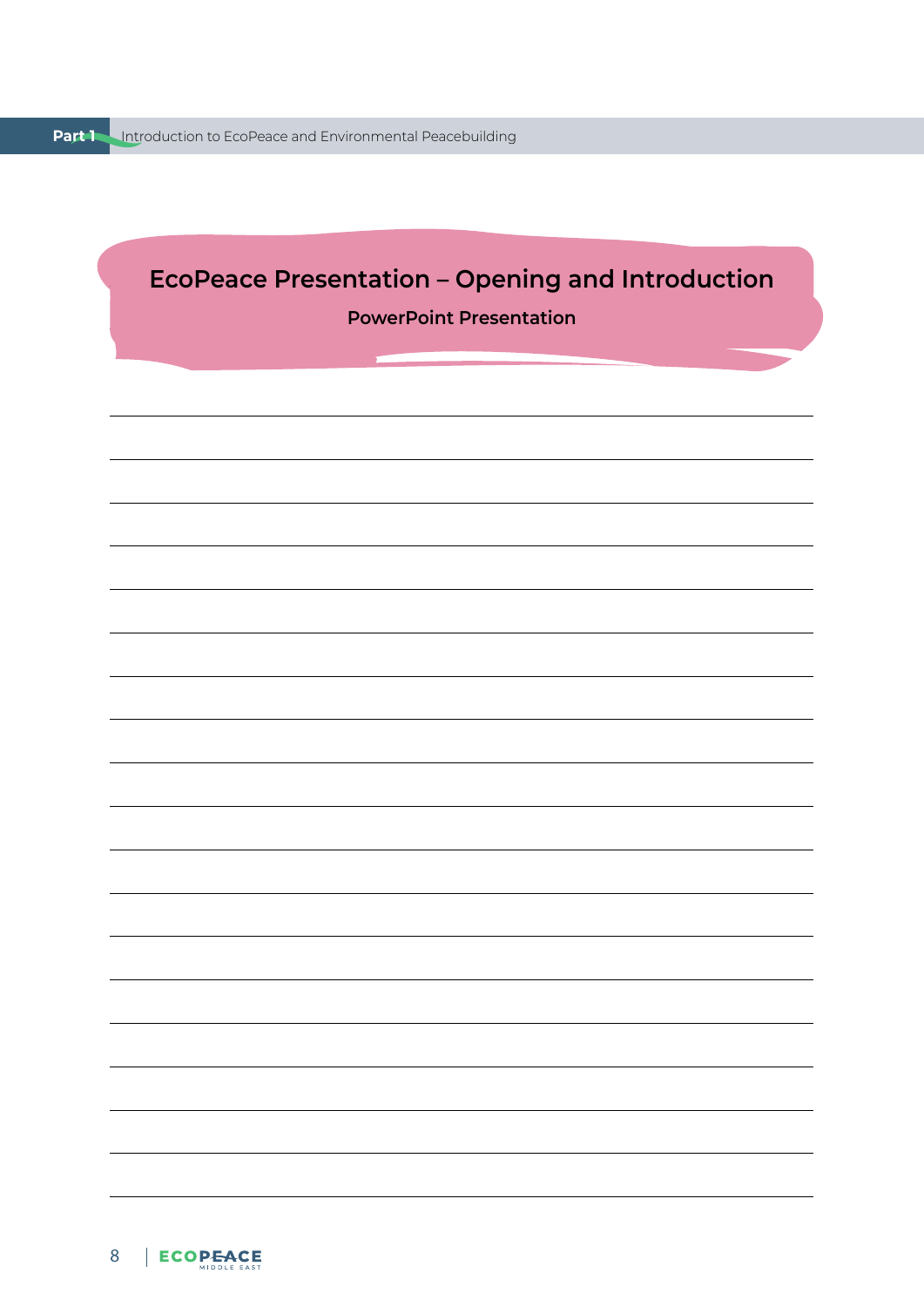## **Reference Pages**

## **EcoPeace - Introduction, Background and History Program on Water Security**

The following pages are reference pages, that relate to this opening, introductory EcoPeace presentation. Those attending the workshops will learn these concepts in the EcoPeace presentation and therefore, these reference pages will serve as supplementary materials. For those not attending workshops, these pages will serve to elaborate on the topics covered in the EcoPeace presentation.

#### **About EcoPeace**

EcoPeace Middle East is an environmental peacebuilding organization that advances cross-border solutions to regional water-related issues. Recognizing that shared natural resources provide opportunities for cooperation and development of trust even in the midst of conflict, EcoPeace brings together Jordanian, Palestinian and Israeli environmentalists to cooperate on protecting a shared environment. EcoPeace helps the different parties shift from conflict to cooperation, forging understanding and willingness to establish interdependence where there is traditionally disagreement and conflict. This interdependence lays the foundation for the development of mutual prosperity, trust and ultimately peace.

EcoPeace has a unique organizational structure with offices in Ramallah, Amman and Tel Aviv, where some 60 staff members are employed, including educators, planners, water engineers, architects and attorneys. Through EcoPeace's strong presence on each side of the border, it is able to raise awareness and advocate for policy change and practical solutions in ways that cannot be accomplished by any single country alone. The unique, collaborative cross-border approach successfully integrates bottom-up community-based action with top-down research and advocacy.

#### **EcoPeace History**

**1994.** EcoPeace was founded at a historic meeting of environmental NGOs in Taba, Egypt. For the first time, Egyptian, Israeli, Jordanian and Palestinian environmentalists agreed to join forces to promote inclusion of the environment in the peace process, creating a regional strategy for responding to the water crisis.

**2001.** EcoPeace launched its **Good Water Neighbors (GWN**) project, bringing together communities in Palestine, Israel and Jordan to cooperate over transboundary water basins.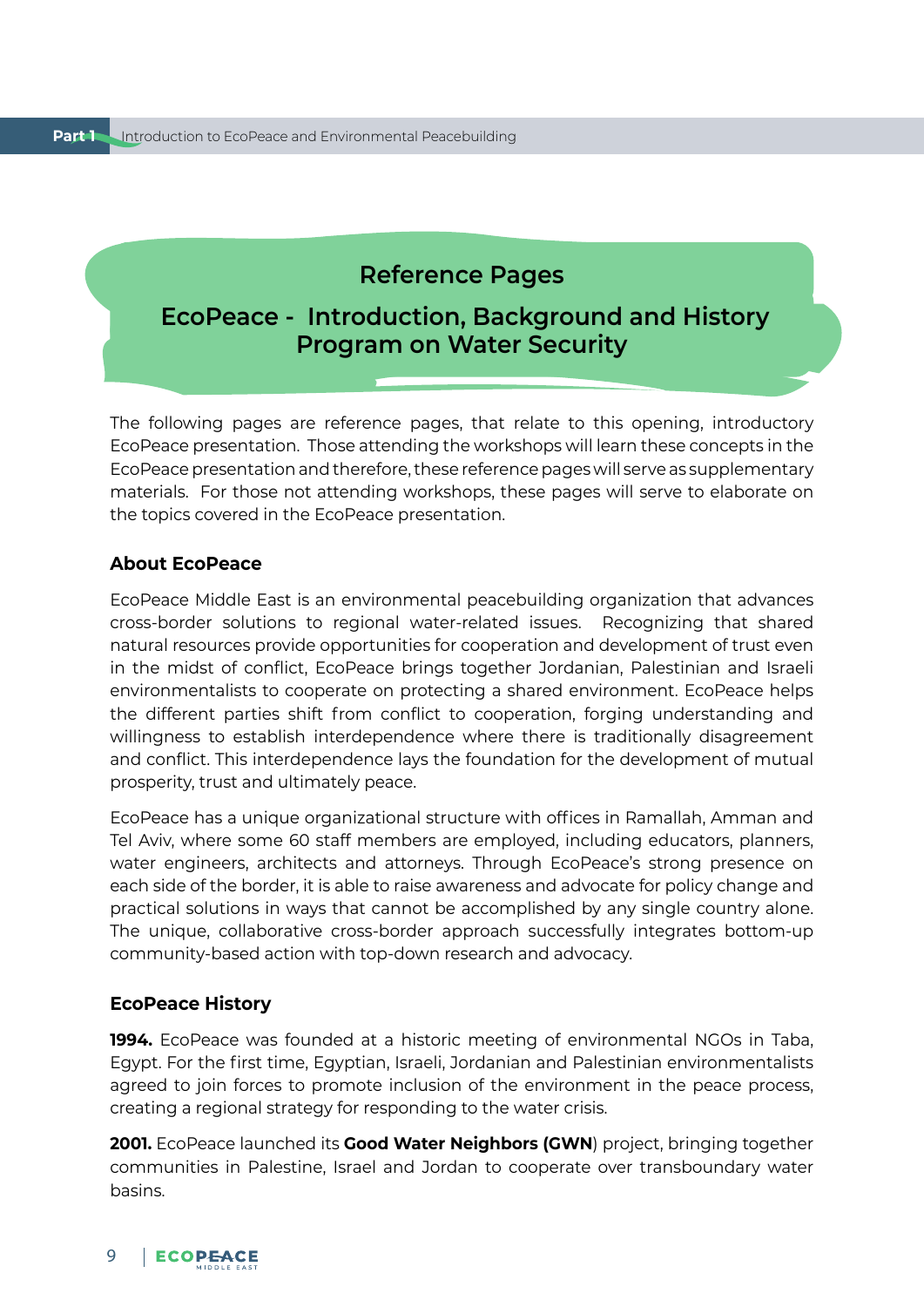**2006**. The first **Memorandum of Understanding** to cooperate on shared water issues was signed by the Jordanian Governor of North Shuuneh and the Mayor of Pella, Jordan with the Mayors of Beit She'an and Beit She'an Regional Council, Israel. More such agreements have since been signed.

**2010.** EcoPeace established the **Sharhabil Bin Hassneh EcoPark (SHE)** on 100 dunams in Jordan, now expanded to 2,700 dunams to include the Ziglab Dam.

**2013. Israel**. The Israeli government released fresh water from the Sea of Galilee into the Jordan River for the first time in 49 years, committing to increase the allocation from 9 mcm to 30 mcm by 2015.

**2016.** A tripartite **water swap** agreement among Jordan, Israel and Palestine, included the doubling of water sold to Gaza and West Bank. The resumption of the **Joint Water Committee** enabled 97 infrastructure projects in the West Bank to proceed.

**From 1994 to 1998**, EcoPeace led efforts to develop sustainable livelihoods (e.g., UNEP report, OECD peace building pillars.) These efforts were aimed at protecting the environment from the lack of cross-border cooperation due to the conflict and overdevelopment. EcoPeace focused mainly on top-down programs, such as publishing policy briefs and events highlighting the national self-interest of each party.

**From 1998 to 2001**, the failure of the Oslo Accords to advance peace resulted in EcoPeace experiencing great turmoil, both internally and externally. EcoPeace was attacked as an arm of the failed peace effort, with Arab-Israeli cooperation accused of serving the interests of the other side.

In the **transitional period from 1998 to 2001**, EcoPeace refocused its environmental peacebuilding efforts on the renewed conflict, underscoring how the conflict was causing the pollution of shared environmental resources and the need for cooperation. As top-down advocacy work continued, EcoPeace introduced a new approach: **bottomup** strategies to educate local constituencies to call for and lead cross-border solutions to regional water issues.

**From 2001 to the present**, EcoPeace reinvented itself in the midst of escalating violence. To maintain relevance, it took a leading role in peacebuilding through grassroots efforts that included dialogue, confidence building and cooperation with cross-border communities. Continuing in the midst of conflict, EcoPeace's bottom-up programming facilitates the advancement of community interests in cross-border environmental solutions.

**Since 2017, EcoPeace has gone global**, establishing the **Program on Water Security (PWS)**. PWS connects EcoPeace's 25-years of experience in the Middle East with the needs of civil society organizations around the globe. EcoPeace passes on its best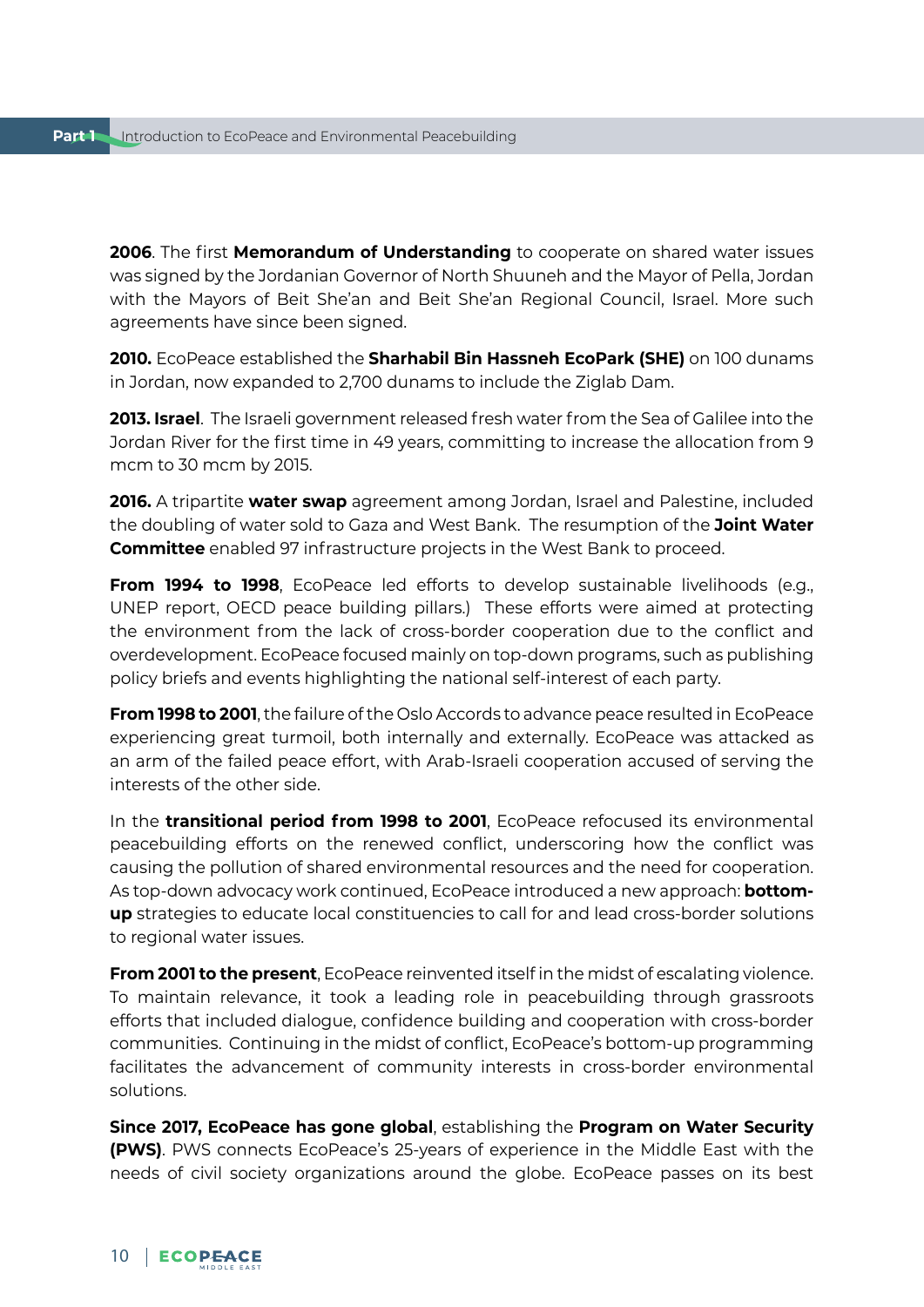practices, helping to adapt the bottom-up and top-down programs for the specific organizations. Training includes site visits by organizations to the Middle East for handson training with EcoPeace professionals as well as international training in countries around the world.

#### **Finding Common Ground in Conflict / The Program on Water Security**

EcoPeace has spent decades aiding communities and governments in the Middle East cope with conflict and water insecurity, developing a highly-effective people-to-people model that stresses healthy interdependencies and mutual interests. The Program on Water Security (PWS) connects EcoPeace's experience with the needs of the civil society organizations around the globe. Complementing government-to-government water diplomacy, PWS helps civil society organizations in water-insecure regions develop their organizational capacity and advance security for their communities.

#### **Water Insecurity: Threatening the Planet and People**

Climate change and its disruptive impact on water resources is increasingly recognized as a threat multiplier that is a catalyst for conflict in areas around the world. In 2019, the World Economic Forum identified climate-induced water stress – which leads to increased resource scarcity, drought, flooding and water pollution – as the most significant threat facing the planet over the next decade.

Despite the urgent need for action, civil society organizations that focus on promoting water security in the midst of conflict face three major obstacles to making their communities more resilient:

- **1. Historically, organizations have been founded to either address environmental issues or conflicts**. It is increasingly clear that these two issues are inextricably linked. PWS offers strategies for organizations to make their programming more effective by addressing both environmental issues and conflict, whether social, economic or geopolitical.
- **2. Many organizations are not equipped with the tools and means necessary for improving the resilience of their communities**. PWS shares best practices with its partners, developing their capacity to face environmental challenges.
- **3. Organizations are often disconnected from one another**. PWS is building a global network that brings practitioners together to share and learn from one another.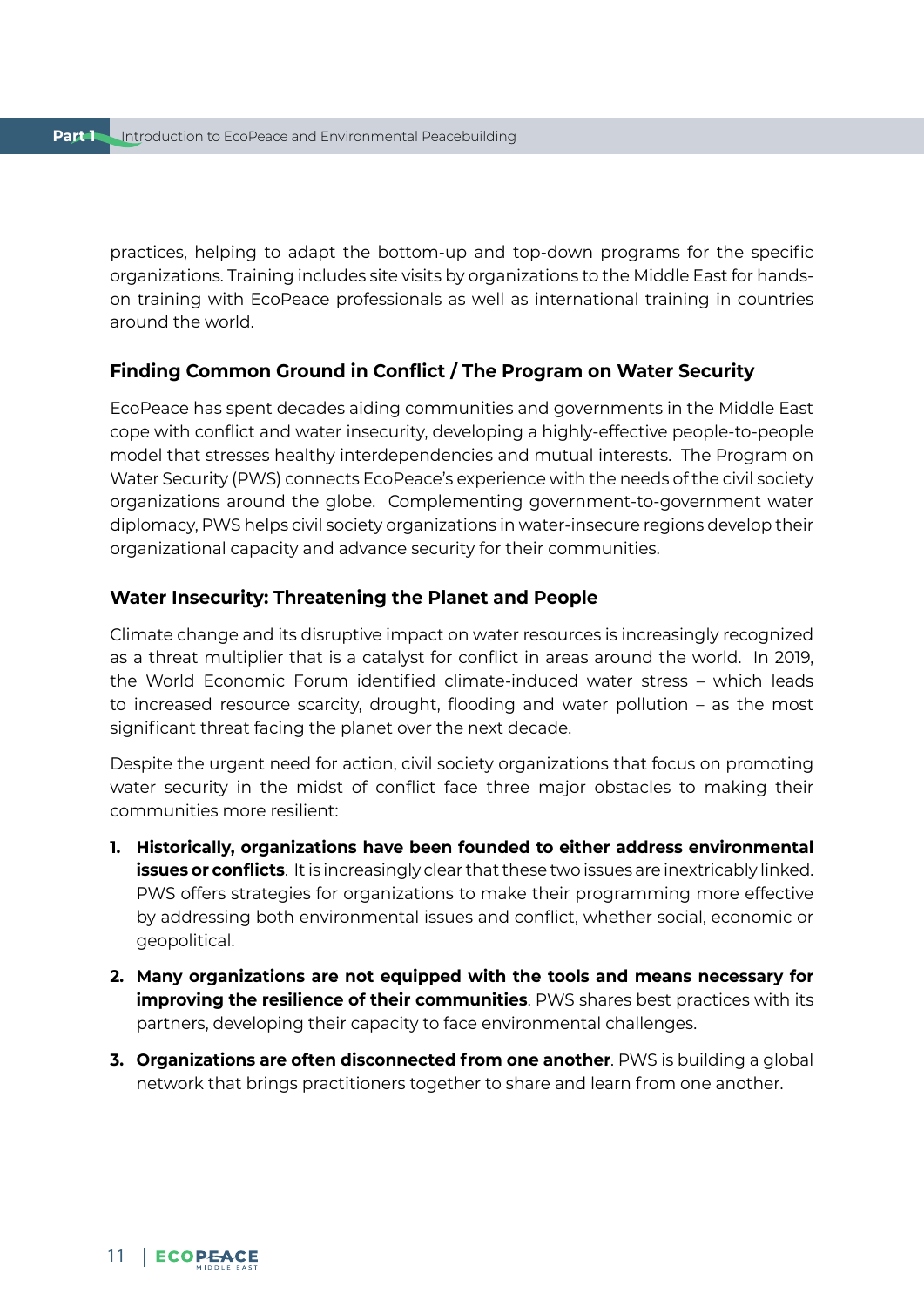#### **Current Program Activities**

The activities include both EcoPeace sharing its experience and methodology as well allowing participants to contribute their own experience to build partnerships. This mutual learning results in new knowledge and insights that we constantly incorporate into the program.

- **1. Workshops in the Middle East**: We offer training of civil society organizations and practitioners. These include:
	- Meeting with local stakeholders, including government authorities, youth, religious leaders, experts and educators;
	- Attending expert presentations and panels;
	- Learning from EcoPeace's staff;
	- Visiting relevant regional sites;
	- Sharing insights from participants' own work and relating it to global efforts.
- **2. Global Workshops**: We organize international training in countries around the world, developing content relevant to the region and the needs of the organizations.
- **3. Exchange Visits and Mentorship:** Site visits are one of the most effective tools for visiting delegations to gain understanding. Delegations have the option to visit Jordan, Israel and Palestine to learn about the region's challenges. EcoPeace staff also participate in exchange visits to witness the challenges faced by our partner organizations.
- **4. Technical Advice and Strategic Planning:** We work with organizations to advise them on projects and assist in strategic planning. This often involves advising civil society organizations on how to develop projects based on EcoPeace's model and those of other organizations.
- **5. Manuals and Webinars:** Activities are supported by an environmental peacebuilding curriculum that includes a manual and multimedia content. Our constant hosting of researchers from academic and policy institutions worldwide allows us to remain abreast of the latest literature. Together with our methodology, we use this knowledge to advance civil society organizations in our network.
- **6. Networking and Partnership:** Our global network helps the civil society community stay more connected than ever before. By enabling organizations to share their experiences and best practices, we help one another enact change locally, regionally and globally.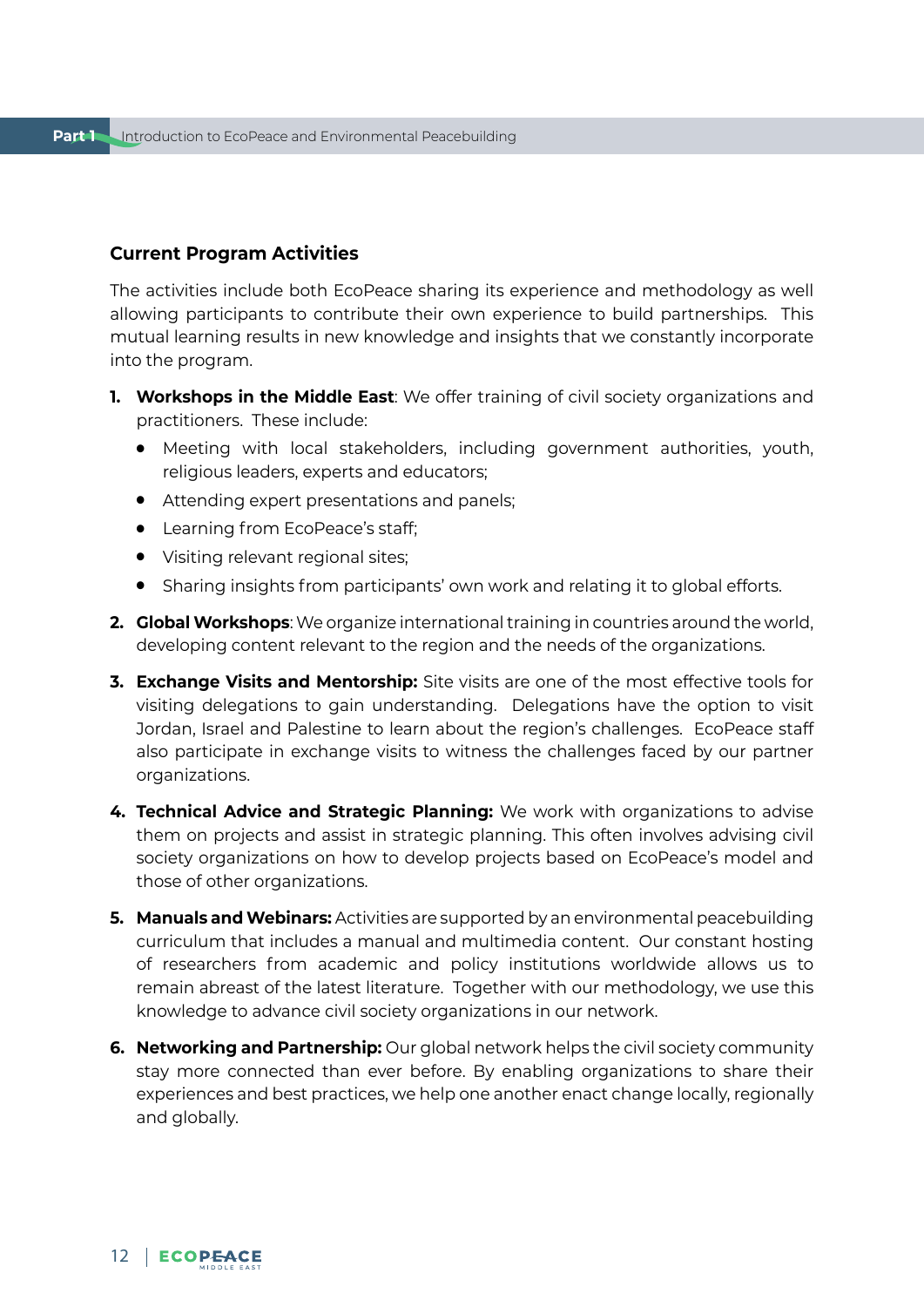#### **Concepts: What is Water Security and why is it so important to discuss?**

**Water Security** is defined as "the capacity of a population to safeguard sustainable access to adequate quantities of acceptable quality water for sustaining livelihoods, human well-being and socio-economic development for ensuring protection against water-borne pollution and water-related disasters, and for preserving ecosystems in a climate of peace and political stability.1 "

This definition highlights the importance of water security in attaining a greater sense of human security. Water is central for food security, maintaining health and hygiene and sustaining livelihoods and economic growth.

Water security takes into account not only a country's water resources, but also the productive and protective actions a country takes to secure water. As the United Nations World Water Development Report pointed out, **a water crisis is essentially a crisis of governance and societies.** By improving currently unsustainable practices, enhancing national water governance and developing water diplomacy, nations can attain and maintain water security.2

An increasing number of studies show a correlation between climate change, water insecurity and political instability. <sup>3</sup> National security is not solely a measure of military preparedness but one that takes into account the well-being of the people. A lack of water security means that a nation does not have adequate and sustainable water supplies and water treatment infrastructure for the needs of its people and industry. This very often impacts food security. Inadequate water and food security put enormous strain on the daily life of the nation and such scenarios affect national security.

An example of particular relevance is the Middle East and North Africa (MENA), the most water-scarce region on earth. The region includes 5% of the world's population with less than 1% of the world's renewable water supply, with a total water demand exceeding available water supplies by almost 20%. The region suffers from inefficient water usage and mismanagement, antiquated water infrastructure and networks, a lack of legal, political and economic frameworks for management of transboundary water resources

<sup>1</sup> Water Security and the Global Water Agenda," UN-Water Analytical Brief, United Nations University, 2013

<sup>2</sup> Water for People, Water for Life: The United Nations World Water Development Report." World Water Assessment Programme, 2003

<sup>3</sup> Peter H. Gleick, "Water and Conflict. Fresh Water Resources and International Security." International Security, Vol. 18, No. 1, Summer 1993; Ido Bar and Gerald Stang, "Water and insecurity in the Levant, " European Union Institute for Security Studies (EUISS), April 2016; P. Vitel, "Food and Water Security: Implications for Euro-Atlantic Security," Report to the Sub-Committee on Energy and Environmental Security of the NATO Parliamentary Assembly, November 2011; "Water governance in the OSCE area – Increasing security and stability through co-operation,"Compilation of Consolidated Summaries, 23rd OSCE Economic and Environmental Forum, Office of the Co-Ordinator of OSCE Economic and Environmental Activities, 2015.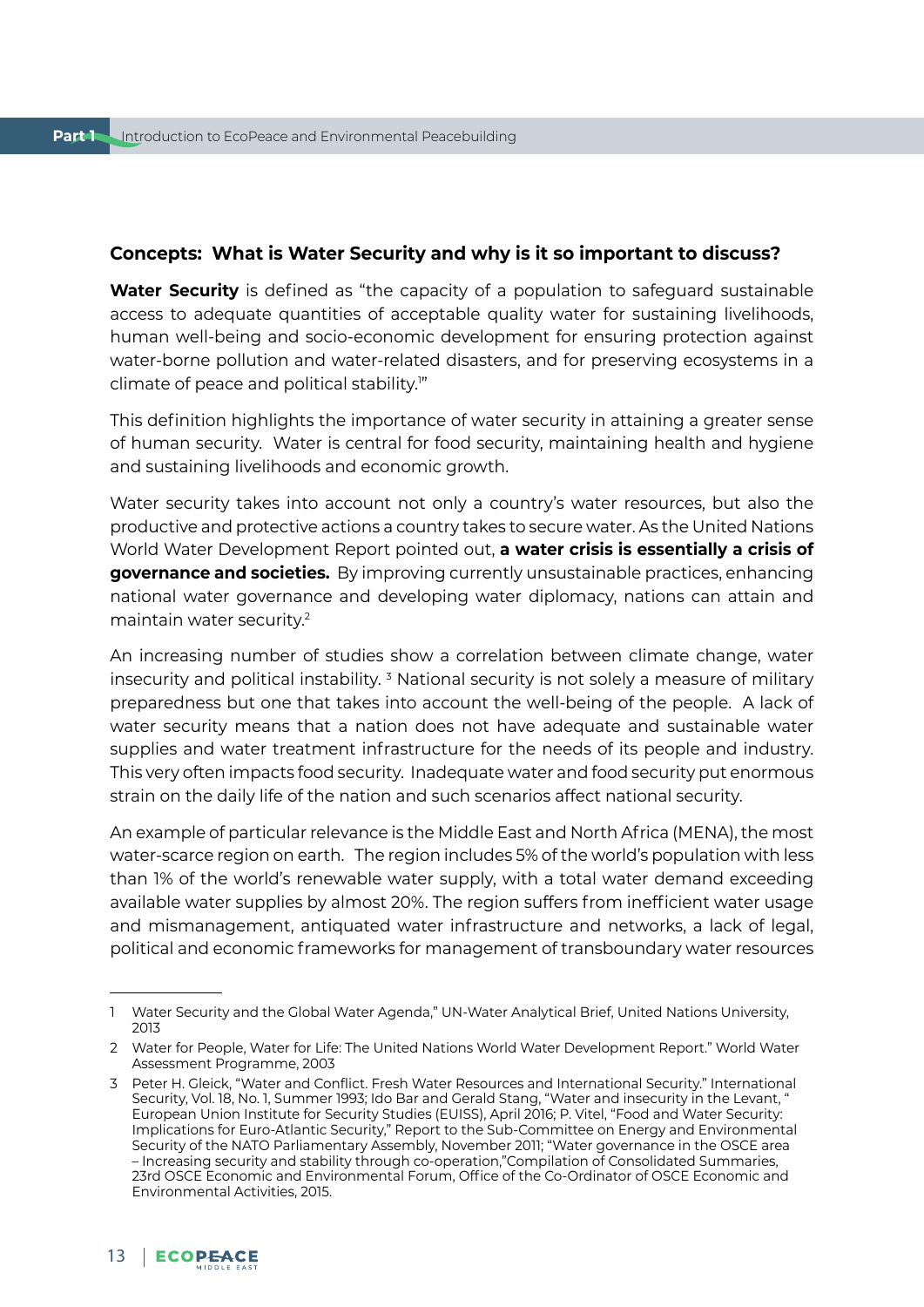and pollution. In a region as volatile as MENA where conflict, war and terrorism can often seem the norm, water security directly impacts national security. MENA countries with extreme water scarcity are vulnerable to conflict, war and terrorism. At the same time, most of the MENA nations share water sources. While shared water sources can lead to conflict and war, they also provide opportunities for cooperation.

Given its key role, water has the potential to act as a lifeline during conflict resolution and peacebuilding. The willingness to cooperate to resolve water challenges can, contrary to creating conflict, strengthen relationships and build bridges.



Source: UN – Water 2013 <http://www.unwater.org/publications/publicationsdetail/ru/c/210718/>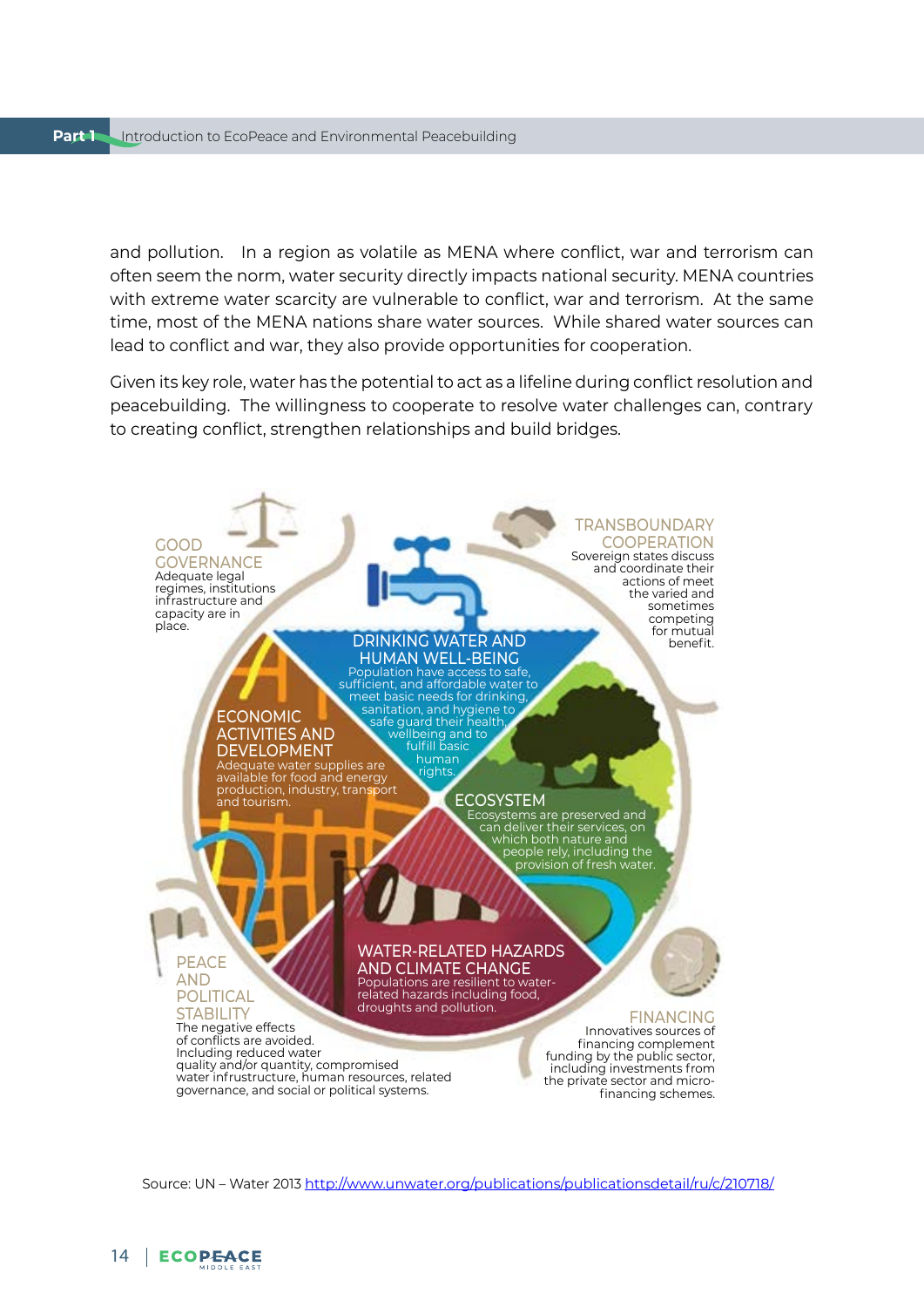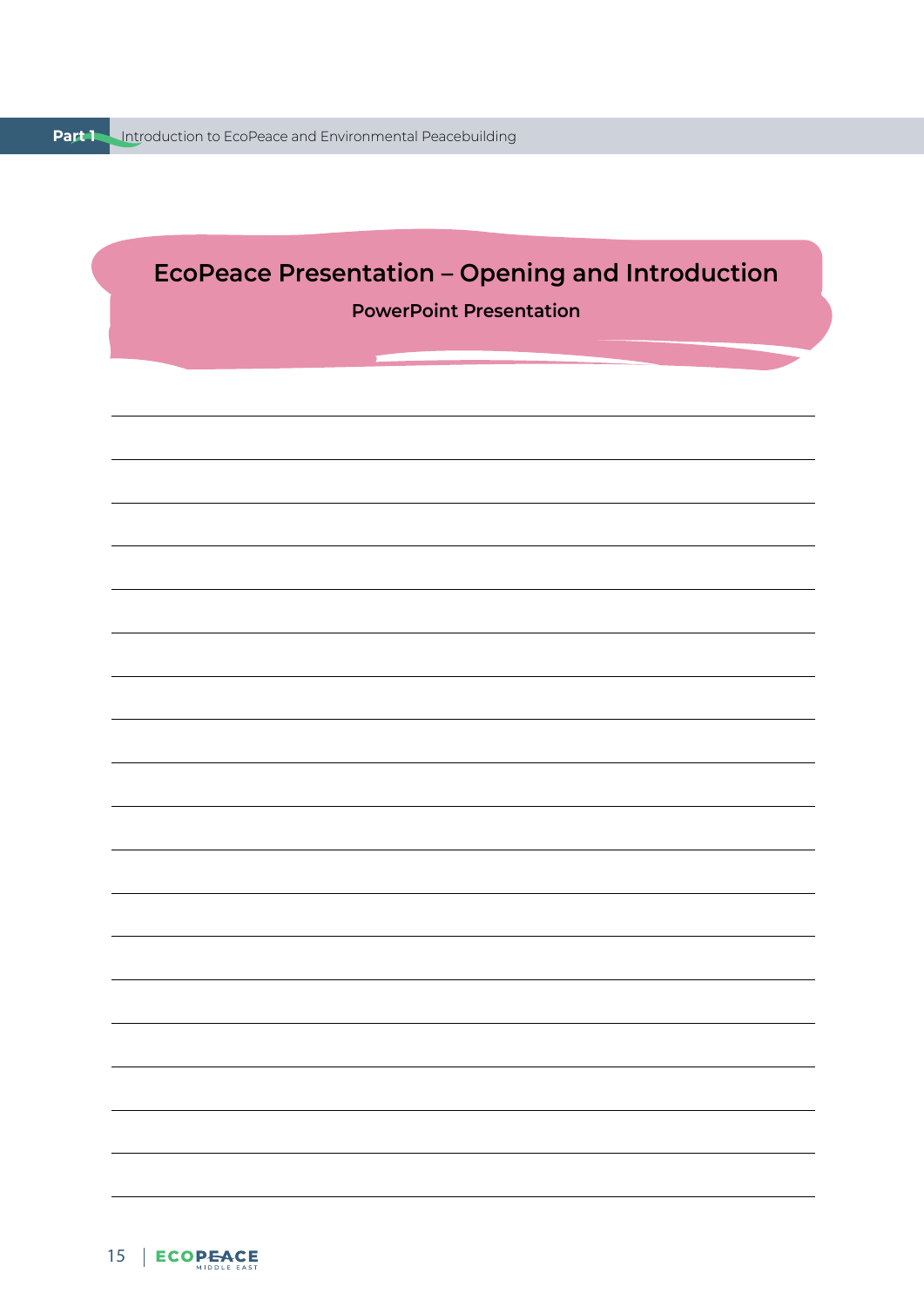## **Reference Pages Environmental Peacebuilding**

#### **Environmental Peacebuilding**

*"The water problems of our world need not be only a cause of tension; they can also be a catalyst for cooperation…. If we work together, a secure and sustainable water future can be ours."* 

#### **Kofi Annan**

**Environmental Peacebuilding is defined as** using the environment as an entry point for dialogue and cooperation between parties to a conflict.

The field of environmental peacebuilding has grown significantly as an approach to conflict resolution and peacebuilding. This positive trend can be seen in the establishment of environmental initiatives, funds and regulatory bodies and programs, such as the United Nations Sustainable Development Goals (SDGs) and national strategies.

Environmental Peacebuilding offers a platform for dialogue and a place of encounter with the goal of improving common environmental grievances as well as livelihoods. The creation of a safe space for dialogue is the basis for trust and confidence in cooperation. These encounters lead to the reduction of negative stereotypes and perceptions of the "other". The focus on the shared environment combines forward-thinking and aligned interests and therefore has the potential to initiate the communities' envisioning of a future  $4$ 

*"Working on common environmental threats can be psychologically easier for adverse parties to accomplish in the beginning than searching for common ground to build upon."*

> **Peter Haas, Professor of Political Science, University of Massachusetts, Amherst**

<sup>4</sup> Harari, Nicole and Jesse Roseman (2008) 'Environmental Peacebuilding. Theory and Practice'. A Case Study of the Good Water Neighbours Project and In Depth Analysis of the Wadi Fukin / Tzur Hadassah Communities., Amman, Bethlehem, Tel Aviv: EcoPeace / Friends of the Earth Middle East.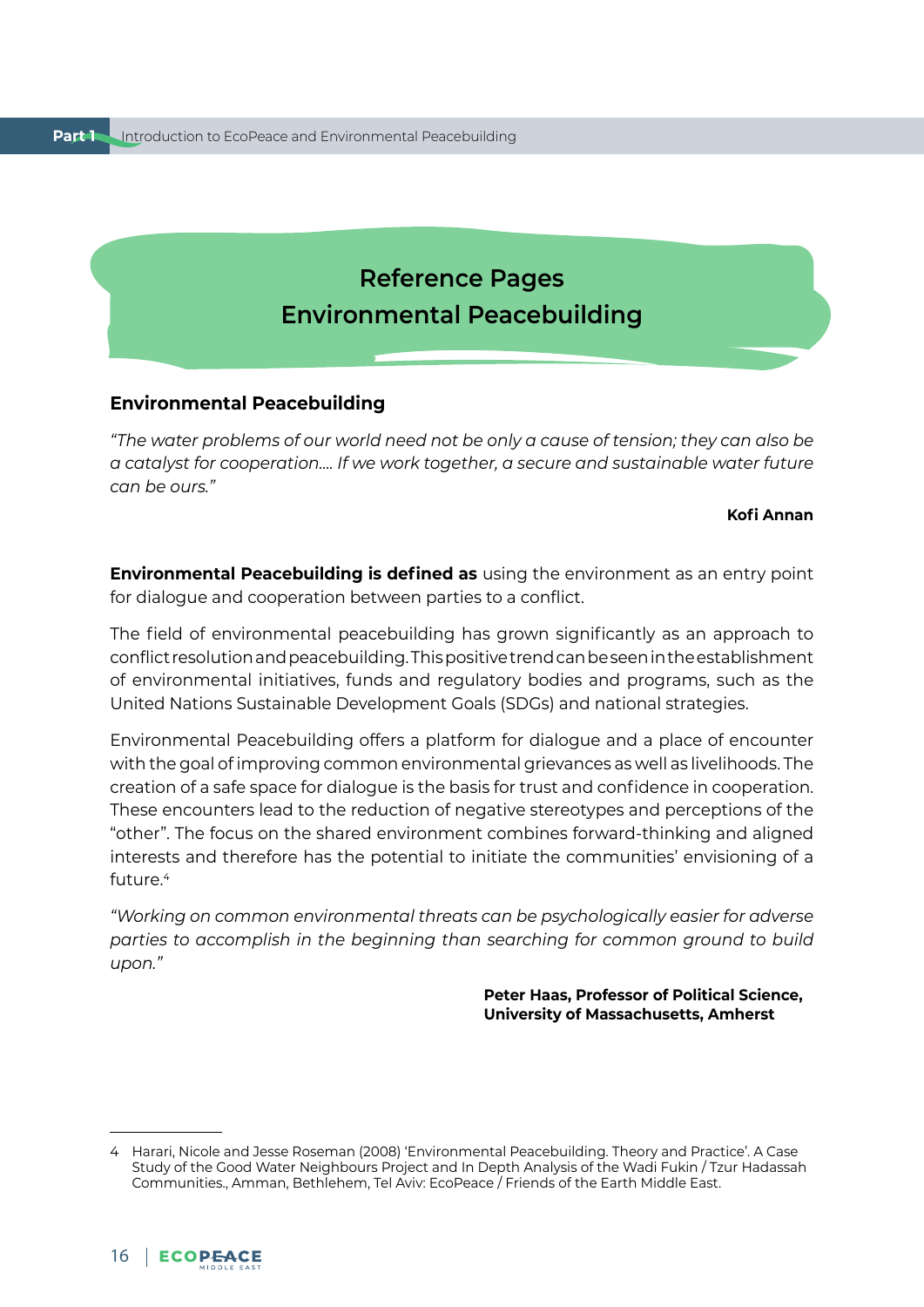#### **Four environmental pathways to peace and confidence building:**



#### **Concepts:**

#### **Environmental Peacebuilding versus Environmental Conflict Resolution**

The term environmental peacebuilding can be adapted to two different concepts. The first one is the concept that has been described in the previous pages, using the environment as one possible linking element between parties to a conflict to foster peace in an area of protracted conflict. The other is the more often discussed and researched idea of the resolution of environmental conflicts through the common management of natural resources.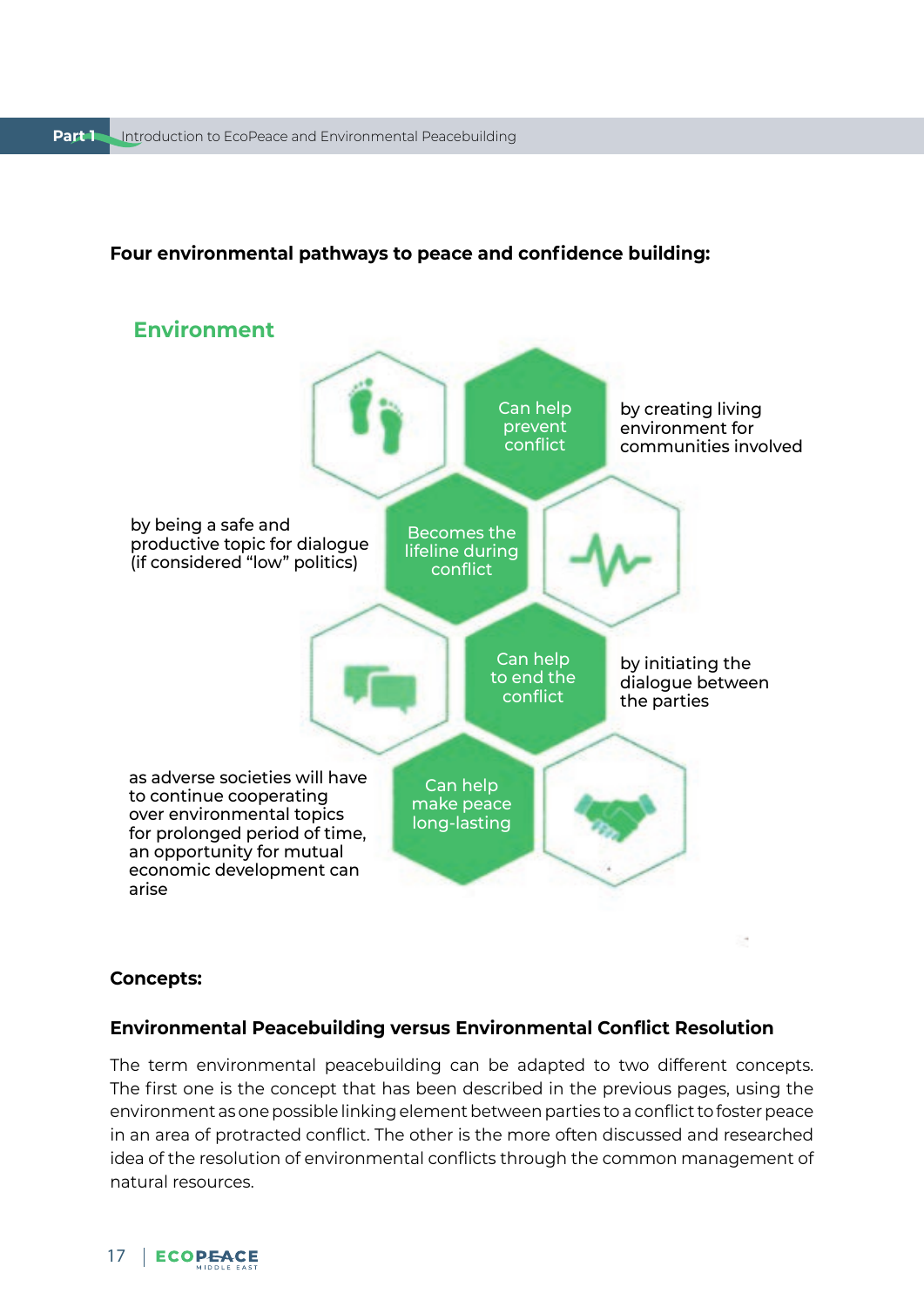#### **The Role of Civil Society and NGOs**

*"In other words, civil society….is the process through which individuals negotiate, argue, struggle against or agree with each other and with the centres of political and economic authority. Through voluntary associations, movements, parties and unions, the individual is able to act publicly."5*

#### **Mary Kaldor**

Director of Conflict and Civil Society Research Unit, London School of Economics and Political Science

NGOs, among many other roles, serve a bridging role in civil society. In so doing, they promote initiatives. These NGO initiatives can greatly benefit from using the tools of environmental peacebuilding. By using the environment as an entry point for bringing together parties to the conflict, the NGO has the opportunity to both help solve the shared environmental problems and eventually, help advance peacebuilding.

Because environmental problems are by nature transboundary and whatever harm one party causes to the environment, the other party will also suffer, the NGO can begin by showing the conflicting parties that it is in their own self-interests to work together to solve the shared environmental problem. Understanding that is in their own selfinterests to cooperate in order to solve their problems – it is their own self-interests that they are working toward -- is a much easier shift for them to make then to look for common ground in their larger identity, territorial or other conflicts -- and as a result, is an effective strategy for the NGO. By focusing on shared environmental problems, the NGO can bring together the parties, create spaces for dialogue and trust building. These steps, working together to solve common environmental problems, are trust building measures in their own right – and can ultimately help advance peace.

With environmental issues at the forefront of global concerns, the tools of environmental peacebuilding can aid NGOs more than ever in bettering their societies.

<sup>5</sup> Kaldor (2005)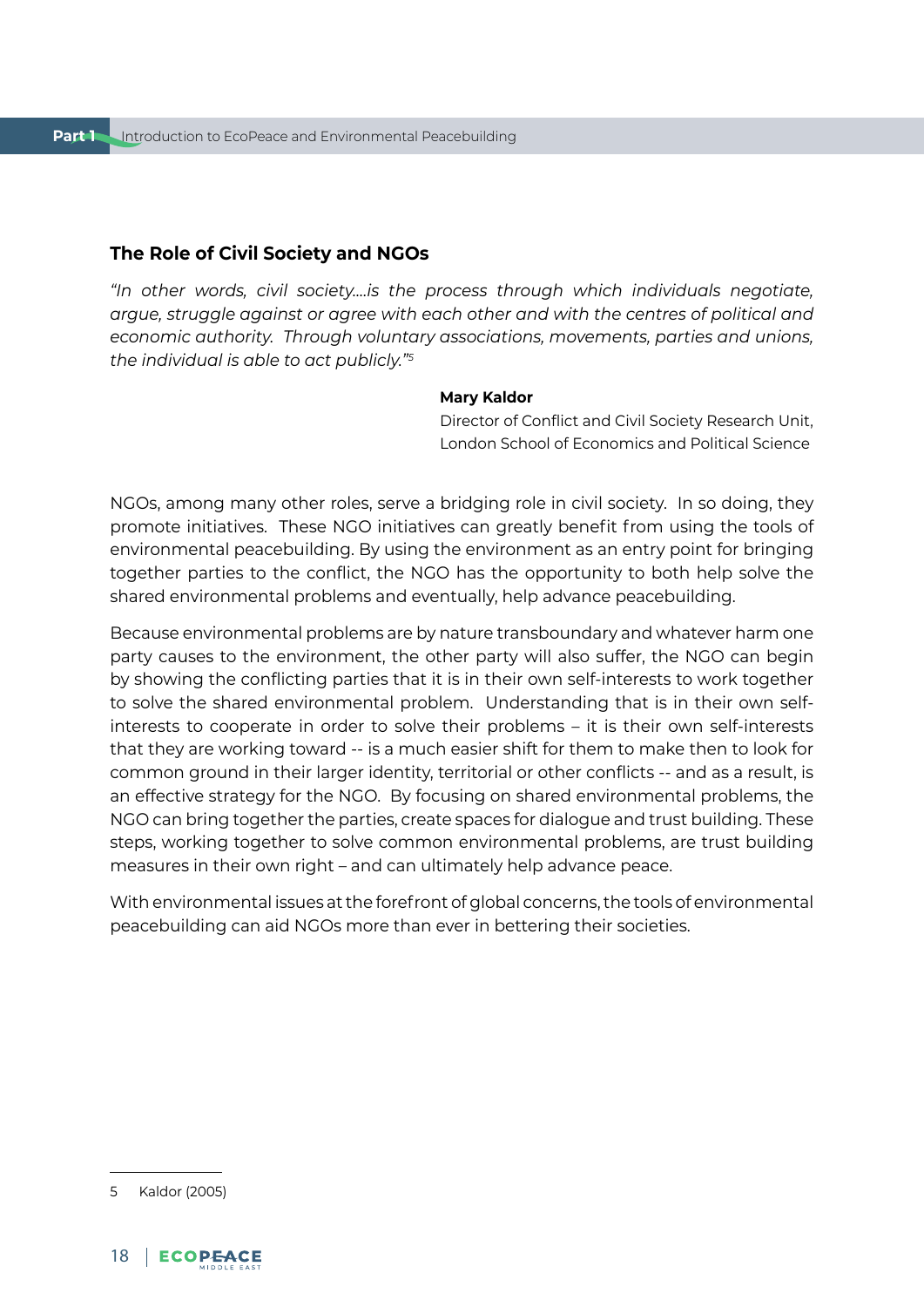In this context, NGOs, such as EcoPeace, take on the following four roles as external peacemakers:

| <b>Roles</b>                       | <b>Definition</b>                                                                                                                                                                               | <b>EcoPeace Middle East</b>                                                                                                                                                                                                        |
|------------------------------------|-------------------------------------------------------------------------------------------------------------------------------------------------------------------------------------------------|------------------------------------------------------------------------------------------------------------------------------------------------------------------------------------------------------------------------------------|
| <b>Enskiller</b><br>(Empower)      | Develops skills and competencies<br>needed to enable parties to<br>reach a mutually acceptable and<br>sustainable solution.                                                                     | Helps the parties initiate<br>sustainable solutions that<br>benefit all three communities<br>by providing environmental and<br>political education, intercultural<br>competence skills and<br>encounters, negotiation skills, etc. |
| <b>Envisioner</b><br>(Fact finder) | Provides new data, ideas,<br>theories, and options for parties<br>to select from. Facilitates further<br>brainstorming on a range of<br>possible options aimed at finding<br>a solution.        | Distributes important<br>knowledge and facts about the<br>environmental situation in Israel,<br>Jordan and Palestine, such as<br>economic and environmental<br>studies.                                                            |
| <b>Enhancer</b><br>(Developer)     | Provides additional resources and<br>help.                                                                                                                                                      | Provides the communities with<br>financial resources and guidance<br>as well as knowledge of not<br>only their own environmental<br>situation, prospects and<br>possibilities, but also those of the<br>other parties.             |
| <b>Reconciler</b>                  | Focuses on long-term initiatives<br>that are aimed at changing the<br>negative perceptions of the<br>opposing parties. Facilitates new<br>relationships based on a shared<br>vision and future. | Challenges the negative<br>stereotypes and assists in the<br>creation of cooperation and long-<br>lasting relationships.6                                                                                                          |

EcoPeace Middle East is a great example of a facilitator of mutual cooperation between communities in conflict through successful implementation of projects within the scope of Environmental Peacebuilding. EcoPeace helps the three parties advance toward peace by empowering them and providing them with a platform for cooperation and dialogue.

<sup>6</sup> Definition by Mitchel (1993) of roles and functions of external peacemakers, cf. Harari and Roseman (2008), p. 16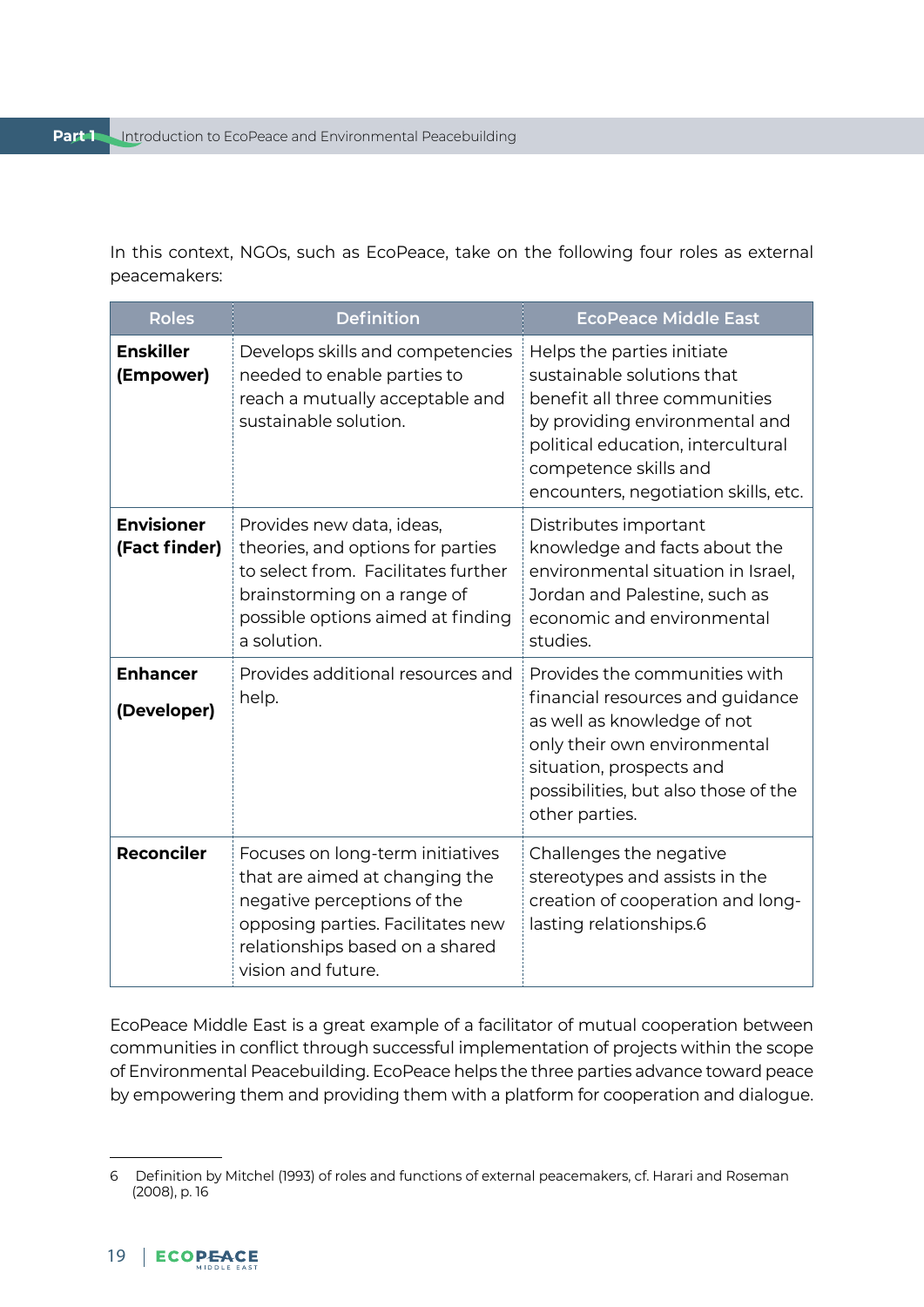#### **Change of Perception**

Change of perception is one of the long-term aims of environmental peacebuilding.

Effective reconciliation requires reversing years, even decades of negative perceptions, from negative stereotyping and de-legitimatization to fear and hatred. The parties need to moderate their negative feelings, explore similarities, rather than differences (especially when focusing on the future) and develop mutual acceptance and hope. There are four processes necessary for a change of perception on a cognitive-affective level:7

- **1. Legitimization**: Conflicting parties accept each other within the boundaries of international law and norms, with which it is possible, even desirable, to end the conflict and build positive relations.
- **2. Equalization**: The parties leaders as well as ordinary people recognize each other as equals. Turning the rival into an equal partner enables significant interaction between past rivals.
- **3. Differentiation**: the heterogeneity of the opponent group is acknowledged. The other group is no longer viewed as a "homogenous hostile entity" but as "made up of various subgroups, which differ in their views and ideologies" Subgroups with similar values and beliefs are identified and recognized as partners for establishing peaceful relations.
- **4. Personalization:** The opposing groups view one another as individuals with human qualities, concerns, needs and goals.

<sup>7</sup> Differentiation by Bar-Tal and Teichman (2005), cf. Harari and Roseman (2008), 13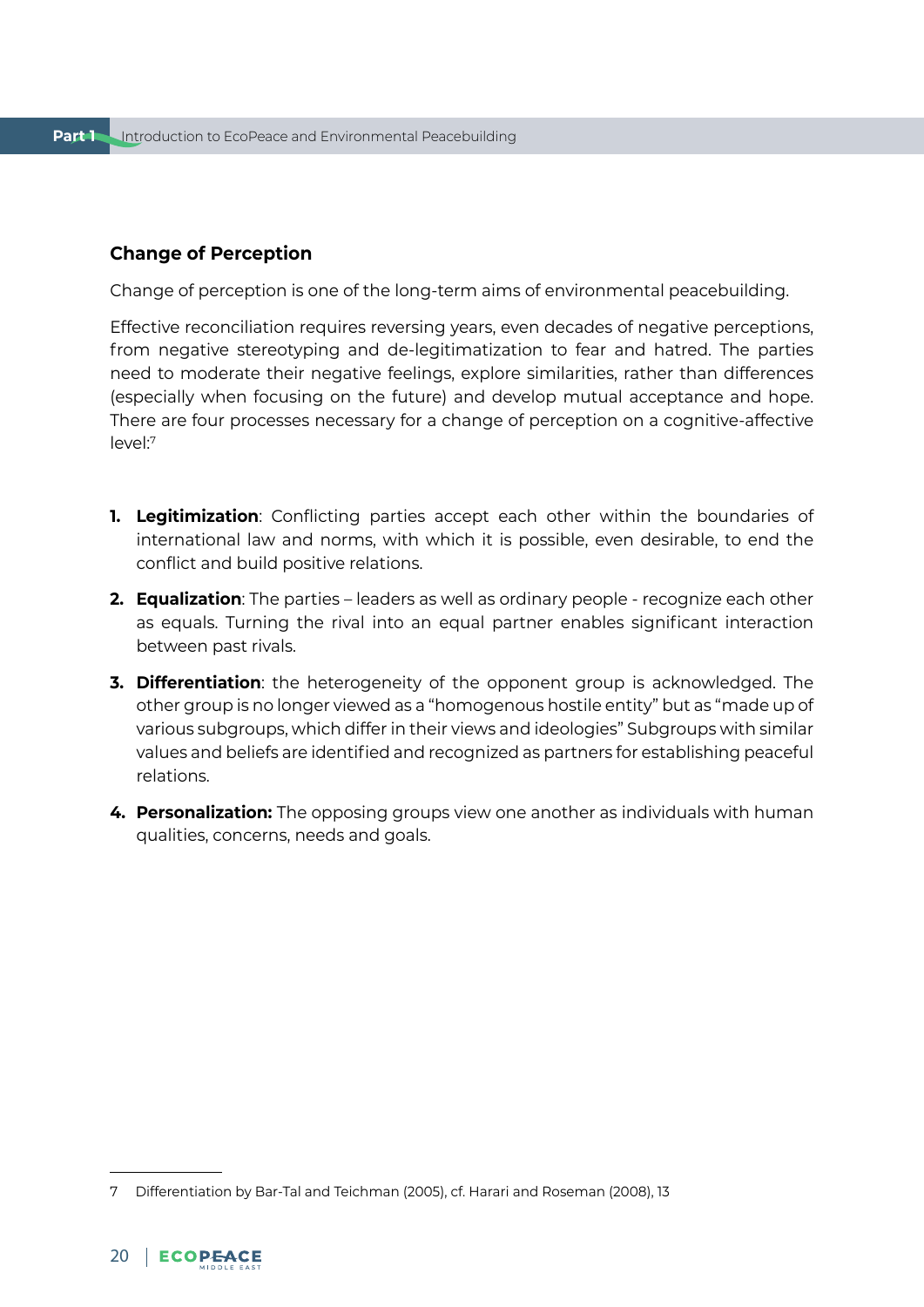*"In all contemporary internal conflicts, the futures of those who are fighting are ultimately and intimately linked and interdependent."*

#### **John Lederach** (1997)

Professor of International Peacebuilding University of Notre Dame

#### **Pivotal notions in Environmental Peacebuilding:**

#### **1. Perception of the future**

- Environmental cooperation can only lead to successful peacebuilding if considered in a **long-term** context. A short-term vision ignores the environment and potential consequences of environmental neglect. In addition, it's important to understand that in the long-term vision, the process is linear with obstacles along the way.
- Conflicting groups often have more in common when it comes to their future than when focusing on the violent past. Having a shared future vision provides a horizon for a shared journey.

#### **2. Building Trust and Creating a Shared Identity**

● Continuous dialogue on shared environmental issues and solutions will, over time, bring the adversarial parties to a more harmonious state that can advance conflict resolution. While adversaries might not be able to agree on points of political conflict, they can work together to solve common environmental problems, such as pollution in transboundary rivers and streams. Working together on environmental issues helps build trust between the parties and can pave the way for solving greater, more intractable problems in the future.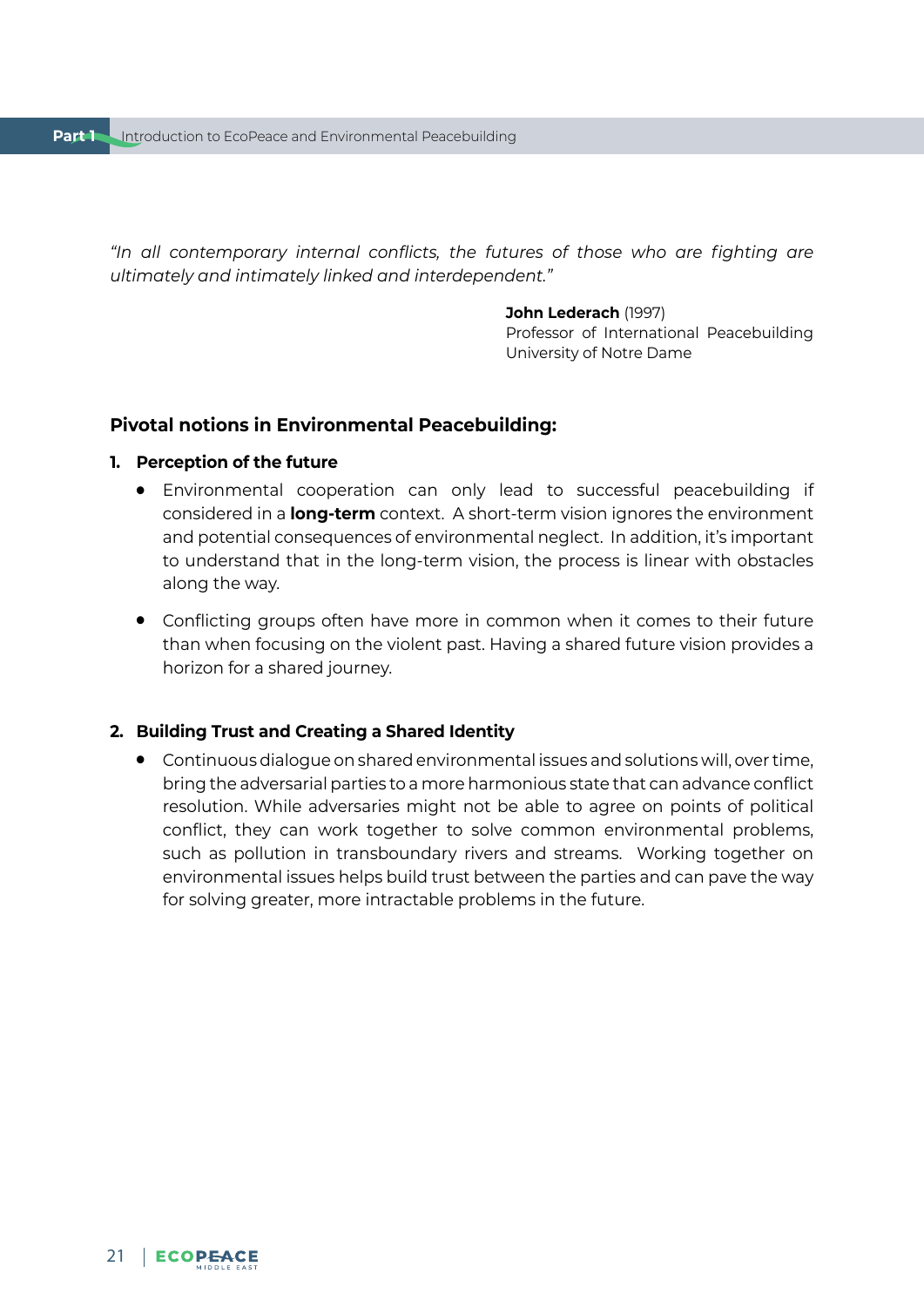## **Skill Builder 1: Positional Bargaining vs. Interest-Based Negotiation- Scenarios**

| <b>Position:</b> What you want. The stand you | <b>Interest:</b> Why you want it. What are the |
|-----------------------------------------------|------------------------------------------------|
| take in the argument.                         | core values your position represents?          |
| What are the parties demanding?               | What are your concerns?                        |
|                                               | What are the needs of each party?              |

#### **Action: What could each side do in order to get what they want?**

#### **Scenario 1: Read the following case study and identify the positions and interests:**

Town X and Town Y, share a cross-boundary river. For years, the waste from Town X flowed into the river, polluting the river as it flowed downstream through Town X.

An outside organization agreed to fund a wastewater treatment plant in Town X. To begin, the donor required that the plant management be set up and that Town X and Town Y decide on how they would share the management. Mayor X insisted his town be given the senior management role, as the plant would be located in his town. Mayor Y refused to allow this. This disagreement went on for a year and meanwhile the residents on both sides continued to suffer and fall ill from the exposed waste.

Eventually both sides realized that they'd been stuck on positions. "We want to be in charge of the project," stated Mayor X. "We won't allow Town X to manage the project," replied Mayor Y.

When they began looking at interests, it turned out that the Mayor of Town X, a very poor town, wanted to be in charge so that his residents would be the ones employed to build the plant. He felt that the only way to guarantee this was if his town held the senior management position. Town Y, a wealthier town with a strong economy, was concerned that the plant be built as soon as possible and Town X was known for not keeping to schedules. They had no problem with the plant being built by residents from Town X. Once these points were clear, the two sides quickly reached an agreement. Town Y assumed the management and Town X recruited the labor force to build the plant.

What are the positions and interests of both mayors with respect to holding this meeting?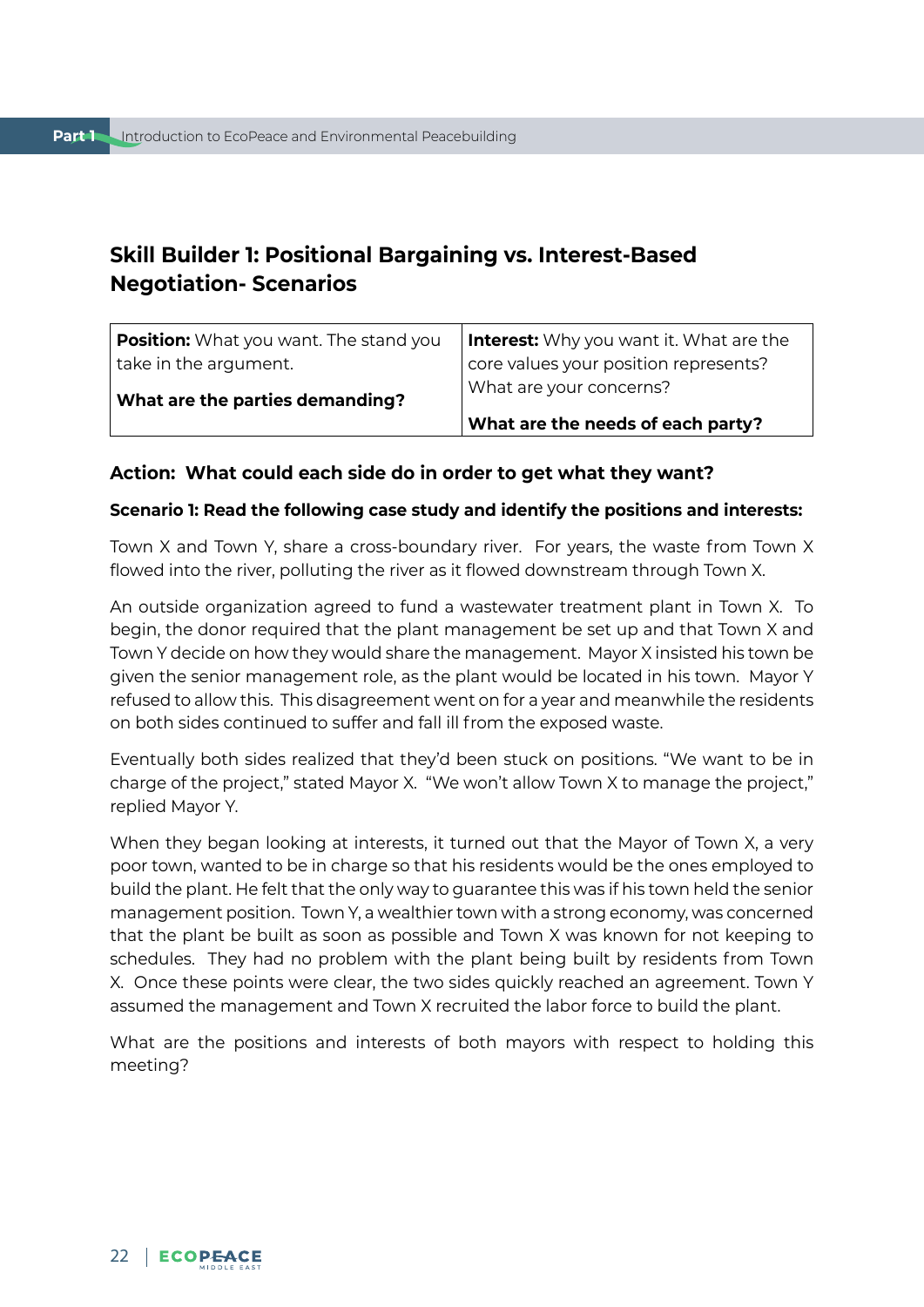#### **Positions:**

| Interests: |                                |  |  |  |
|------------|--------------------------------|--|--|--|
|            |                                |  |  |  |
|            | Mayor Y: _____________________ |  |  |  |

#### **Scenario 2: In the following example, what are the positions and interests?**

Community residents were fighting the Mayor over the building of several proposed restaurants and commercial businesses on what had long been a quiet beach that attracts only locals for swimming and surfing. The community was hit hard by an economic recession and the Mayor wanted to develop the beachfront. The residents opposed this. For months they were demonstrating in front of the Mayor's home with each side exchanging words through the press.

"The Mayor doesn't care about the beaches, all he cares about is money," claimed the residents.

"A small group of residents doesn't realize how many jobs those restaurants will bring to this town's hard-pressed citizens," stated the Mayor in a press release.

The Mayor held a Town Hall meeting, and after months of stalemate the two sides were able to resolve the problem: instead of restaurants, a water sports school for surfing, sailing, and windsurfing was opened.

| יכו וסוגועט ז                                                                                                  |  |
|----------------------------------------------------------------------------------------------------------------|--|
|                                                                                                                |  |
|                                                                                                                |  |
|                                                                                                                |  |
|                                                                                                                |  |
| Interests:                                                                                                     |  |
|                                                                                                                |  |
| Residents: National Communications of the Communications of the Communications of the Communications of the Co |  |

**Positions:**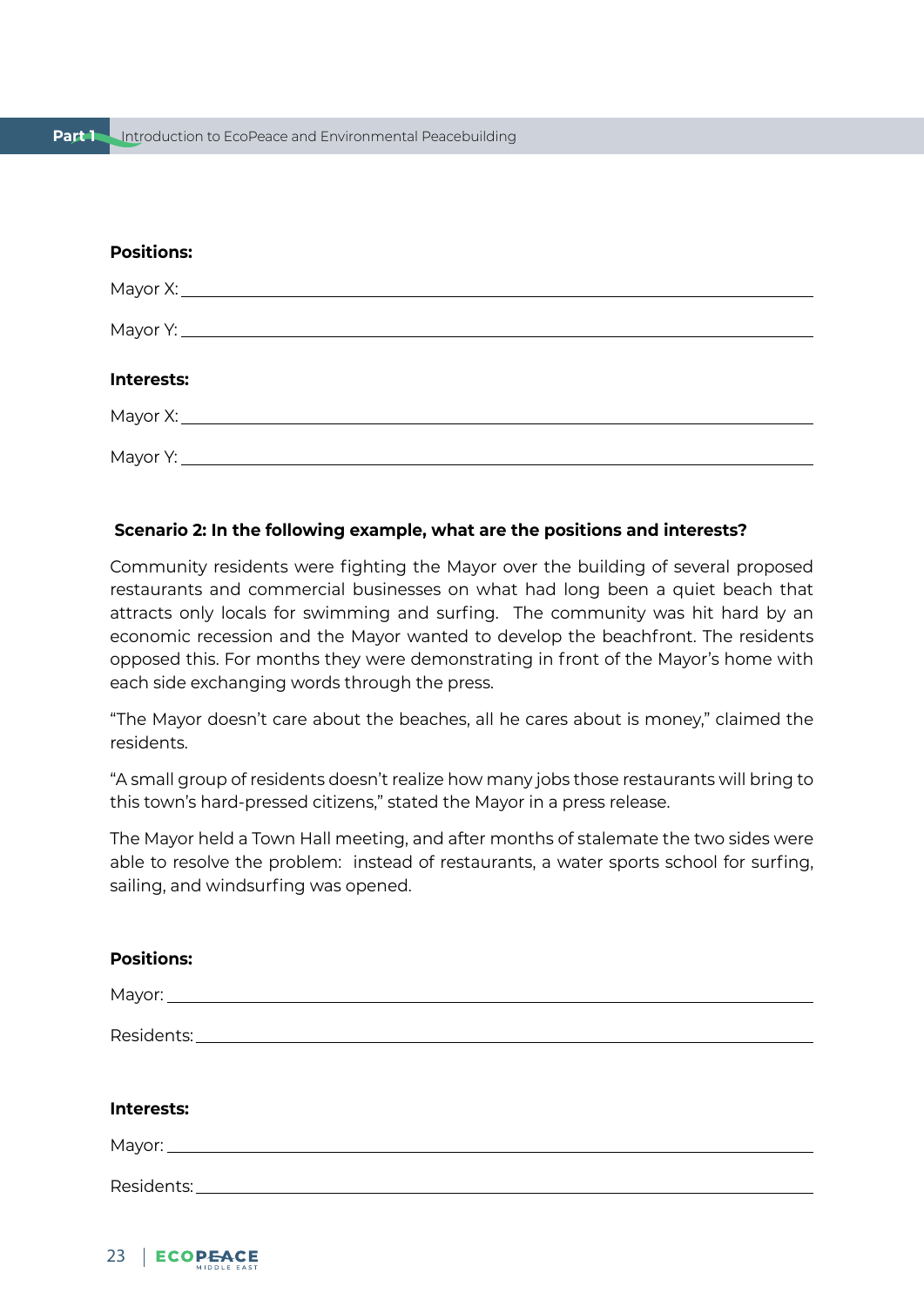### **Reflection**

- Find 1 example from your own experience of position-interest. It is best if it involves a disagreement. It can be stakeholders that your organization deals with or even from your own life. Try thinking in terms of "enlarging the pie" by looking at your own and the other side's interests rather than your positions. Describe a solution you might try, which takes interests into account.
- Reflect on environmental peacebuilding. Think of an example of 2 sides expressing positions and interests. What did you notice? Describe. **(Note to Facilitators: this would be dependent on what is delivered in the EcoPeace environmental peacebuilding presentation.)**

### **TIPS:**

- Interests help you to see the real problem
- Ask **Why?**
- Take the time to ask what your own interests are and figure out the other side's interests. Asking "Why?" will help you identify the interests
- The real problem to be solved in a negotiation has to do with interests, not positions. Usually behind positions are several interests. Some of the most important interests are basic human needs, such as wanting to be liked and respected.
- Always try to keep in mind the other side, what they might be thinking.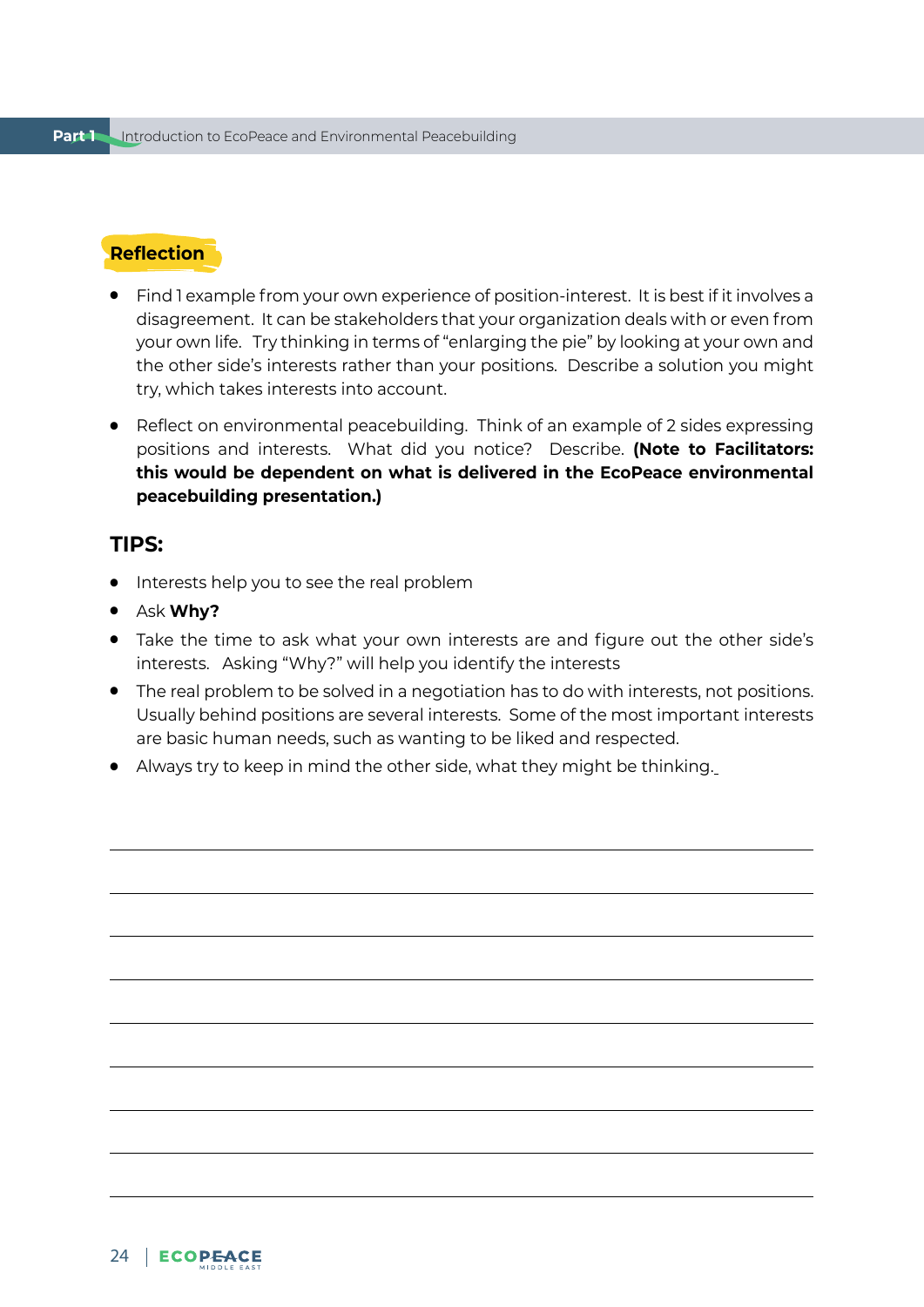

## **Bottom-Up Actions – Long-Term Investment**

*"Communal work is considered an environmental peacebuilding measure in its own right, but also as a means to an end, namely to change the political level"*

**Sarah Henkel**

**A. Bottom-Up – Anticipating Bottom-Up Mechanisms Education /Awareness-Raising/Outreach/Trust-Building/Constituency Building**

**Part 1- Background of Jordan River Basin Simulation** 

**Group Activity – 90-120 minutes**

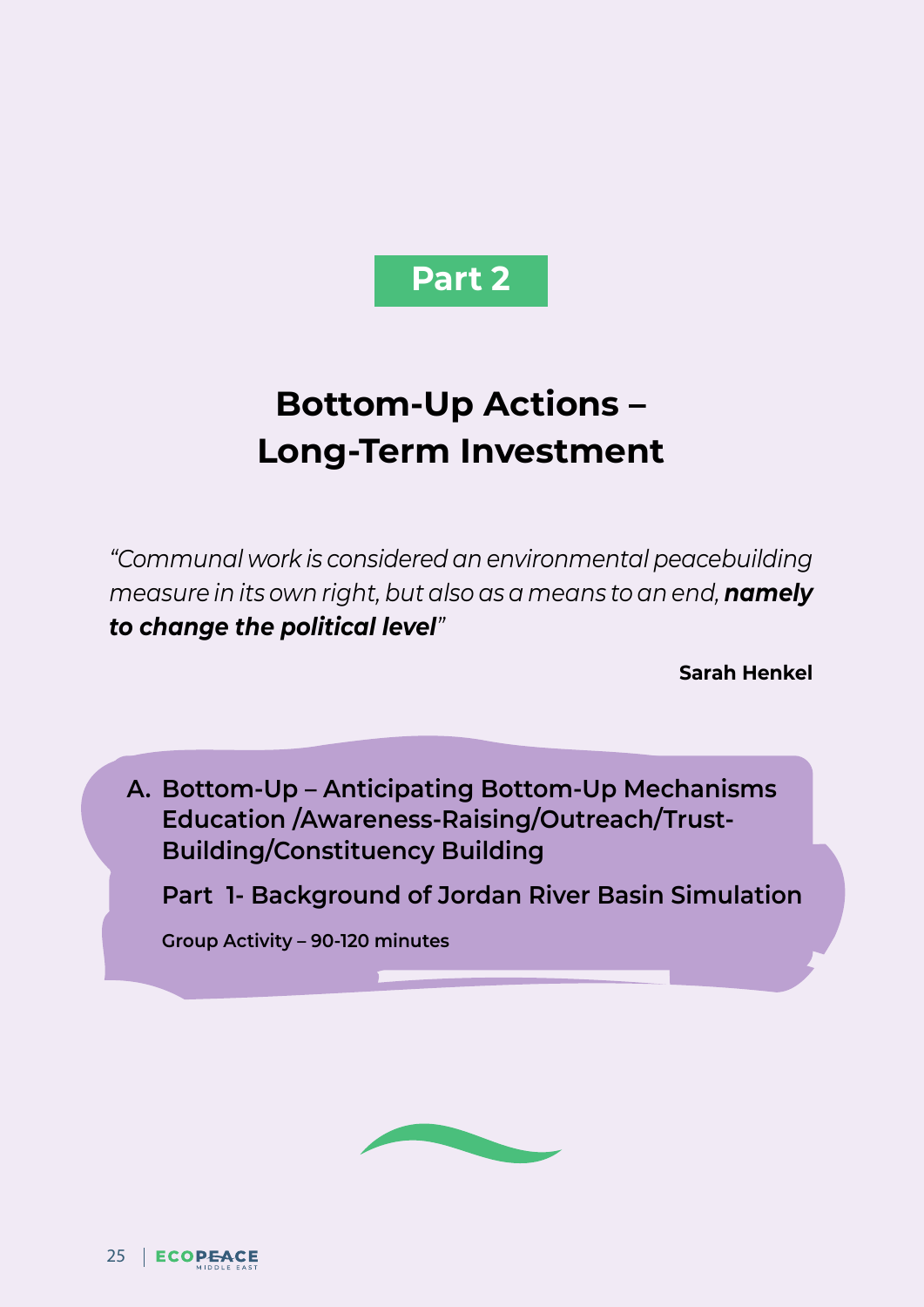## **The Jordan River Basin – Background Information, Part 1**

The **Jordan River Basin** is a transboundary basin: 40 percent is located in Jordan, 37 percent in Israel, 10 percent in Syria, 9 percent in Palestine (the West Bank) and 4 percent in Lebanon. The basin is part of a larger geographic area that includes all water sources and surrounding land. The Jordan Valley is a rich, wetland ecosystem with plants and vegetation, animals and birds. It is part of the Great Rift Valley.

The Jordan River is holy to half of humanity -- Jews, Christians and Muslims. For Jews it is where the Jews crossed into Israel, for Christians, it is where Jesus was baptized and for Muslims, close companions of the Prophet Mohammed are buried just east of the river.

In the story of the Jordan River Basin, we will be focusing on one section, the **Lower Jordan River Basin** that is shared by **Jordan, Israel and Palestine**. Before discussing the current state of the basin and its ecological degradation, it is helpful to understand the shared background of the three riparians.

**Israel** and **Jordan** are both sovereign states while **Palestine**, not an independent country, has been under Israeli control since 1967. Much of the shared history of these three riparians has involved conflict. Since Israel's declaration of independence in 1948, its territorial claims have been challenged by its Arab neighbors, including Jordan, leading to decades of conflict and a number of full-out wars. The outcome of one of these wars, in 1967, was Israeli control, among other areas, of the West Bank, home to a large Palestinian population. Since then, aside from some Palestinian self-rule, the West Bank has been under Israeli administrative control.

The following bi-lateral accords impact the current relationships:

**Palestine and Israel**: In 1993 and 1995, Israel and the Palestine Liberation Organization signed the Oslo Accords. The accords were meant to be temporary, to establish interim governance and self-rule by the Palestinians (with Israeli security arrangements). Even more, they were meant to pave the way for further negotiations and lead to a final status agreement within five years by 1999. Two decades later, all attempts at final status agreements have failed. Though both sides stand to benefit from it, there has been little to no progress.

**Jordan and Israel**: In 1994, Israel and Jordan established official relations and signed a Treaty of Peace. This led to a cessation of hostilities and a lot of promise of economic benefits and cooperation, most of which at the local, community level has not been realized. The ongoing Israeli-Palestinian conflict is one of the major obstacles preventing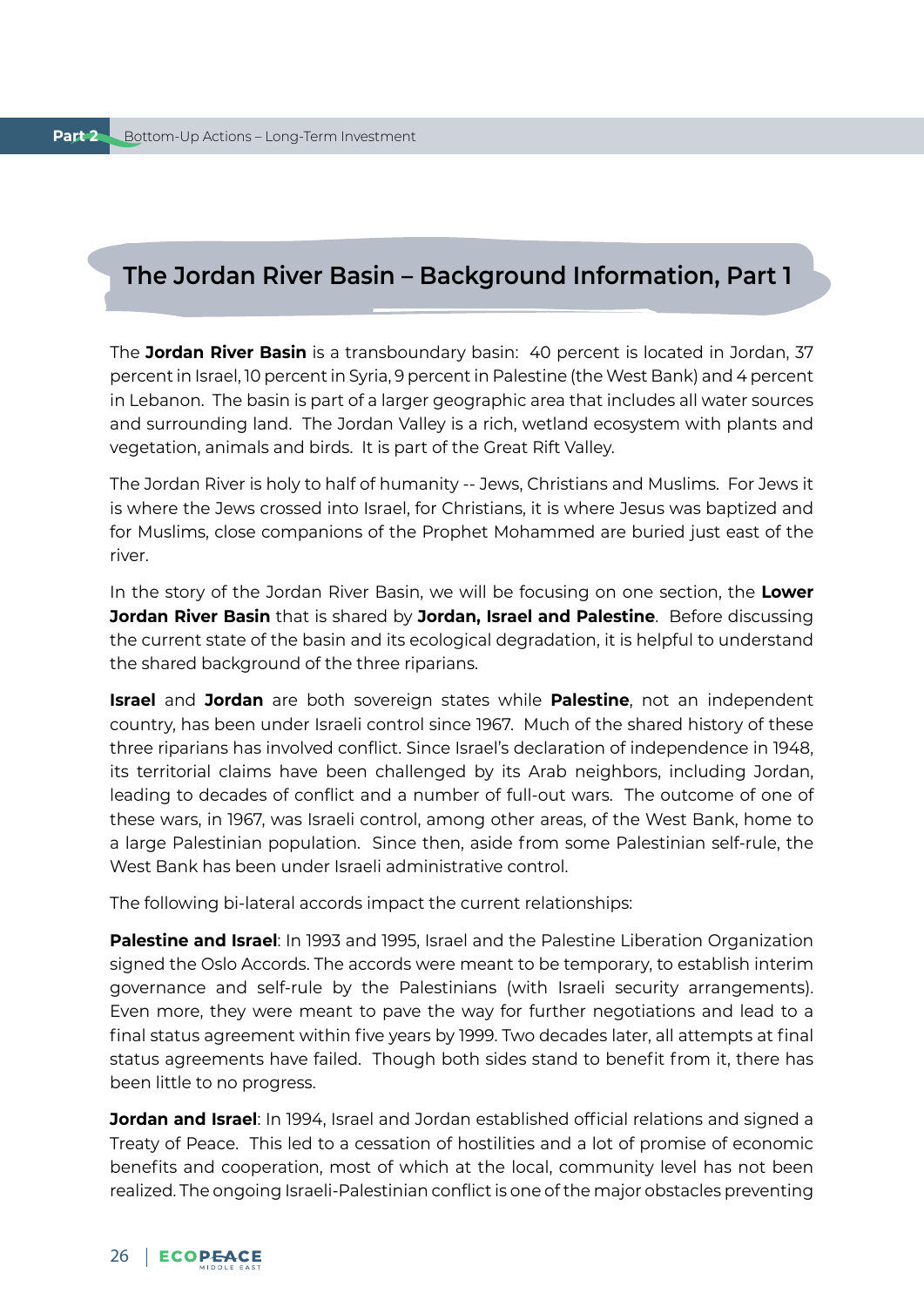further development of Jordanian-Israeli relationships in many sectors, including economic and people-to-people exchanges.

### **The Jordan River Basin**

The section of basin that we will be focusing on, the Lower Jordan River Basin, contains the Lower Jordan River, which exits from the Sea of Galilee and flows for 105 kilometers to where it empties into the Dead Sea, the lowest point on earth.

A stretch of the Jordan River forms the border between: 1) Israel and Jordan in the north; and 2) Palestine (the West Bank) and Jordan in the South. Because it forms the borders in this politically tense region, most of the Lower Jordan River is a closed military zone on both the Jordanian and Israeli sides.

This once "deep" and "wide" Jordan River, holy to Christians, Jews and Muslims – half of humanity -- is no more. Today, it is more like a creek than a river and is suffering from ecological collapse. Until 1960, it was a healthy river with 1.3 billion cm flowing annually, reduced today to 30 million cm. For 50 years, Israel, Jordan and Syria have been diverting almost all of that flow for agricultural and domestic use. Ironically, it is the sewage from surrounding communities that is keeping the river alive.

Because the river is a border, rehabilitation can take place only under conditions of cooperation.

The rehabilitation of the Jordan River requires fresh water to flow into the river. As well, there is a need for wastewater treatment plants

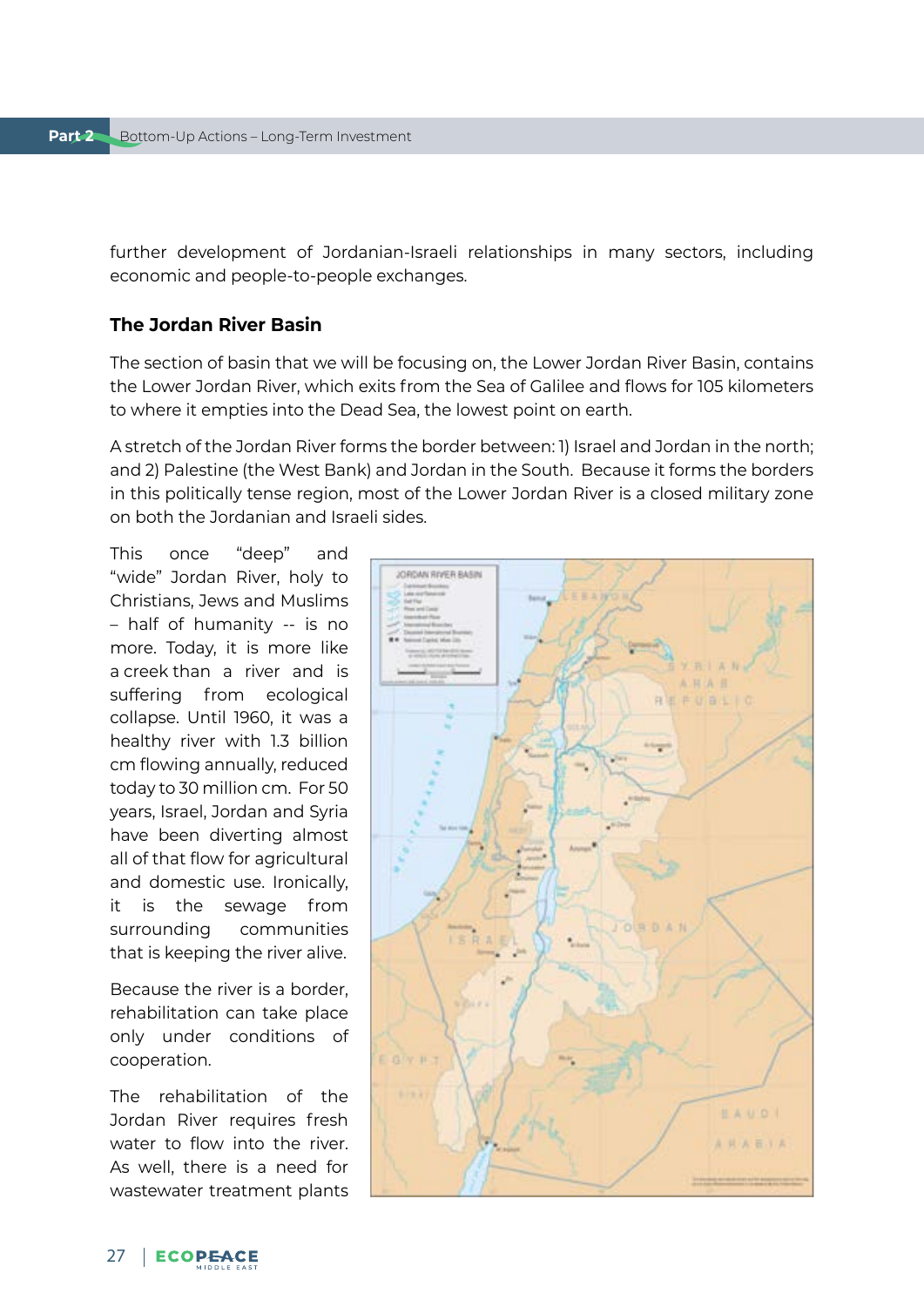to treat and purify the sewage that has been flowing into the river from all three riparian countries.

The area has great potential for development and tourism with many historical, scenic and religious attractions. The Jordan River and its surrounding land contain important Christian baptismal sites and monasteries that draw pilgrims from all over the world. The valley contains many archeological sites, including sites near Jericho, the world's oldest continually inhabited city. But these days most visits to these areas are taken as single day trips as the region is still fraught with tension.

#### **Jordan**

There are 500,000 Jordanians, 250,000 of whom are foreign workers living in the Jordan Valley. The population is growing rapidly. Jordan is a Monarchy with Parliamentary System. The predominant religion is Islam, with a Christian minority. National authorities provide most of the local public services. In the Jordan Valley, the infrastructure is poor, with no rail service or airports and there are no big cities or universities in the region.

Most of the population, farmers and large numbers of laborers live close to or below the poverty line. Unemployment is high, with youth unemployment particularly high.

The main, almost sole industry in the Jordan Valley is agriculture; it is a major agricultural production region for Jordan. There is little other industry and there is a strong need for more diversification.

Jordan is considered one of the 10 most water-stressed countries in the world. While irrigation development expanded agricultural production in the area, it came at the expense of the flow of the Jordan River. Diversion of the Jordan River is one of the two main causes of its demise and Jordan is responsible for a significant amount of the diversion. Even with that, Jordan's agricultural sector suffers from water shortages that limit agricultural and economic opportunity in this key region.

Another major cause of the river's demise is pollution. The majority of Jordanian towns and villages have no sanitation solution. Most of the sewage is disposed of in cesspits, which seeps into the groundwater and eventually the Jordan River. Sewage runs through residential communities. There are there two small wastewater treatment plants. In this region, only 70% of the human water demand is met.

#### **Palestine:**

There are 62,000 Palestinians in the Jordan Valley. This section of the Jordan Valley includes 13 communities and is under Israeli control. It is governed by the Israel Ministry of Defense's Civil Administration that controls all security and land matters. The Palestinian Authority administers education and health. The exception is the city of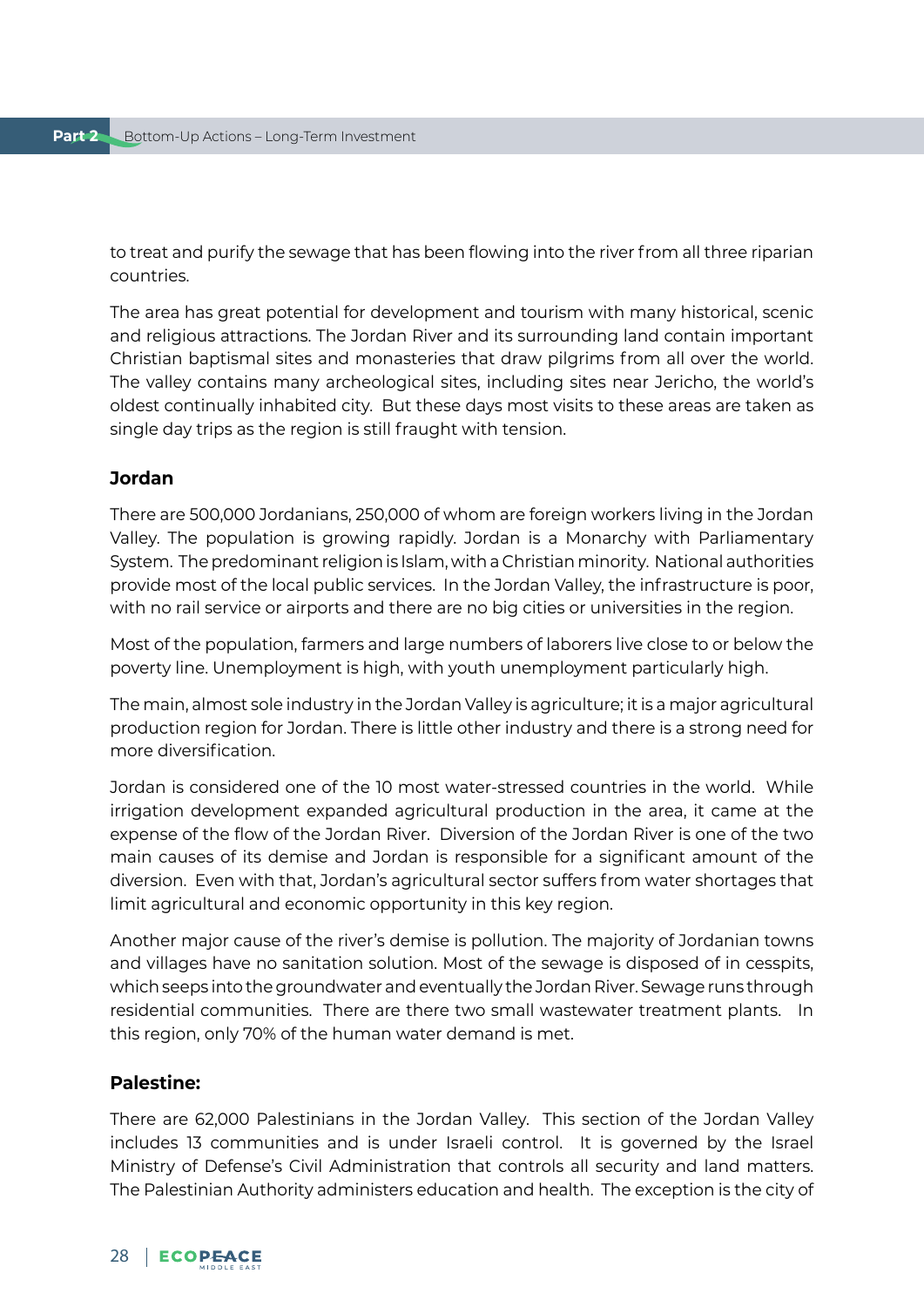Jericho that is administered by the Jericho Municipality and the Palestinian Authority. Palestinians are mostly Muslim with a Christian minority.

Like Jordan, the Palestinian population in this valley is diverse in terms of socio-economic levels, ranging from wealthy to those living close to the poverty line. There is very little agricultural or industrial development in the area due to stringent Israeli restrictions and lack of access to the land. The main industrial activity is in Jericho where over half the Palestinian population of the Jordan Valley lives. There is one university in the area.

The majority of Palestinian towns and villages have no sanitation solution. All of the communities rely on cesspits for disposal of wastewater save for Jericho that has a central wastewater treatment facility that is linked to 20-30% of the homes.

Due to the Israeli-Palestinian conflict, Palestinians have limited access to water sources that are shared with Israel. The terms of access are regulated under the Oslo II agreement. Palestinians have no access to the Jordan River. For agriculture, Palestinians rely on small-scale irrigation of communal springs and privately owned wells. 80% of the human water demands are met though this takes into account that the amount of fresh water per capita in Israel is much higher than in Palestine.

#### **Israel**

There are 55,000 Israelis who live in a total of 68 communities in the Lower Jordan Valley, including 6,000 Israeli settlers<sup>8</sup> who live in the Palestinian part. Israel is a parliamentary democracy. The predominant religion is Jewish with an Arab Muslim minority and a smaller Arab Christian minority. Local municipalities provide most of the local public services.

The Israeli part of the valley is the most economically advanced and diversified with agriculture, industry and tourism and a living standard comparable to some European countries. Many residents belong to kibbutzim (agricultural cooperatives) that have successful agricultural production and technology. Though more advanced than its co-riparians, within Israel, it is a peripheral region that is often viewed as irrelevant and forgotten.

Diversion of the Jordan River's waters is a major cause of its demise. Israel is responsible for a significant amount of the diversion. During the last 50 years, diversion prevented fresh water from being discharged into the Lower Jordan River. In 2013, for the first time in 50 years, Israel began releasing 9 MCM/year of fresh water into the river. However, rehabilitation of the river requires much more: 400-600 MCM of fresh water/year.

<sup>8</sup> Israeli Jewish citizens who have settled on Palestinian lands controlled by Israel since 1967. EcoPeace Middle East, Regional NGO Master Plan for Sustainable Development in the Jordan Valley, June 2015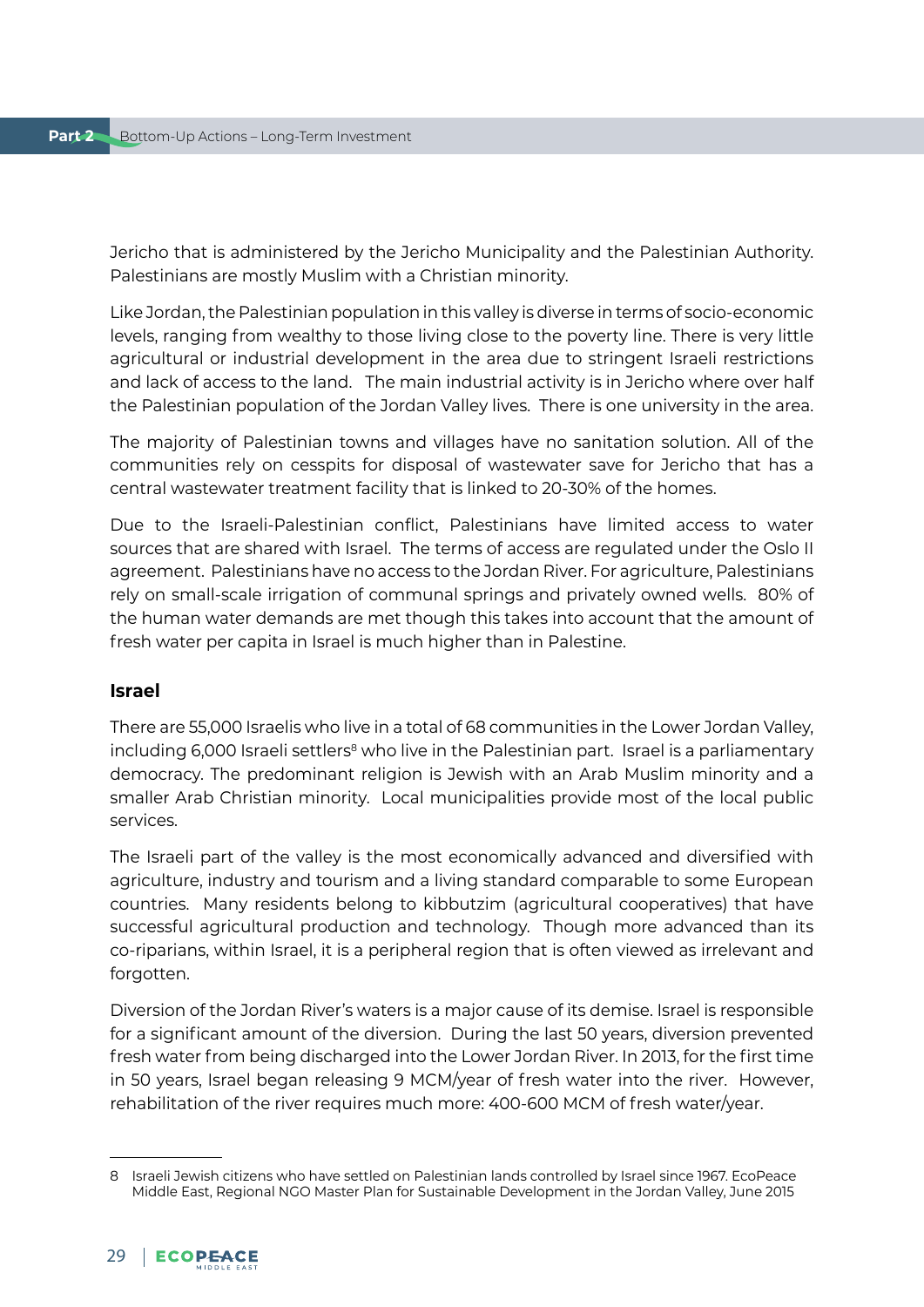After years of water-stress, Israel has become a leader in water desalination and wastewater treatment and reuse which could be a game changer for relieving the severe water stress in the Jordan Valley. Israel has two wastewater treatment centers that treat the domestic waste water in the region. Wastewater from fish farms remain a major pollutant from the Israeli side.

In Israel, the human water demands in the Jordan Valley are fully met.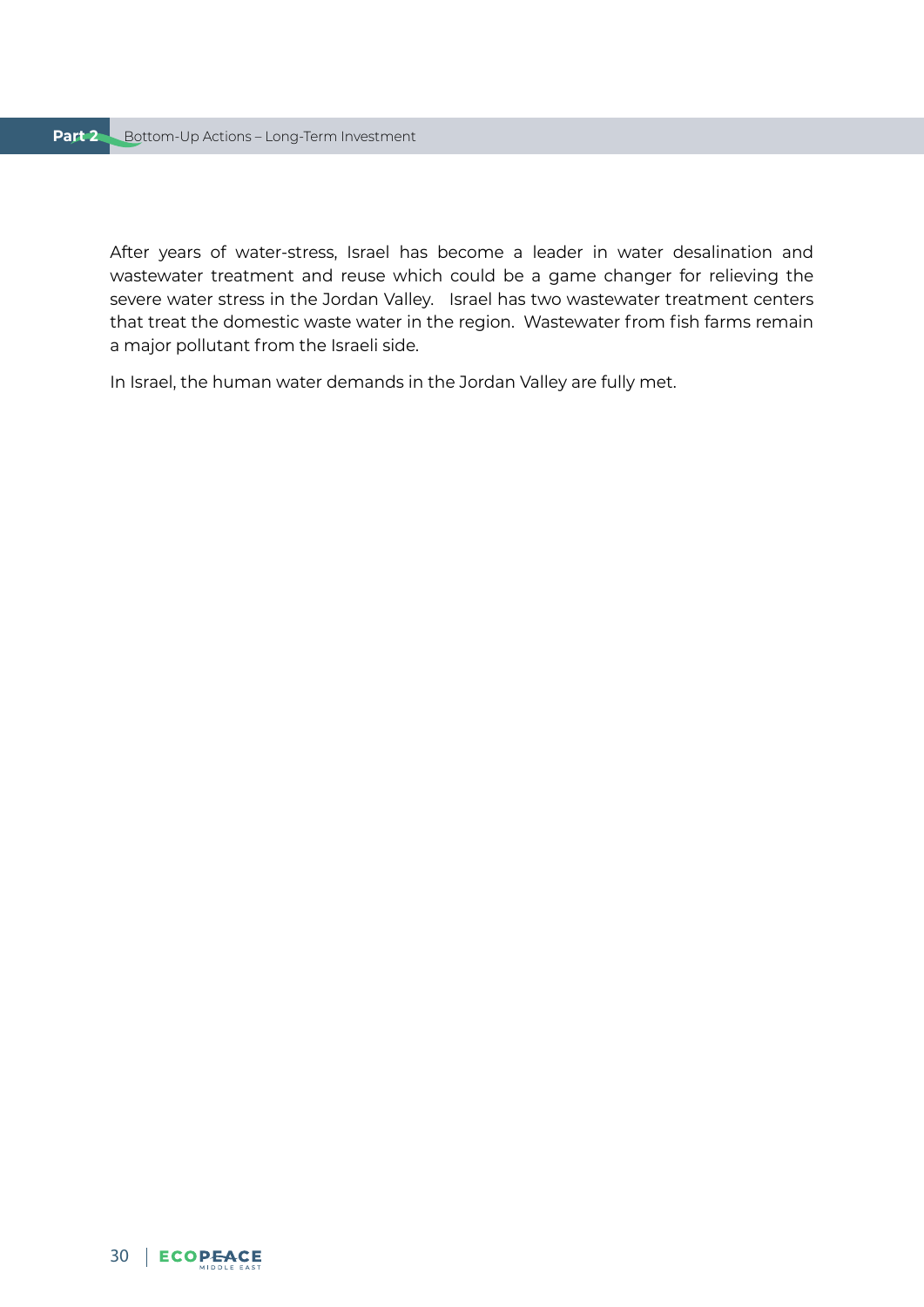### **Background Information Part 1- Group Worksheet**

- 1. Read the background information. Then with your group answer the following questions. Make sure your ideas and solutions relate to the local community level only.
	- What would you want for the people in these communities?
	- What do you think needs to be done in order for them to get this?
	- Please come up with as many ideas as you can!
	- How can we improve their lives? Livelihoods?
- 2. Choose a representative in your group to present your groups' ideas to the full forum.

#### **Notes:**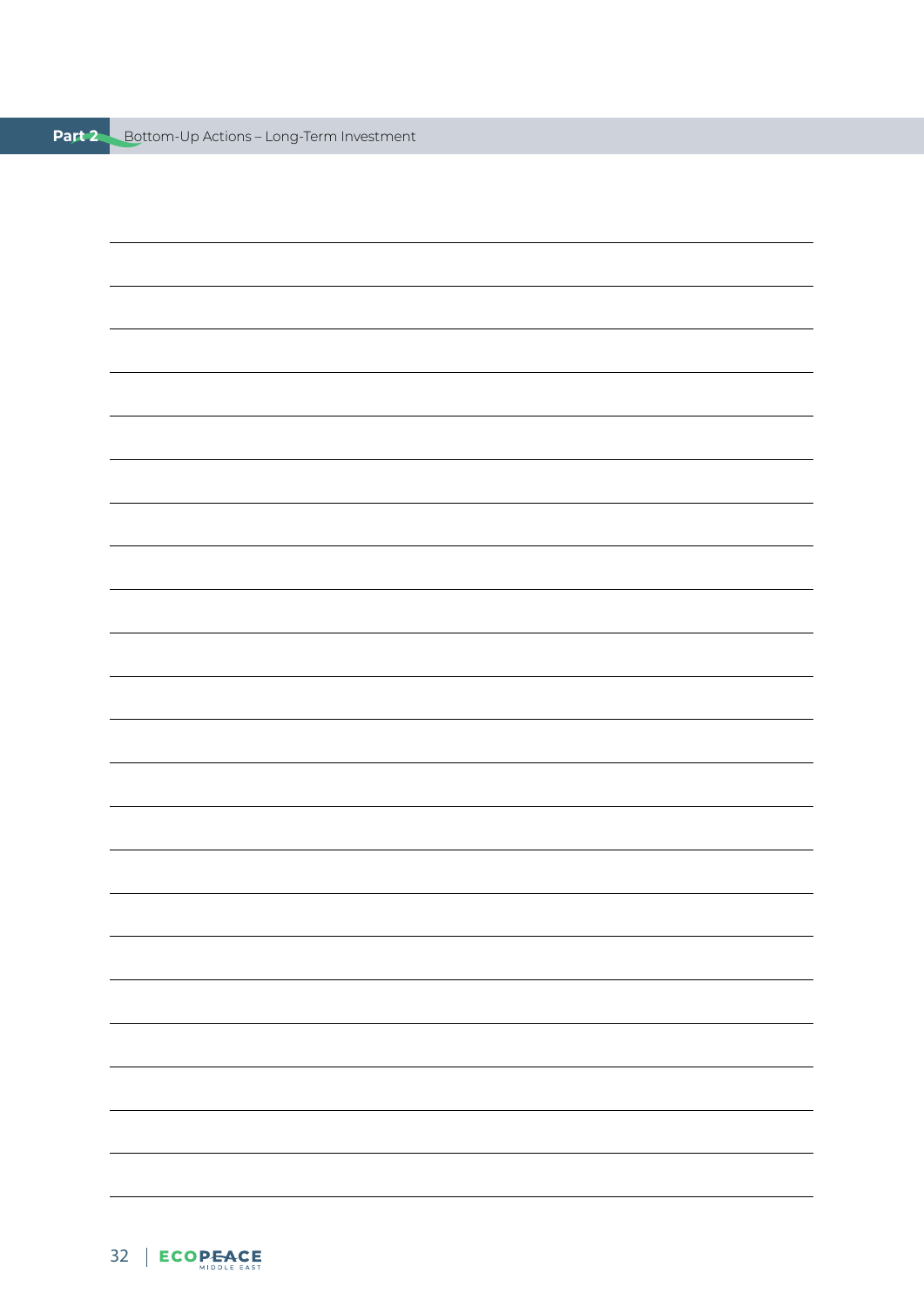### **EcoPeace Bottom-Up Mechanisms – Reflection**

#### **Education/Awareness Raising and Outreach, Trust Building, Constituency Building**

#### **Please reflect upon and answer the following questions (in writing):**

- What are the most important points you have learned from this exercise and introduction to EcoPeace's bottom-up programming?
- What insights have you gained?
- How might you be able to apply these ideas to your own NGO work?
	- > What challenges might there be in applying them to your own work?
	- > What do you need help with?
	- > What questions do you have?
	- > What would you like to learn more about?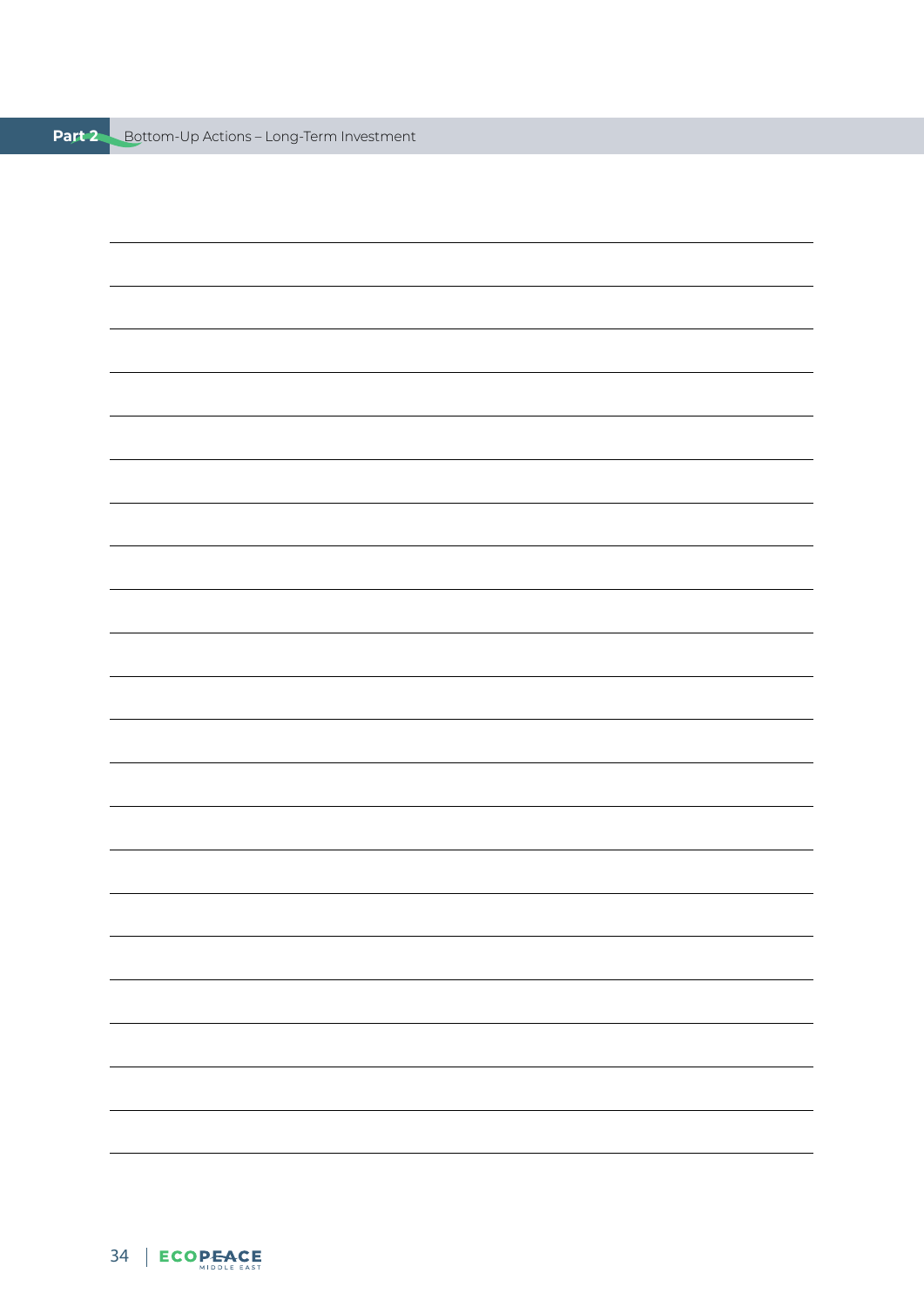## **Skill Builder 2: Communication Skills - Active Listening**

*"In the realms of community involvement for environmental cooperation, needs are to be heard and no longer passed over political interests and boundaries."*

#### **Harari and Roseman (2008)**

*"Most people do not listen with the intent to understand, they listen with the intent to reply."* 

#### **Steven Covey**

*"Listening is the missing half of communication."* 

**William Ur**

### **A. Active Listening – Icebreaker Activity 1 (10-15 minutes)**

#### **Procedure**

1. Breakout Rooms: One practitioner plays **Person A**, the other **Person B**

**Person B** – This person will share something with Person A that is important to him/ her or that he/she is passionate about. This can be family, kids, work, anything.

**Person A** – This person is the listener.

#### 2. **Round 1 – Poor Listening Skills - 90 seconds**

- Bs will go first
- $\bullet$  Person B tells his/her story.
- Person A does everything possible to **not** listen to and ignore B.

#### 3. **Debriefing – back to full forum**

#### 4. **Round 2 – Good Listening Skills -90 seconds**

Back in the Breakout Room with your same partner, you are going to do the the same thing again, in the same amount of time, with the same set up, Bs will speak, tell the same story, As will listen. **But this time, A will listen like it's the most amazing thing they've ever heard.** 

**Person B** – Repeats same story as in Round 1.

**Person A** – This time, A listens to it like it's the most amazing, wonderful story he/she has ever heard in his/her life.

5. Debriefing – back to full forum

#### 35 ECOPEACE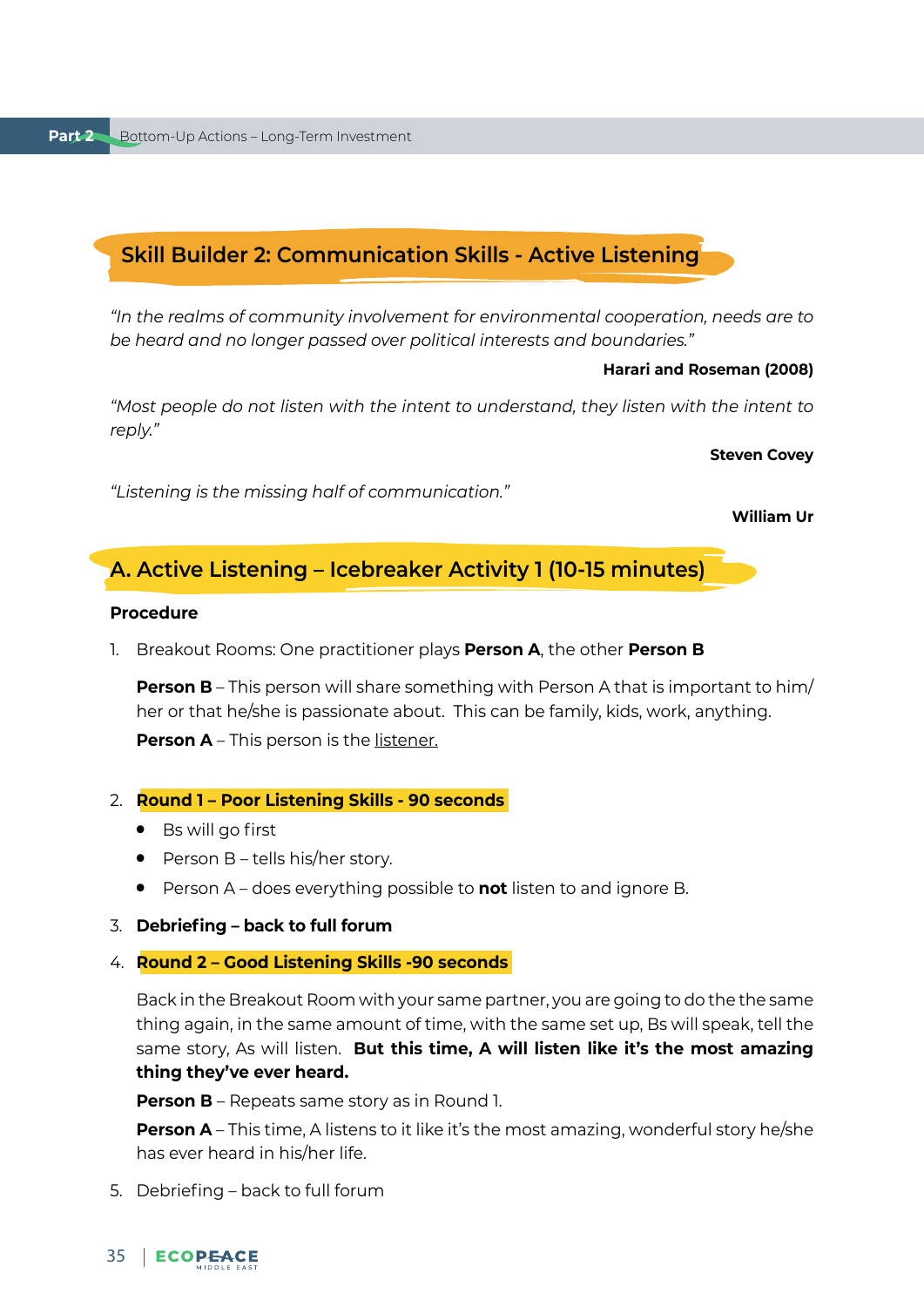# **Active Listening Techniques**

# **1. Encouraging:**

To show that you are interested and are following:

- "Hmmm", "Yes", "I see", "I hear you," "Really?" "Is that so?"
- Nodding your head
- Eye contact look at the speaker

# **2. Paraphrasing**

To check that you have understood correctly by paraphrasing what the speaker said:

- "Let me see that I've heard you correctly..."
- "So what you are saying is...?"
- "Would it be correct to say...?"

# **3. Clarifying**

To check when something is not clear:

- "Help me understand…"
- "Could you please explain that again, I'm not sure I understand."

# **4. Eliciting**

To obtain more information:

"Please tell me more about…"

"How do you feel about this?"

# **5. Empathizing**

To show that you respect the other's point of view:

● "I understand how you feel…"

# **6. Summarizing**

To show that you've understood the conversation:

- "OK, I'd like to recap the main points..."
- "I'd like to summarize your main points…"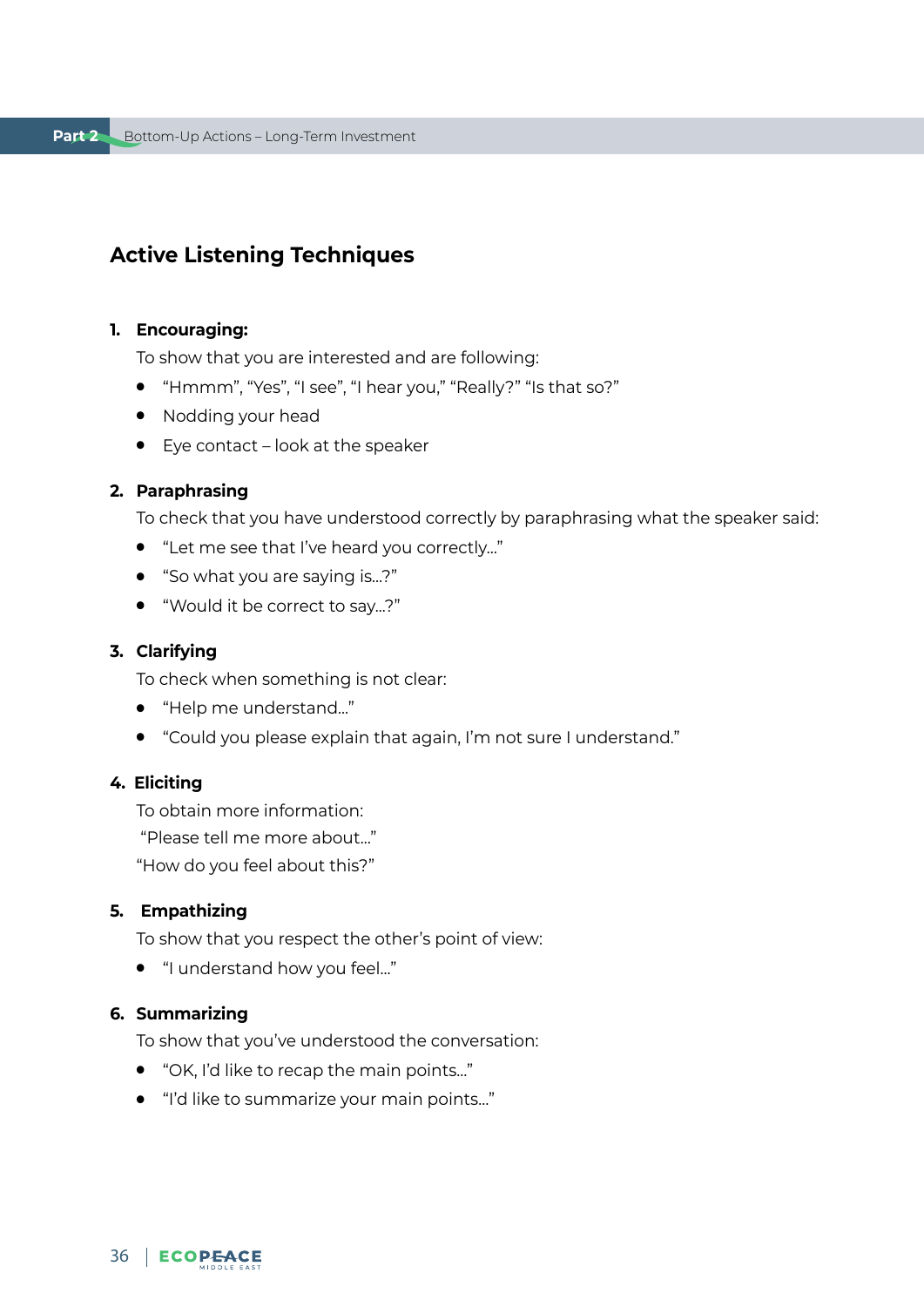# **TIPS:**

- The spotlight is on the speaker.
- You are listening to understand, not to respond.
- Don't judge, don't interrupt and don't disagree.
- People often just want you to listen to them and "get them." They don't want your advice or help solving problems. Refrain from doing this.
- The more you listen, the more you will learn. You already know your own ideas.
- If you listen, the chance that the other person will be open to listening to you later is much greater because they will feel acknowledged and respected.

Adapted from United States Institute for Peace (USIP), Peacebuilding Kit for Educators, [https://www.usip.org/public-education/educators/peacebuilding-toolkit-educators#](https://www.usip.org/public-education/educators/peacebuilding-toolkit-educators)

# **B. Active Listening – Activity 2: Additional Practice (10-15 minutes)**

In this activity, you will practice the Active Listening techniques that they have just learned.

#### **Procedure:**

#### **1. In same pairs as above – 2 minutes**

- **Partner A** speaker tells about a problem or conflict, related preferably to his/ her NGO work.
- **Partner B** listener uses the active listening techniques as he/she listens.

#### **2. Together partners debrief with one another:**

- Partner A points out which active listening techniques he/she thinks that Partner B used.
- Partner B confirms or explains which ones.

#### **3. Switch and Repeat–2 minutes**

- Partner B tell about a problem or conflict this time (related preferably to his/her NGO work)
- Partner A Listener uses the active listening techniques as he/she listens

#### **4. Together partners debrief with one another:**

- Partner A points out which active listening techniques he/she thinks that Partner B used.
- Partner B confirms or explains which ones.

#### **5. Final Debriefing – Full Forum**

Parts of this lesson were adapted from United States Institute for Peace (USIP), Peacebuilding Kit for Educators, [https://www.usip.org/public-education/educators/peacebuilding-toolkit-educators#](https://www.usip.org/public-education/educators/peacebuilding-toolkit-educators)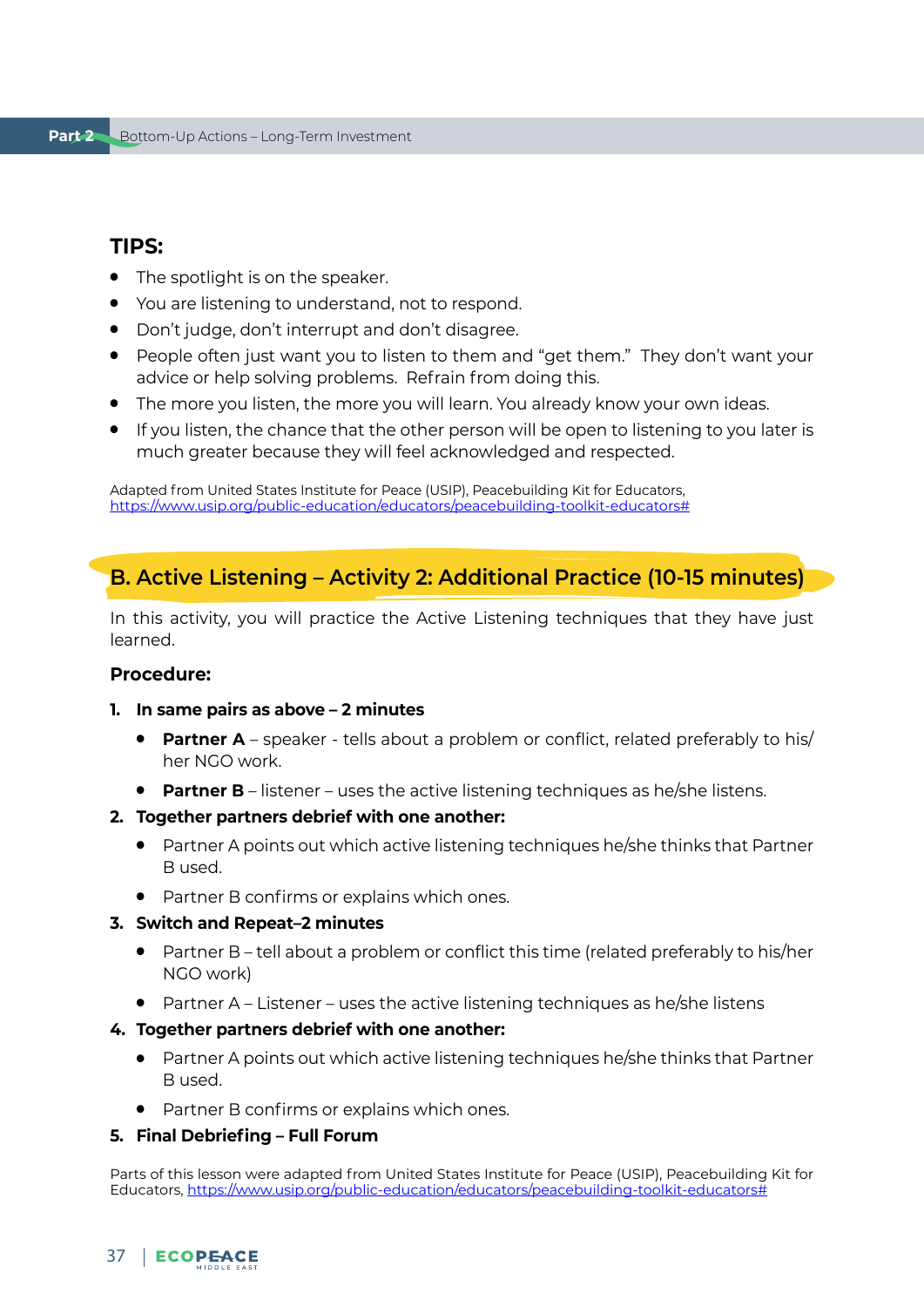# **Skill Builder 3: Communication Skills: Intercultural Communication:**

**Describe-Analyze-Evaluate (DAE) Model of Intercultural Sensitivity and Communication**

Parts of this section were adapted from: edited, Berardo and Deardorff, Building Cultural Competence, 2012

*"We don't see things as they are, we see things as we are."*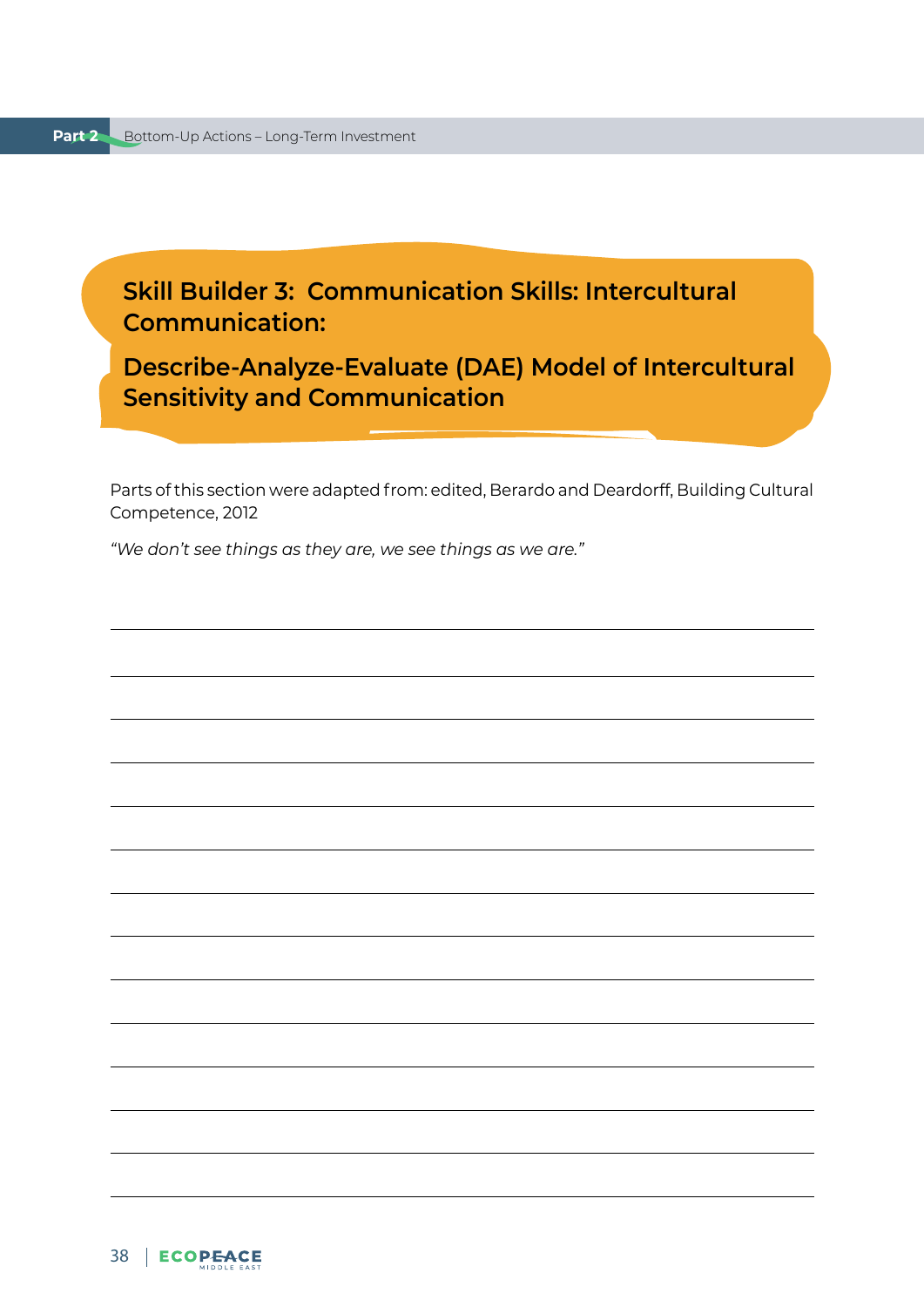# **Describe – Analyze – Evaluate – DAE - Group Worksheet**

| <b>Level 1</b><br><b>Describe</b>                                                                                                                      | <b>Level 2</b><br><b>Analyze</b>                                                                                                                                                                               | <b>Level 3</b><br><b>Evaluate</b>                                                                                |  |
|--------------------------------------------------------------------------------------------------------------------------------------------------------|----------------------------------------------------------------------------------------------------------------------------------------------------------------------------------------------------------------|------------------------------------------------------------------------------------------------------------------|--|
| What I see (only observed<br>facts). What I see/observe.<br>What is going on?                                                                          | How I explain (what I see)<br>Why is it happening?<br>(there are different<br>possible explanations)                                                                                                           | What I feel (about what I<br>see) – positive or negative<br>How do I feel about it?<br>This is my opinion.       |  |
| This is done using the five<br>senses, see, hear smell,<br>touch and taste.                                                                            | This is done when we are<br>trying to understand how<br>an object is used.                                                                                                                                     | This is our judgment, our<br>opinion:<br>For example, something is<br>useful, useless, good, bad,<br>etc.        |  |
| Examples (see, hear, smell,<br>touch, taste):<br>This is very light weight.<br>It's red and white.<br>The girl's hair is yellow, the<br>boy's is brown | Examples (alternative<br>explanations possible):<br>It is a toy.<br>It's a Christmas decoration<br>It's a cultural symbol<br>because it's red and white.<br>It's something people give<br>to kids on holidays. | Examples (my opinion):<br>It's cute.<br>I've seen better Christmas<br>decorations.<br>It's a pretty useless toy. |  |

#### **Your group's photograph:**

**D**escribe:

**A**nalyze (write down 2 possibilities):

**E**valuate:

# Bottom-Up -- Stakeholder Cards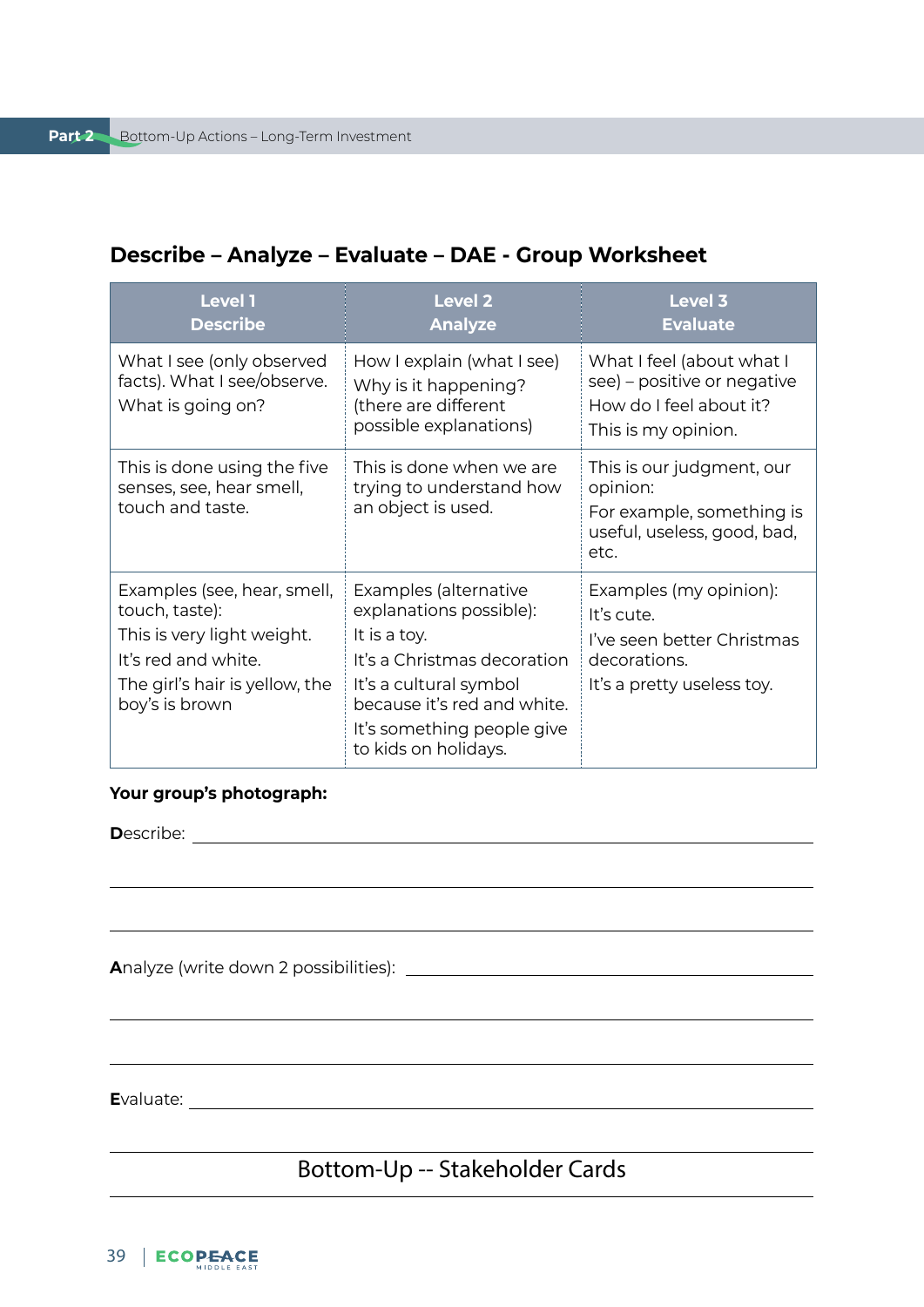# **C. Stakeholders – Bottom-up Predicting Stakeholders Preparatory Group Activity and Socratic Seminar**

# **Bottom-Up - Stakeholder Cards**

#### **Jordan**

For Jordanian bottom-up stakeholders, cooperation with Israel holds very little significance. Since signing the Peace Treaty with Israel in 1994, Jordanians at the community level have seen little to no benefits from the Peace Treaty. There was much initial promise, and currently, from their perspective, there is nothing to show for it. As well, in recent years, a strong anti-normalization campaign – the rejection of normalizing relations with Israel in any area – has taken hold, making regional cooperation with Israel even more challenging. This is mainly due to Israel still being viewed as an enemy because of its continued control of Palestine. However, Jordanians are willing to cooperate with Israel if they see clear, direct benefits.

The Jordanian stakeholders' interests in cooperating with Israel and Palestine in the Jordan Valley are based on their need for economic development. The population is struggling to survive. The poverty level is very high, with huge numbers of youth unemployment. Scarce water resources limit economic opportunities. Agriculture is the main industry with all other industry totally absent. There are no big cities and no universities. There is no sanitation; sewage is disposed of in cesspits, which then seeps into the ground and eventually into the Jordan River. There is a great need for wastewater treatment and reuse. There is a great need for investment programs to help diversify the economy (beyond agriculture) and improve infrastructure.

**Mayors** – Mayors can play an important advocacy role in lobbying the top-down sector. They want to advance the economy. Most of the population is poor, with scarce water sources and poor infrastructure.

**Local residents / farmers**– Most of the local residents are farmers. Their interest is in a larger water supply. Currently, it is intermittent with water supplied every 2 weeks. Such limited water prevents economic development and opportunity. Farmers also want access to export markets. They've lost huge export markets due to the Iraqi and Syrian wars.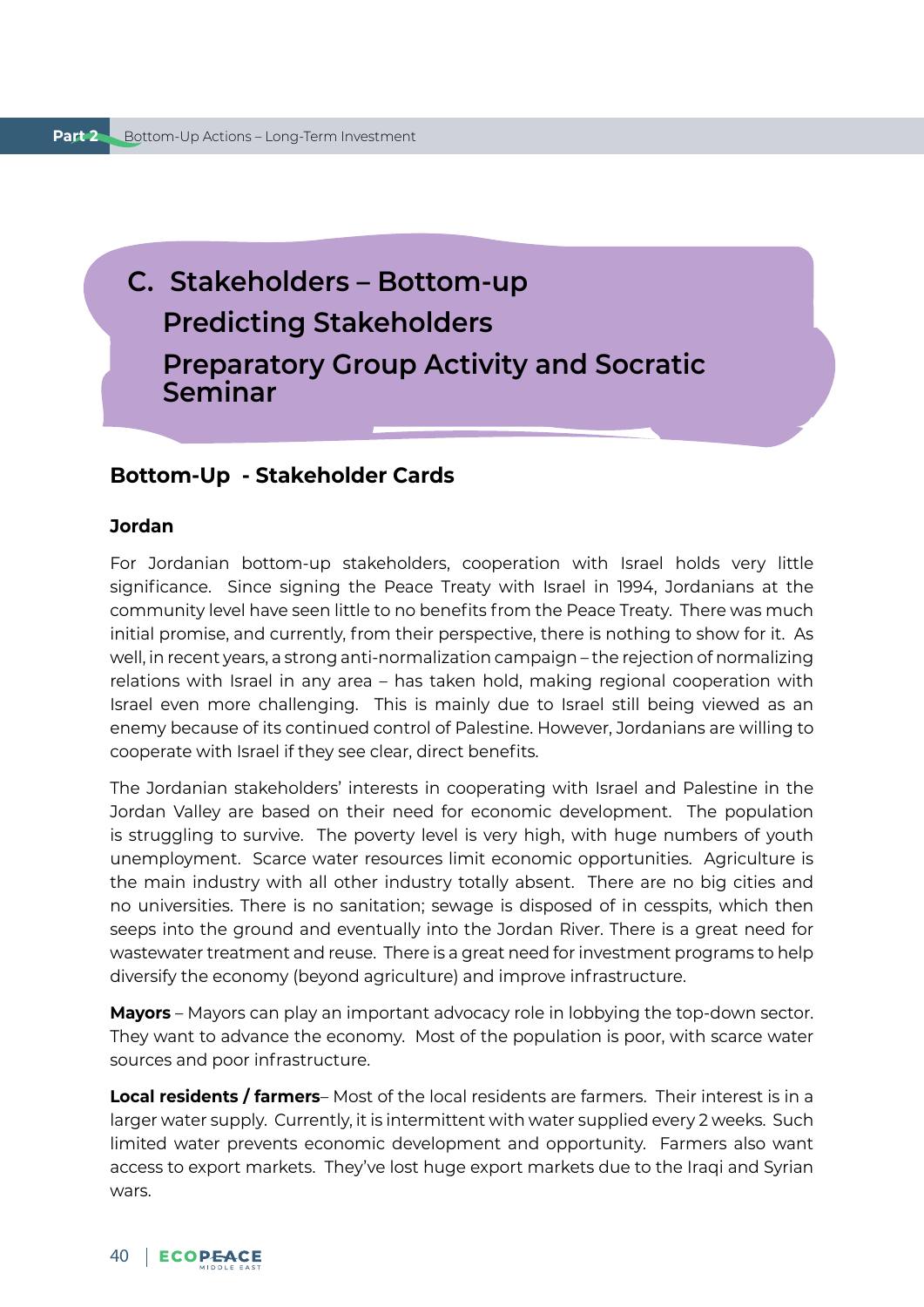Residents also suffer from a lack of sanitation facilities. Sewage is disposed of in cesspits and runs through the streets of their communities.

**Religious community** – The Jordan River is holy to Jews, Christians and Muslims. For Jews it is where the Jews crossed into Israel, for Christians, it is where Jesus was baptized and for Muslims, close companions of the Prophet Mohammed are buried just east of the river. Religious leaders can access populations that are not aware of the environmental issues and activate them.

In Jordan there are important Christian pilgrimage, monasteries and a Baptismal site. This small community is involved with these sites and tourism. They would like to attract more visitors to the Baptism site. It is important to them that there is a cleaner, stronger flow in the river.

**Youth** – Jordanian youth see cooperation as a way of gaining better skills, employment and a higher income. They want to advance.

**Tribal Leaders** – Jordanian society is tribal. Strong tribal affiliations are a major determinant of socio-political action in all areas. These affiliations can be both helpful or a hindrance to shaping policy.

**Local Private Sector** – This sector's core concern is economic advancement. This group has the ability to make things happen more quickly than the slower, more bloated public sector.

**Environmental groups** - These organizations boycott any cooperation with Israel. At the same time, they want to gain more water from Israel.

**Peace Groups** – These groups support a two-state solution (a Palestinian state and an Israeli state). They do not want Jordan to be considered as a future Palestinian state.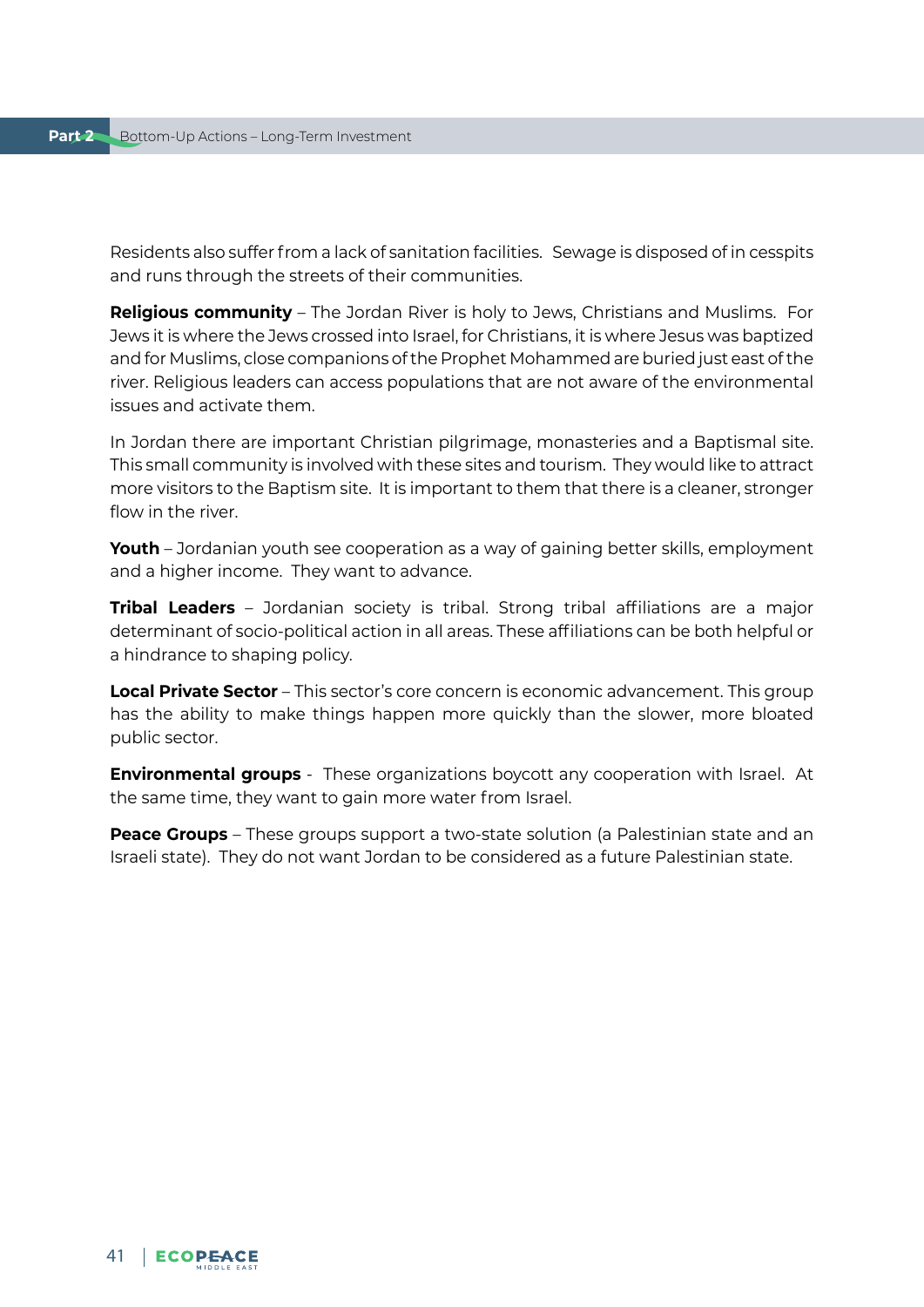#### **Palestine**

All Palestinian bottom-up stakeholders express a strong position on the Jordan Valley: they want their land and water rights. They want to end the Israeli occupation and the settlements removed. Once they had villages on the banks of the Jordan River that were destroyed. They want their right to return to these villages. They want their riparian share of the Jordan River and the water in the West Bank. They want access to religious sites, including the baptismal site, Qasr al-Yahud, which is currently under Israeli control. They want their land back which they claim Israel has designated as nature reserves to prevent them from developing their own lands. They don't want to be employees of Israeli settlements; they want land rights.

They will not cooperate with Israeli settlers (Israelis who live in Israeli settlements located on occupied Palestinian land). However, they will cooperate with Israelis in Israel proper. Through such exchanges, they will acquire skills and advance. They see this as in their interests as it strengthens their resilience to fight for their land.

**Mayors –**Palestinian Mayors do not have a lot of authority or power. Nor do they receive independent income through municipal taxes. However, if their interests override their positions, they can play an important advocacy role in lobbying the national government.

Their position is to not cooperate with Israeli mayors and citizens, they do not want to be seen as normalizing relations with Israel. At the same time, their interests are to cooperate provided that it is based on opportunities for improving the livelihoods of their residents and is in line with advancing Palestinian water rights and greater access to land in the Jordan Valley.

**Tribal Leaders** – Palestinian society is tribal to a certain degree. In terms of the Jordan Valley, tribal leaders are important stakeholders in smaller, rural towns only. In larger urban areas, such as Jericho, they are not relevant.

**Farmers** – They are interested in economic advancement. Cooperation with Israel speaks to their needs as they can gain knowledge and skills through training, technology, agricultural technology and marketing of crops. Also they would like to export more to Jordan, Europe and Israel. They are in need of a larger water supply.

**Local Residents** – The local residents are very diverse in terms of their socio-economic status, with pockets of underdevelopment in the rural areas and a wealthier middle class population in Jericho. Poverty is generally seen as an outcome of the occupation. The residents want economic development. They are in need of better education, better roads and infrastructure and greater water supply. They are also in need of sewage treatment and reuse facilities.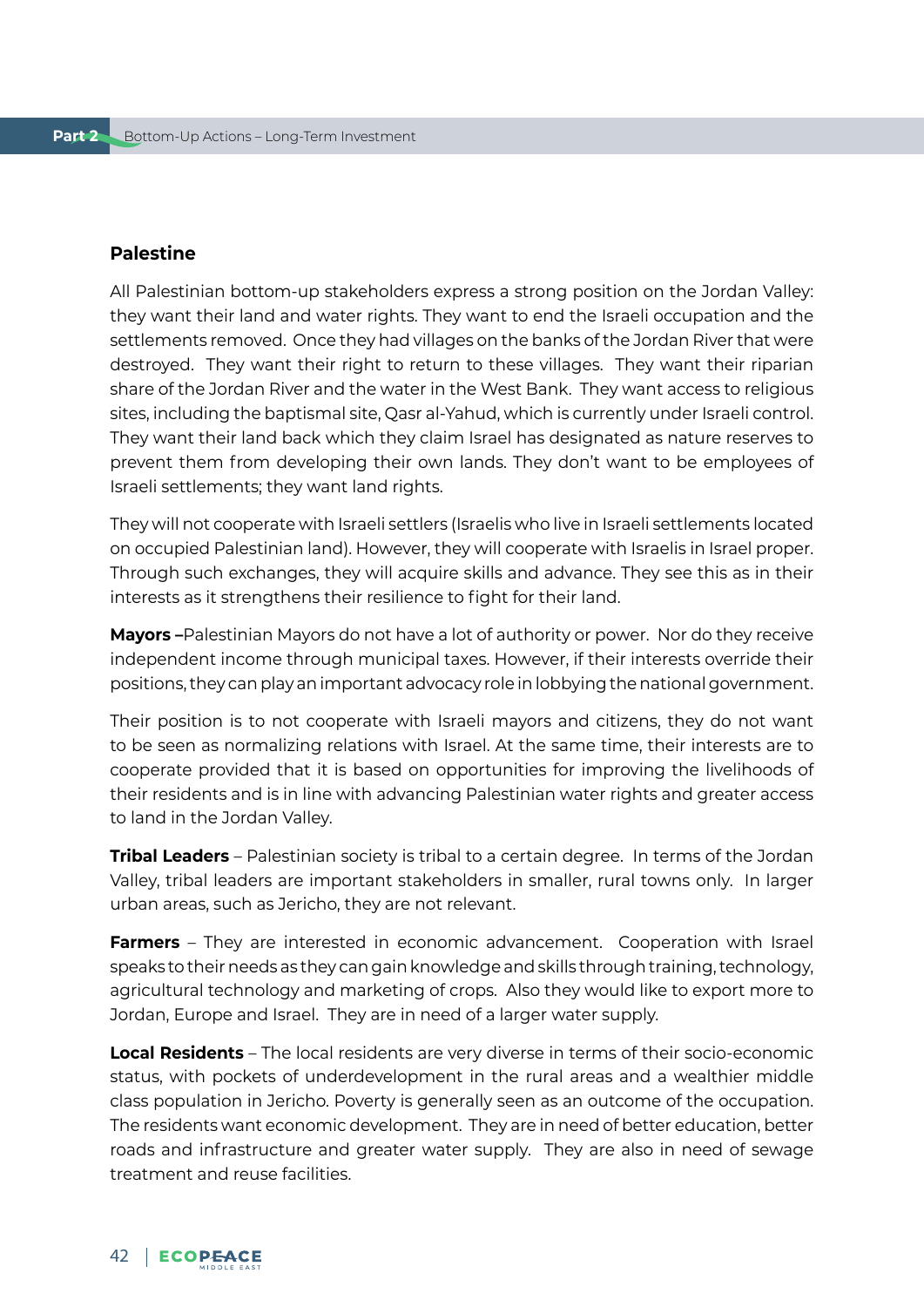**Private Sector** – This sector in Palestine is more diversified than in Jordan because of Jericho, which is the 2nd greatest tourist city in Palestine after Bethlehem and under the self-rule of the Palestinian Authority. The rest of the Palestinian Jordan Valley is ruled by the Israeli Civil Administration, where development is severely limited. The private sector sees working with Israel as a way to advance, deriving benefits from exporting their goods, exchange of knowledge, acquisition of technology and experience.

**Youth** – The youth cooperate with Israelis who live in Israel proper because they want to better understand their reality on the ground, such as their water rights, as well as understand the other side and then argue for their national case. The youth won't meet with settlers. They are concerned with being viewed as normalizing relations with Israel. There is a branch of Al-Quds University in Jericho in the Jordan Valley.

**Local media** – The local media report and highlight the Palestinian narrative. They do not report on regional cooperation at the community level. Local media portray the hardship as well as highlight Palestinian ingenuity and leadership, for example, new developments in farming and youth winning prizes.

**Religious communities/tour guide** – The Jordan River is holy to Jews, Christians and Muslims. For Jews it is where the Jews crossed into Israel, for Christians, it is where Jesus was baptized and for Muslims, close companions of the Prophet Mohammed are buried just east of the river. In Palestine, both Muslim and Christian religious leaders can access populations that are not aware of the environmental issues and activate them.

In the Palestinian section of the Jordan Valley, Israel controls the Christian holy sites, but Palestinians can train as tour guides and benefit from this.

**Peace groups** – There are a large variety of peace groups in Palestine. They are very diversified in terms of their focus – some work on reaching out to the other side, Israel, and creating dialogue, others do not, with different levels of cooperation between the two sides. These groups aspire to achieve a two-state solution (a Palestinian state and an Israeli state). Their interests are in obtaining Palestinian rights.

**Environmental Organizations** –There is not a strong environmental movement in Palestine. But there are groups that tend to boycott cooperation with Israel. Their interests are in gaining the environmental rights of a Palestinian state.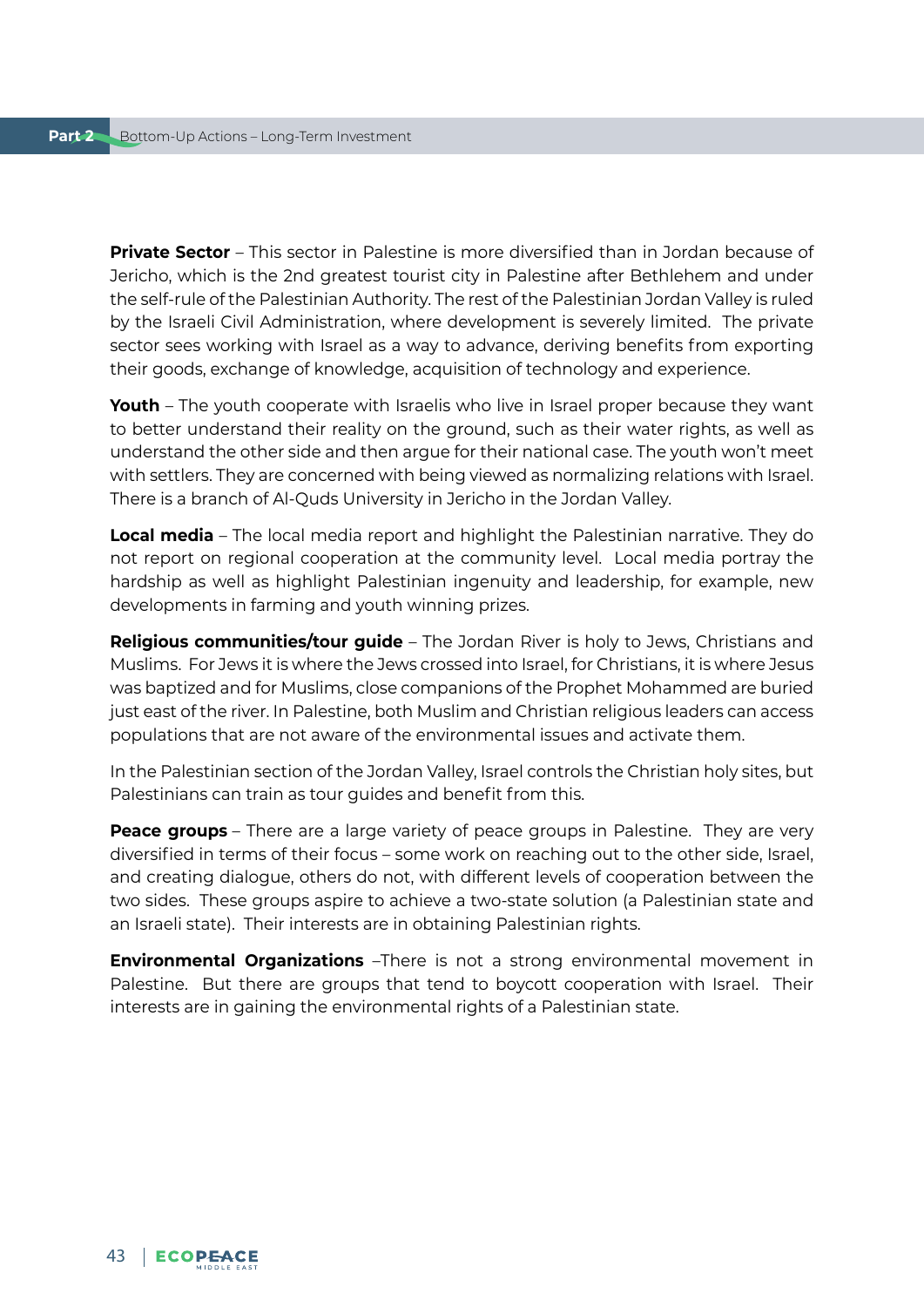### **Israel**

At the community level, Israel has a great interest in cooperation, especially with Jordan, which is not reciprocated on the Jordanian and Palestinian sides. Israelis are pro-active in their desire to develop a warm peace with Jordan. At the same time, they see the Israeli settlements as strategic to Israel's interests and don't want them removed, a position that is unacceptable to Jordan and Palestine.

Israel sees cooperation as bringing economic opportunities, for example, exporting to Jordan and via Jordan to the Arab world. Israel would like to expand its export market of agricultural produce, technology and know-how. Like their co-riparians, they often express that they are working for their own benefit.

**Mayors** – Israeli municipalities have considerable authority and have independent income through municipal taxes.

Mayors are subject to condemnation for cooperating with Jordan and Palestine and are concerned that this could impact their chances for reelection. Like the Palestinians and Jordanians, Israelis residents are fearful of meeting their counterparts, afraid that they will be attacked. When cooperation occurs, mayors explain to their constituencies that they are seeking cooperation because it is in their interests, that it is to their benefit. Israeli towns in the Jordan Valley are in Israel's periphery and only by cooperating with their co-riparians, fighting to clean up the river, advancing their economies, can they become a center, rather than remain irrelevant peripheral communities.

**Local Residents –** Their position on environmental cooperation, especially with the Palestinians, is based on their political viewpoints, with some more in favor and others less or not at all. Their interests are in cleaning up the Jordan River and creating greater prosperity for their communities.

**Religious community** – The Jordan River is holy to Jews, Christians and Muslims. For Jews it is where the Jews crossed into Israel, for Christians, it is where Jesus was baptized and for Muslims, close companions of the Prophet Mohammed are buried just east of the river. Religious leaders can access populations that are not aware of the environmental issues and activate them.

In Israel, the leaders have an interest in gaining access to the river to increase tourism. The Lower Jordan River is only accessible at 3 points, which is not enough. In order to truly develop tourism, they need access to the river, to help clean up the river and to cooperate with their co-riparians and develop the area.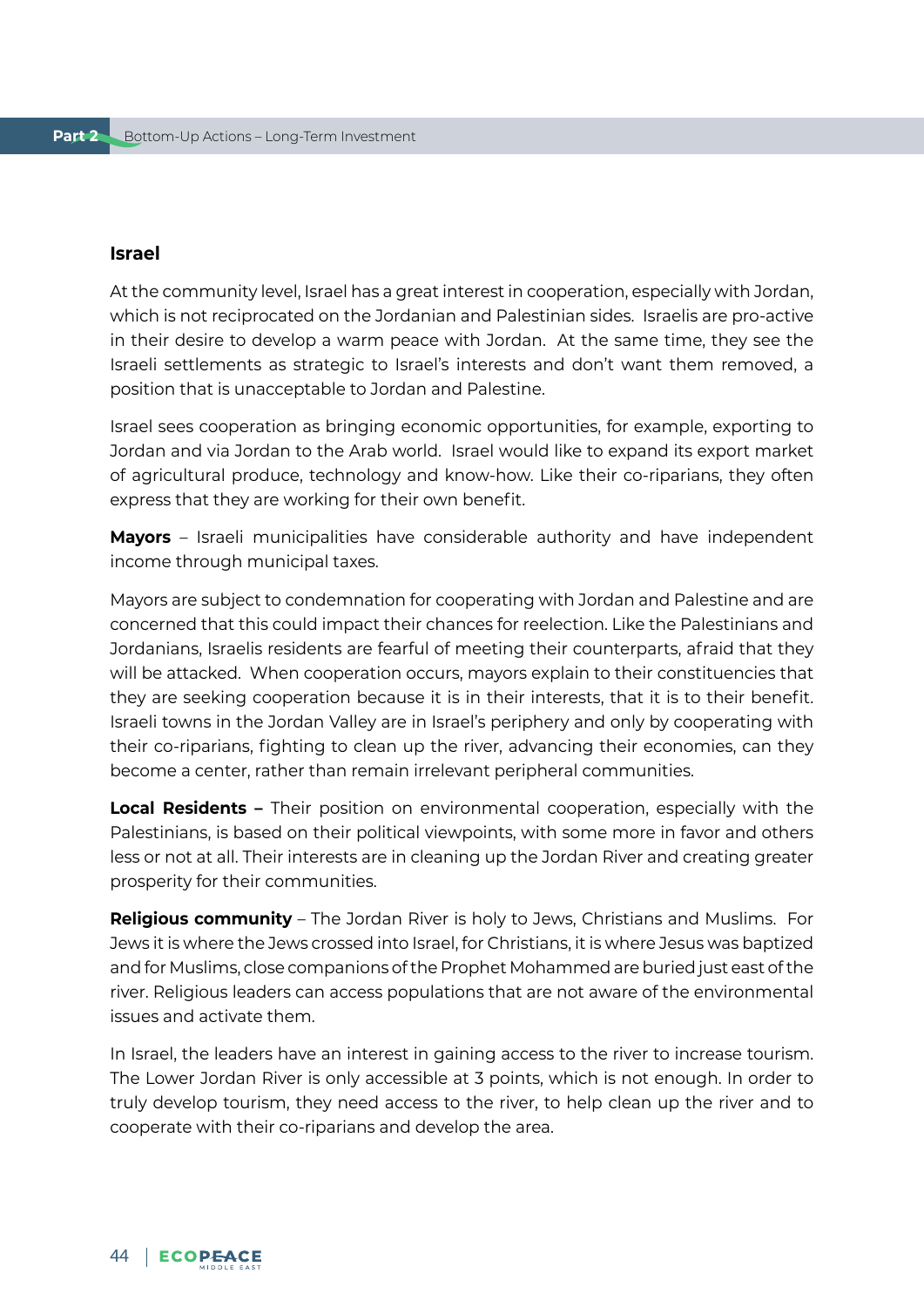**Local Private Sector** – Israel is by far the most diversified of the 3 riparians in terms of both its agriculture and agricultural technology sector as well as other industry, tourism and more. Their position is to not get politically involved. They want to create business opportunities through cooperation.

**Youth** – Israeli youth see cooperation as a way of solving environmental problems. Some are open and interested and even embrace the idea of meeting and cooperating with youth from the other sides, others less so.

**Local Media –** The positions of the media are based on their political outlook. The left-wing media is more humanitarian and liberal-minded and the right wing looks at environmental issues through the lens of security.

**Environmental Groups** - Most of these organizations try to avoid the politics of the conflict and relate to environmental issues as non-political. They are concerned with environmental protection.

**Peace groups**- Some are committed to a two state solution; others would agree to one state or different types of confederations. They want to obtain an end to the conflict.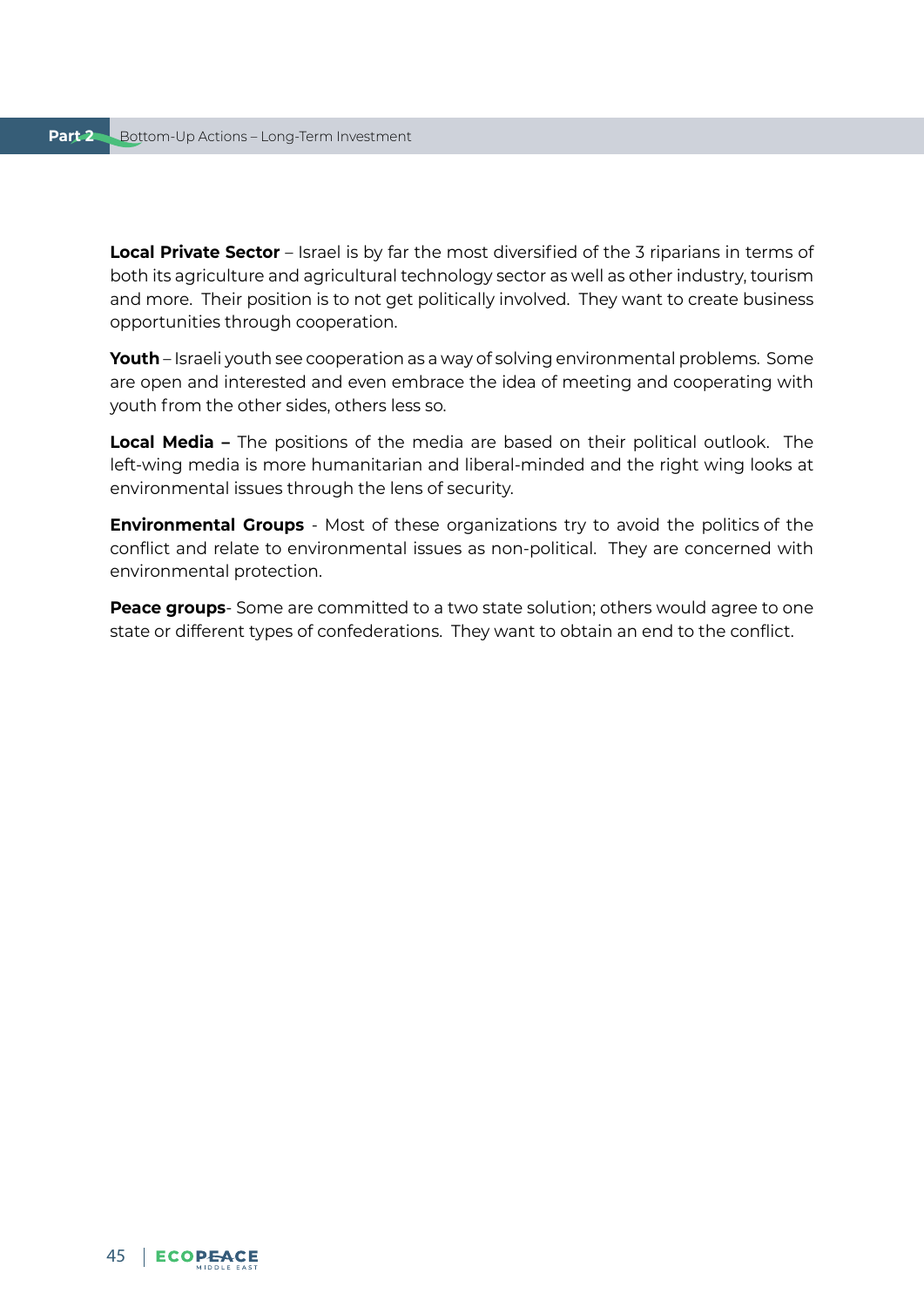# **Socratic Seminar 1– Bottom-Up Stakeholder Cards Group Worksheet**

### **Part 1 – Preparation in Groups**

- 1. All group members in your group read the **Stakeholder Card**. Then together discuss the pros and cons of each stakeholder. You may use the following questions as a guide:
	- Why is this stakeholder valuable to engage with?
	- Why would NGOs not want to engage with him/her?
	- Why would they?
	- What kind of population do they have access to?
	- What tools do they have access to?
	- What would they bring?
	- What are the salient (most important) points?
- 2. Choose 1 spokesperson from your group to present a general summary of your stakeholders in the Socratic Seminar (1-2 minutes).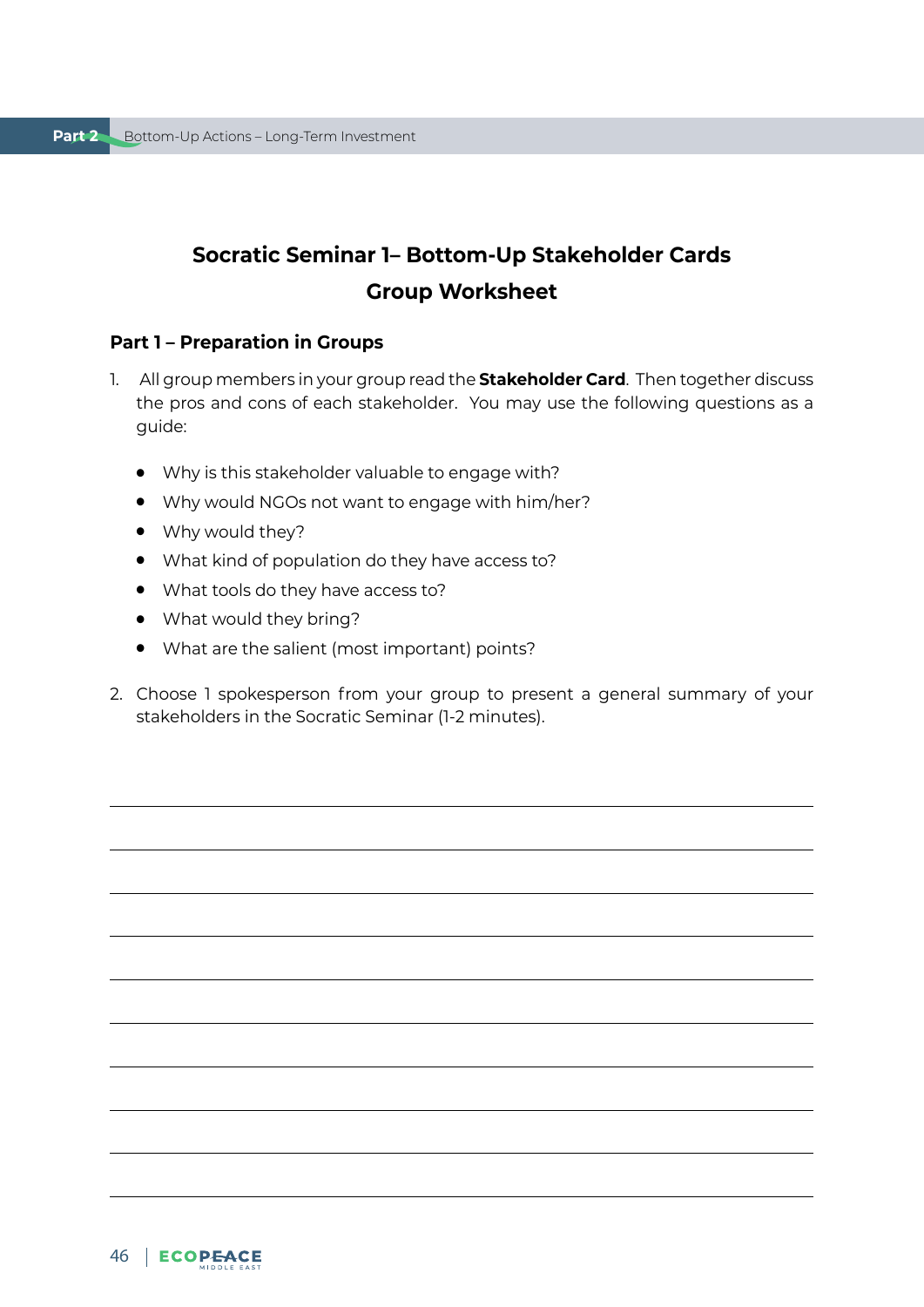|  |  | <b>Part 2</b> Bottom-Up Actions - Long-Term Investment |  |  |
|--|--|--------------------------------------------------------|--|--|
|--|--|--------------------------------------------------------|--|--|

| -                        |
|--------------------------|
|                          |
|                          |
| -                        |
|                          |
| $\overline{\phantom{a}}$ |
|                          |
| $\overline{\phantom{0}}$ |
|                          |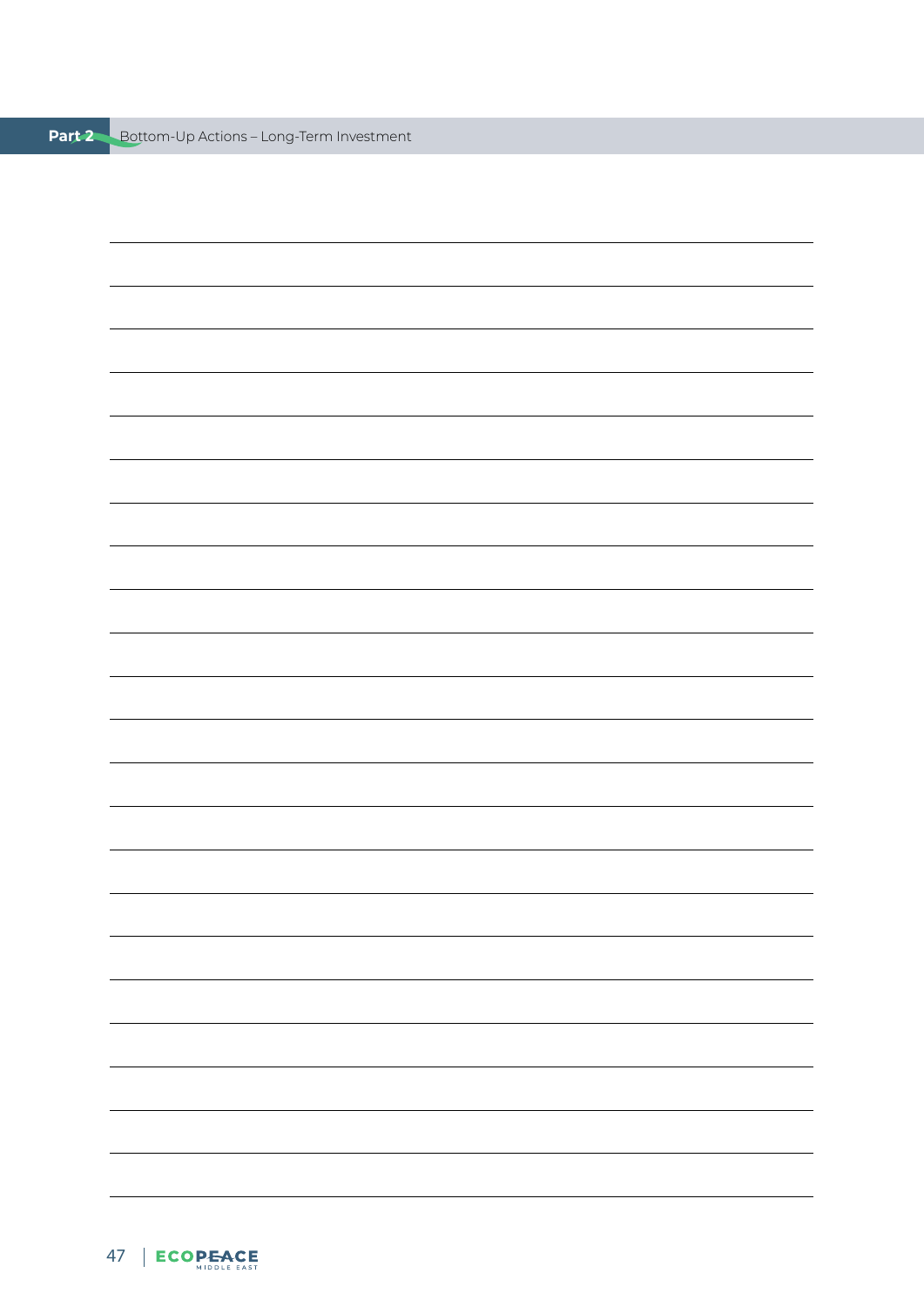# **Questions for the Socratic Seminar Leader – Bottom-up:**

- What are the most important points you learned?
- What challenges would you anticipate in terms of dealing with certain stakeholders?
- What insights do you have in terms of ways to succeed in spite of difficulties?
- (Spiral in negotiation skills): How would negotiation skills of position-interest be helpful in dealing with the stakeholders? How? Explain.
	- > Do you see areas in which the positions (the stances they take) are problematic?
	- > Do you see places where progress could be made by examining the interests of the different sides? (Remember: to get to interests, ask WHY?)
	- > For example: you think your position is non-negotiable for example, you need water. Can this change? How?
- (Spiral in active listening)- Were you able to practice active listening skills? Explain how it added to the discussion.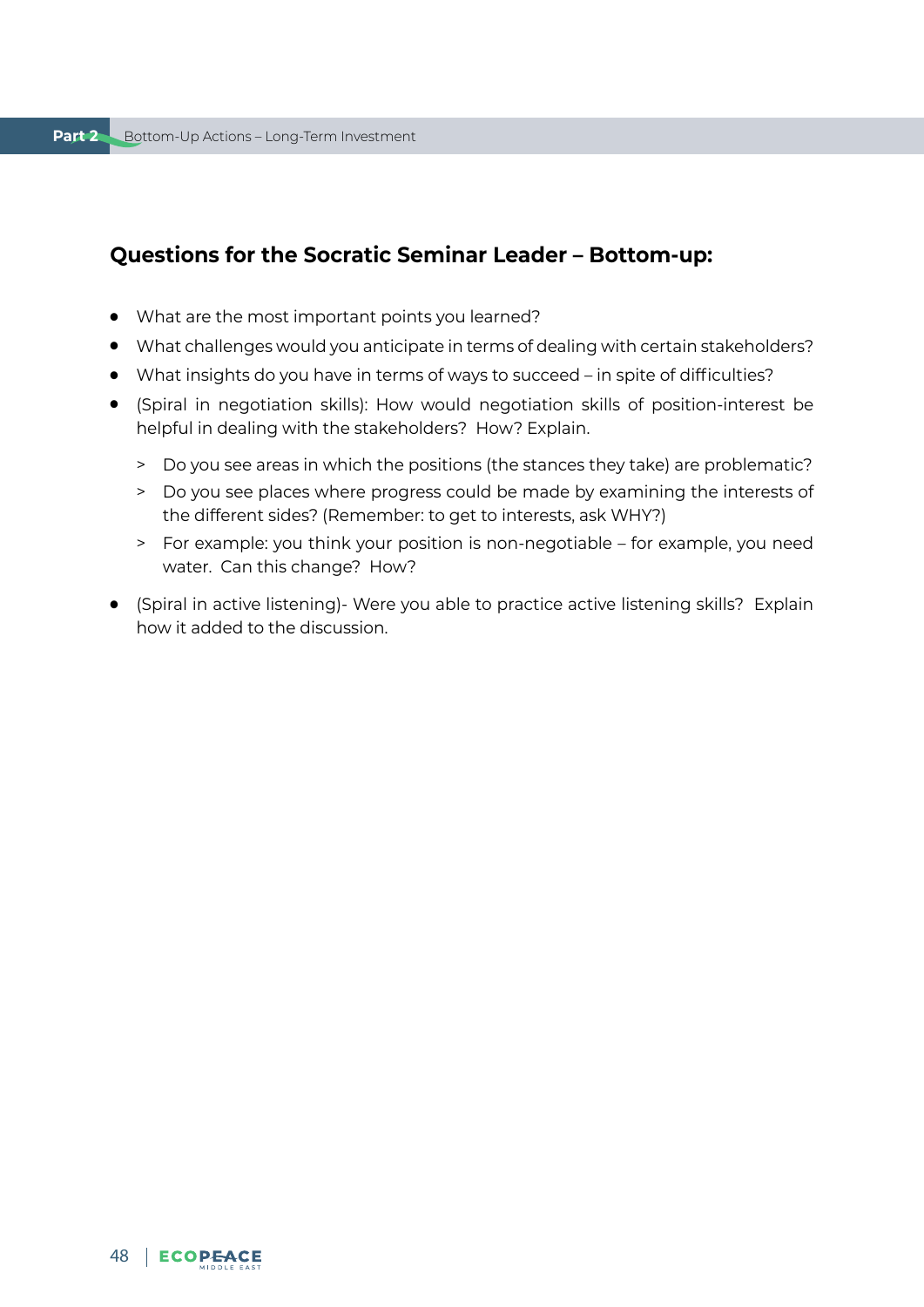# **Bottom-Up - Stakeholders Reflection Page**

- 1. What were the most important things you learned about bottom-up stakeholders?
- 2. What insights can you draw from that?
- 3. What are the important points for you in EcoPeace's choice of bottom-up stakeholder groups that you worked with in the Socratic Seminar?
- 4. Take a moment to identify in your own countries/regions/communities who you think are the major local stakeholders and why they are important as stakeholders. Then answer the following:
	- Who are the bottom-up stakeholders in your community/region/country?
	- What is the importance of the different stakeholders?
	- What ideas do you have for engaging the stakeholders?
	- How would you make this happen?
	- What more do you need / need to know in order to make this happen?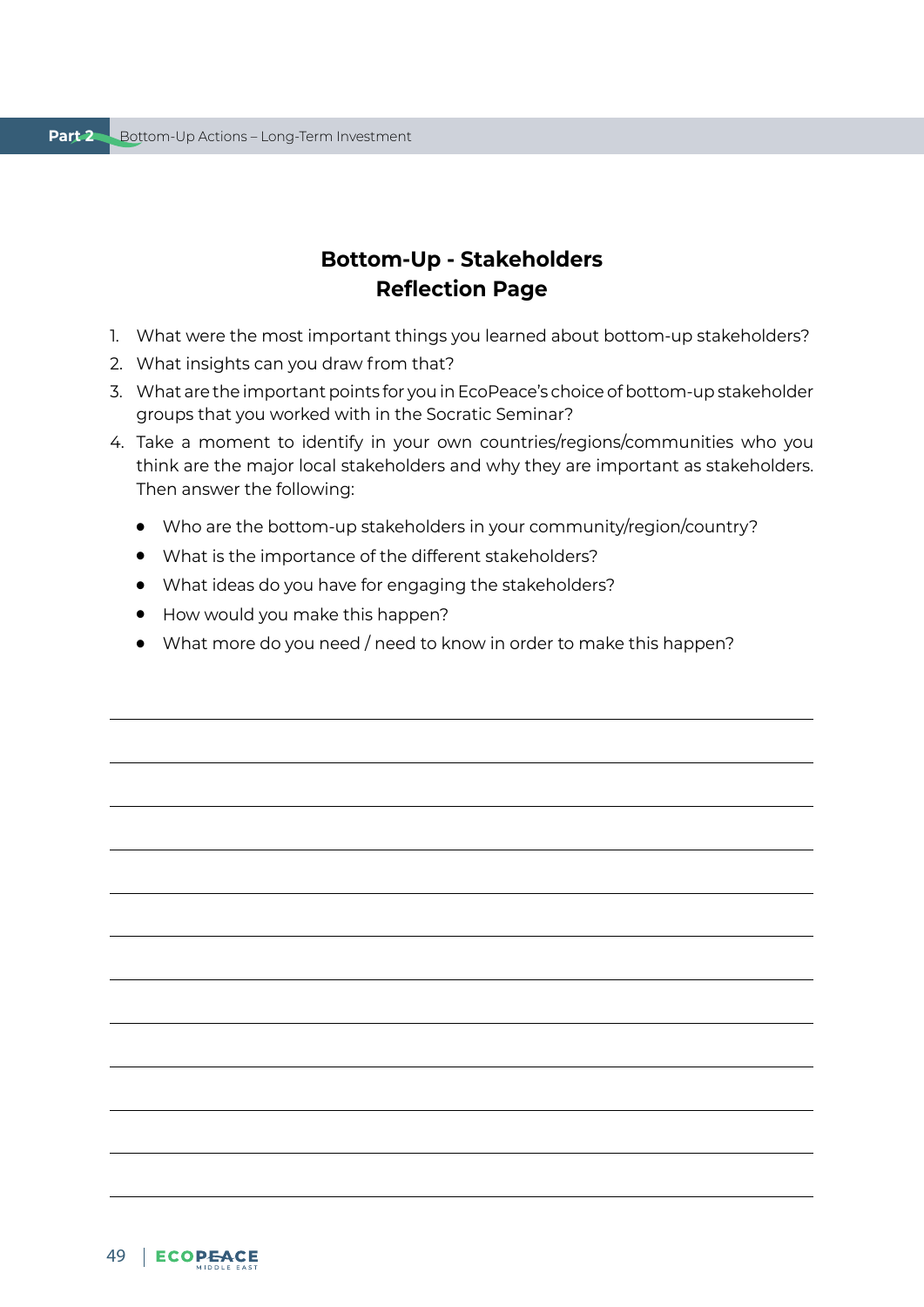| - |
|---|
|   |
|   |
|   |
|   |
|   |
|   |
|   |
|   |
|   |
|   |
|   |
|   |
|   |
|   |
|   |
|   |
|   |
|   |
|   |
|   |
|   |
|   |
|   |
|   |
|   |
|   |
|   |
|   |
|   |
|   |
|   |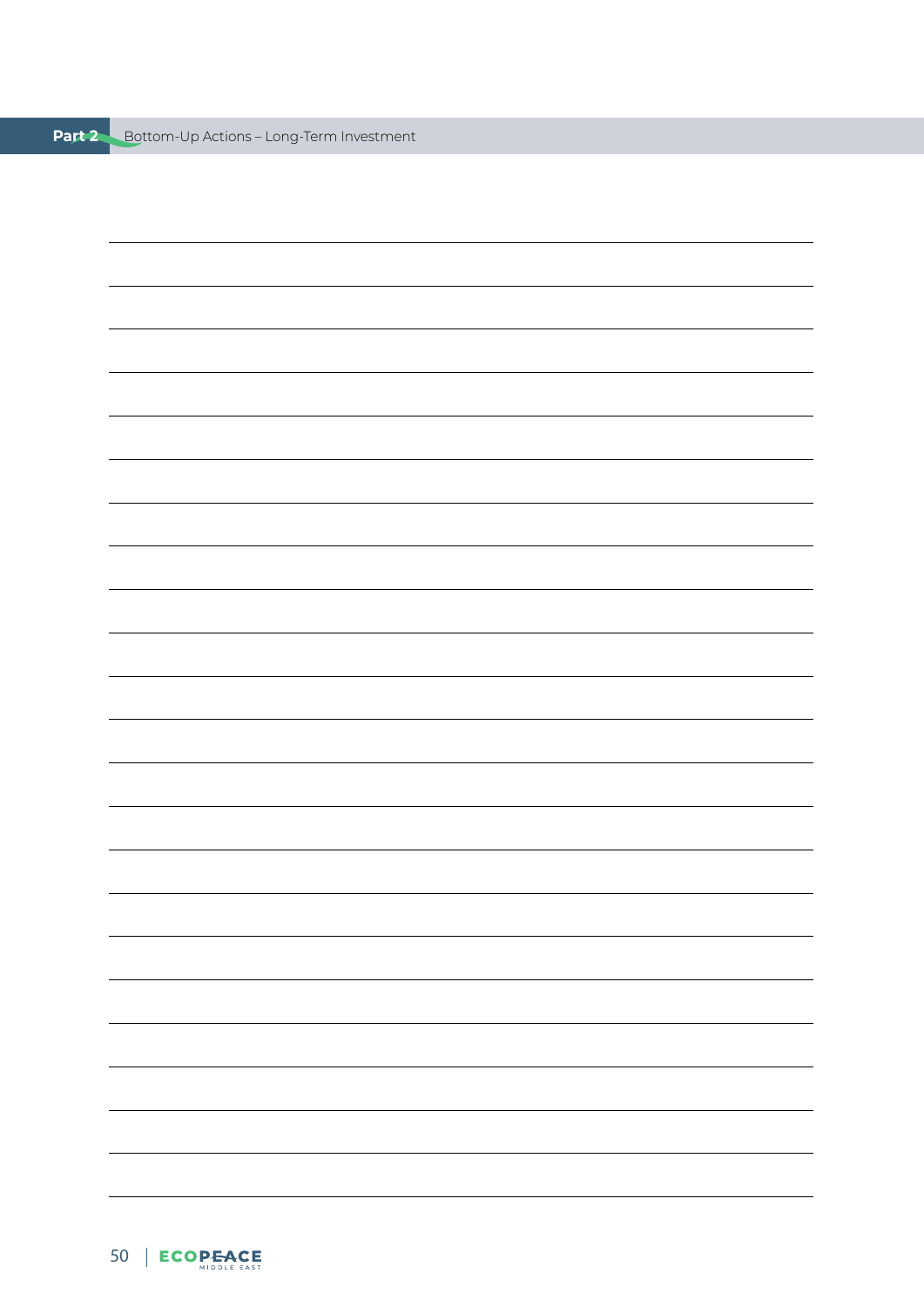| <b>Bottom-up &amp; Stakeholders</b> |  |
|-------------------------------------|--|
|                                     |  |
|                                     |  |
|                                     |  |
|                                     |  |
|                                     |  |
|                                     |  |
|                                     |  |
|                                     |  |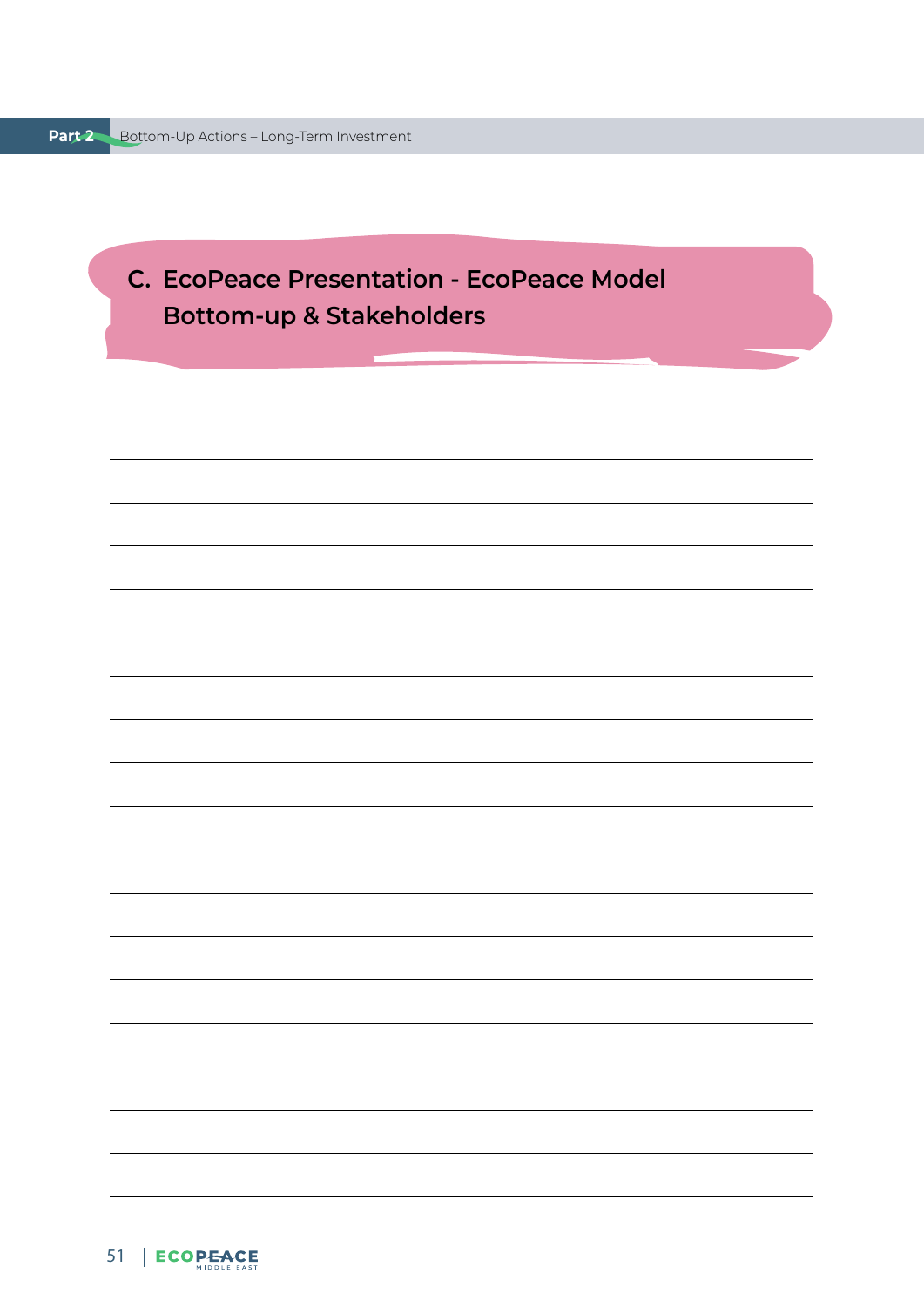# **D. Reference Pages Bottom-Up Community Work – A Long-Term Vision**

# **Environmental Peacebuilding and Public Participation**

In peacebuilding, three levels of stakeholders can be considered, the *grassroots*  participants, whose intimate experiences influence their communities and personal relationships; the *mid-level* stakeholders, such as teachers or local authorities; and, the *top-level* elite members who have the potential to widen the group's ideas, practice and values." 9

Over time, more and more emphasis has been put on the grassroots stakeholders with the expectation that they will shift the balance towards ending conflict from below. In utilizing the advantages of strategic engagement among stakeholders, EcoPeace performs a boundary role by "bridging different arenas, levels or scales"<sup>10</sup> and facilitating cooperation over environmental issues in the conflict-ridden societies of Israel, Palestine and Jordan. Interaction and participation across vertical and horizontal boundaries enable understanding and trust which in turn lead to common understanding, goals and values.

EcoPeace strategies combine bottom-up community work with top-down advocacy, together leading to the successful implementation of projects, thus fulfilling important characteristics in the performance of a bridging role:

"1) **accountability to both sides of the boundary**; 2) the use of **"boundary objects"**  such as **maps, reports** and **forecasts** that are **co-produced** by actors on different sides of a boundary; 3) **participation across the boundary;** 4) **convening**; 5) **translation**; 6) **coordination and complementary expertise**; and 7) **mediation**. "11

<sup>9</sup> Garfinkel (2004) 3.i

<sup>10</sup> Medema et. al. (2014), 30

<sup>11</sup> Medema et al. (2014), 30, referring to Cash et al. (2003).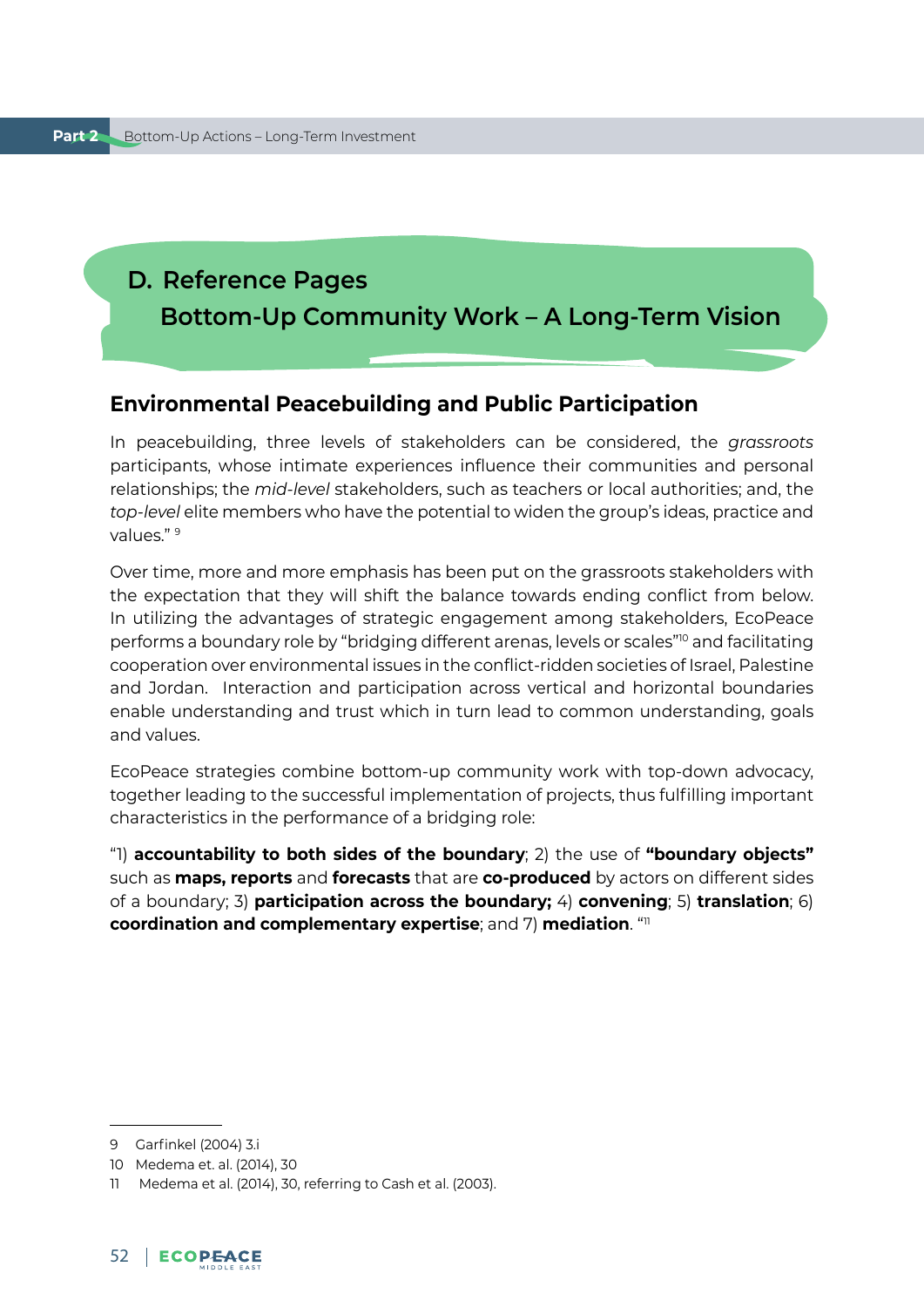

# **Bottom-Up Community Work – A Long-Term Vision**

**Bottom-Up (needs to be long-term)**

The EcoPeace bottom-up approach educates local constituencies to call for and lead cross-border solutions to regional water and environmental issues.

This requires a long-term approach as success is only achieved after years of investment and requires long cycles. EcoPeace seeks to create educated constituencies that will advocate for political change that will have an impact on the environment. These goals, achieved by educating youth and their communities, local authorities and businesses and engaging with the widest possible number of stakeholders, yield results in the long run.

EcoPeace's Bottom-Up activities comprise three main mechanisms: *Education, Awareness-Raising and Outreach*; *Trust-Building at the Community Level*; and *Constituency-Building* and the *Spill-Over* effect.

# **Outreach, Education and Awareness-Raising**

EcoPeace's work at the community level involves educating the public about the opportunities of a shared environment and creating awareness of water as a source of regional cooperation. This begins by reaching out to different stakeholders and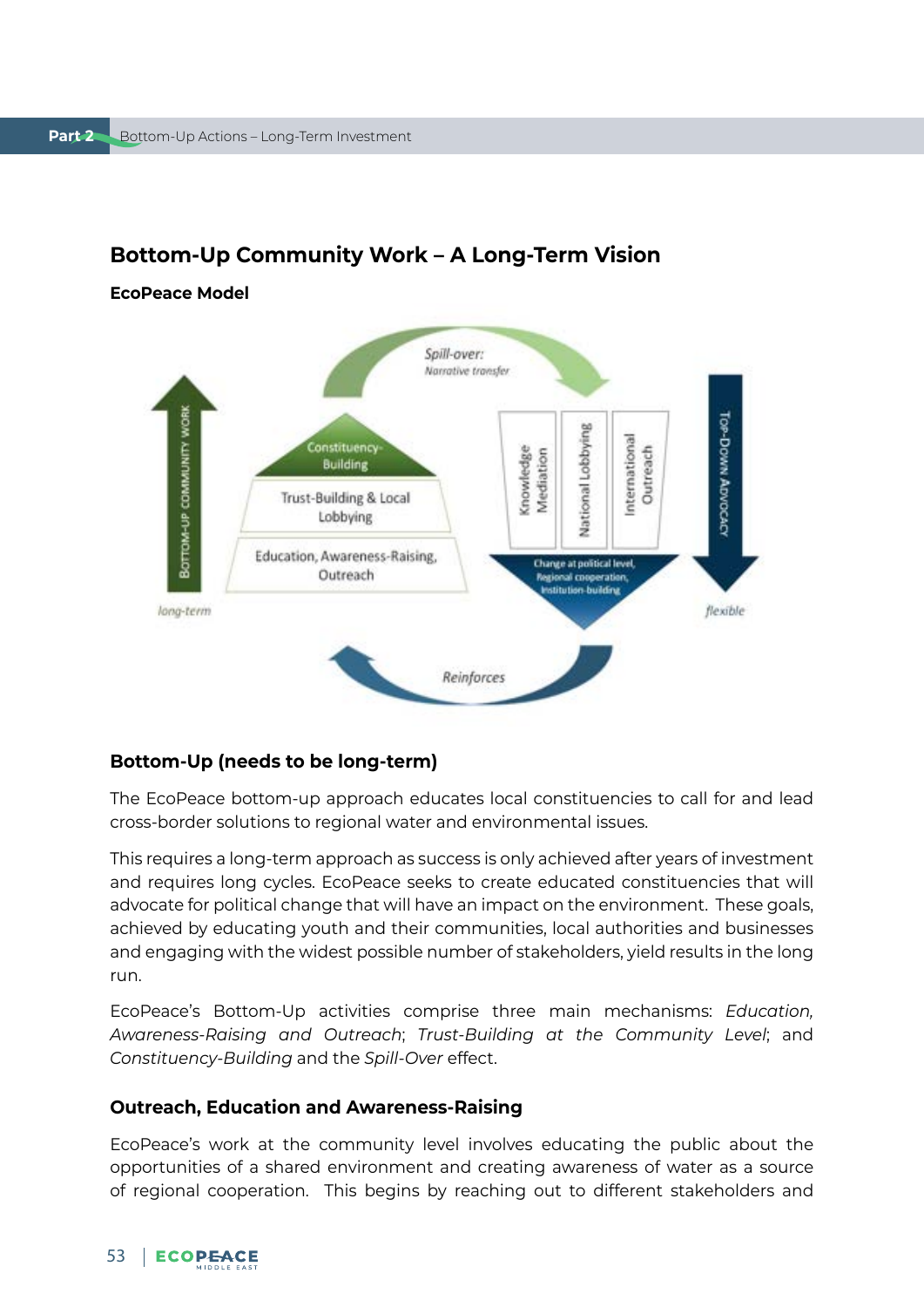the general public in an attempt to educate them. This is accomplished by sharing information about the environmental problems of which these target groups are not aware. As they gain awareness, they come to understand their own needs and interests in relation to these environmental problems.

All educational and awareness-raising activities involve conveying an inclusive discourse on water. Curriculum includes the importance of the environment, broadening knowledge on environmental issues in general and in particular, water as a limited, shared resource.

Education and awareness can take place separately at the national and/or regional (cross-border) levels. This may include campaigns and outreach to the public. Raising awareness can also refer to fostering acceptance among communities for environmental measures such as the construction of sewage plants and so forth.

# **Trust-Building**

Trust building involves organizing cross-border encounters of communities (youth, activists, local authorities, politicians and religious leaders). These encounters reduce stereotypes and fear of the other. They are characterized by an inclusive, non-conflictual discourse on the disputed water resources in which water is framed as low-politics.

## **Constituency Building**

As a result of education, awareness-raising and trust-building, the community groups develop into constituencies that in turn advocate for necessary change at national and regional levels.

## **Spill-Over**

The constituencies of support transfer their message from local community to higher political levels and national decision makers, carrying out a narrative transfer.

The Spill-Over mechanism is given legitimacy by virtue of the local constituencies. Stakeholders include mayors, tribal and family leaders and religious leaders who act as intermediaries between the local political and higher political levels.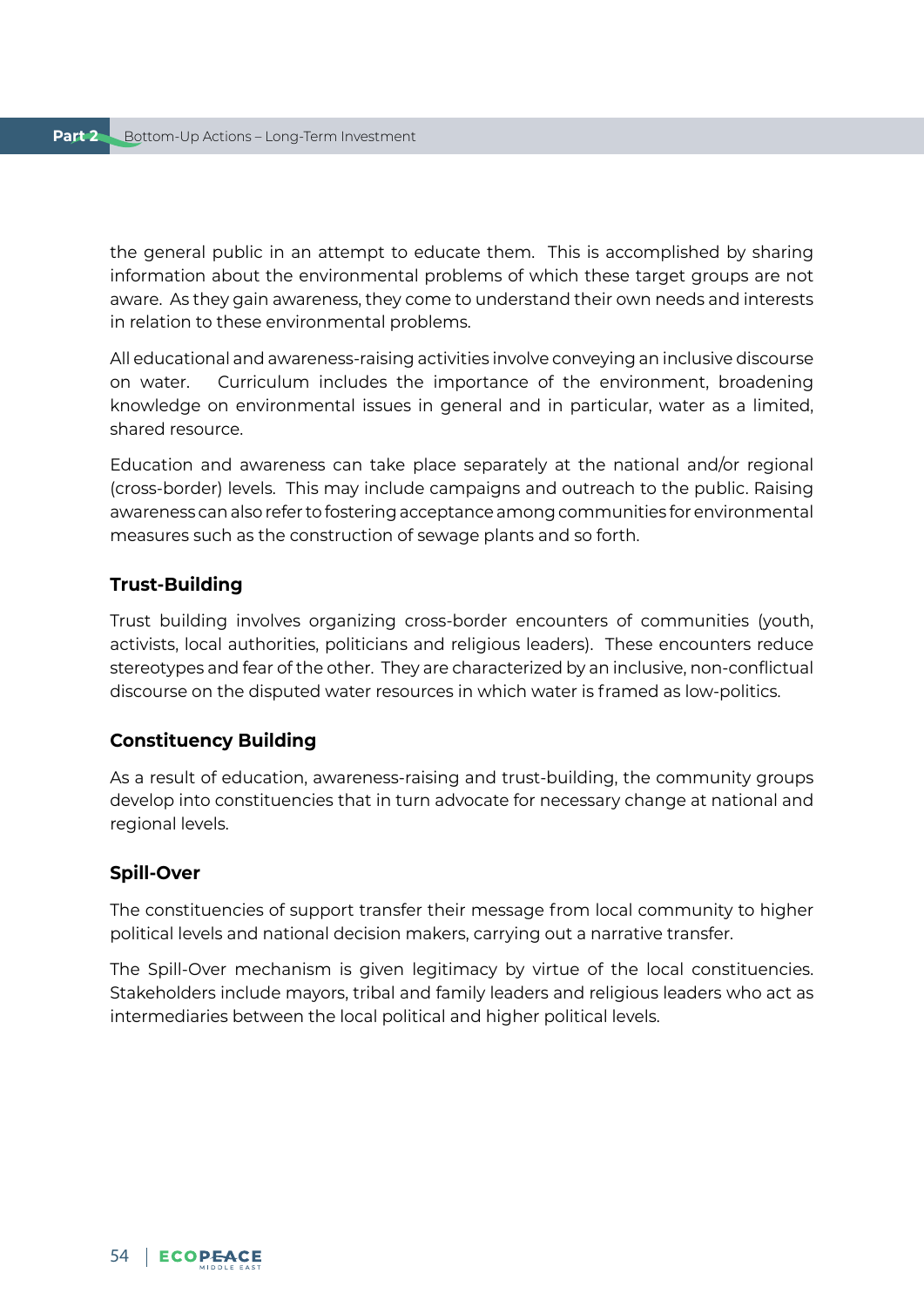# **Bottom-Up Community Work**

## **Stakeholders**

EcoPeace actively seeks to engage with all possible stakeholders. At the local, community level, this includes stakeholders in all areas from local residents and youth, religious and tribal leaders to mayors and local authorities. This horizontal expansion is key in creating opportunities; the greater the number of stakeholders that EcoPeace engages with, the greater the number of opportunities for EcoPeace to get its message out and effect policy. If one stakeholder declines to help, then others may be found. NGOs frequently express frustration after receiving negative responses from stakeholders that prevent them from advancing their agendas. EcoPeace's method is to engage with additional stakeholders to increase the chances of finding support. As well, NGOs often do not consider engaging with particular stakeholders, such as those regarded as enemies or obstacles. EcoPeace, on the hand, sees value in engaging with such stakeholders as they too can prove valuable in ways that can't always be foreseen. This open, flexible approach has proven key in advancing EcoPeace's message and policy.

Community level stakeholders can include any person or group at any local level, including but not limited to: local government authorities and mayors; residents; farmers; the local private sector; religious leaders and communities; tribal leaders; the education sector including youth, teachers and parents; environmental and peace groups; and, local media. The list will also vary according to the environmental project at hand.

The following includes a summary of a few key stakeholders with whom EcoPeace engages, together with relevant descriptions of EcoPeace community programming.

# **1. Local Advocacy and Cross Border Cooperation**

## **Local Authorities**

In terms of the highly unstable environment caused by intractable conflicts, working with local authorities often has greater leverage regarding urgent challenges for development and involvement than more inflexible national authorities. Mid-level leaders are positioned in such a way that they are connected to both the grassroots and elite levels. They have the advantage of not being controlled by the national authorities and at the same time, they know the reality and experiences of local residents struggling with environmental hazards. As mid-level leaders, they are neither in the national or international spotlight. They tend to be more flexible regarding shifting attitudes and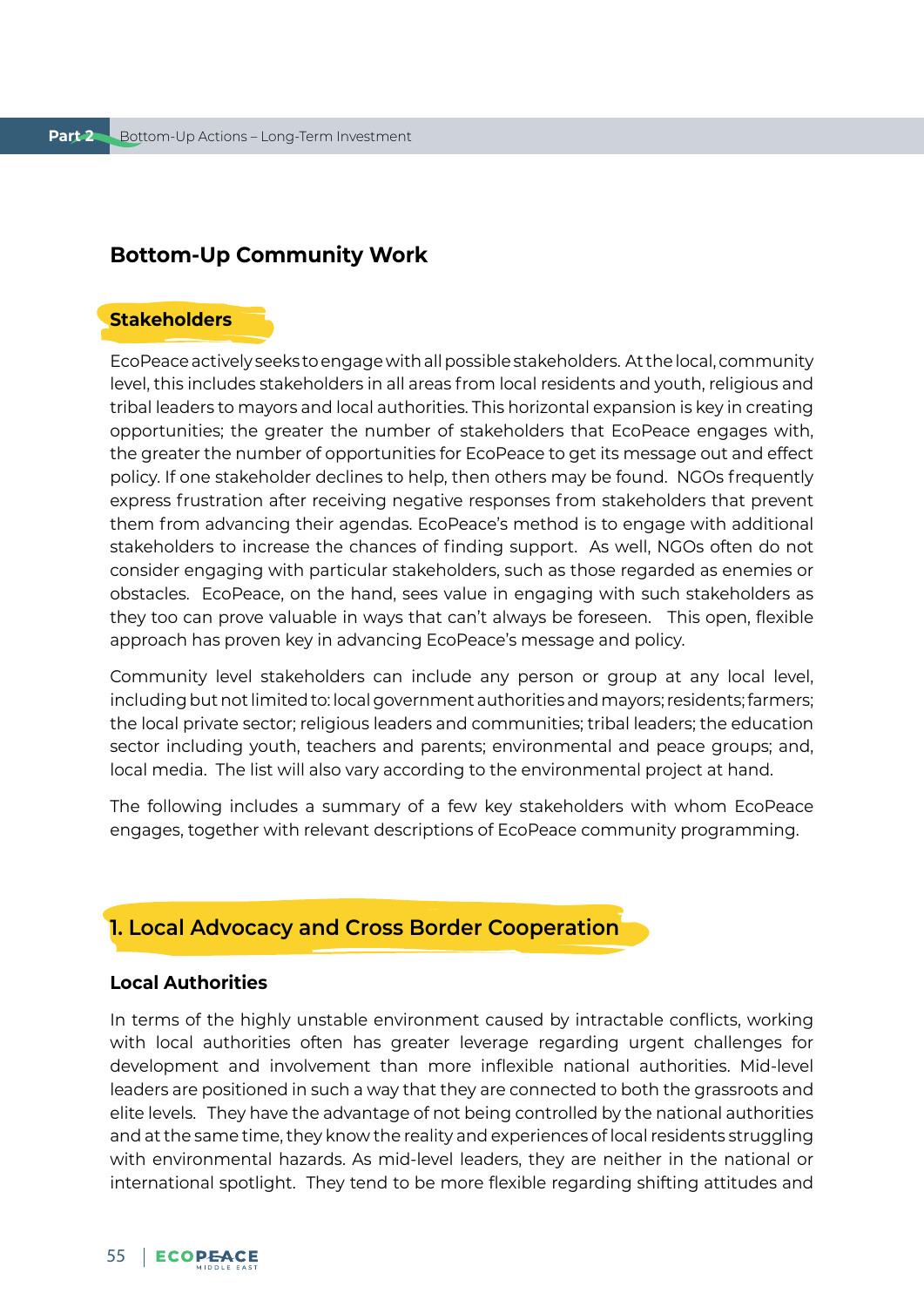concrete action than top-level leaders. This flexibility is important for building vertical and horizontal relationships that are necessary to sustain a process of change.

EcoPeace works closely with the mayors of communities in Jordan, Israel and Palestine. Local authorities hold a key position in conflict situations and can be part of the establishment and maintaining of peace.

As part of EcoPeace's strategy, mayors of partnering communities sign Memorandums of Understanding in which they commit to cooperation and engagement in shared environmental challenges. While these MOUs are not official agreements, they mark the first step in establishing long-term relationships and trust between communities. By signing such documents, local authority leaders communicate the conviction to their residents that cooperation with former adversaries is the right path to solve ecological problems and build sustainable peace in the region. In this way, Priority Initiatives, environmental challenges of cross -border communities in need of joint attention, become subject to municipal and local authority commitment and action. EcoPeace provides support by initiating meetings and providing publications of updated data available to the public.

Such activities not only influence public attitudes toward cooperation but may also advance national political will, as they are a "statement to the outside world that will and belief for cooperation and peaceful coexistence do exist."<sup>12</sup>

# **2. Education**

EcoPeace's work in education occupies a place of special importance. The stakeholders include high school students and teachers, alumni, parents, young professionals and educational institutions and ministries.

The 26 years of experience of EcoPeace has led it to understand that an essential ingredient needed to create top-down political will is a long-term investment in bottomup community-based environmental and climate education. Educational programs that link peace and sustainability issues, at both the national and regional levels, help create the needed public constituencies that support leaders to move towards cooperation and reject unilateralism. When communities living on either side of a shared water basin come to understand that their futures are dependent on the actions of their neighbors, as much as their own behavior, then they can become powerful actors calling on their leaders to cooperate across the border, as a matter of self-interest, if not survival, of their own communities.

<sup>12</sup> Harari and Roesman (2008), 18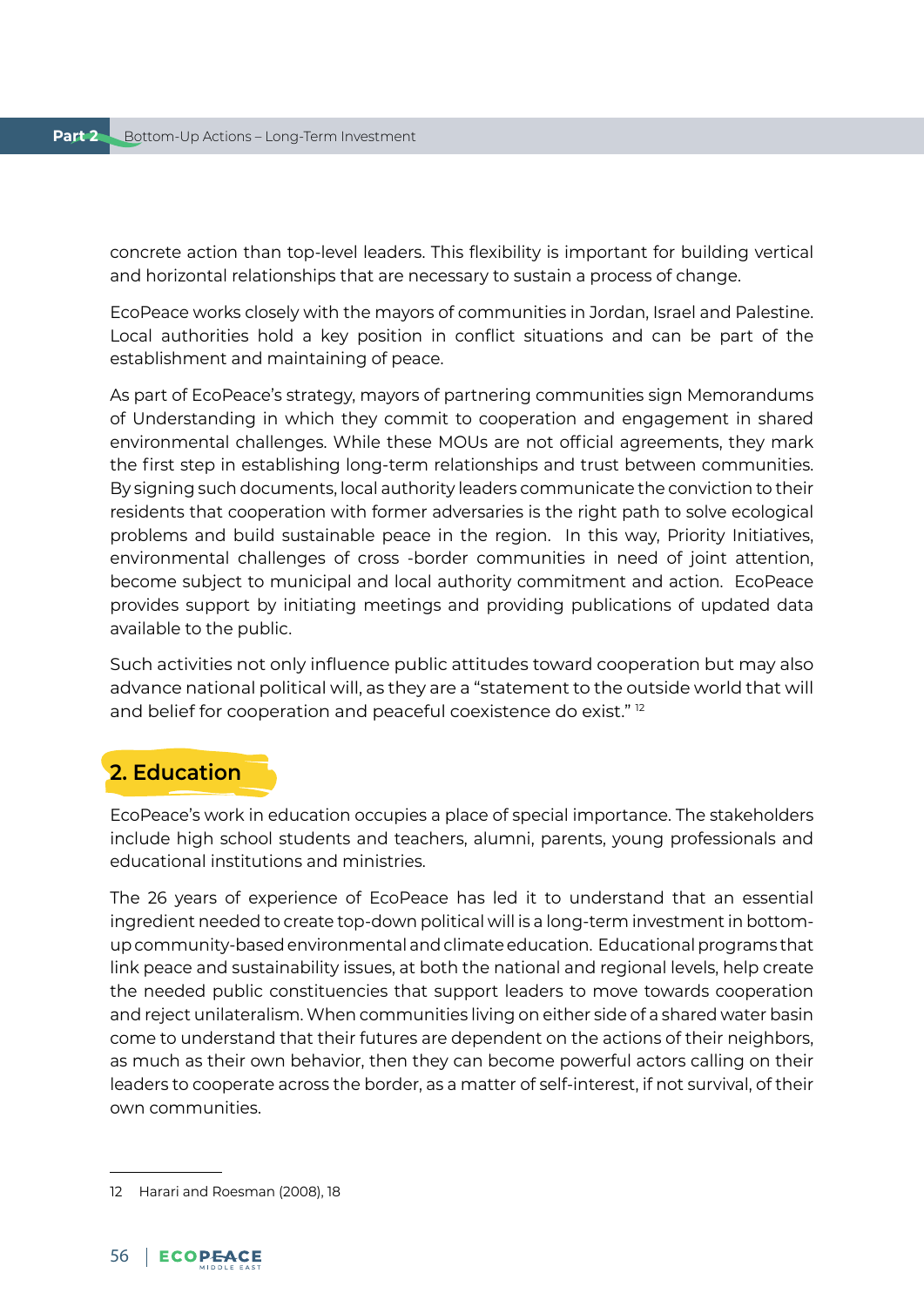Education provides democratic structures for social-learning processes, open discourses and communications, repeated interaction and work toward sustainability, collective goals, creating meaning, trust-building and feelings of ownership of solutions and decisions for environmental challenges.13

Environmental peacebuilding education promotes critical thinking, encouraging youngsters to ask questions and discover interconnections. This learning process results in a shift to seeing great challenges as opportunities for change. It allows for dialogue and interaction and insight into the realities of neighboring communities across the border that are coping with the same issues. They acquire knowledge and awareness that is combined with personal experience and experimentation that help develop activist capabilities and willingness to cooperate with their peers.14

Education is a core component of environmental peacebuilding in both enhancing society as well as the ability to change local forms of knowledge and concerns that feed into the ongoing decision-making processes.15 Only when the affected communities are involved, the robustness of knowledge, plurality of views as well as sharing responsibility and enhancing trust can be ensured.

Creating a regional perspective expands youth perspectives. "For youth in the formative years of identity consolidation and establishing their place in various groups of belonging, experiential learning on regional environmental issues allows them to expand their sense of belonging to include their immediate environment's watershed and its complexities."16

# **Good Water Neighbors**

Good Water Neighbors is a cross-border education and community-based awareness program that has been running for nearly a decade. The program includes school programs that have educated thousands of Jordanian, Israeli and Palestinian youth about the interdependent nature of water resources, the environmental impact and need for cooperation.

<sup>13</sup> Cf Medem et al. (2014:31)

<sup>14</sup> Lipman Avizhar and Backleh (2013), 6. Cf Medem et al. (2014:31)

<sup>15</sup> Cf Medem et al. (2014:31)

<sup>16</sup> Lipman Avizhar and Backleh (2013), 6.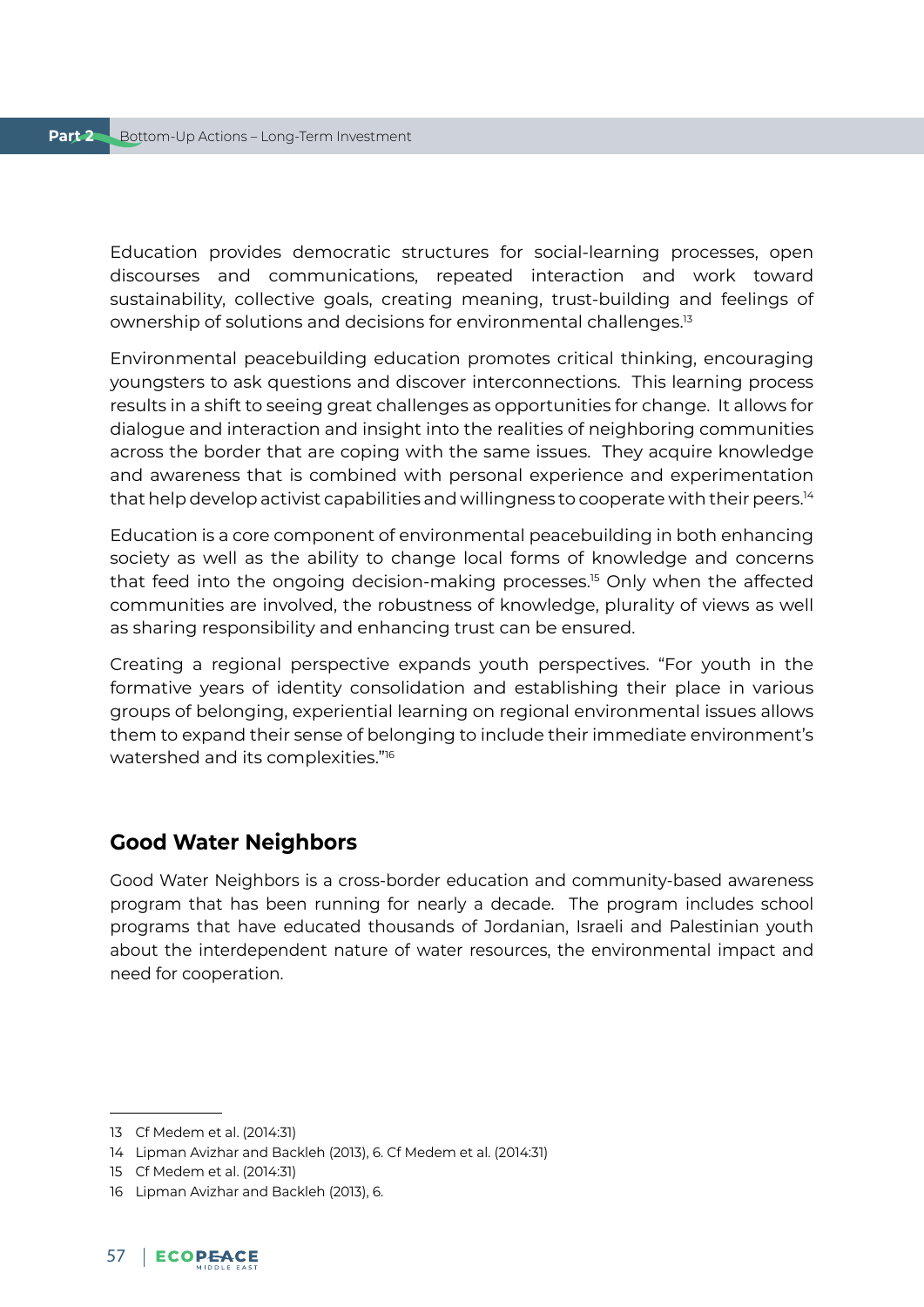The main components of the Good Water Neighbors programming include:

#### ● **National High School Programs – Youth and Teachers**

EcoPeace has developed national school programs for youth, ages 15-18 in Jordanian, Palestinian and Israeli high schools. EcoPeace helps develop lesson plans that both expand existing school curriculum and introduce new curriculum. Adapting to the differing needs and circumstances, in Israel specifically, EcoPeace has developed a water diplomacy program that annually reaches over 3,000 high school students in 80 high schools, representing all sectors of Israeli society. In Palestine and Jordan, in a different configuration, EcoPeace has similarly helped develop unique interdisciplinary lesson plans that enable youth to become better informed and equipped to deal with environmental, water and climate challenges.

The high school students learn about the effects of long-running regional conflicts on transboundary water sources, including shared rivers, lakes and the Mediterranean Sea. The curriculum includes sections on water technology as well as negotiation skills that give students real-world tools for moving from a reality of conflict to one of cooperation. In addition, students are taken on water tours in which they visit the water sources to see first-hand the pollution and degradation as well as areas of restoration and success. They visit desalination and wastewater treatment plants and meet with local stakeholders. The programs culminate in **student projects** in which **students come up with and implement solutions** that will impact on these shared environmental problems.

Solutions that students come up include a broad range of advocacy actions. These include awareness campaigns and environmental actions, such as campaigning to clean up rivers, circulating petitions, asking municipal and national decision makers to invest in cleaning up waterways, creating workshops for others to learn about water conservation and shared water realities.

An extension of the high school programs includes additional EcoPeace support for programs initiated by students-- in response to what they learn in these programs -- and include events, such as Model United Nations conferences and Debating tournaments with environmental themes and topics. These initiatives further raise awareness in new student populations and allow students to advocate to their own peer groups.

## ● **High School Teacher Training – National and Regional**

The high school program includes both national and regional teacher training. In **National Training,** the teachers' understanding of the water diplomacy and environment curriculum is deepened through experiential workshops and national tours of shared water basins. In **Regional Training,** teachers meet with their peers (Jordanian, Israeli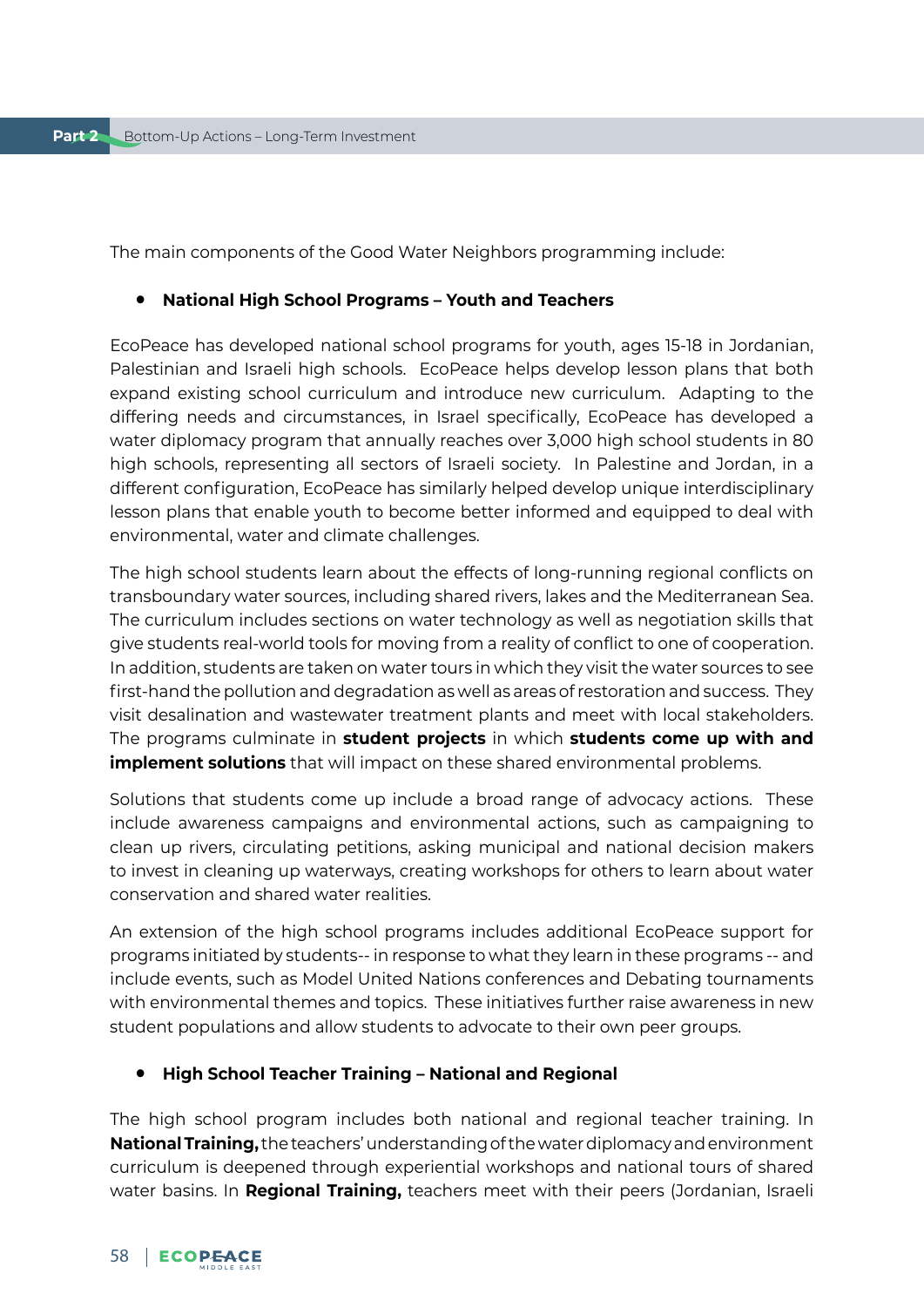and Palestinian teachers). For most of the teachers, it is their first encounter with peers from the other sides. It is an important step in trust-building, stereotype reduction and coming together to learn, reflect upon and look for ways to cooperate on shared regional environmental problems. These meetings are followed-up with online webinars and reunions.

### ● **Youth Water Trustees – youth (ages 15-18)**

Each year, EcoPeace creates groups of youth trustees from Israel, Palestine and Jordan (12 from each community) to focus on environmental education and join the regional Youth Water Trustees track. Transboundary water problems are recognized as a meeting point to create positive interaction amongst youth of the region. Trustees meet one another in person at regional camps in Jordan and participate in trainings, simulations, master classes and delegations that deepen their knowledge about shared environmental problems, climate change and regional security. They plan and implement climate change initiatives, focusing on developing ways to create dialogue with the decision makers and other stakeholders, while developing local, regional and global networks. The trustees are also deeply involved in national school programs as local organizers and guest speakers.

## ● **Water Diplomacy for Young Professionals (ages 21-35)**

The Water Diplomacy for Young Professionals track is a regional leadership group of young leaders from Palestine, Israel and Jordan. The young professionals are at the early stages of their careers and include university students, young water professionals and young political leaders. The program brings them together in a series of national and regional workshops where they interact and explore together solutions for transboundary environmental issues. Together with the Pathways Institute for Negotiation Education, EcoPeace developed a Climate Change Toolkit for use in training the Young Water diplomats. They learn of water realities and regional environmental issues; communication and negotiation skills; conflict management and resolution; and track II diplomacy. In the training they consider international cases, trends and developments, so as to position them as global agents of change.

#### ● **EcoPeace Alumni**

The Alumni program makes it possible for participants to remain involved and to continue contributing to environmental peacemaking with the skills that they've built up through their years in the program.

Youth Water Trustee Alumni have the opportunity to go to camps and take part in delegations, both at home and abroad. The Alumni training program strengthens the entire project's effectiveness by keeping program participants involved as alumni and utilizing their environmental peacebuilding experience and training to expand capacity: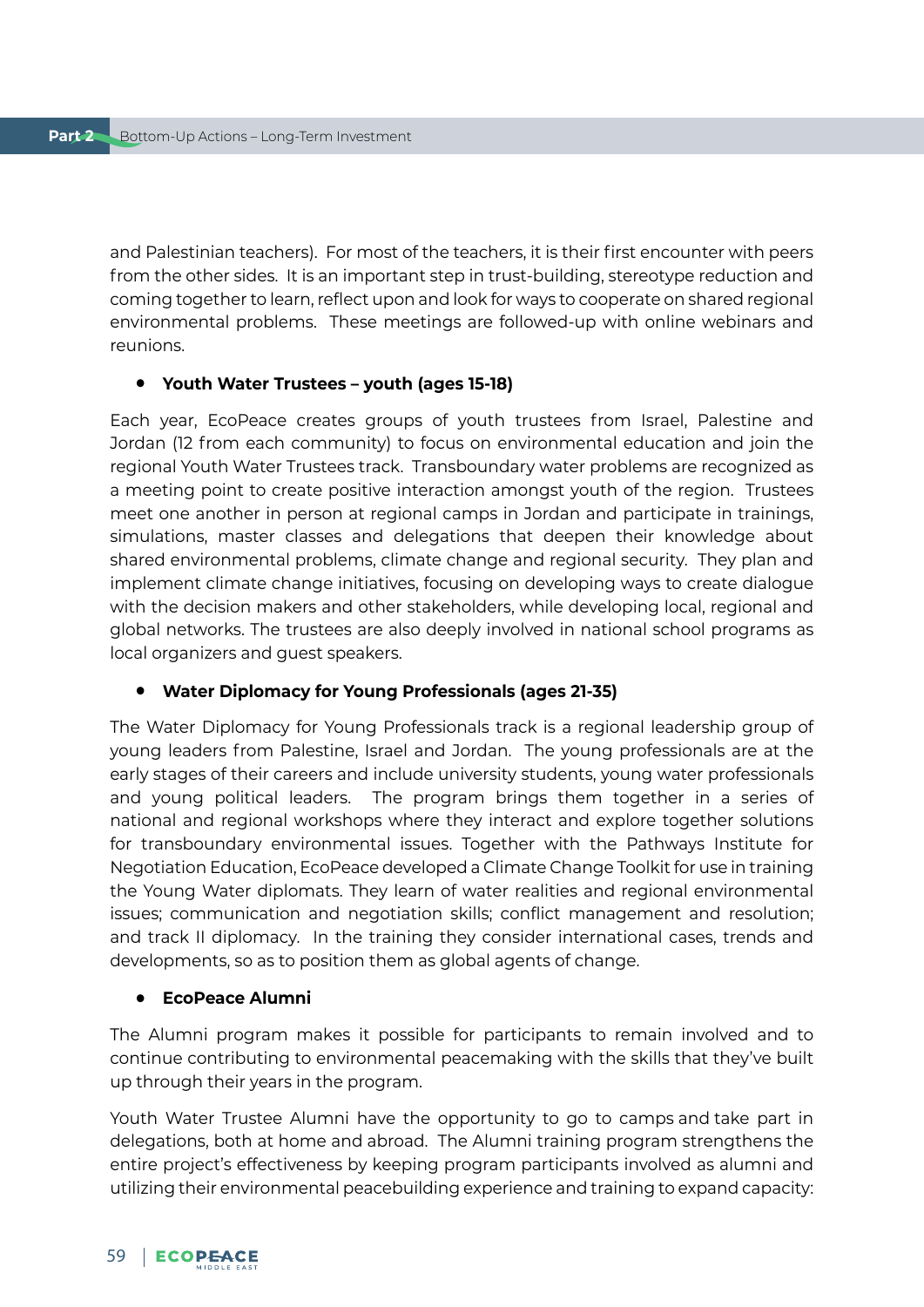assigning them leadership roles at cross-border camps or other education events, providing skills and opportunities for them to guide environmental peacemaking hikes and outings, and assigning them with either teaching responsibilities or a teaching apprenticeship.

### ● **Green Social Entrepreneurship (ages 21-35)**

The Green Social Entrepreneurship track will be launched in 2021 and targets students and graduates from environmental science and environmental engineering faculties, young entrepreneurs and young water professionals. The program aims to advance innovative green enterprises that generate social value and create a cohort of young Israeli, Jordanian and Palestinian entrepreneurs who cooperate to build shared prosperity and sustainable development in the region. The program will start with preincubation activities focused on the initial development of green initiatives, followed by regional workshops, the building of a regional network of entrepreneurs and a longterm program consisting of an incubator and a regional center of excellence.

### ● **Digital Activities and Virtual Technology**

With the outbreak of COVID-19 in early 2020, EcoPeace accelerated and expanded the scope of its digital strategy, adding a variety of virtual and online educational activities that will be integrated into existing programs. The EcoPeace strategy is not to just mitigate current challenges, but to develop a virtual immersive meeting environment for cross-border, people-to-people, activities. The content incorporates a combination of virtual and zoom-meetings, presentations and video clips as well as virtual versions of EcoPeace water tours / neighbors' path tours that can be experienced while in the virtual world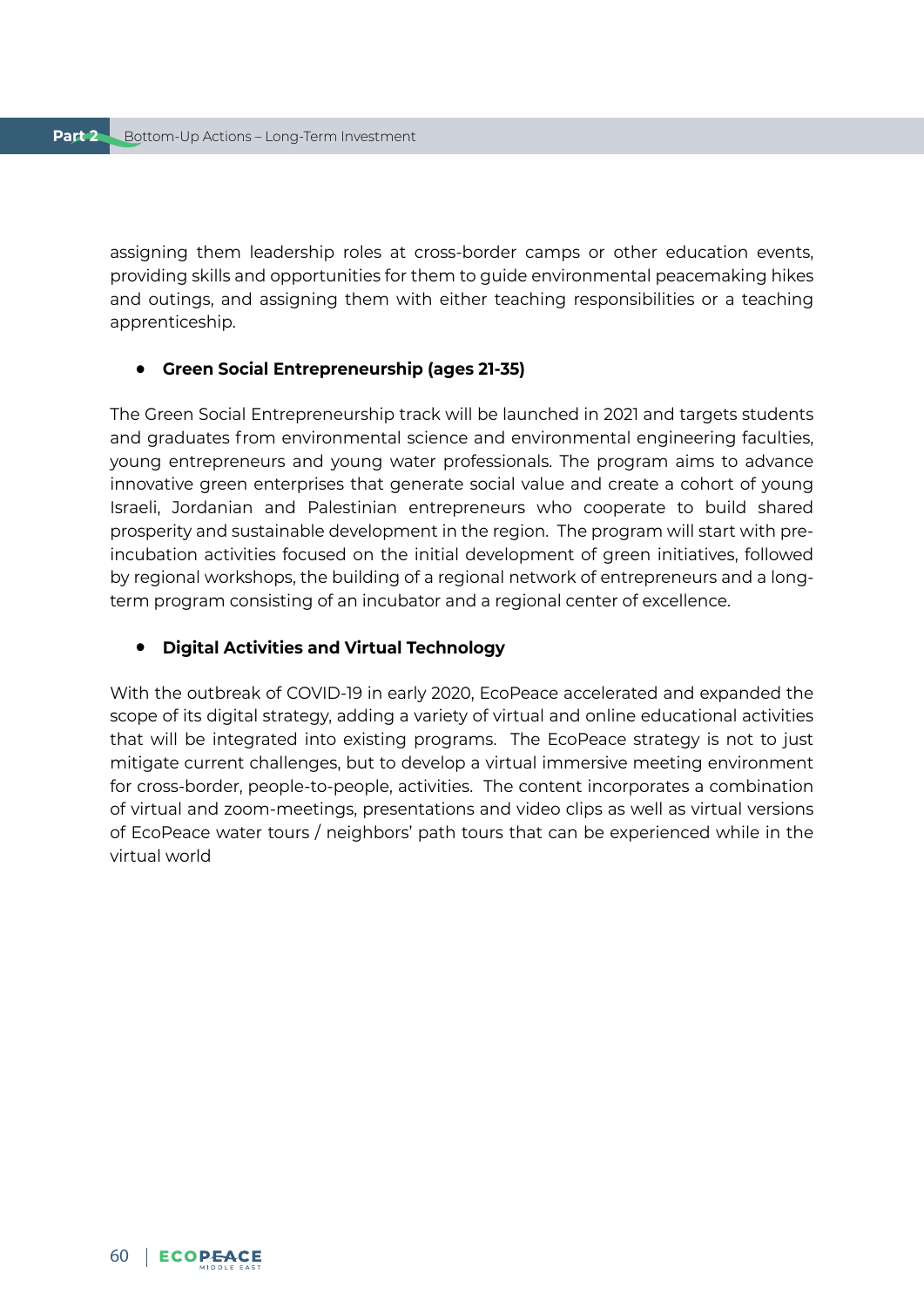# **3. Interfaith Efforts**

# **Religious Leaders**

"The greatest resource for sustaining peace in the long term is always rooted in the local people and their culture."<sup>17</sup>

An effective way to reach local communities is through persons of trust who have leverage to influence people and governments. Faith leaders fit this description, they have the potential to effect change at all levels, grassroots, elites and institutional structures.

In environmental peacebuilding, religious actors can serve as educators and institution builders. They address environmental challenges and develop long-term practices and institutions conducive to ecological well-being in society. For example, they can sensitize society to the inequities in the system, foster understanding of environmental degradation and build skills for advocacy and shared responsibility. As institution builders, they develop strategies for responding to environmental challenges by drawing upon related values and recommendations of their religious traditions<sup>18</sup>

EcoPeace recognizes the importance of bringing together for peace and the environment the three most prominent faiths in the region. EcoPeace encourages activities and events in multi-faith group settings to increase tolerance and understanding. Additionally, EcoPeace provides materials and online resources that include faith-based declarations on the environment and how the environment is incorporated in the Abrahamic traditions. Religious leaders and educators receive guidance in teaching environmental issues, for example, the Jordan River's current condition and relevance to religious, ecological and economic matters.

# **Jewish Tradition**

*"Look at my works! See how beautiful they are – how excellent! For your sake I created them all. See to it that you do not spoil and destroy My world; for if you do, there will be no one else to repair it."* 

**--Midrash Kohelet Rabbah**

<sup>17</sup> Lederach 1994, cited in Harari and Roseman (2008)

<sup>18</sup> Wang (2014:74)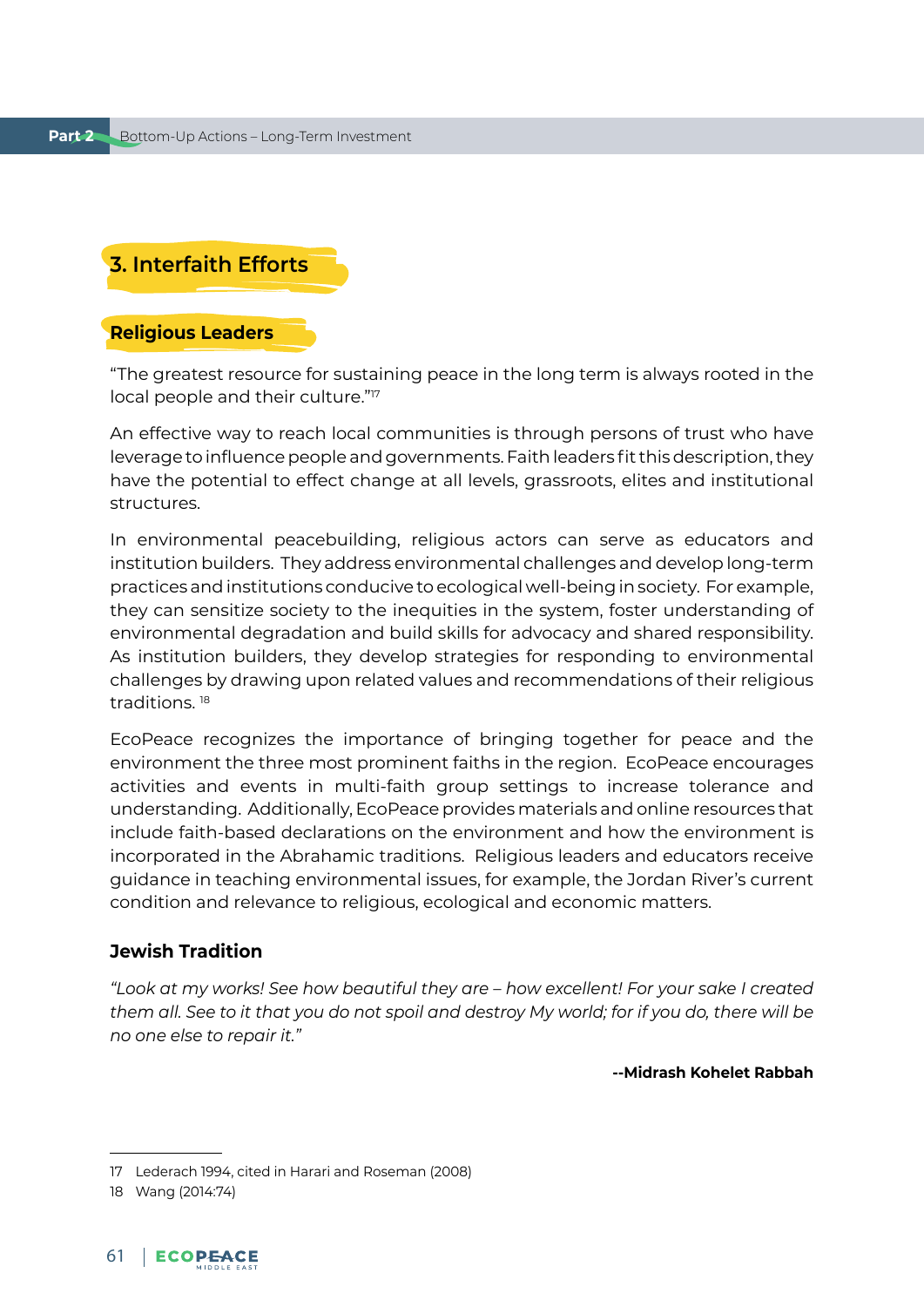# **Christian Tradition**

*"…man's dominion cannot be understood as license to abuse, spoil, squander or destroy what God has made to manifest his glory. That dominion cannot be anything other than a stewardship in symbiosis with all creatures...At the risk of destroying himself, man may not reduce to chaos or disorder, or worse still, destroy God's bountiful treasures.* 

#### **Father Lanfranco Serrini**

#### **Muslim Tradition**

*"Verily, this world is sweet and appealing, and Allah placed you as vicegerents therein; He will see what you do."*

#### **Sahih Muslim, Musnad Ahmad Bin Hanabal**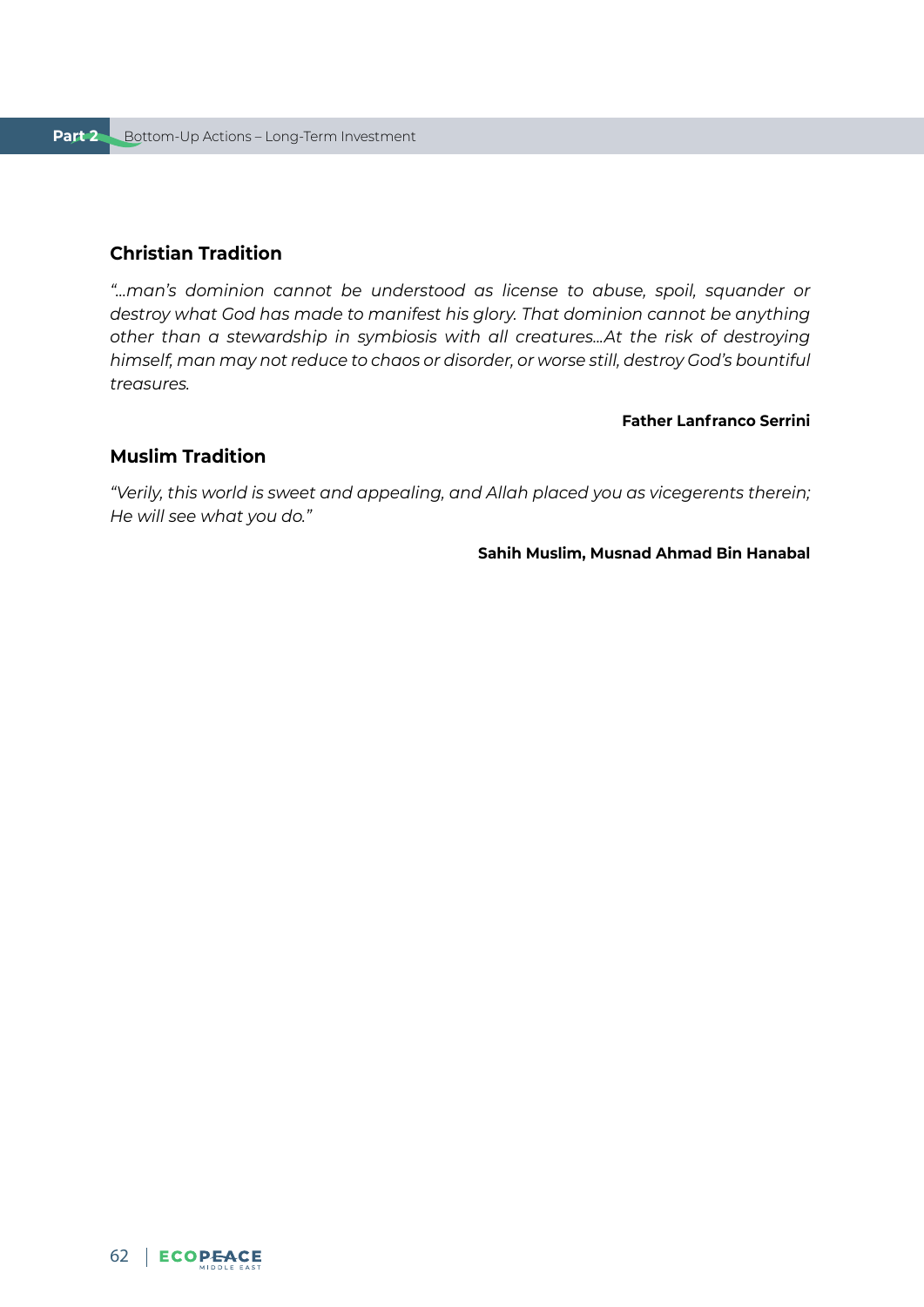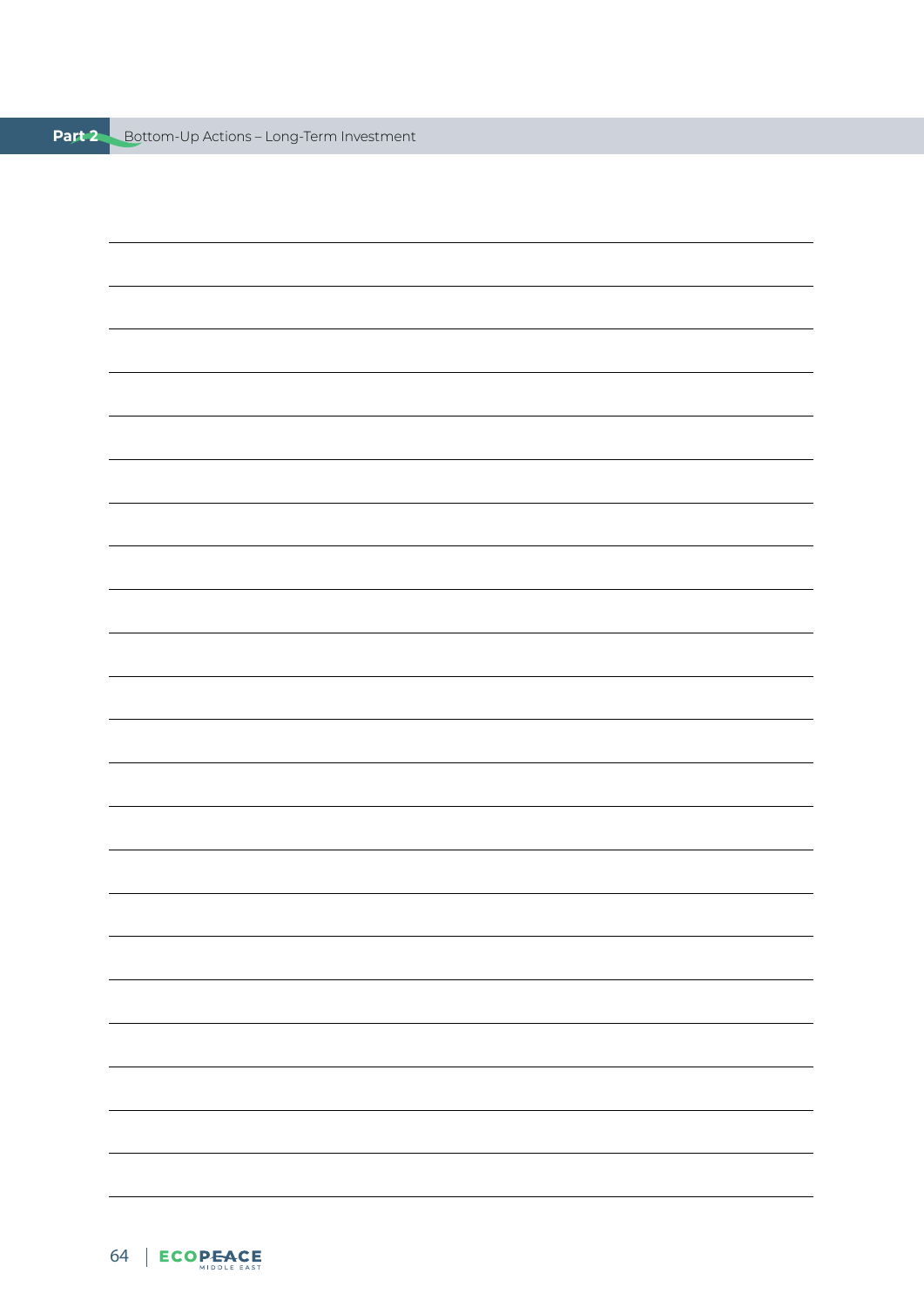# **H. Reference Pages – Practitioners' Workbook Bottom-Up Programming Good Water Neighbors**

# **Good Water Neighbors**

The Good Water Neighbors (GWN) is a project in which **Palestinian, Israeli and Jordanian communities are partnered with a neighboring community on the other side of the border / political divide**. They are paired up based on shared watersheds and/or water sources, including rivers, lakes and seas. The project includes 28 cross-border communities in the region: 11 Palestinian communities, 9 Israeli communities and 8 Jordanian communities. The project utilizes the mutual dependence on shared water resources as a basis for developing dialogue and cooperation. In each community, field staff work in close partnership with youth, adults and municipalities to create awareness of their own and their neighboring community's water and environmental reality. By undertaking concrete activities, highly relevant to the needs of the communities involved, the project aims to promote common understanding as regards water and environmental issues and build trust between communities as the basis for conflict resolution and peace building.

Components of Good Water Neighbors include:

#### **Youth Water Trustees**

EcoPeace creates groups of youth in the participating communities that focus on environmental education. Transboundary water problems are recognized as a meeting point to create positive interaction amongst youth of the region.

#### **Regional Youth Meetings**

These youth participate in cross border camps that provide an opportunity for youth to cross the conflict divide and gain a real sense of how their neighbors live. They learn what their communities look like and gain an understanding of their neighbors' water reality.

#### **Resource Guide for Environmental Educators**

EcoPeace has written a resource guide for educators that includes a wealth of handson environmental activities for youth as well as promoting EcoPeace's environmental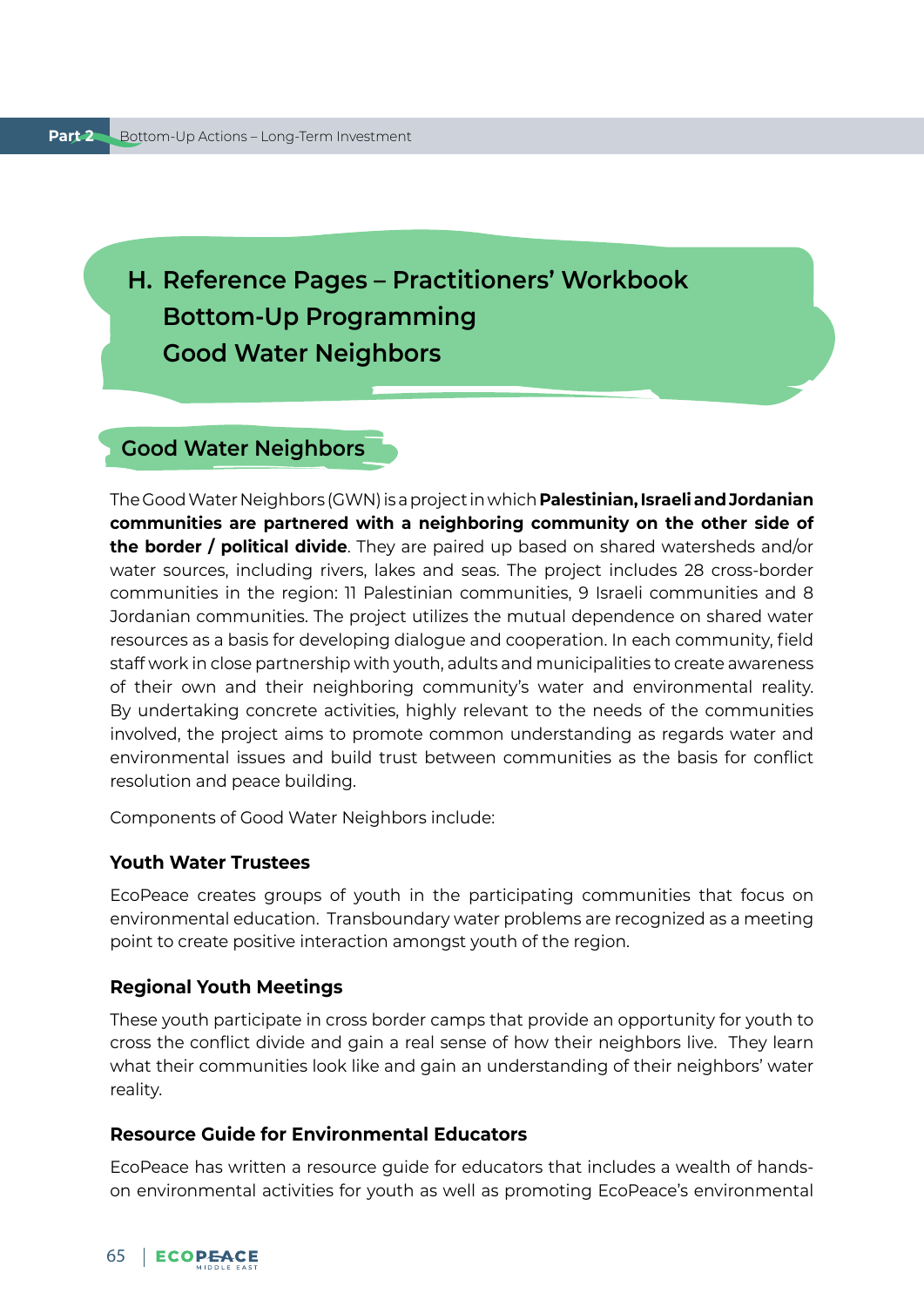peacebuilding messages. The program comprises experiential activities through which middle and high school age youth learn topics related to the resource of water, promoting conservation, shared responsibility and regional water management. The guide is geared toward developing tolerance and openness among neighboring communities in Israel, Palestine and Jordan and understanding the vast potential of the environment and water as a tool of mediation and connection among these communities.

#### **Eco Facilities**

An important component of the Youth Water Trustees educational program involves learning about ecological building practices that cater to the everyday needs of communities. They learn the importance of minimizing negative environmental impacts and creating and sustaining mutually beneficial relationships with all elements of local ecology. Examples of model Eco facilities built over the years that showcase water conservation include, rainwater harvesting systems, grey water recycling facilities, mud-building techniques used for outdoor seating areas and outdoor classrooms.

## **Community GIS (youth)**

The community's involvement in creating GIS maps was one more step in raising local awareness about the state of the environment in general and water issues in particular.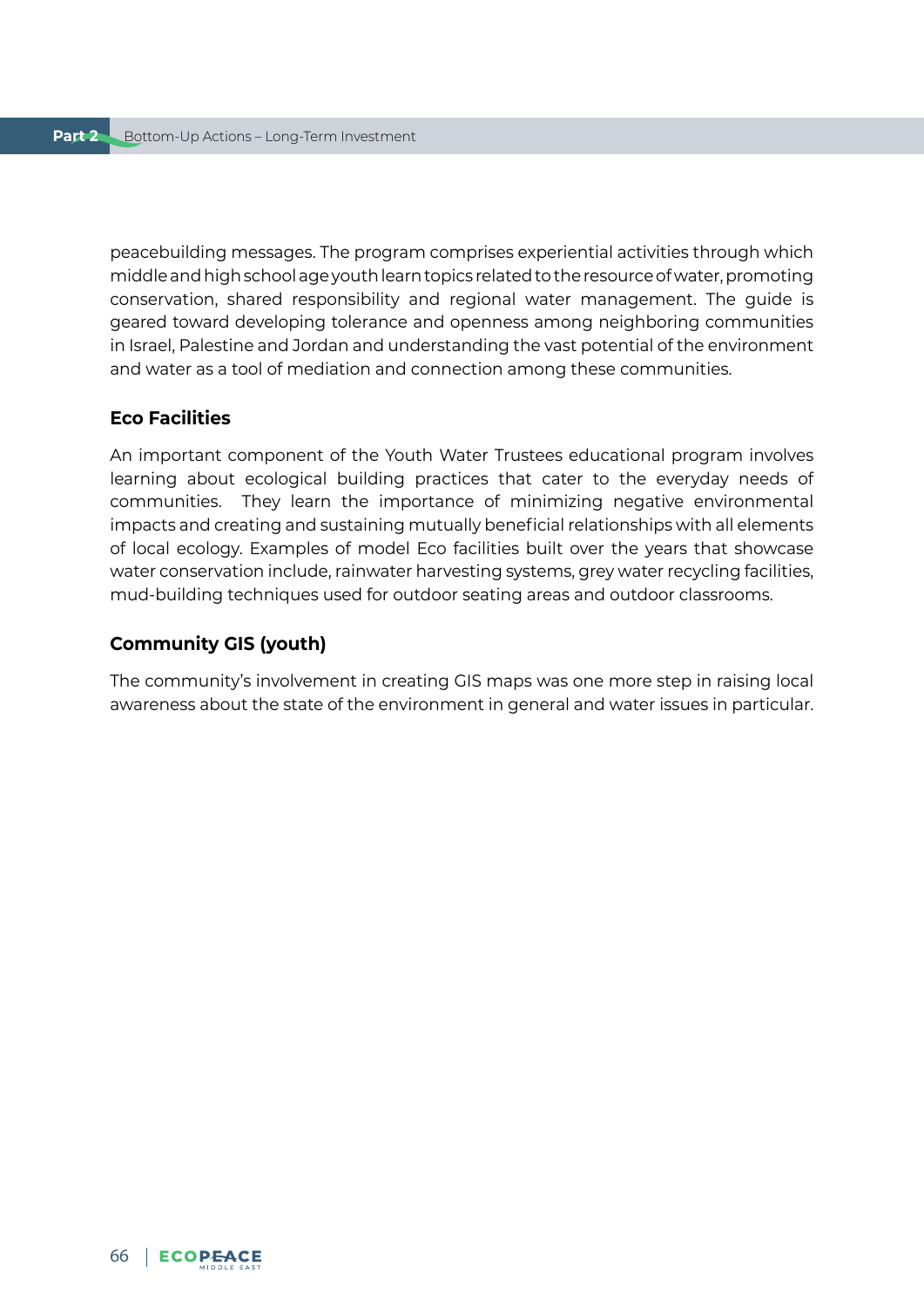

# **EcoPeace Good Water Neighbors – Reflection**

#### **Please reflect upon and answer the following questions (in writing):**

- What were the most impressive aspects of Good Water Neighbors?
- What insights can you draw from that example?
- How can you imagine developing such a tool in your own country/region/community? Please give an example?
- What more do you need to know? What would help you?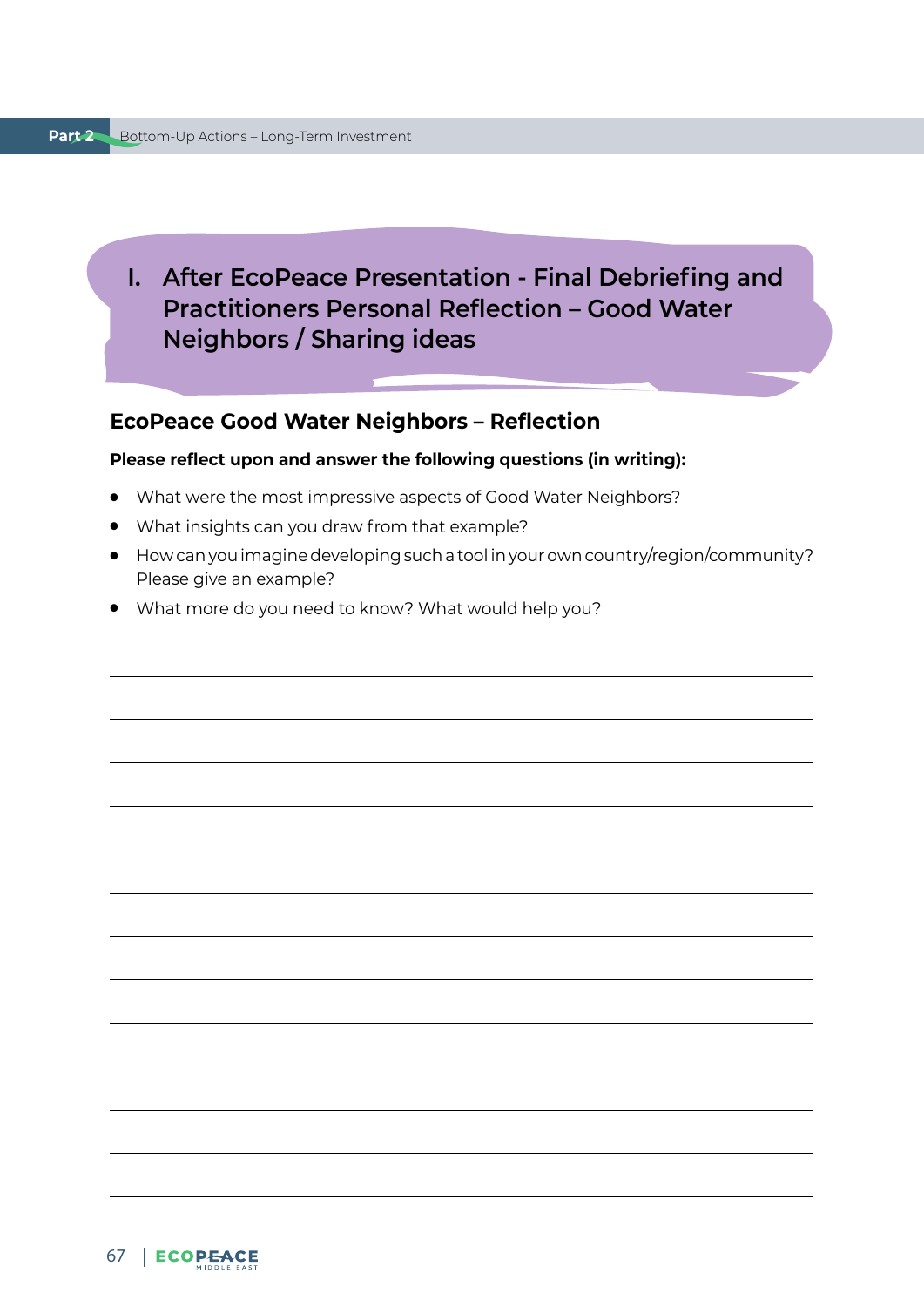| -                        |
|--------------------------|
|                          |
|                          |
|                          |
|                          |
|                          |
|                          |
|                          |
|                          |
| $\overline{\phantom{0}}$ |
|                          |
| Ξ.                       |
|                          |
|                          |
| $\overline{\phantom{0}}$ |
|                          |
|                          |
|                          |
|                          |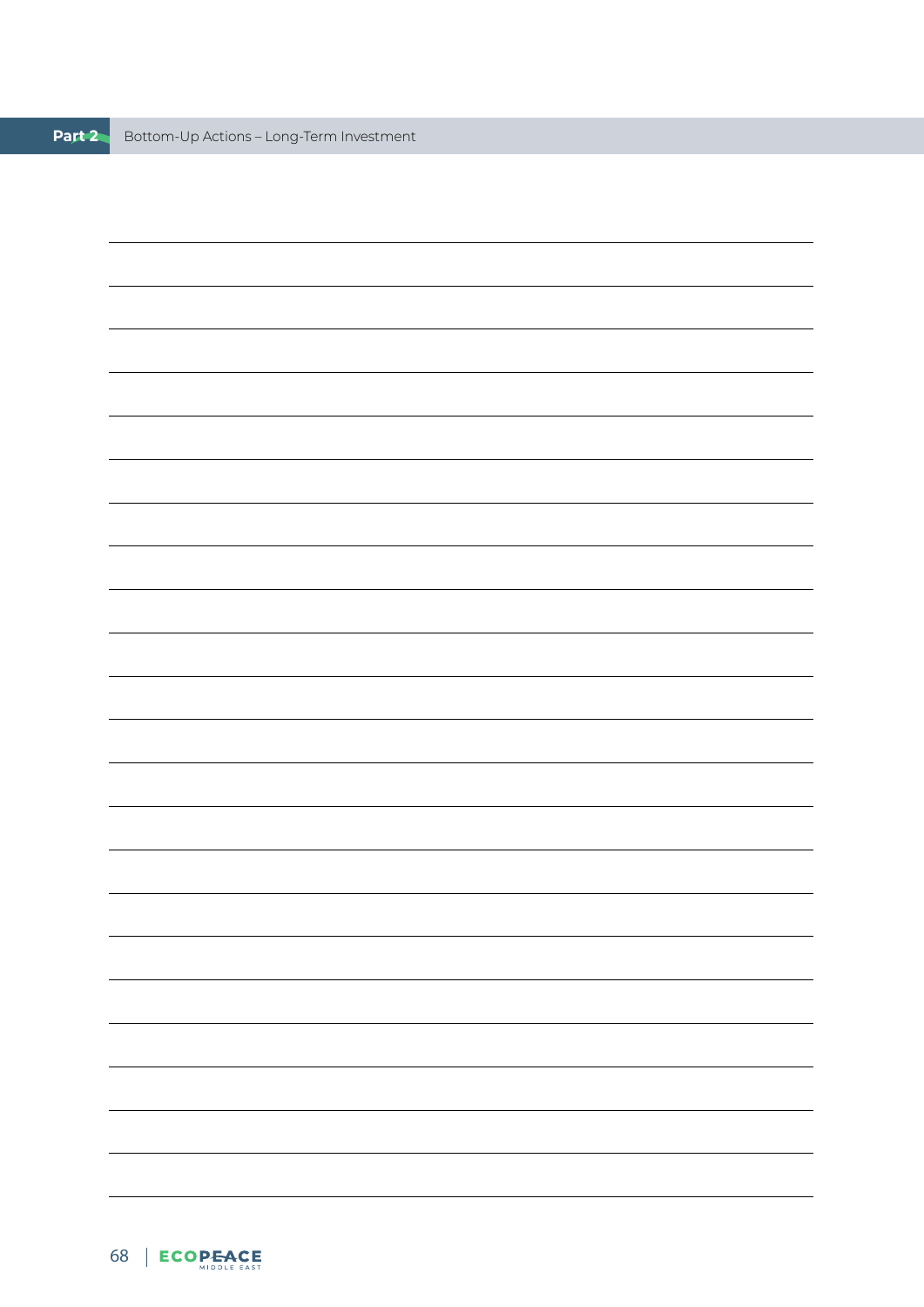# **Part 3**

# **Top-Down Advocacy – Must Be Flexible**

*Communal work is considered an environmental peacebuilding measure in its own right, but also as a means to an end, namely to change the political level.*

**A. Skill Builder 4 – Narrative Construction/Storytelling**

*"The narratives that EcoPeace conveys to decision makers in the three countries adapt to the respective context and interests but serve a joint goal: facilitating cooperation. All three EcoPeace entities seek to convince their governments and decision makers that it is in their interests to cooperate regionally."* 

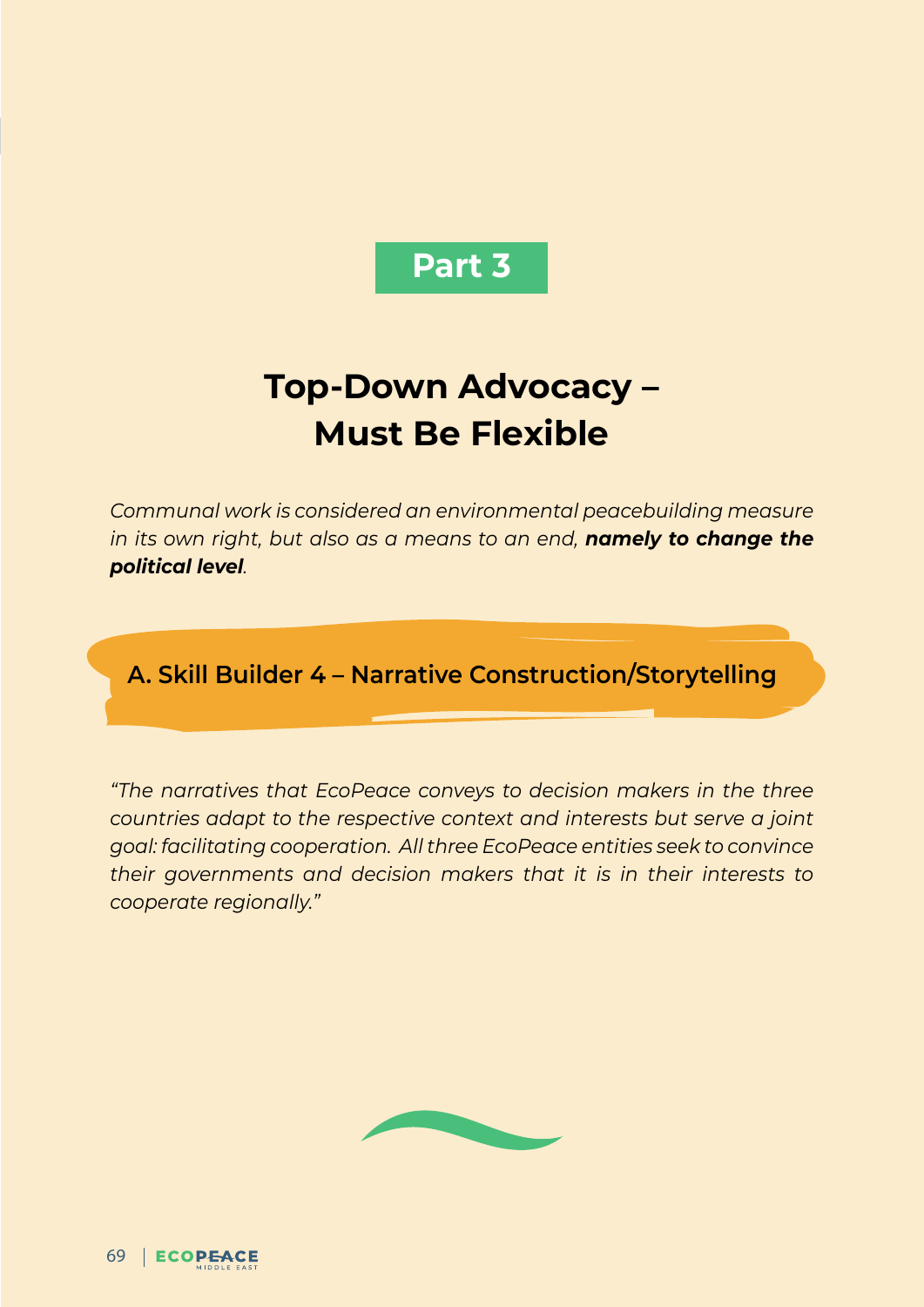# **Constructing Narratives – Practitioner Worksheet**

1. You are an NGO. Reflect back on the three different riparians that you learned about in the bottom-up section. You will focus specifically on mayors – a Jordanian mayor, an Israeli mayor and a Palestinian mayor. How do their interests differ in terms of rehabilitating the Jordan Valley? As an NGO, how would you persuade each mayor to become interested in regional cooperation for rehabilitation and development of the Jordan Valley?

How would you express this? How would you appeal to the mayor? Construct a narrative for each mayor and write it in the lines below.

#### **You may use the following to help you construct your narrative:**

- **Jordan**: Jordanian mayors can play an important advocacy role in lobbying the national government. They want to advance the economy. Most of the population is poor, with scarce water sources and poor infrastructure. Jordanian mayors do not want to be officially in contact with Israelis because of the anti-normalization pressure in Jordan. However, they very much want to advance the economy.
- **Palestine**: Palestinian mayors can play an important advocacy role in lobbying the national government. They refuse to cooperate with Israel as they do not want to be seen as normalizing relations. At the same time, they will cooperate if they see that cooperation can improve the livelihoods of their residents and help advance their water rights and access to land in the Jordan Valley.
- **Israel**: Israeli mayors can play an important advocacy role in lobbying the national government. Israel mayors in the Jordan Valley very much want to cooperate with Jordan and Palestine. They understand that their only way to advance is through cooperation by fighting to clean up the river, advancing their economies and making the Jordan Valley a center. Mayors are subject to condemnation for cooperating with Jordan and Palestine and are concerned that this could impact their chances for reelection. When cooperation occurs, mayors explain to their constituencies that they are seeking cooperation because it is in their interests, that it is to their benefit.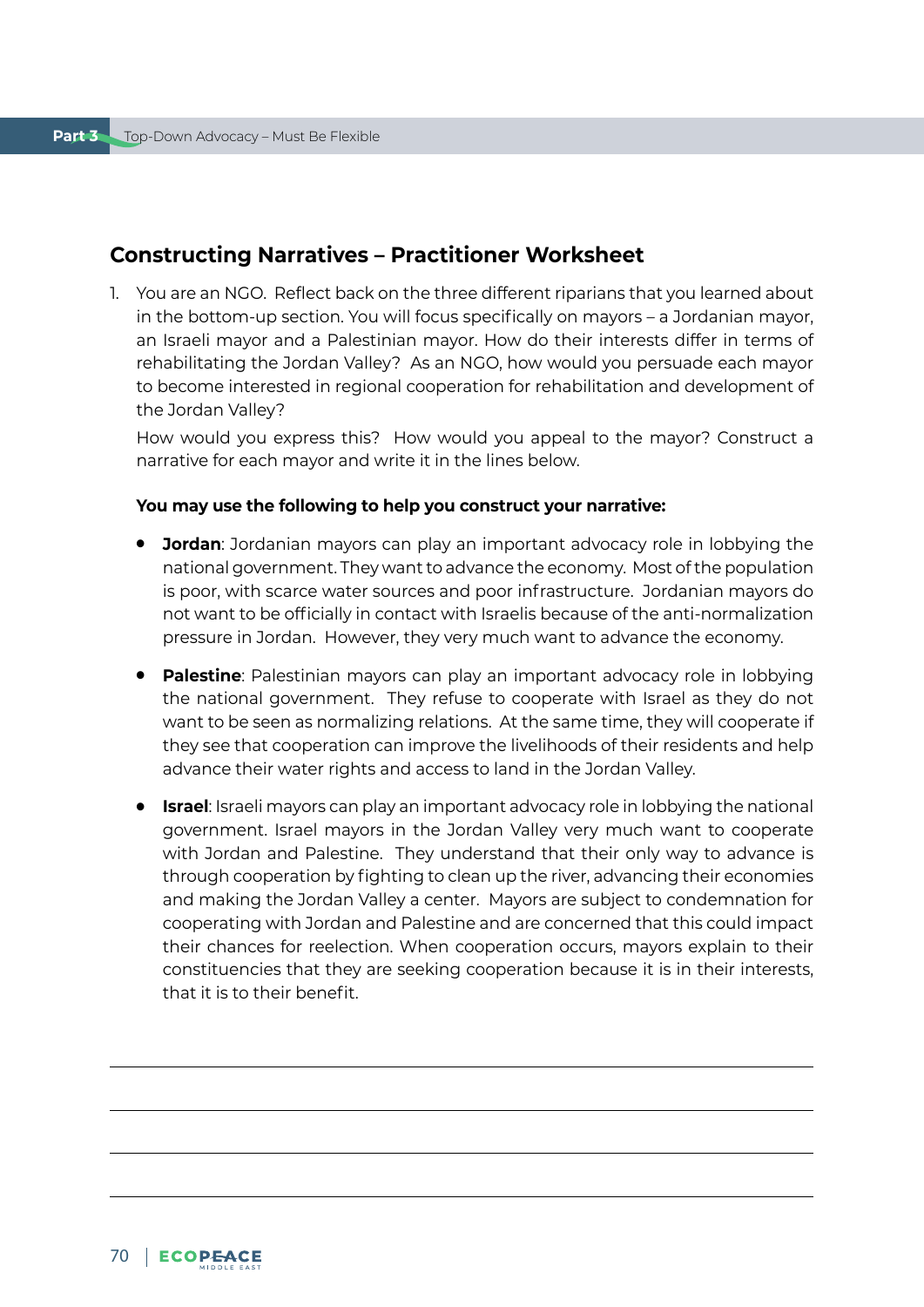| ٠ | a1 |  |  |
|---|----|--|--|
|   |    |  |  |
|   |    |  |  |

2. Construct your own autobiographical timeline \_\_\_\_\_\_\_\_\_\_\_\_\_\_\_\_\_\_\_\_\_\_\_\_\_\_\_\_\_\_\_\_

3. Practice constructing a narrative/s for your own NGO

<u> 1989 - Johann Stoff, amerikansk politiker (\* 1989)</u>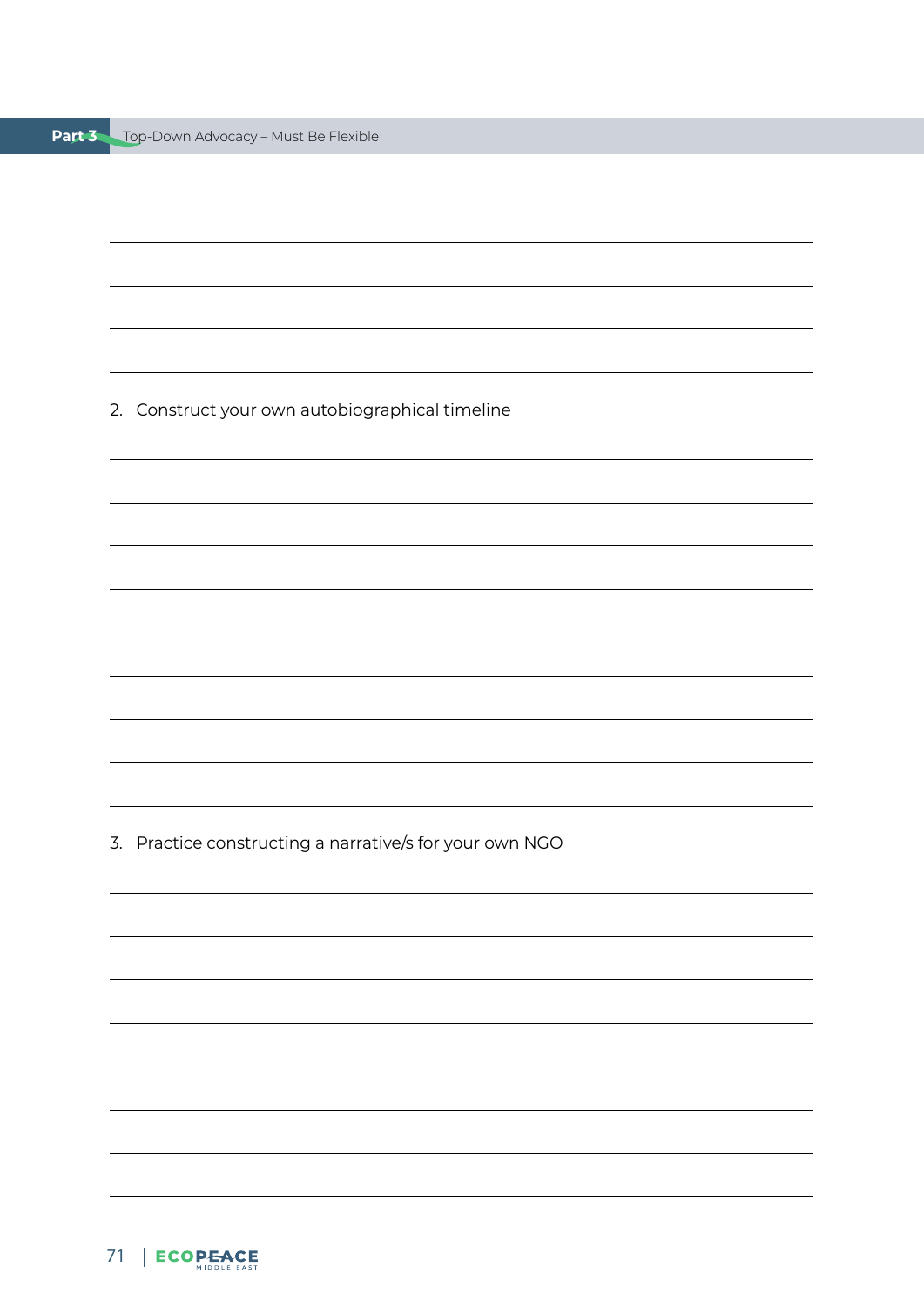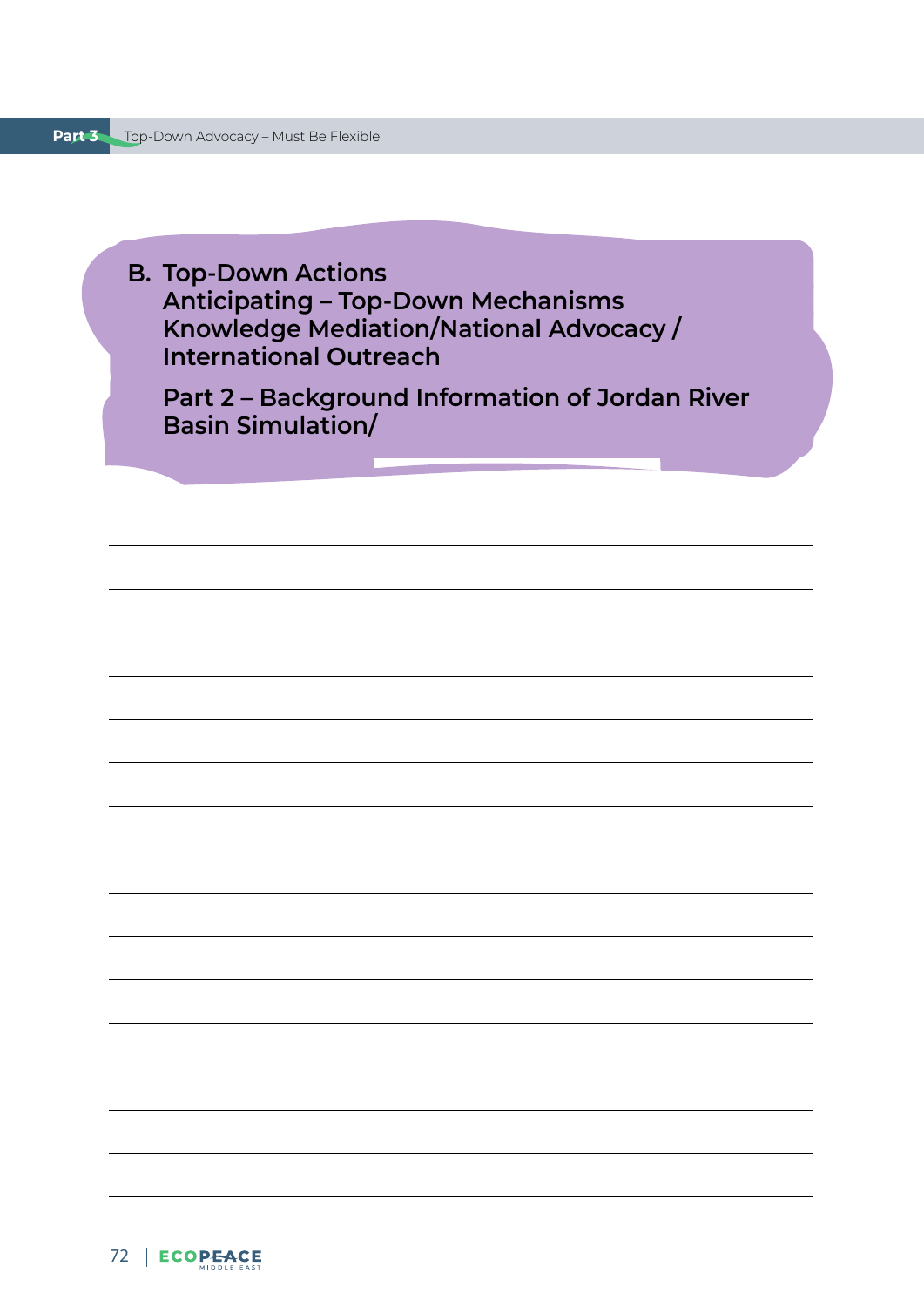# **Part 2 - The Jordan River Basin – Background Information**

Though the Lower Jordan River Basin is a transboundary water basin, shared by Israel, Jordan and Palestine, there is no regional authority, such as a joint Jordan River Basin commission, that governs and works with all three riparians. Instead, what governs water issues are the two bi-lateral agreements introduced in part 1 of the background information. Both agreements are ineffective for properly regulating the shared Jordan River Basin, in which actions of each riparian either harm or benefit the others. The result is that the Jordan River, a river that is holy to Christians, Muslims and Jews, half of humanity is in dire jeopardy:

**Israel-Jordan**: The 1994 Israeli-Jordanian Peace Treaty established a Joint Water Committee and includes a provision for the handling of water issues. However, it does not include anything specific about joint regulation of the Jordan River. Part of the peace treaty includes a fixed amount of water that Israel delivers to Jordan every year. However, Jordan finds itself with a huge water deficit and in need of renegotiating the water agreement with Israel.

**Palestine-Israel**: Part of the Oslo Accords known as *Oslo II*, includes Article 40, a set of provisions for the joint Israeli-Palestinian governance of water which included the establishment of a Joint Water Committee. Like the Oslo Accords in general, Article 40 was meant to be an interim measure for five years till 1999. Two decades later, there has been no progress, there is almost no cooperation between the two riparians and Article 40 – which was meant to last for five years only -- still governs water and sanitation issues between Israel and Palestine.

The Israeli government does not officially recognize Palestine as a riparian to the Jordan River. It maintains that this will be part of final status negotiations on borders and whether the Jordan Valley would even remain in Palestine or be annexed by Israel. For its part, the Palestinian government states that these points – riparian water rights and the Jordan River border – are not even up for discussion. In other words, there is an absolute deadlock and no progress, leaving in jeopardy the entire rehabilitation of the river and development of the valley – that could restore the flow of the river and bring economic relief to the valley and its populations.

Rather than regional cooperation, what exists among the three riparians is unilateralism: Each side blames the others for the demise of the Jordan River, the pollution, diversion and water scarcity. The three co-riparians are engaged in a blame game in which they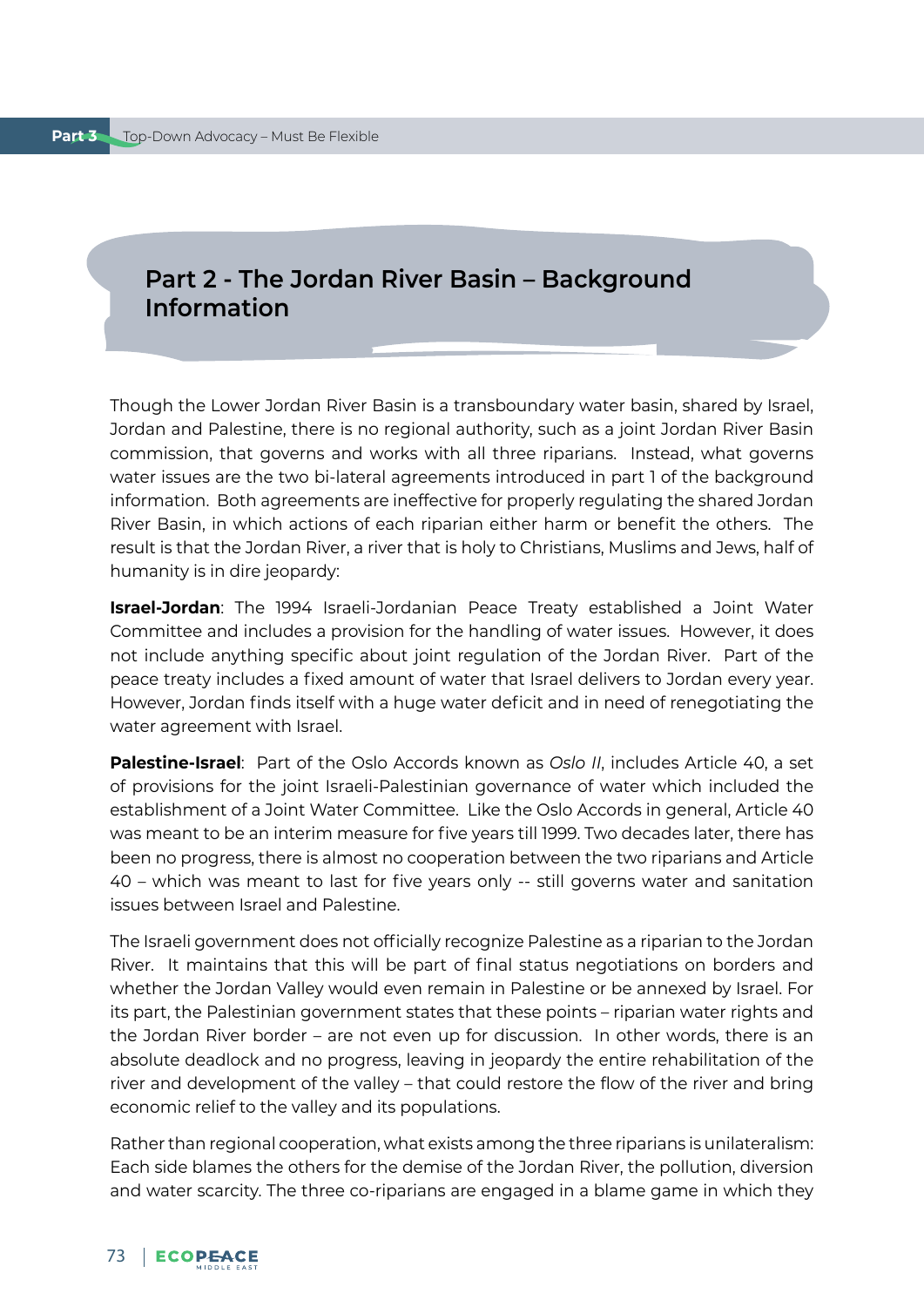accuse and blame one another for the pollution and diversion. There is no precise understanding of exactly what the causes are for the demise and how much each coriparian is contributing. For example, how much diversion of the Jordan River is each riparian responsible for? It is not clear at all; each country possesses its own data and information.

#### **Jordan**

Jordanian decision makers understand that the country must advance cooperation on a regional level. There is an existing plan. They understand that there is a need for a serious effort to restore the flow of the Jordan River. However, the reality is that understanding and support do not always get translated into action. Investing in the Jordan Valley is not a high enough priority for the government. They see it as a waste of money, with no benefits, pointing out that there have been no benefits from a peace treaty with Israel. They see it as a rural area that doesn't bring much political capital in the way of election victories. The result is a vicious cycle of a lack of political interest, under development and environmental demise.

Huge investments are required to develop the Jordanian section of the Jordan valley – to begin with, there isn't even a sanitation system. If Jordan were to cooperate regionally with Israel and Palestine, then such cooperation would be seen as a peace project and allow Jordan to receive international grants rather than loans which it cannot afford to pay back. However, the strong anti-normalization movement in Jordan against Israel makes any cooperation hugely unpopular.

#### **Israel**

In Israel, among decision makers there is general support for regional cooperation in developing the Jordan Valley. Israel shares its longest border with Jordan and benefits from the stability of Jordan in an unstable region. At the moment, Jordan is experiencing a huge influx of refugees from the Syrian and Iraqi wars, many of whom live in the Jordan Valley. An impoverished, financially stretched Jordanian Jordan Valley could destabilize the area and lead to radicalization, right on Israel's border. Israeli-Jordanian relations are very cold.

Israel has become a leader in desalinated water and wastewater treatment and reuse. It no longer relies on the Sea of Galilee, the main source of the lower Jordan River for drinking water. This means, as mentioned in part 1, the Israeli government was able to begin releasing 9 mcm of fresh water from the Sea of Galilee into the Jordan River. The government committed to 30 mcm but this is yet to be realized. This demonstrates Israel's position as a water tech leader and the potential this has to be a game changer in regional cooperation in this water scarce region.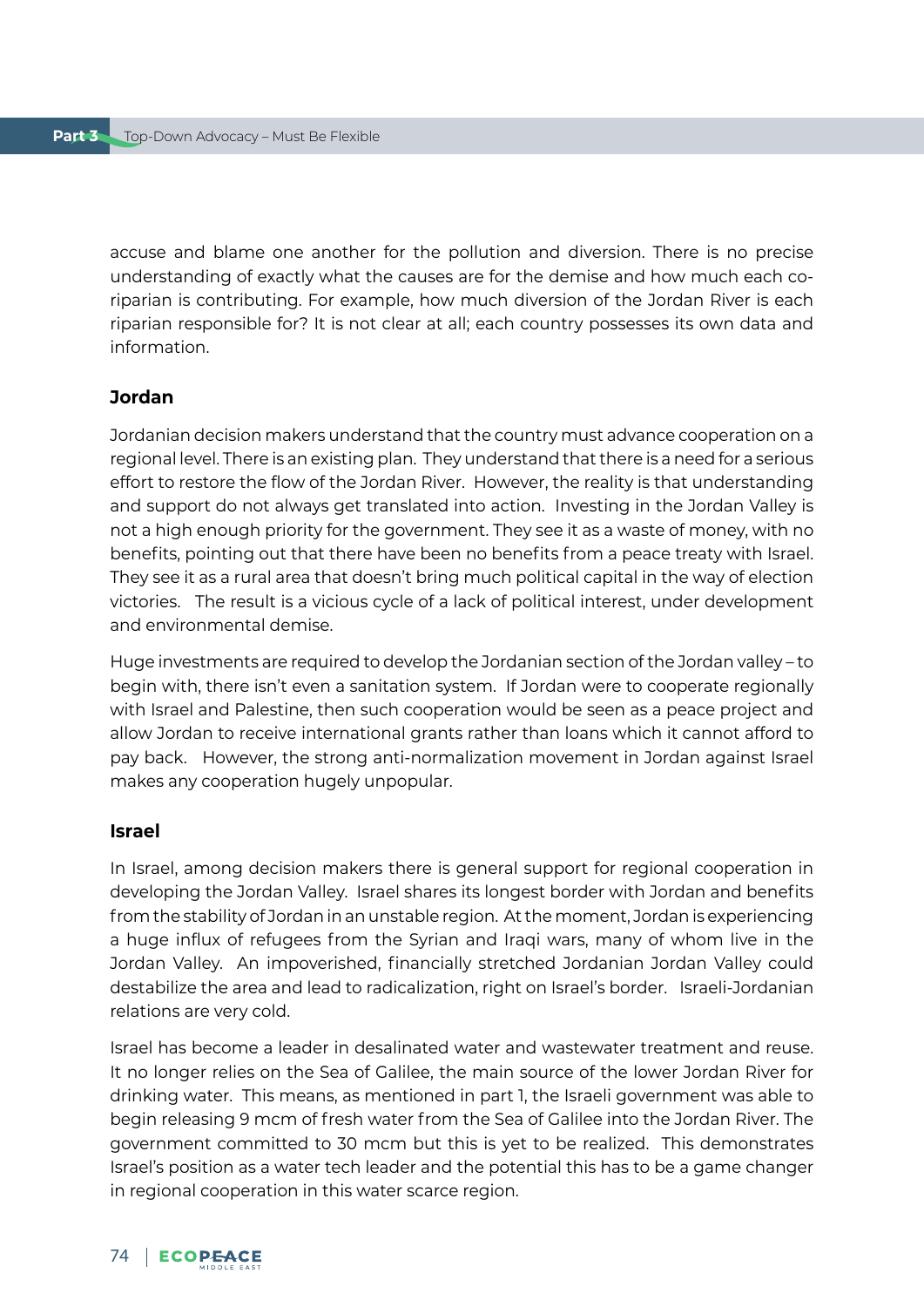## **Palestine**

The Palestinian section of the Lower Jordan Valley, except for Jericho, is under full Israeli governance. The Palestinians have no access to the Jordan River and most of the land in their section of the Jordan Valley. Every large project, such as a water treatment facility, has to be approved by the Joint Water Committee and Israel Civil Administration. Most requests by Palestinians end up in long bureaucratic delays and are ultimately rejected mainly because of the Israeli government's policy to limit Palestinian development in the area.

While Israel recognized the Palestinians water rights in the West Bank, the current restrictions on Palestinian water use do not meet criteria for equitable sharing among riparian parties in the Jordan Valley.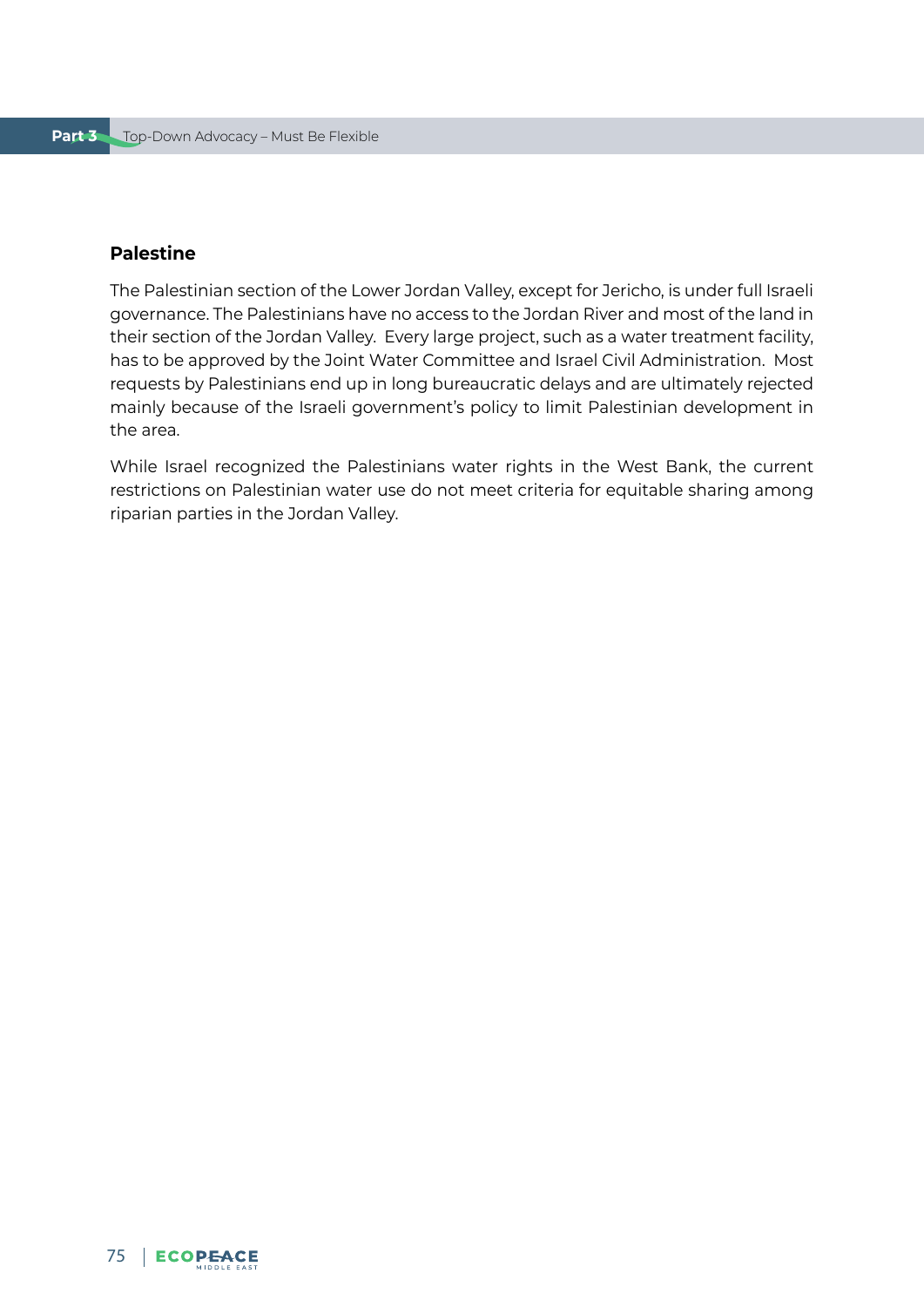# **Background Information Part 2- Group Worksheet – Top Down**

1. Read the background information. Then with your group answer the following questions. Make sure your ideas and solutions relate to top-down level only.

*In the bottom-up section, you have seen how the people at the community level are suffering. How can you help them at the political level?*

- How do you change the political level?
- How do you persuade the top-down decision makers to make the Jordan River Basin development a priority?
- Spiral in Narratives: Which narratives would be effective in persuading the decision makers in Israel, Jordan and Palestine?
- How do you convince them that this needs to be done?
- What actions could be taken?
- How will this translate into change and policy change?
- How could this be funded?
- How could you deal with the blame game of the three riparians each accusing and blaming the others for diversion and pollution?
- 2. Choose a representative in your group to present your groups' ideas to the full forum.

#### **Notes:**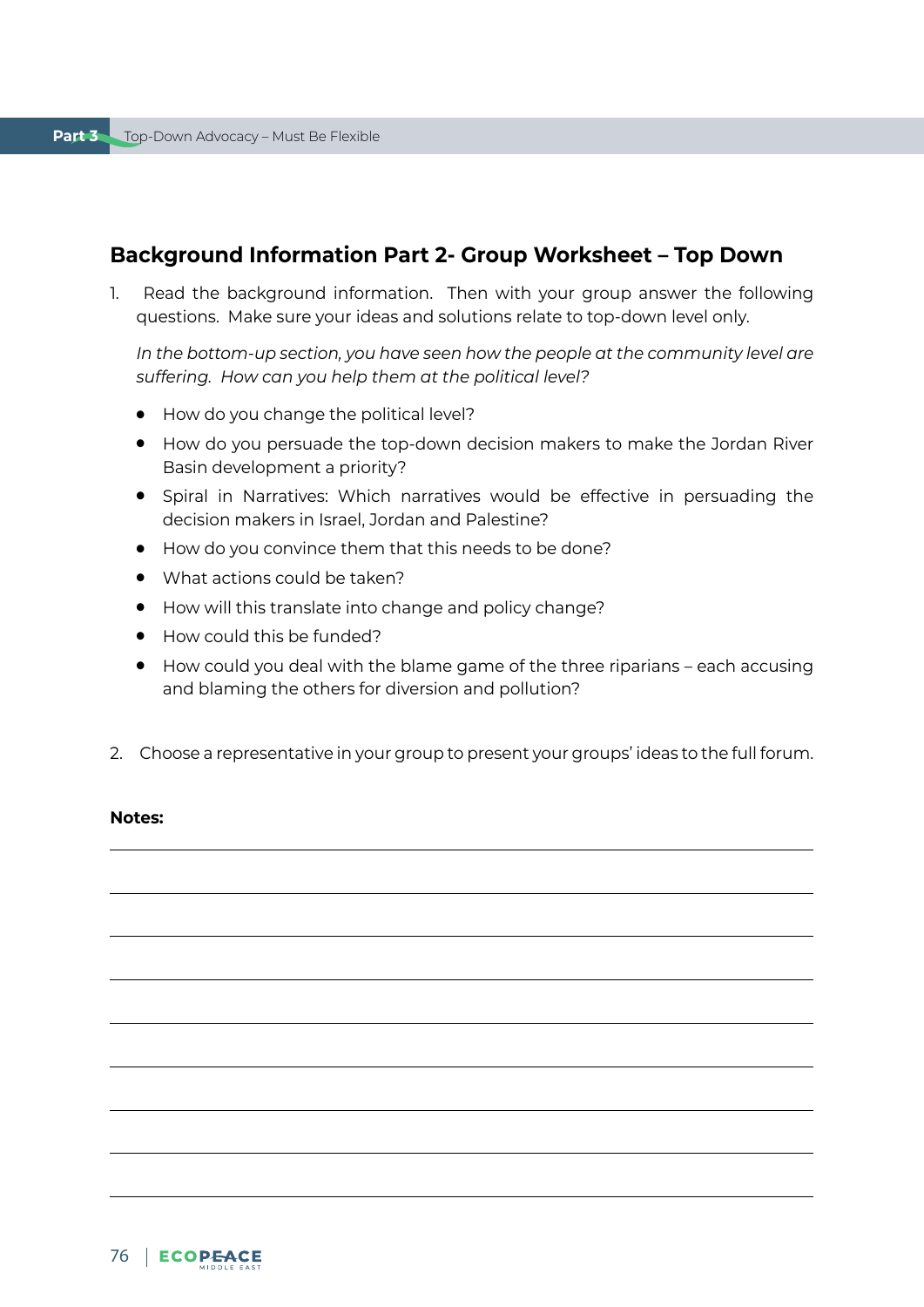| r |   |  |  |
|---|---|--|--|
|   | ۰ |  |  |
|   |   |  |  |
|   |   |  |  |

| - |
|---|
|   |
|   |
|   |
|   |
| - |
|   |
|   |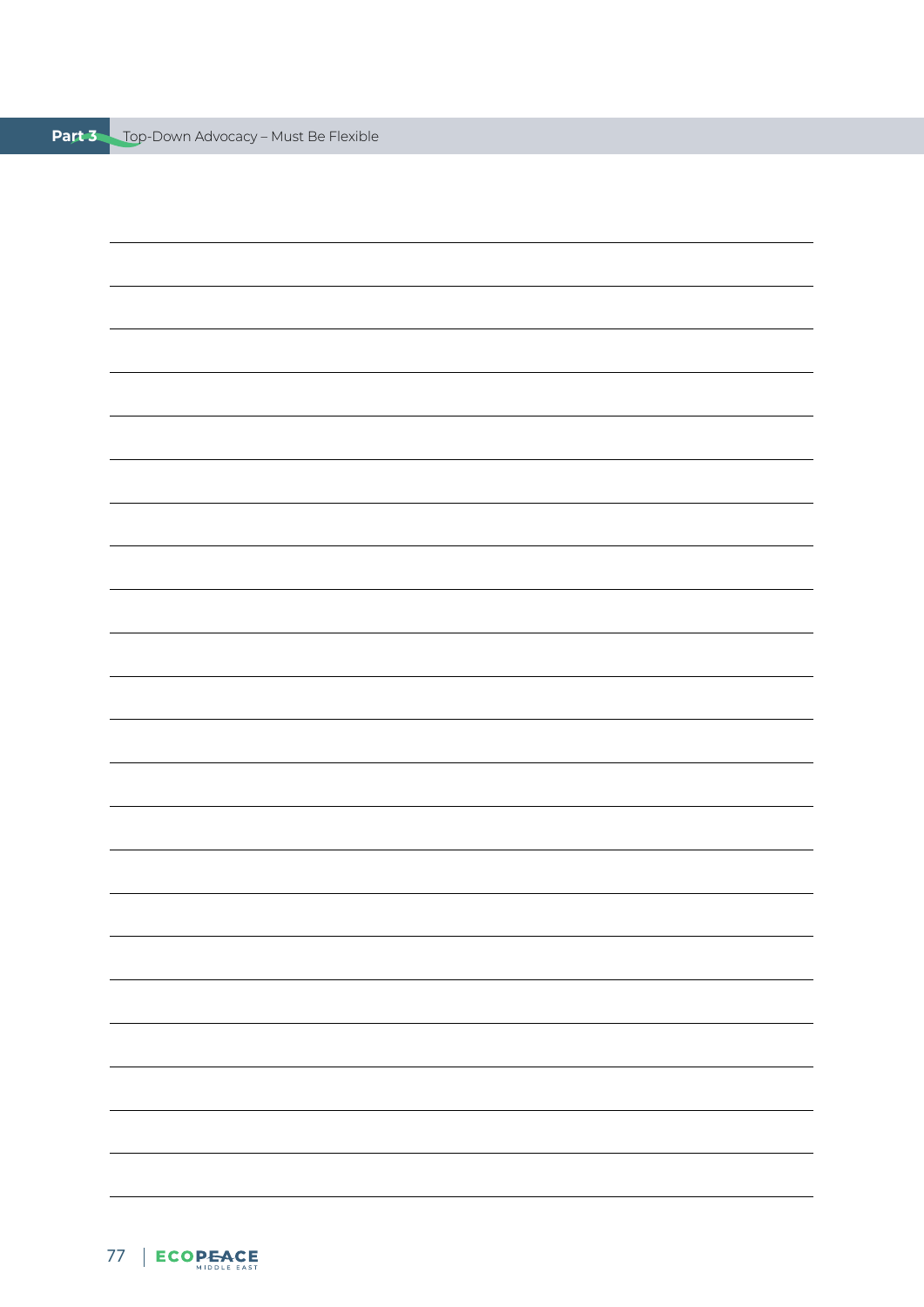# **EcoPeace Top-Down Mechanisms – Reflection Page**

## **Knowledge Mediation, National Advocacy, International Outreach**

Please reflect upon and answer the following questions (in writing):

- What are the most important points you have learned from this exercise and introduction to EcoPeace's top-down programming?
- What insights have you gained?
- How might you be able to apply these ideas to your own NGO work?
	- > What are the challenges?
	- > What do you need help with?
	- > What questions do you have?
	- > What more would you like to learn?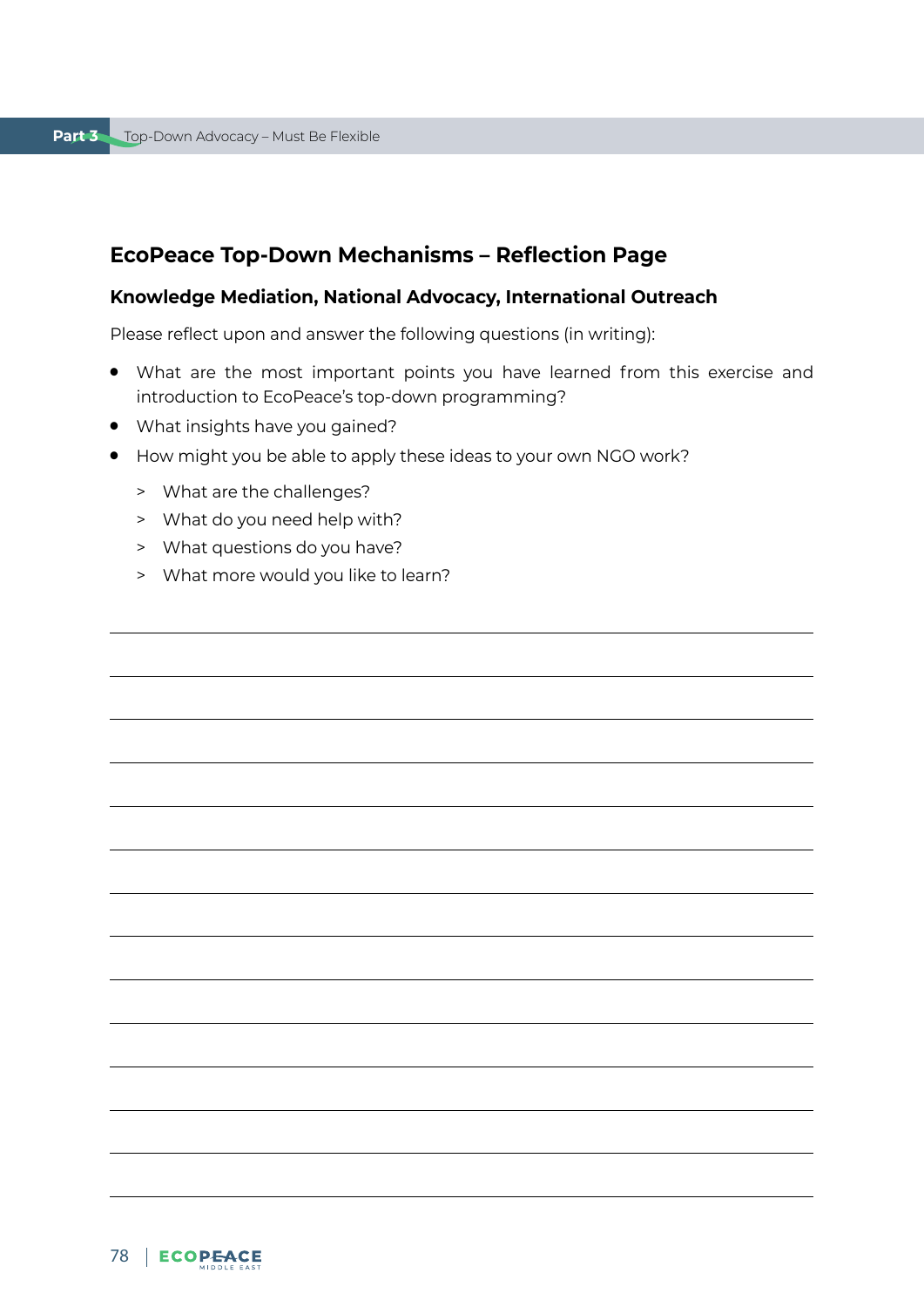| r |   |  |  |
|---|---|--|--|
|   | ۰ |  |  |
|   |   |  |  |
|   |   |  |  |

| -  |
|----|
|    |
|    |
| -  |
|    |
| Ξ. |
|    |
|    |
|    |
|    |
|    |
| -  |
|    |
|    |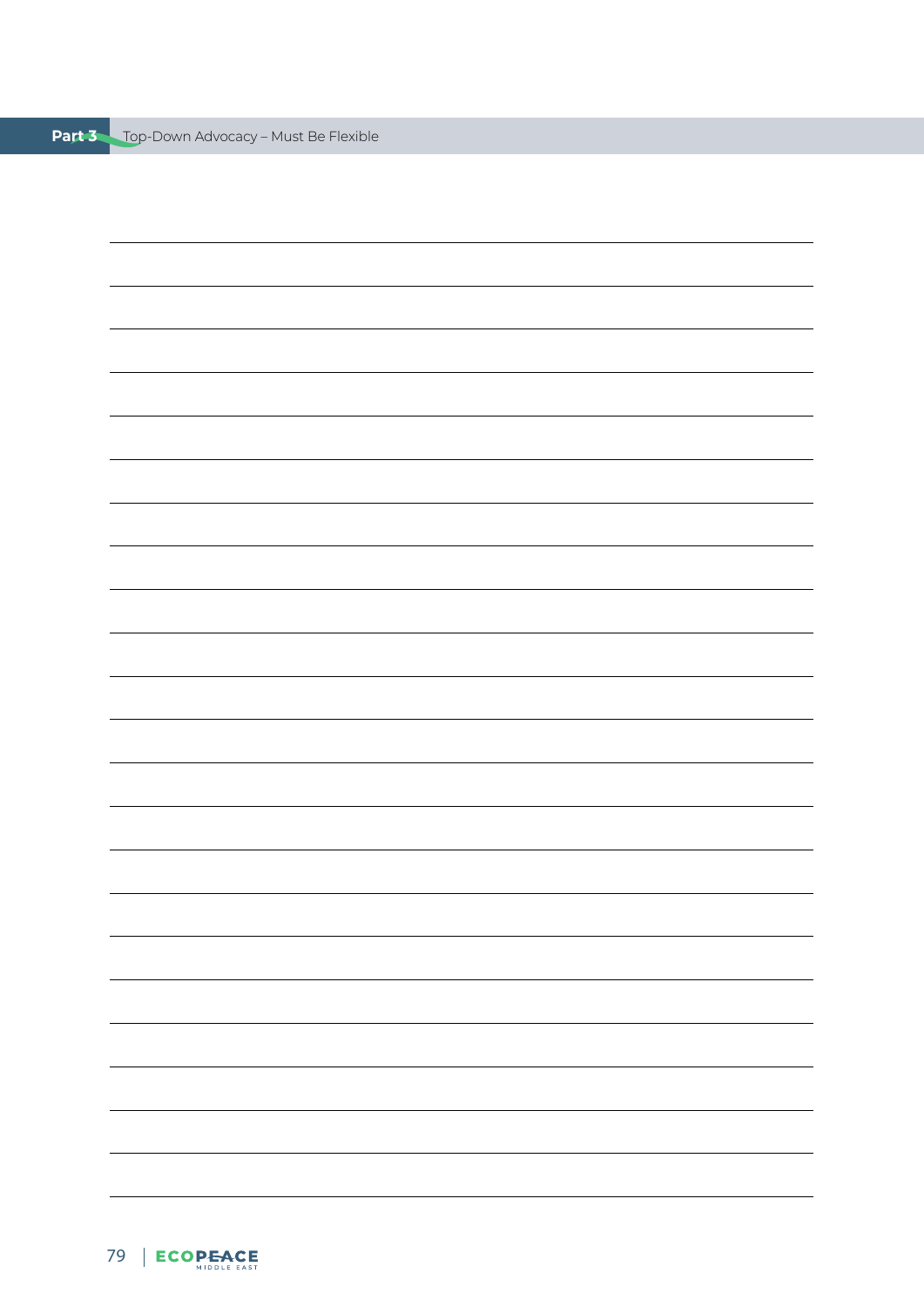**C. Stakeholders – Top-Down Predicting Stakeholders Socratic Seminar - Preparatory Group Activity and Socratic Seminar**

# **Stakeholders – Top-Down – Role Play Cards**

## **Jordan**

#### **National Decision Makers / National Authorities – Public Sector**

The stakeholders in this category are national governmental authorities that regulate environmental matters, and more specifically, water, energy and agriculture. As regards the Jordan Valley, these stakeholders tend not to advance things for several reasons: 1) they are inefficient and bureaucratic; 2) they do not have the budgets and need outside funding to advance matters. The anti-normalization pressure in the country makes them resistant to working with Israel. There are some who are more technically-oriented who understand the benefits of knowledge transfer and other areas from which they stand to gain by cooperating with Israel which is an agriculture and agro tech leader.

Examples of Stakeholders in this category include: The Ministry of Water and Irrigation, the Jordan Valley Authority and the Ministry of Agriculture.

#### **Politicians**

Politicians are important influencers – they can speak to other important influencers and impact decisions. The Jordanian cabinet and ministries are constantly in flux, and the politicians usually serve about one year or even less. Therefore, these are important stakeholders but dealing with them is challenging. They also need to be convinced that regional cooperation to restore the flow of the Jordan River and develop the Jordan Valley will advance their interests.

#### **Scientific Community - Academia**

These stakeholders provide a scientific basis for the importance of regional cooperation in the Jordan Valley. Local Jordanian scientists are valuable for providing scientific data and studies on the transboundary Jordan Valley that are viewed as credible by Jordan. When there is joint fact-finding, there is political will, in other words, a willingness to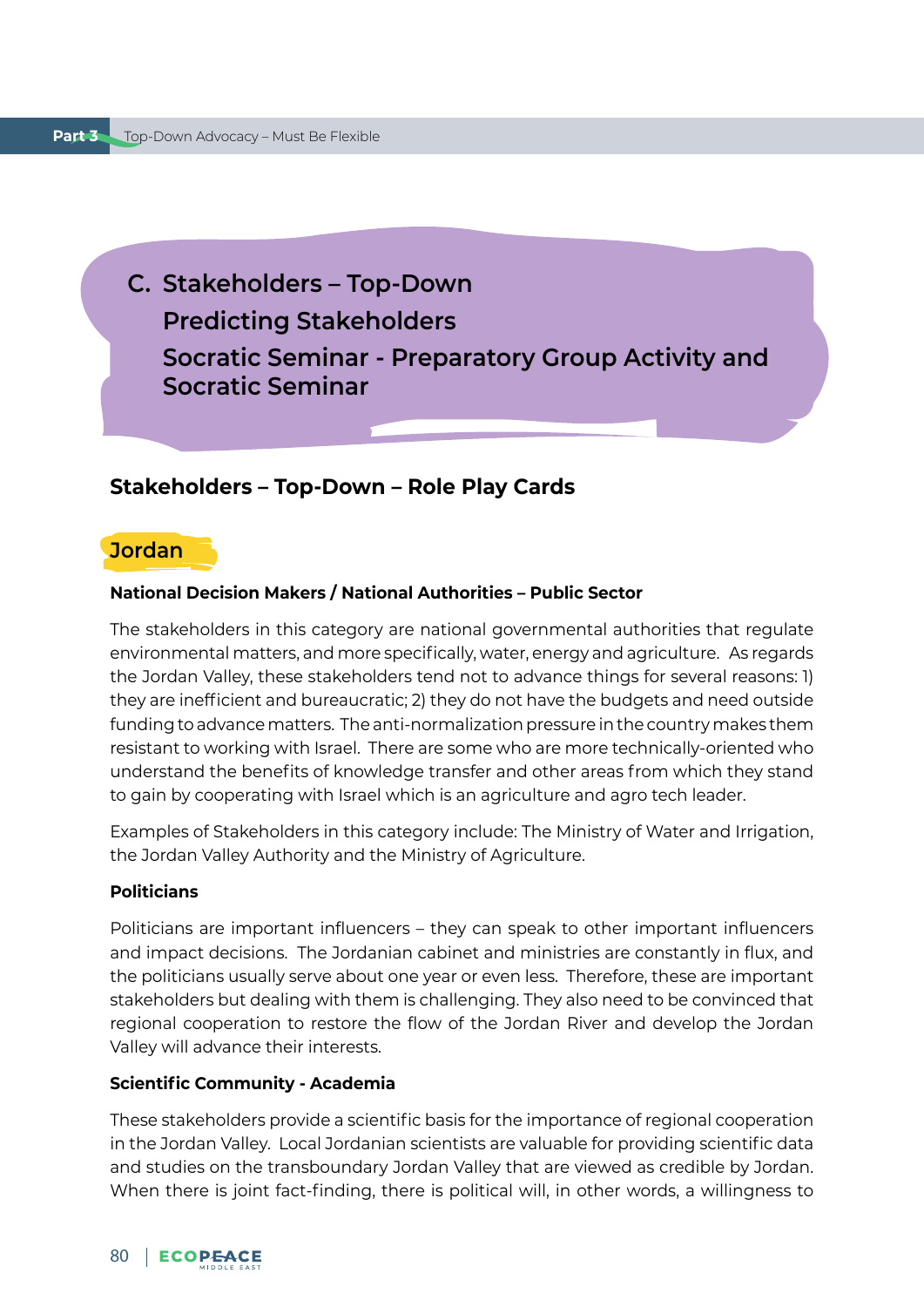invest political capital to bring about change. The anti-normalization movement, which includes academic boycotts of Israeli academics, has limited Jordanian and Palestinian academic cooperation with Israel. However, this is not across the board; individual scientists can work as private consultants and not through academic institutions. There are some who are willing to do so when the project offers enough incentives and meets the interests of the scientists.

### **Strategic Partnerships - Think Tanks**

These bodies are important because they write professional research reports that they disseminate to decision makers and media. In Jordan and Palestine, strategic partnerships that can advance rehabilitation of the Jordan Valley can involve partnership with certain research bodies on an ad hoc (case-by-case) basis.

#### **National Media**

Decision makers read the media and stories that highlight problems. This is an effective way of getting their attention and creating political support. At the same time, there is a risk that articles will lead to condemnation and criticism of regional cooperation. In Jordan, because of the anti-normalization movement, programs that involve cooperation with Israel are covered from a national, not regional perspective.

#### **International Media**

In the same way that national media can have an impact on decision makers, international media can too. Stories in international media get noticed by decision makers and help put pressure on them to move things.

#### **Private Sector – national**

These stakeholders have financing which is an important incentive for encouraging the Jordanian government to proceed. Unlike the central government, which tends to be weighted down with bureaucracy, the private sector has greater ability to streamline projects.

#### **Donors**

Huge investments are required to develop the Jordanian section of the Jordan valley – to begin with, there isn't even a sanitation system. There are many possible donors for Jordan, who are interested in supporting Jordan's stability. At the same time, outside donors hesitate to invest in such an unstable region. Donors want to see a future, a justification for their investment. This could entail for example, requiring that Jordan reform its water pricing system in which Jordanian farmers get fresh water for free, rather than using treated wastewater, which is half the price.

Jordan qualifies for international loans, which have to be repaid, as opposed to grants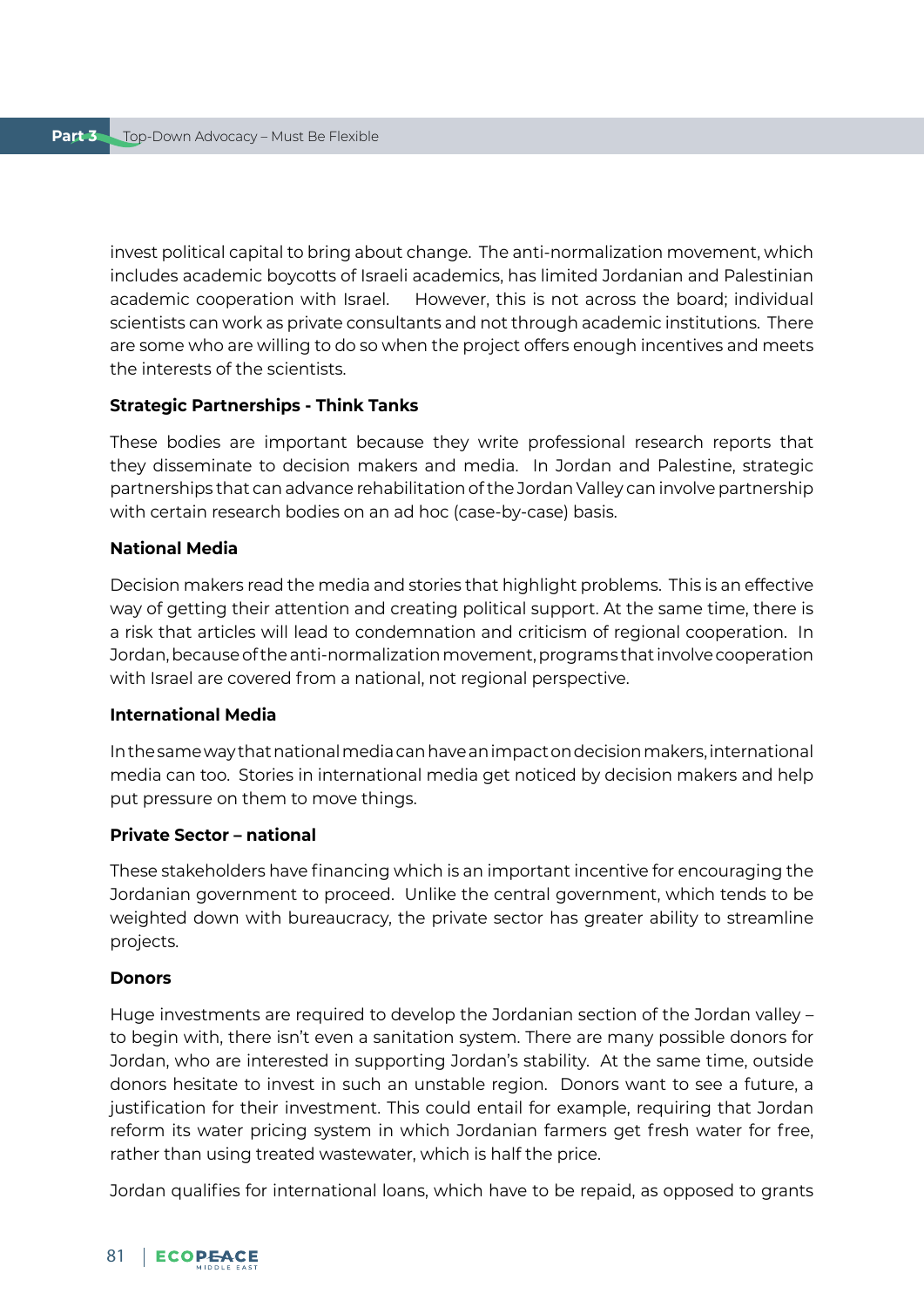which do not, because it is not considered a poor enough country. If Jordan were to cooperate regionally with Israel and Palestine, then such cooperative programs would qualify as a peace projects and enable Jordan to receive grants. However, the antinormalization movement against Israel in Jordan makes cooperation hugely unpopular.

#### **Foreign Governments and international organizations**

Foreign governments and international organizations can lend support for policy positions -- on the need to restore and develop of the Jordan River Basin. This can influence and pressure Jordanian decision makers. Often, these bodies are also important donors as well. Foreign governments are influential in Jordan as many are also donors. Examples of influential donors include the United States, Germany and Sweden.

# **Palestine**

### **National Decision Makers / National Authorities – Public Sector**

The stakeholders in this category are national governmental authorities that regulate environmental matters, and more specifically, water, energy and agriculture. In terms of regional cooperation, like all other stakeholders in Palestine, the official position is that they will not cooperate with Israel, however in cases when it clearly advances Palestinian resilience, they are willing. There are some who are more technically-oriented who understand the benefits of knowledge transfer and other areas from which they stand to gain by cooperating with Israel which is an agriculture and agro tech leader.

Examples of stakeholders in this category include the Environmental Quality Assurance Authority, the Palestinian Water Authority, the Ministry of Agriculture and Palestinian Industrial Estate and Free Zone Authority.

#### **Politicians**

Politicians are important influencers – they can speak to other important influencers and impact decisions. The challenge is to convince them that regional cooperation to restore the flow of the Jordan River and develop the region will advance their interests. Palestinian interests are in receiving their riparian rights to the Jordan River, which Israel doesn't recognize, and reclaiming their land, which Israel controls.

#### **Scientific Community – Academia**

These stakeholders provide a scientific basis for the importance of regional cooperation in the Jordan Valley. Local Palestinian scientists are valuable for providing scientific data and studies on the transboundary Jordan Valley that are viewed as credible by Palestine. When there is joint fact-finding, there is political will, in other words, a willingness to invest political capital to bring about change. The anti-normalization movement, which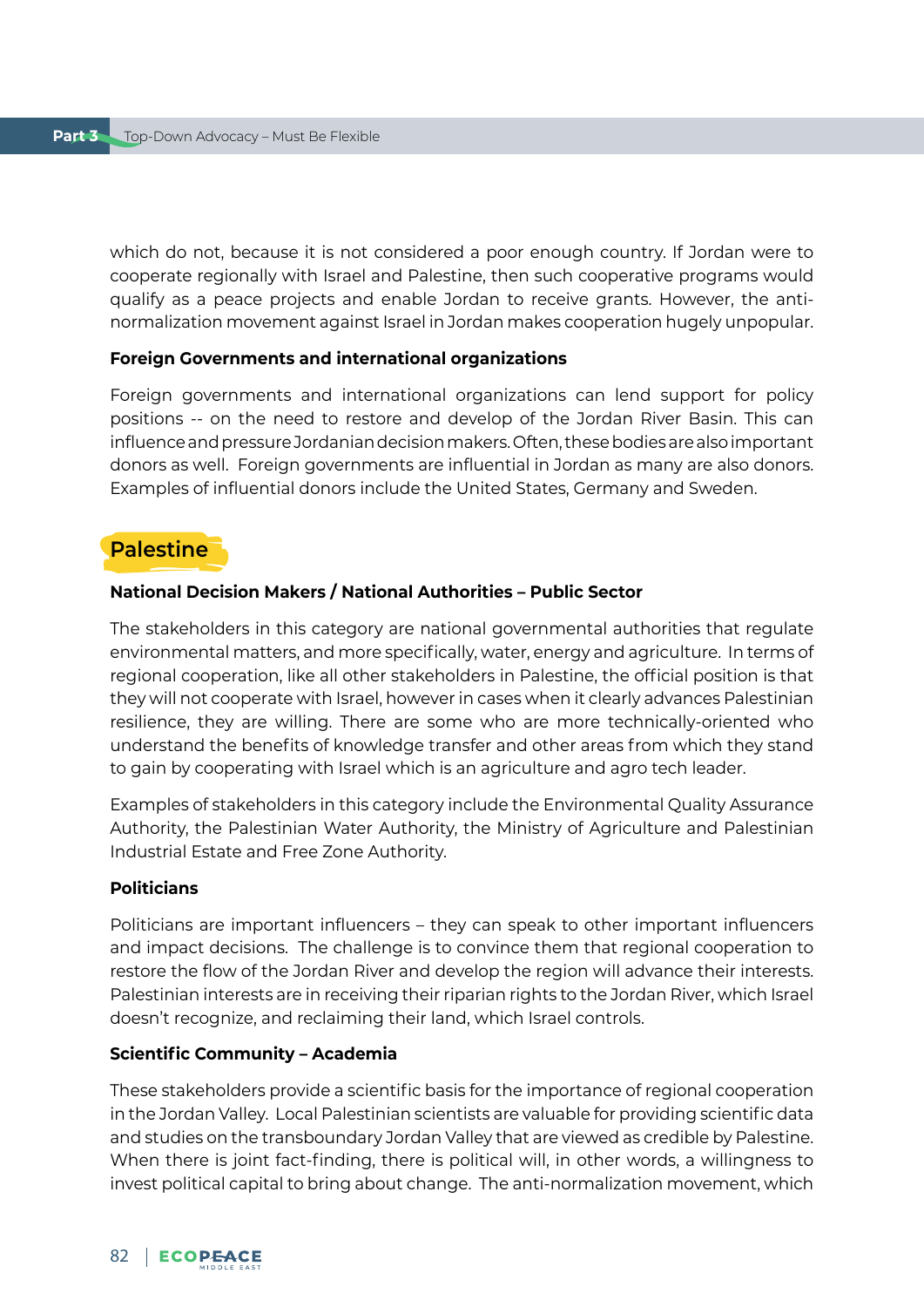includes academic boycotts of Israeli academics, has limited Jordanian and Palestinian academic cooperation with Israel. However, this is not across the board; individual scientists can work as private consultants and not through academic institutions. There are some who are willing to do so when the project offers enough incentives and meets the interests of the scientists.

### **Strategic Partnerships - Think Tanks**

These research bodies are important because they write professional research reports that they disseminate to decision makers and media. Strategic partnerships with these bodies open up further networks and contacts with decision makers and influencers. In Palestine, strategic partnerships that can advance rehabilitation of the Jordan River Basin can involve partnership with certain research bodies on a case-by-case basis.

#### **National Media**

Decision makers read the media and stories that highlight problems. This is an effective way of getting their attention and creating political support. At the same time, there is a risk that articles will lead to condemnation and criticism of regional cooperation. In Palestine, because of the anti-normalization movement, programs that involve cooperation with Israel are covered from a national, not regional perspective.

#### **International Media**

In the same way that national media can have an impact on decision makers, international media can too. Stories in international media get noticed by decision makers and help put pressure on them to move things.

#### **Private Sector**

There are a number of private investors who work in energy, water, green technology, agriculture and ecotourism. They are interested in helping to develop the Palestinian section of the Jordan Valley and some, are open to regional cooperation.

#### **Donors**

Palestine has many donors who are interested in helping it develop and prosper. It is eligible for foreign aid in the form of grants that do not have to be repaid.

#### **Foreign Governments and International Organizations**

Foreign governments and international organizations can support policy positions on the need to rehabilitate and develop of the Jordan River Basin. This can influence and pressure Palestinian decision makers. Often, these bodies are also important donors. For Palestine, many countries are important as they are also donors. Sweden, for example, is both a donor and the first country to recognize the State of Palestine and has influence on Palestinian decision makers.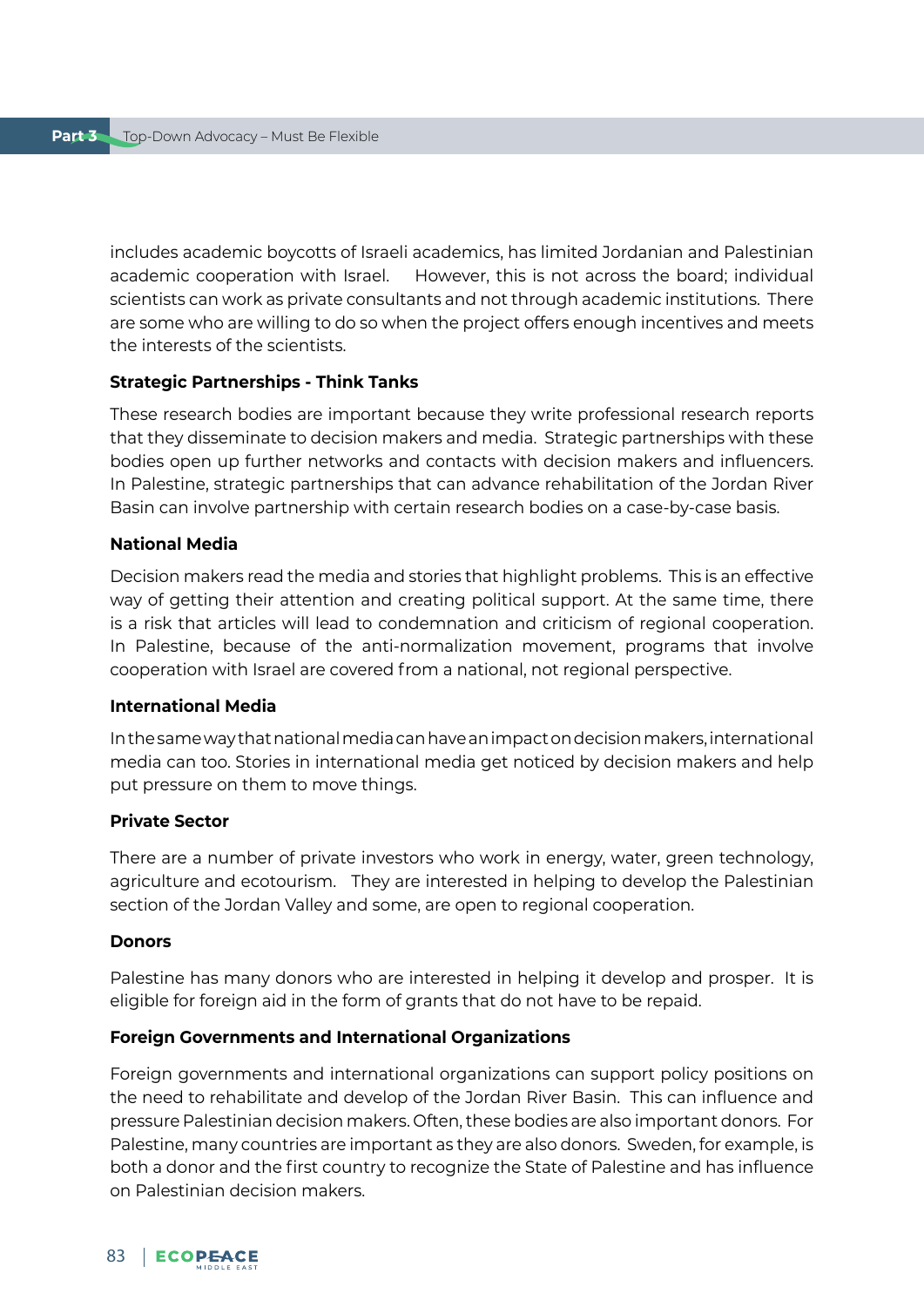# **Israel**

#### **National Decision Makers / National Authorities – Public Sector**

The stakeholders in this category are national governmental authorities that regulate environmental matters, and more specifically, water, energy and agriculture. These bodies are open to regional cooperation, though some more than others.

Examples of Stakeholders in this category include the Israel Water Authority, the Israel Ministry of the Environment and the Lower Jordan Valley Drainage Authority.

#### **Politicians**

Israeli politicians look to be statesman-like and therefore come into play at the end. If they like a vision, such as the idea of rehabilitating and developing the Jordan River Basin, they can pressure the staff. Their interests are to be seen advancing major initiatives.

#### **Opinion Makers**

These can be prominent media personalities and journalists. They can also be senior writers and commentators, such as former army generals that head think tanks.

#### **Scientific Community – Academia**

These stakeholders provide valuable scientific legitimacy on the importance of regional cooperation. Local Israeli scientists provide scientific data and studies on the transboundary Jordan River Basin that are viewed as credible and accepted by Israel. When there is joint fact-finding, there is political will, in other words, a willingness to invest political capital to bring about change. The anti-normalization movement has greatly limited the number of Jordanian and Palestinian scientists who are willing to work with their Israeli counterparts. This issue can be overcome by Israeli scientists working as private consultants and not through academic institutions.

#### **Think Tanks – Strategic Partnerships**

Think tanks produce professional research reports that they disseminate to decision makers and media. Strategic partnerships with these bodies open up further networks and contacts with decision makers and influencers. In Israel, it is possible to form longterm strategic partnerships between NGOs and think tanks. (In Palestine and Jordan, the partnerships are on a case-by-case basis).

#### **National Media**

Decision makers read the media and stories that highlight problems. This is an effective way of getting their attention and creating political support. At the same time, there is a risk that articles will lead to condemnation and criticism of regional cooperation,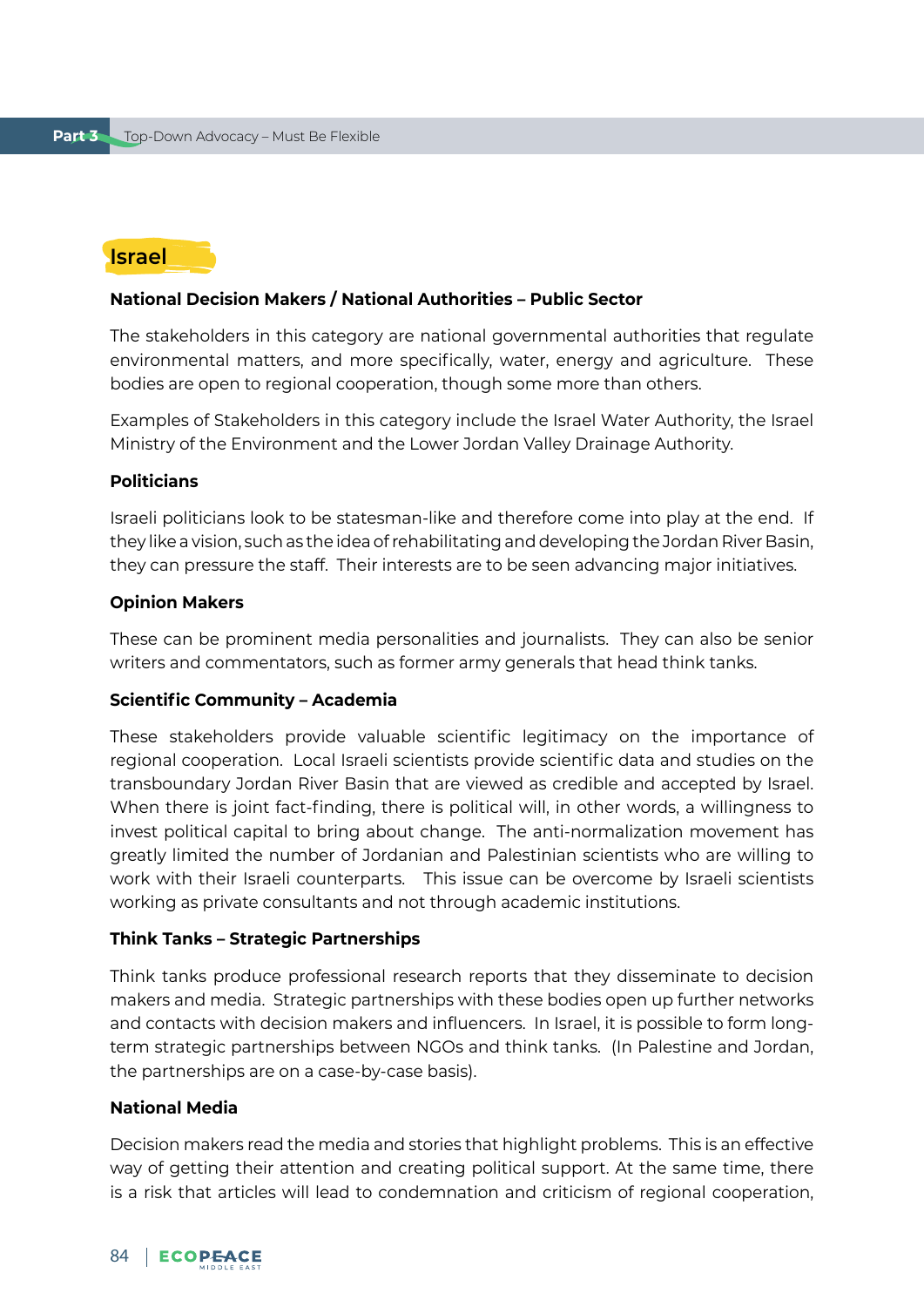in other words, that regional cooperation is advancing Jordanian, Palestinian and at the expense of Israeli interests. The Israeli government's interests are in security and economic implications and media that present regional cooperation as not solely an environmental interest but a security interest for the country have more influence on decision makers.

## **International Media**

In the same way national media can have an impact on decision makers, international media can too. Stories in international media that get noticed by decision makers help put pressure on them to move things.

## **Private Sector**

These stakeholders have funds to finance projects. They are pragmatic by nature which enables them to streamline projects through more easily than the bureaucratic public sector. The challenge is to find ways to get them to invest in projects in the Jordan Valley that may seem risky in terms of investment. There is a market for agrotech, for example.

#### **Donors**

Donors are a critically important part of the rehabilitation and development of the Jordan Valley. Israel is not entitled to foreign aid, but development in Jordan and Palestine benefit Israel as it is a transboundary basin in which the actions of each riparian affect the others.

#### **Foreign Governments**

Foreign governments and international organizations can support policy positions on the rehabilitation and development of the Jordan River Basin. This can influence and put pressure on Israeli decision makers. Often, these bodies are also important donors. For Israel, the two most important countries that have influence on Israeli decision makers are the United States and Germany.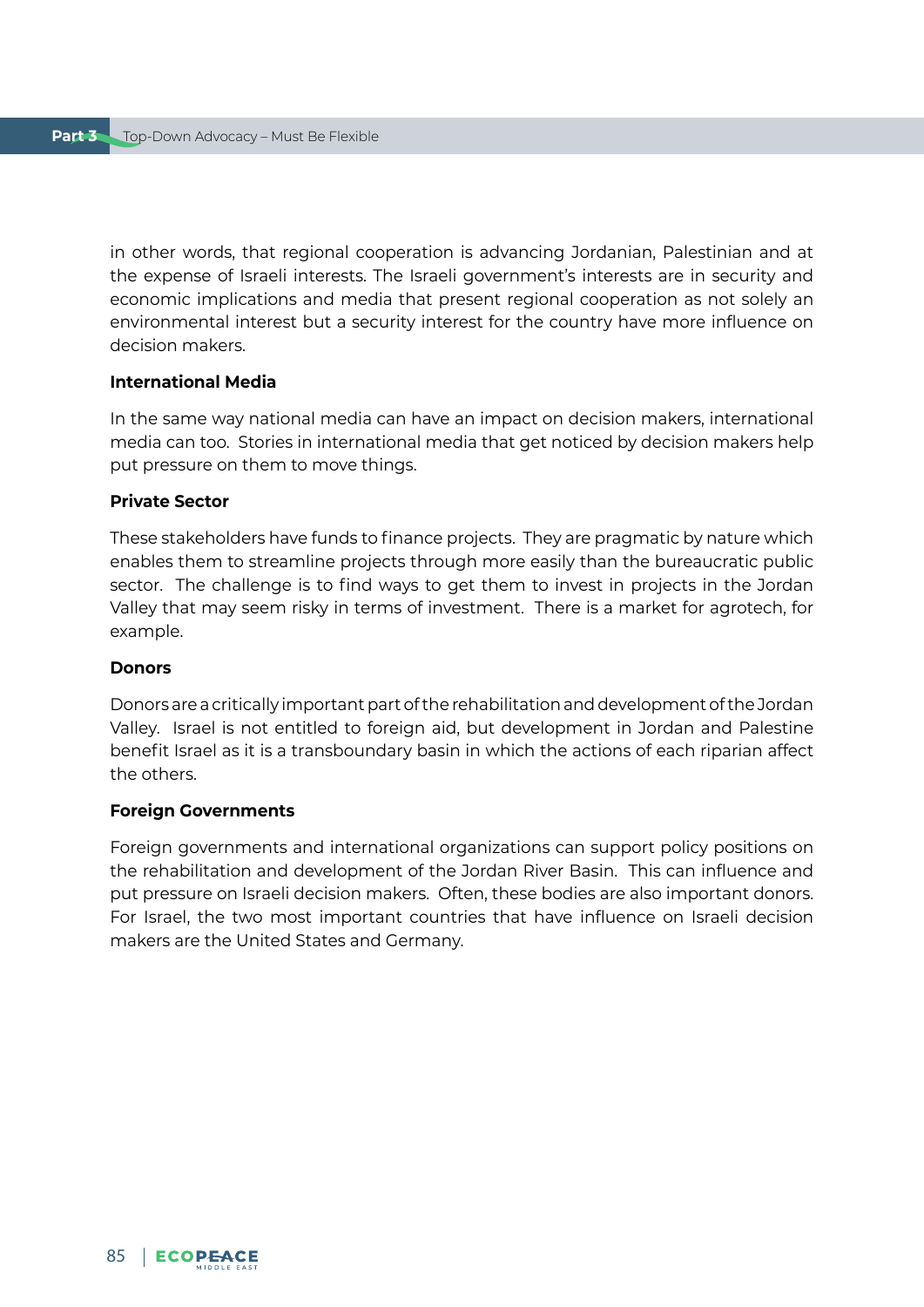# **Socratic Seminar 2– Top-Down Stakeholder Cards Group Worksheet**

### **Part 1 – Preparation in Groups**

- 1. All group members in your group read the **Stakeholder Card**. Then together discuss the pros and cons of each stakeholder. You may use the following questions as a guide:
	- Why is this stakeholder valuable to engage with?
	- Why would NGOs not want to engage with this stakeholder?
	- Why would they?
	- Does this stakeholder have access to other decision makers or influential people?
	- What funds do they have access to?
	- What would they bring?
	- What are the salient (most important) points?
	- **Reinforce Narratives** What narrative would be effective for addressing your stakeholders? (Your country ONLY)
- 1. Choose 1 spokesperson from your group to present a general summary of your stakeholders in the Socratic Seminar (1-2 minutes).

#### **Notes:**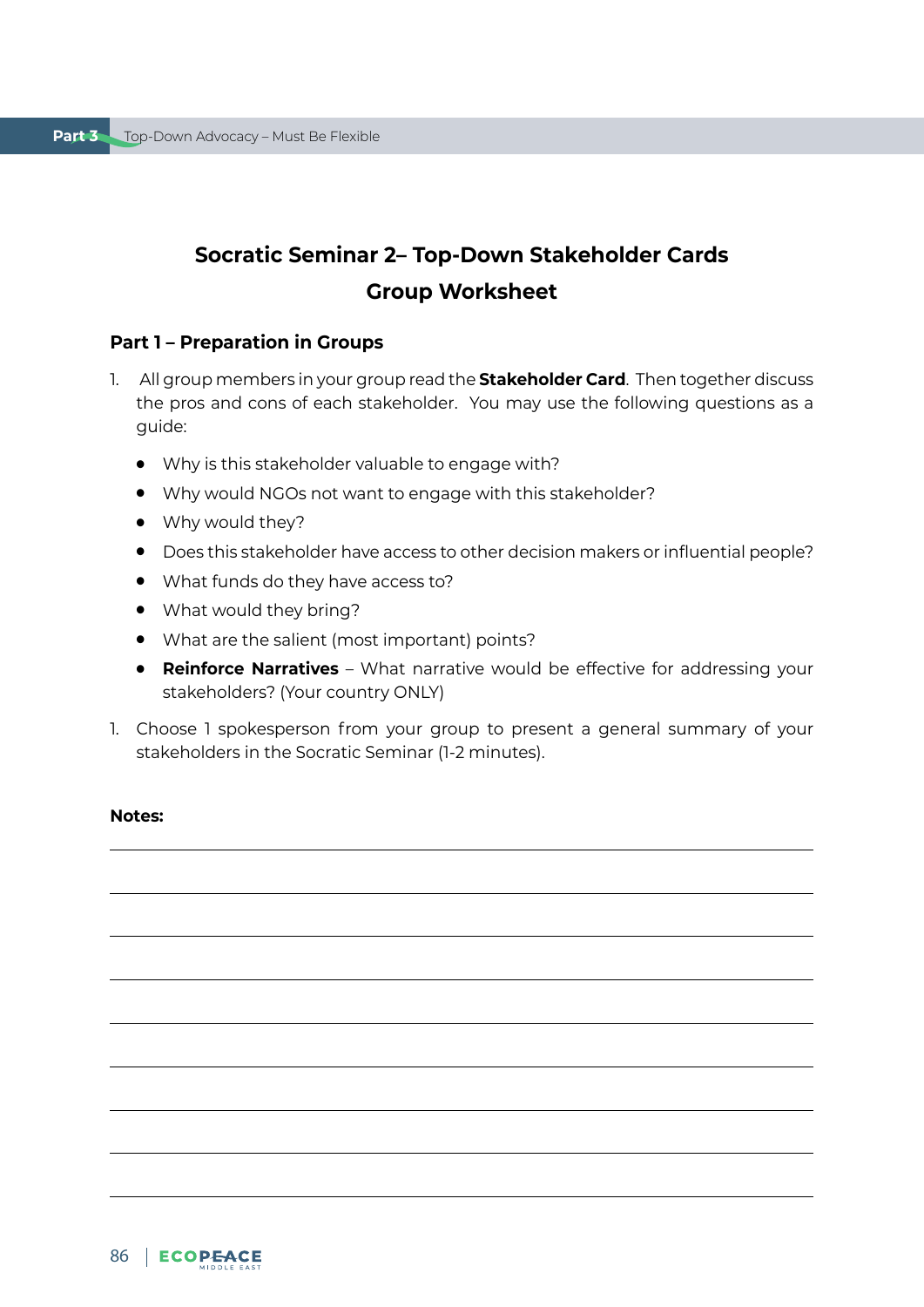| r |   |  |  |
|---|---|--|--|
|   | ۰ |  |  |
|   |   |  |  |
|   |   |  |  |

| $\overline{\phantom{0}}$ |
|--------------------------|
|                          |
|                          |
| $\overline{\phantom{0}}$ |
|                          |
|                          |
|                          |
|                          |
|                          |
| -                        |
|                          |
|                          |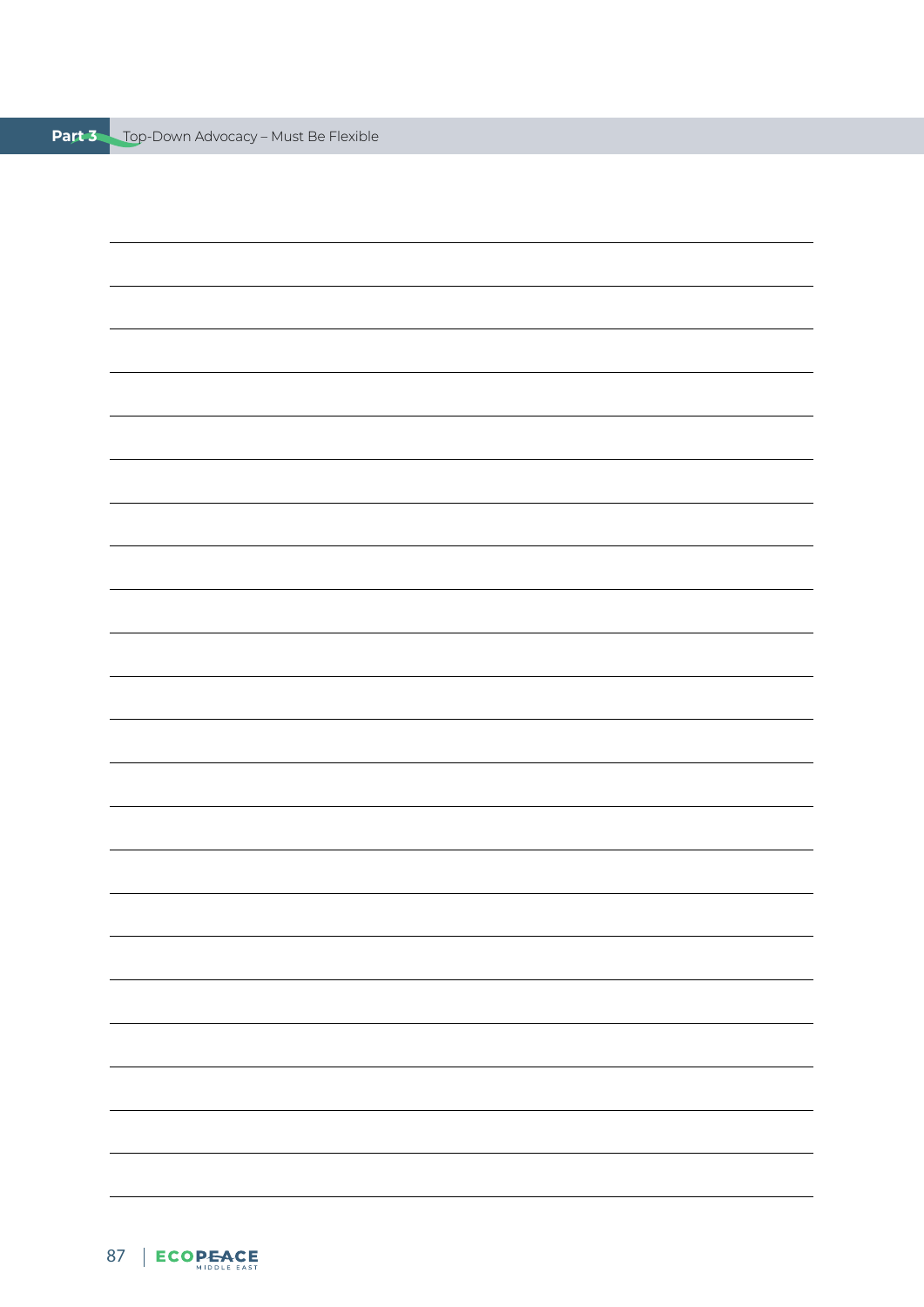# **Questions for the Socratic Seminar Leader – Top-Down**

- What are the most important points you learned?
- What challenges would you anticipate in terms of dealing with certain stakeholders?
- What insights do you have in terms of ways to succeed in spite of difficulties?
- (**Spiral in negotiation skills**): How would negotiation skills be helpful in dealing with the stakeholders? How? Explain.
	- > Do you see areas where the positions (the stance they take) is problematic?
	- > Do you see places where progress could be made by examining the interests of the different sides? (Remember: to get to interests, ask WHY?)
	- > For example: you think your position is non-negotiable you won't meet with Israel. Can this change? How?
- (**Spiral in active listening**)- Were you able to practice active listening skills? Explain how it enhanced / improved your discussion.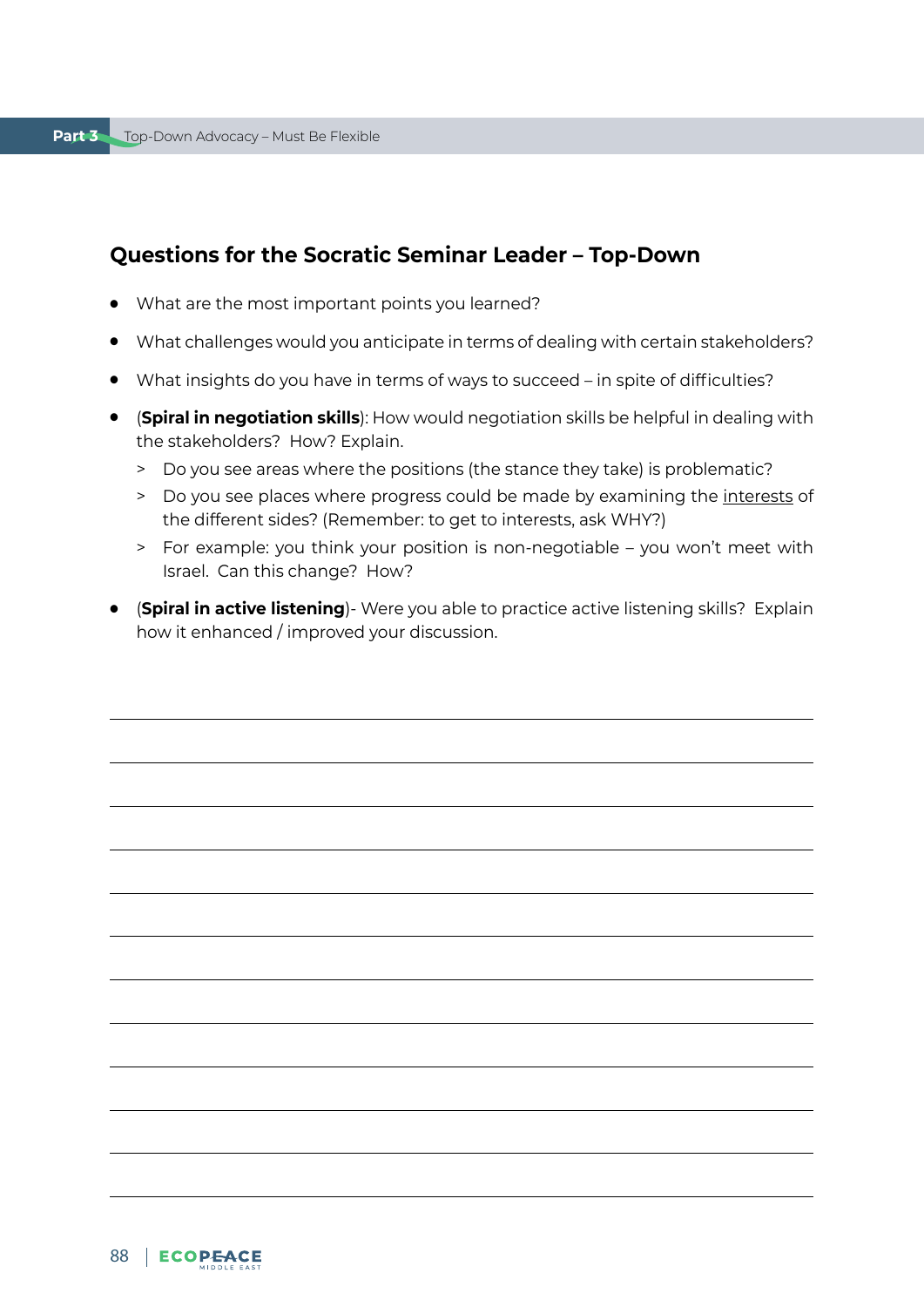# **Top-Down Stakeholders - Reflection Page**

- 1. What were the most important things you learned about top-down stakeholders?
- 2. What insights can you draw from that?
- 3. What are the important points for you in EcoPeace's choice of top-down stakeholder groups that you worked with in the Socratic Seminar?
- 4. Take a moment to identify in your own countries/regions/communities who you think are the major local stakeholders and why they are important as stakeholders. Then answer the following:
	- Who are the stakeholders in your community/region/country?
	- What is the importance of the different stakeholders?
	- Can you think of any other people, maybe they don't have a formal job title, but they have connections and influence?
	- What ideas do you have for engaging the stakeholders?
	- How would you make this happen?
	- What more do you need / need to know in order to make this happen?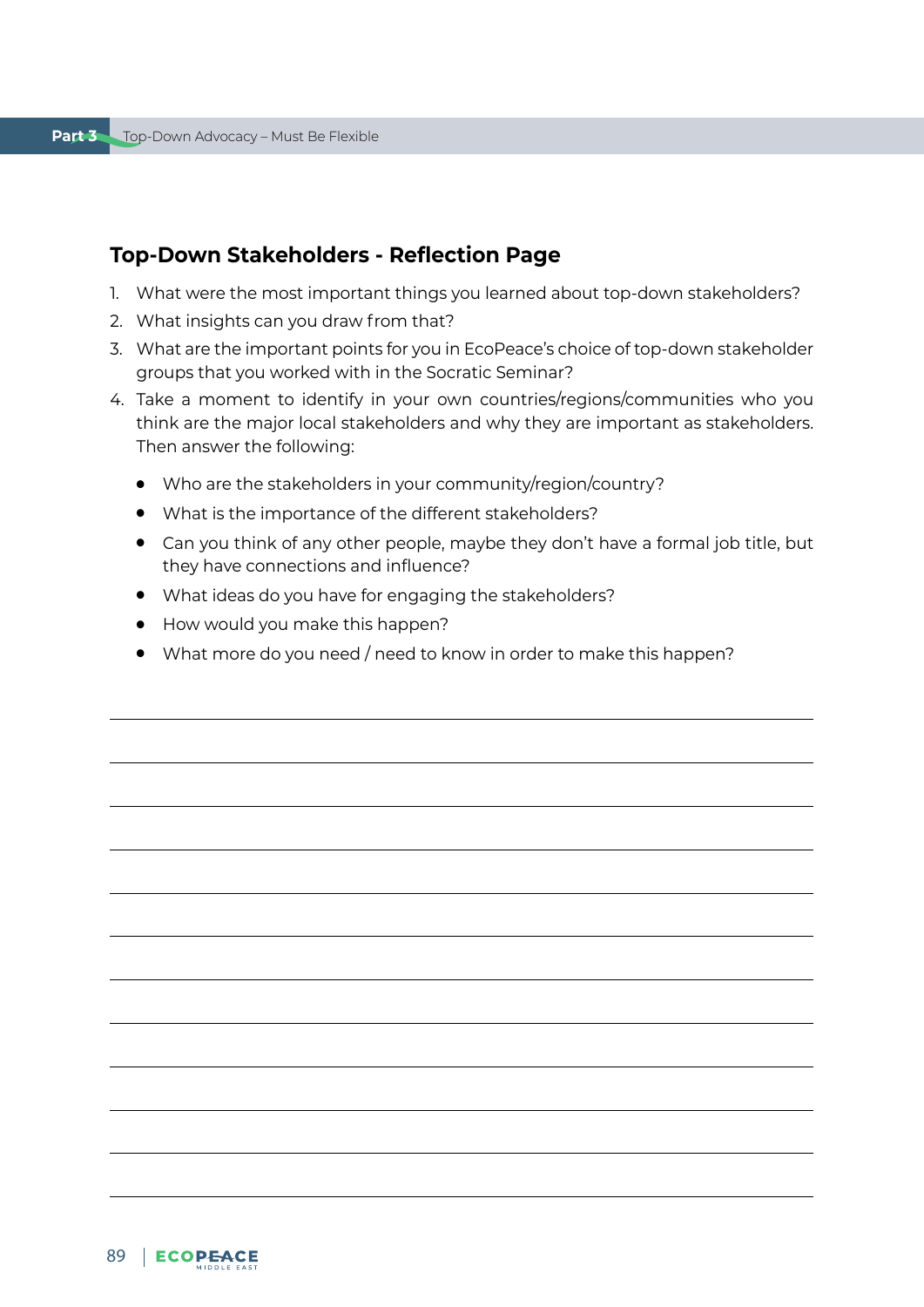**D. EcoPeace Presentation –EcoPeace Model - Top-Down work and Stakeholders**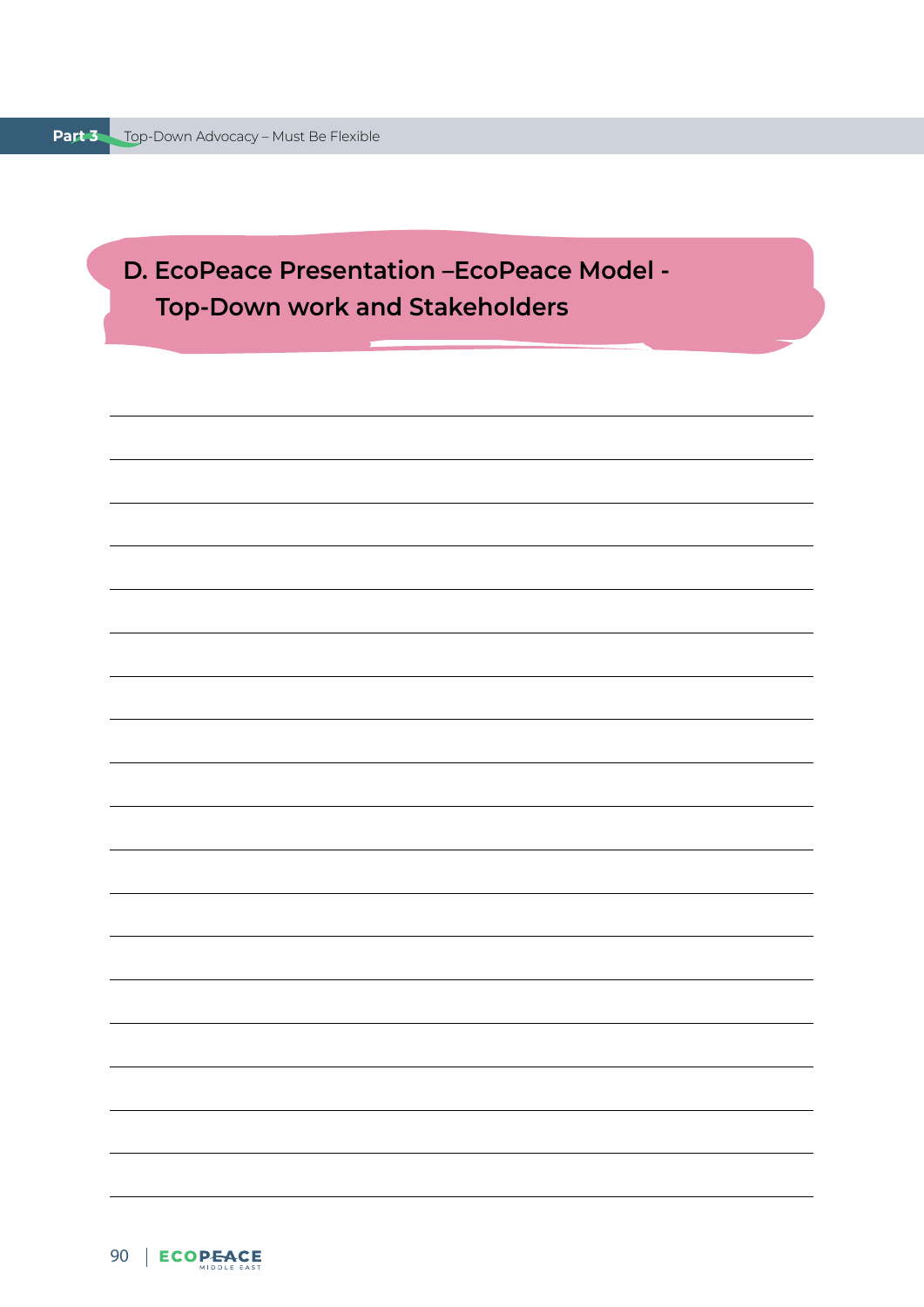# **E. Final Reflection – Top Down – After EcoPeace Presentation**

# **Final Reflection**

Take a few moments to reflect on both the bottom-up and top-down tools of EcoPeace programming. Reflect on how these tools might be applied to your own countries/ regions/communities.

- What ideas and tools of EcoPeace's bottom-up and top-down programming are most relevant for you and your own NGO work?
- Which of these tools can you envision applying to your NGO?
- How would you go about making this happen?
- What more do you need / need to know in order to make this happen?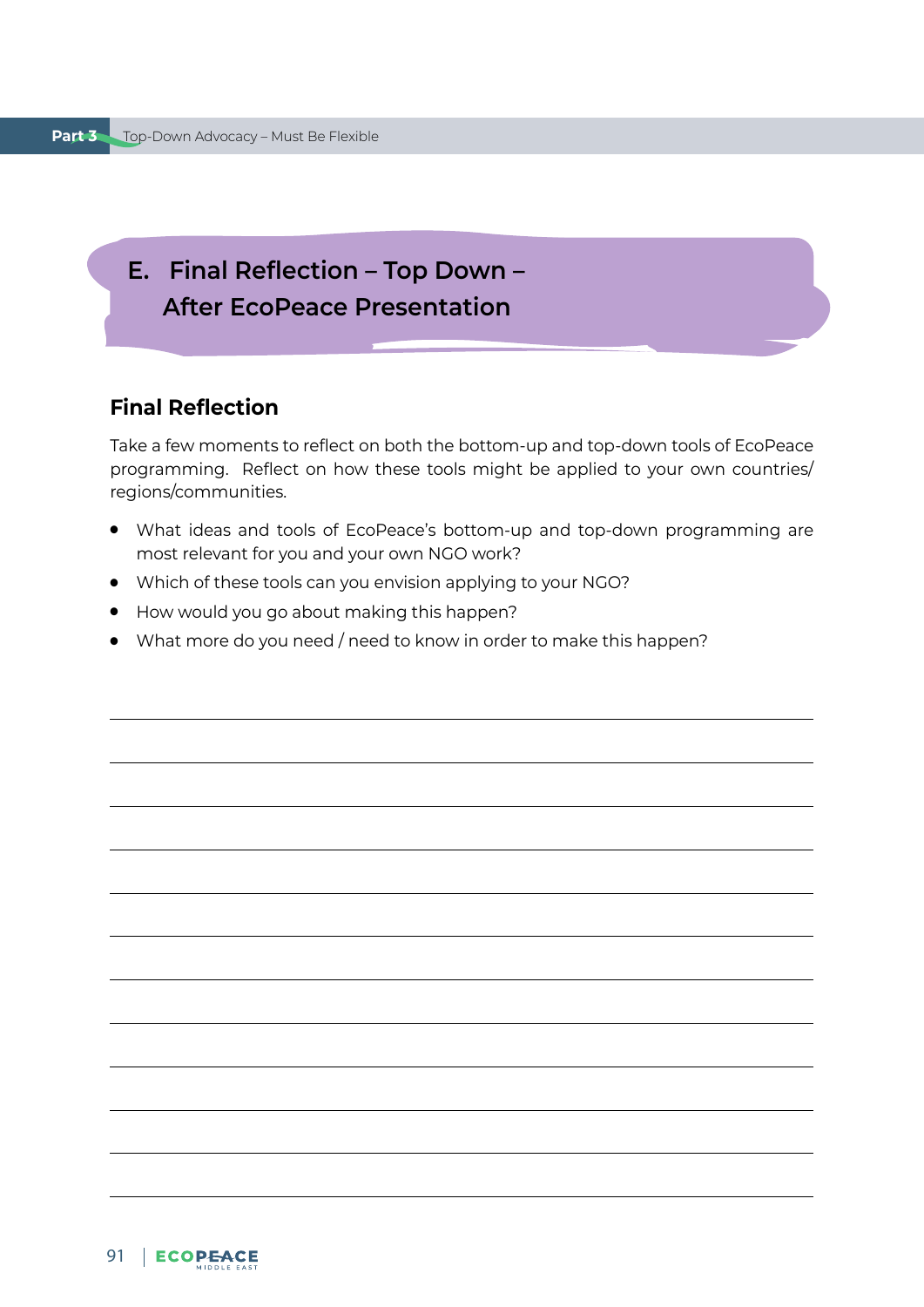# **Reference Pages EcoPeace Top-Down Work**

# **Top-Down Work – Needs to be Flexible**

In order for EcoPeace to bring about the changes it envisions, in addition to its bottom-up community work, it must engage with decision makers at the national and international levels.

EcoPeace seeks good relationships with the three countries' governments in Jordan, Palestine and Israel, and the relevant ministries, such as water, irrigation, environment and energy ministries. EcoPeace aims to keep government actors and ministries appraised of and involved in its activities. With such actions and transparency, the goal is to foster preemptive approval and support of these national decision-makers.

EcoPeace frequently engages proxies, such as consultants, lobbying organizations or distinguished experts to facilitate access to decision makers. Such engagement can also include strategic partnerships, which give further legitimacy and authority to EcoPeace's policy. Supplementing this, on staff in each of the three offices are government affairs officers, professionals with previous experience in the governments, who have access and contacts to decision-makers. In Jordan and Palestine, tribal and family structures are also taken into account.

All of EcoPeace's policy work is aimed at creating a shift in the mindset of the decision makers in the three respective governments from one of competition and conflict to one of cooperation. The message is that cooperation enables a win-win rather than a zero sum game.

Strategies to reach decision makers include the use of specific tools, narrative transfer and pragmatism.

For EcoPeace, science is an important, diplomatic tool. EcoPeace prepares or commissions joint scientific reports and policy papers, involving the three respective governments and scientific communities by drawing on their data and feedback. The reports are then disseminated and discussed in national and regional round tables and conferences. The approach seeks to foster a common vision on the part of regional decision makers in combination with conveying the need for urgent action.

Another important strategy is EcoPeace's use of narratives to convey its messages and persuade decision-makers. Framing the issues is critical for advancing EcoPeace's messages. The narratives that EcoPeace conveys to the decision makers in the three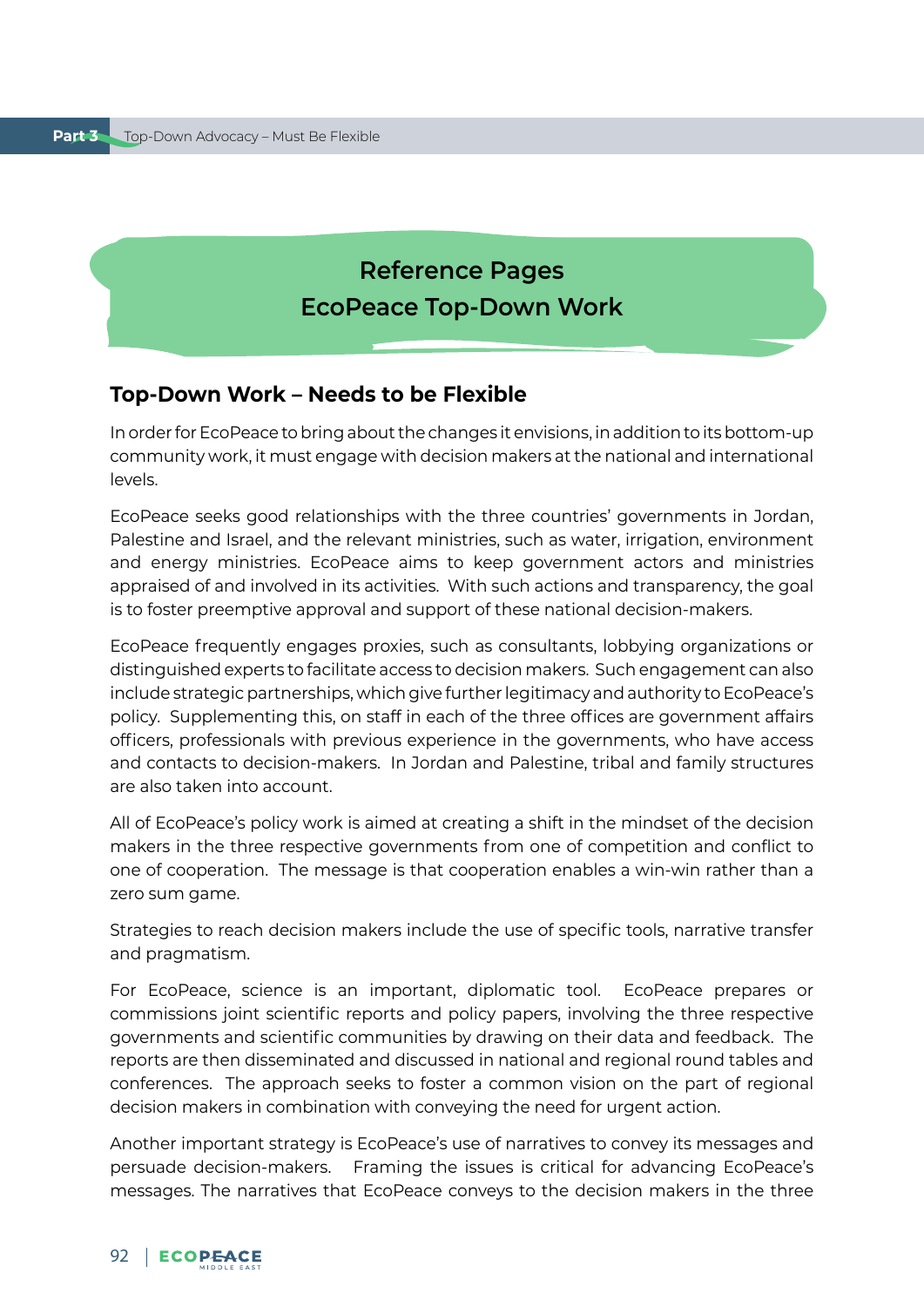countries are adapted to the different contexts in each country, while serving the joint goal of fostering regional cooperation. All three EcoPeace offices seek to convince their governments and decision-makers that it is in the self-interests of the three governments to cooperate regionally. In Jordan, EcoPeace links the country's fate to the ecological health of the Jordan River, the country's namesake. In Palestine, EcoPeace refers to the government's mission to remain on its land until there is peace and argues that environmental protection is an essential part of this mission. In Israel, EcoPeace conveys the message that environmental demise of its neighbors is a security threat to Israel and thus requires cooperation instead of unilateralism and isolation.

EcoPeace narratives are interwoven into all of its campaigns: In EcoPeace's campaign to rehabilitate the Jordan River, for example, the message conveyed is that the Jordan River, which is experiencing extreme environmental degradation as a result of diversion and pollution, is holy to Christians, Jews and Muslims and as such, is holy to half of humanity. Such a perspective serves to disempower those who might object to the urgency of rehabilitating it or not see it as a priority.

Lastly, EcoPeace's top-down work also relies on pragmatism. Rather than following a fixed strategy and given the volatile political context, governmental affairs officers at EcoPeace are concerned with scanning the political landscape to anticipate windows of opportunity for cross-border cooperation. If there is a demand for such cooperation, EcoPeace offers its assistance and expertise.

The constantly shifting political landscape results in windows of opportunity closing all the time. Within such limitations, EcoPeace's strategy of remaining pragmatic and flexible enables it, through discussion, to find windows that are open where it is possible to move its policy forward. Rather than focus on limitations or disagreement, EcoPeace seeks to find areas of agreement. It is not necessary for all windows to be open, just some.

Tangible top-down successes for the staff from all three EcoPeace offices include the building of a sewage treatment plant in northern Gaza as a result of EcoPeace advocacy. Other examples include the prevention of the construction of the separation wall at Battir; the successful lobbying of the Israeli government to release water into the lower Jordan River as well as furthering of EcoPeace policy in the form of resolutions by the European Parliament and letters from representatives of the US Congress. Other outcomes of its national advocacy work include EcoPeace bringing together government representatives from all three governments, Israel, Palestine and Jordan at EcoPeace events as well as fostering the support of high-ranking individuals. Finally, further tangible success includes the managing and maintaining of the Sharhabil Bin Hassneh EcoPark (SHE) EcoPark in Jordan.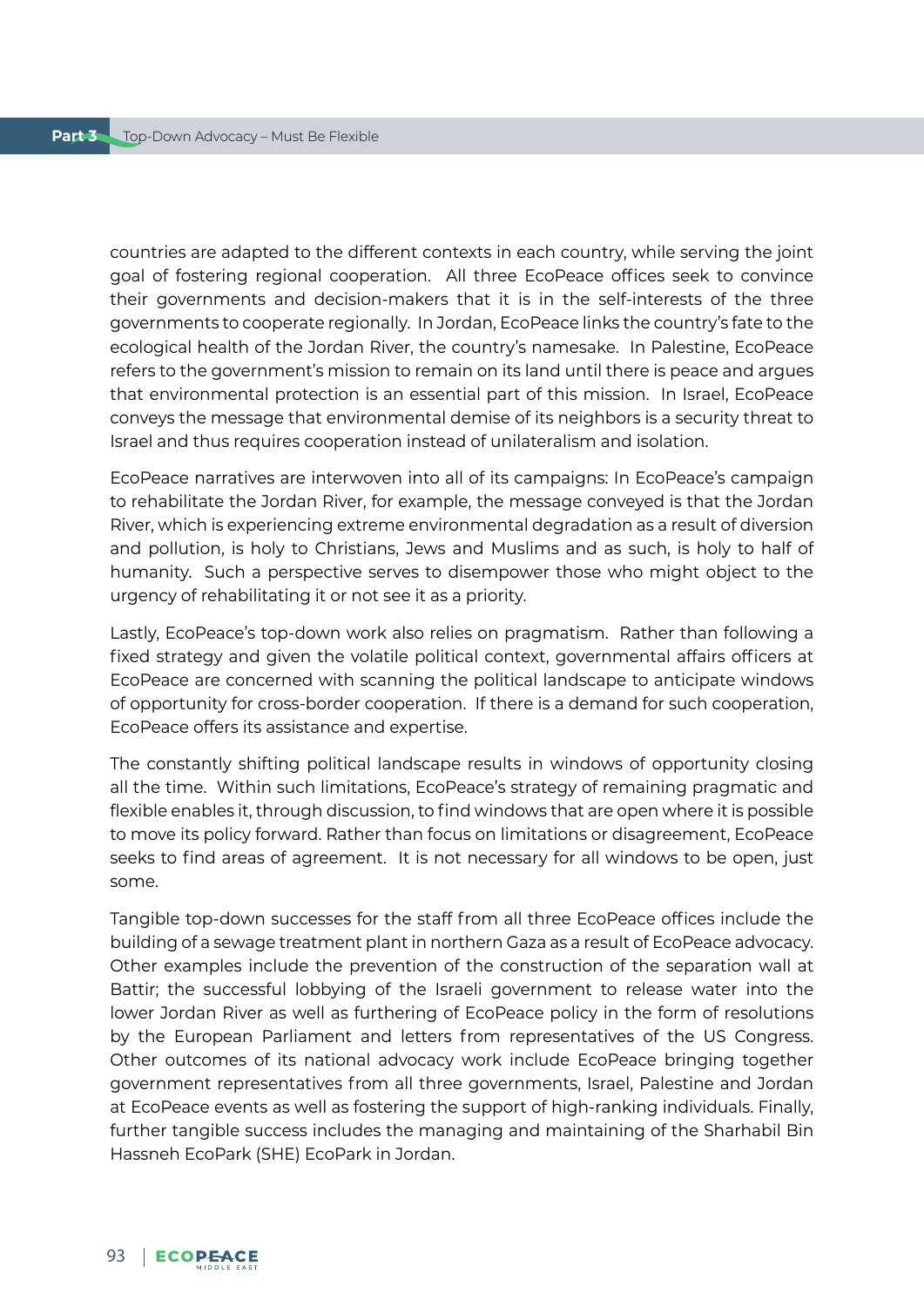The EcoPeace Top-Down programming implemented in its three offices in Jordan, Palestine and Israel comprises three main mechanisms: *Knowledge Mediation, National Advocacy and International Outreach* leading to *Political Change, Institution-Building and Regional Cooperation.* 



## **EcoPeace Model:**

# **Knowledge Mediation**

● Is*suing scientific reports and policy papers as tools for advocacy; creating shared visi*ons: collecting data, promoting research and advancing policies.

EcoPeace's top-down work strongly draws on the power of science as a tool for advocacy. It commissions reports, feasibility studies and policy papers that forge a common vision and urgency to act on the part of decision-makers.

As data is not always standardized and can be the basis for disagreement, EcoPeace commissions cooperative, joint reports from the scientific community in each of the countries. EcoPeace's joint-fact finding results in the creation of political will on all sides. The reports are both prescriptive in that they include recommendations; as well, they are pragmatic in that all the recommendations, including projects, can be implemented.

The shared scientific reports serve as important advocacy tools for advancing EcoPeace's policies. These reports are disseminated at all meetings and forums, including EcoPeace's own conferences, which include the presence of national and international decisionmakers. The reports are further disseminated through channels such as newsletters and other media.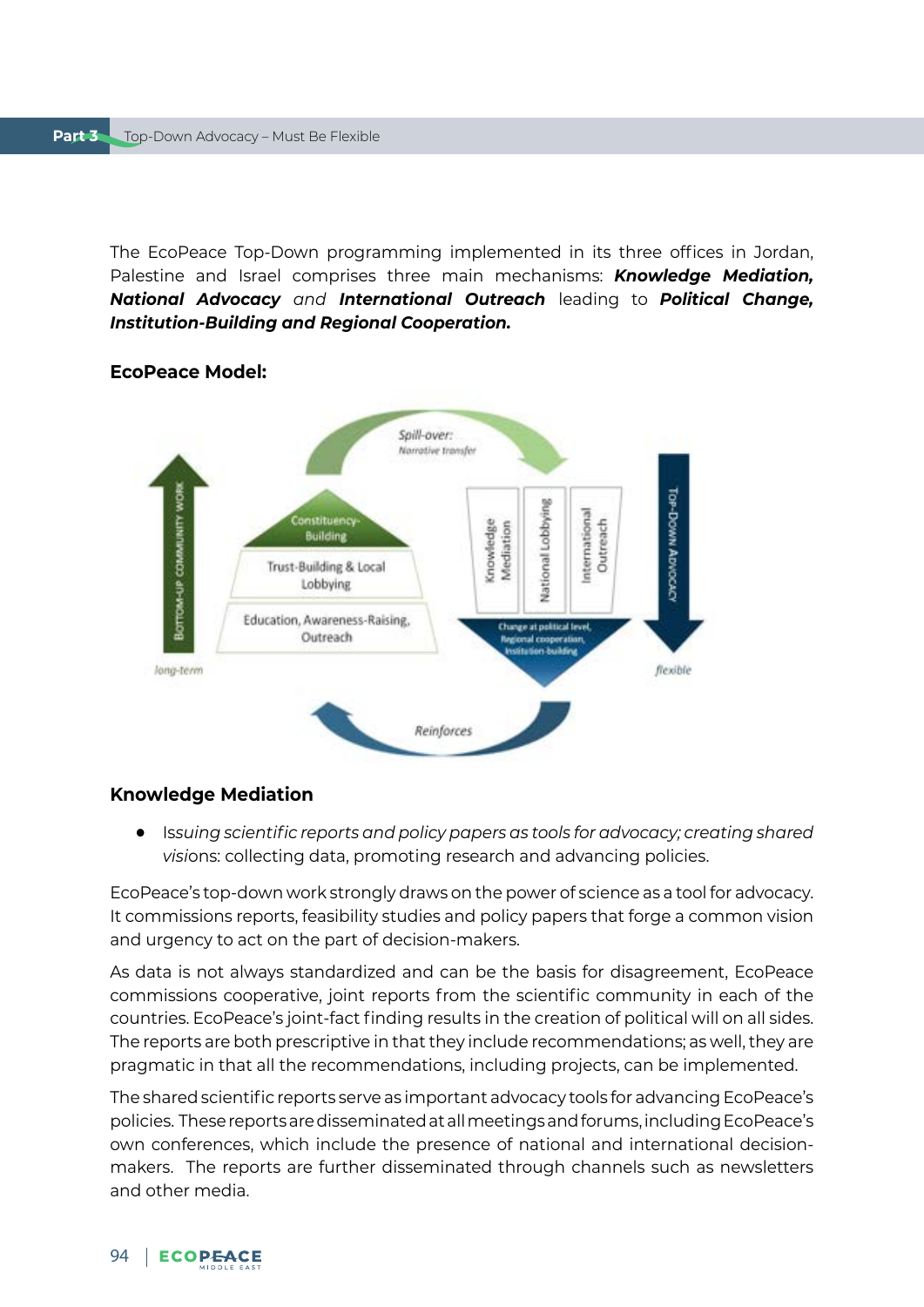### **National Advocacy**

● *Engagement and involvement of relevant decision-makers; employing consultants or lobbying groups to gain access to decision-makers; framing a narrative of interdependence, self-interest and mutual gain; scanning political landscape for demand for cooperation.*

This second major element of EcoPeace's top-down work is lobbying and advocacy at the three national levels. This includes keeping ministries and other relevant decision makers informed and involved in EcoPeace's activities to prevent contestation and increases the likelihood of buy-in. When directly approaching decision-makers may be counter-productive and unpromising, EcoPeace works via proxies, such as consultants, lobbying groups and scientists. Each national lobbying effort relies on a narrative that highlights interdependencies and the self-interests of each side.

EcoPeace understands that that decision makers will not consider its initiatives at certain times, but this does not mean that they won't be considered later. Therefore, EcoPeace's strategy is to lay the groundwork: introduce the initiatives and ensure the relevant decision makers are familiar with them. Then, when opportunity arises, these plans can be retrieved right away, with no need for introduction or study, and lead to potential breakthroughs. What is important is to keep the issues on the table.

Another important EcoPeace strategy is seeking partnerships. These partnerships can be in any field, for example, scientific, academic, governmental or private. They can be with government authorities in water, energy or agriculture or private think tanks. The partnerships can be ad-hoc or long-term. These partnerships give legitimacy, authority, validation and endorsement to EcoPeace's message and EcoPeace as an organization. This elevates the status of EcoPeace and its credibility.

Finally, an important aspect of EcoPeace's top-down work is bringing together government ministers and decision-makers and providing them with space for dialogue. This occurs in different types of events, for example, EcoPeace's annual conference allows decision-makers at the national level to meet.

#### **International Outreach**

● *Involve international institutions to boost political support and financial resources. Bodies include the United Nations, the World Bank and foreign governments.*

This mechanism of EcoPeace's top-down work involves connecting with international organizations, foreign governments or international media to widen its constituencies of support and attain financial resources. These organizations include the United Nations (e.g., the UN Security Council (UNSC) and UN Environmental Program (UNEP), the World Bank and foreign governments.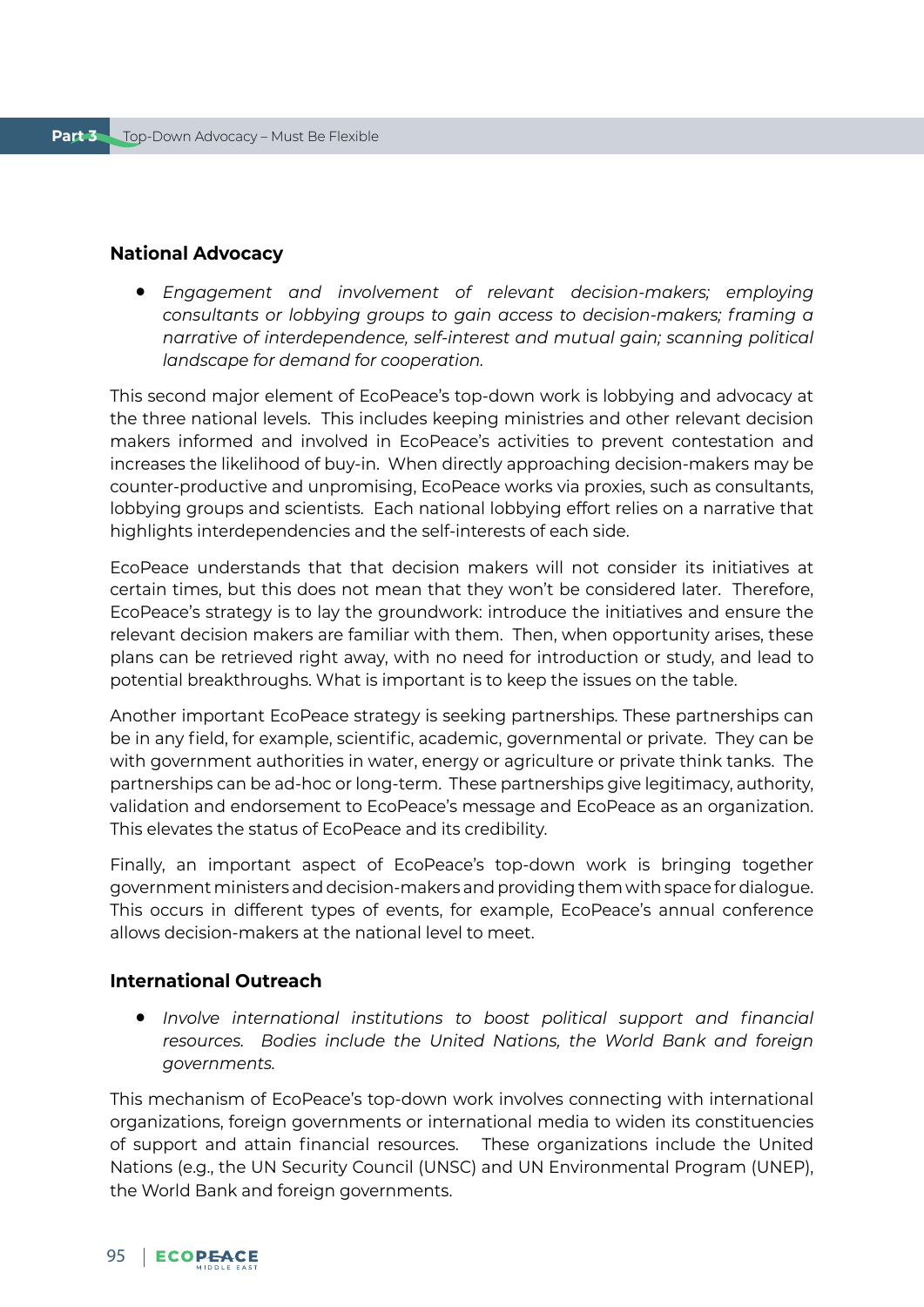This arm of EcoPeace's top-down work is advanced by the three EcoPeace Directors in all three offices, Jordan, Israel and Palestine. The directors work in tandem, agreeing in advance to the policy positions for which they will seek international support. Many of these international bodies are also donor countries that provide EcoPeace with foreign aid.

When it comes to fundraising, unlike many NGOs, EcoPeace seeks out what it believes to be the right donor for its initiatives, donors that will be interested in the projects and also see things similarly. This catapults the donors into the role of partners, who have a deeper understanding of the initiatives and at times, the need for flexibility.

## **Political Change, Institution-Building and Regional Cooperation**

In an ideal outcome, the top-down advocacy (in some cases underpinned by bottomup community work and spillover) brings about change at the political level in favor of the EcoPeace mission and vision. Whether through political change or not, successful top-down advocacy fosters institution-building, regional cooperation and healthy interdependencies in the long run.

# **Top-Down Work**

# **Stakeholders**

As with its bottom-up programming, in its Top-Down work, EcoPeace actively seeks to engage with all possible stakeholders. At the national level, this includes governmental authorities and ministers, politicians, the scientific community and the media. At the international level, this includes international bodies, such as the UN, the World Bank and foreign governments. As with bottom-up programming, this horizontal expansion is key in creating opportunities; the greater the number of stakeholders that EcoPeace engages with, the greater the number of opportunities for EcoPeace to get its message out and effect policy. If one stakeholder declines to help, then others may be found. NGOs frequently express frustration after receiving negative responses from stakeholders that prevent them from advancing their agendas. EcoPeace's method is to engage with additional stakeholders to increase the chances of finding support. As well, NGOs often do not consider engaging with particular stakeholders, such as those regarded as enemies or obstacles. EcoPeace, on the hand, sees value in engaging with such stakeholders as they too can prove valuable in ways that can't always be foreseen. This open, flexible approach has proven key in advancing EcoPeace's message and policy.

Top-down stakeholders can include any decision maker or influencer at the national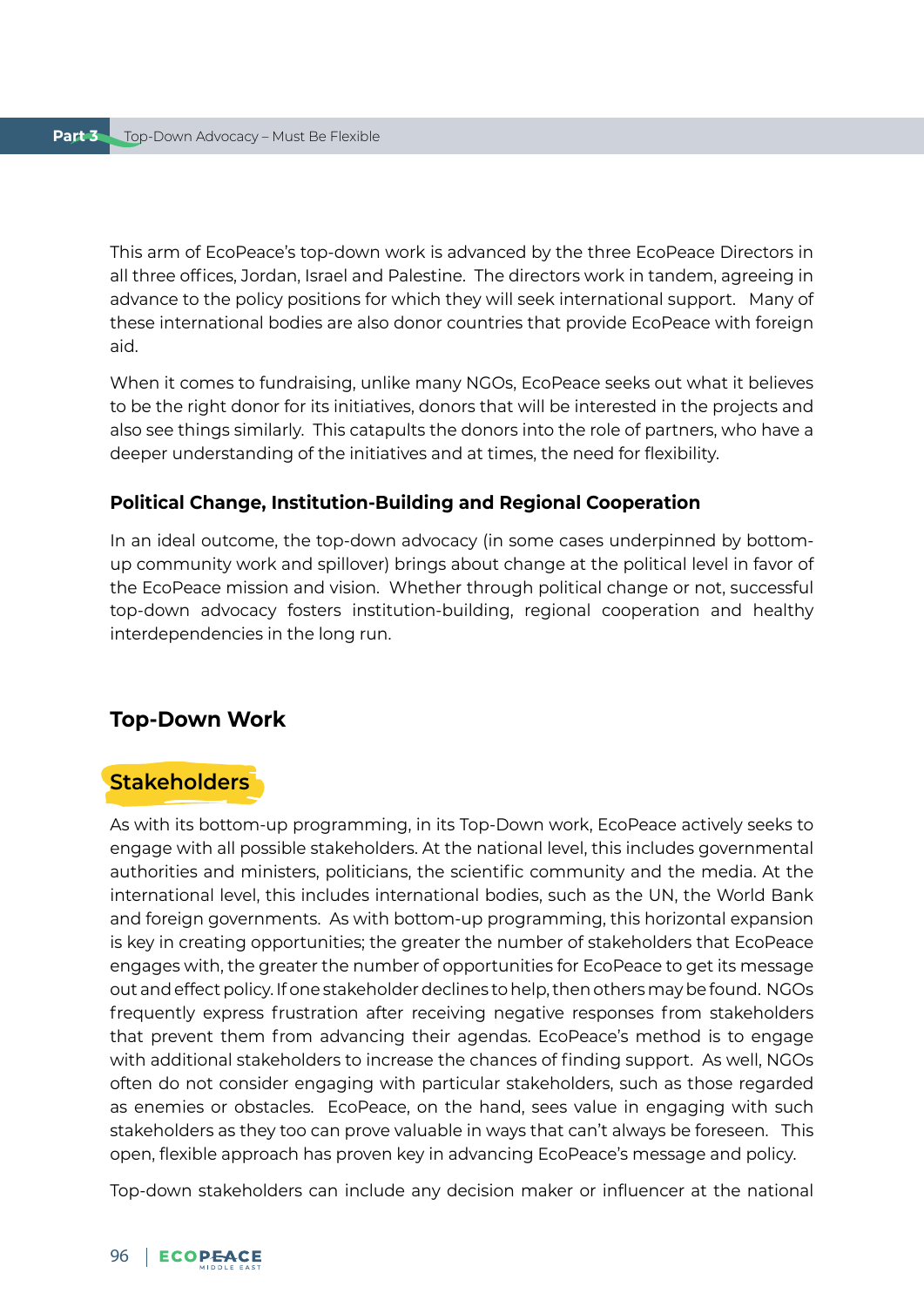level including but not limited to governmental ministers and authorities that regulate environmental matters, such as water, energy and agriculture; politicians, the scientific community; research bodies, such as think tanks, the private sector and national media. At the international media this can include foreign governments and international organizations, such as the UN, the World Bank and international governments; donor organizations; and international media. The list will vary according to the environmental project at hand.

The following includes a summary of a few key top-down stakeholders with whom EcoPeace engages.

### **Government Authorities and Ministers – Public Sector**

A critical part of EcoPeace's top-down work is spent engaging with government authorities and ministers that regulate environmental matters, and more specifically, water, energy and agriculture. Here EcoPeace relies on its narrative that highlights interdependencies and the self-interests of each side.

#### **Scientific Community**

Academia plays a key role in the production of environmental and decision-making knowledge. Contributions, such as studies, reports and policy papers have the "potential to enhance legitimacy and the quality of decision making processes, especially under conditions of uncertainty and conflict." 19 The involvement of *local* researchers and academics increases the public's perception of ownership of problem-solving and decision-making processes. This important process can be key in offsetting what are governments' increasing use of water as a tool of coercive diplomacy, injecting tensions into international diplomacy and complicating opportunities to find cooperative water solutions. 20

The interaction between these academic contributions and decision makers takes place on both the grassroots level where the experiences of the local researchers originate, as well as on other levels where public participation and decision-making gain legitimacy and contribute to policy and structural change.

#### **Media**

It is very important for EcoPeace to have press. The press raises new ideas and through its reporting, gets the EcoPeace message out. Furthermore, decision makers read the

<sup>19</sup> Hage et al. (2010: 254)

<sup>20</sup> Conca (2012), 44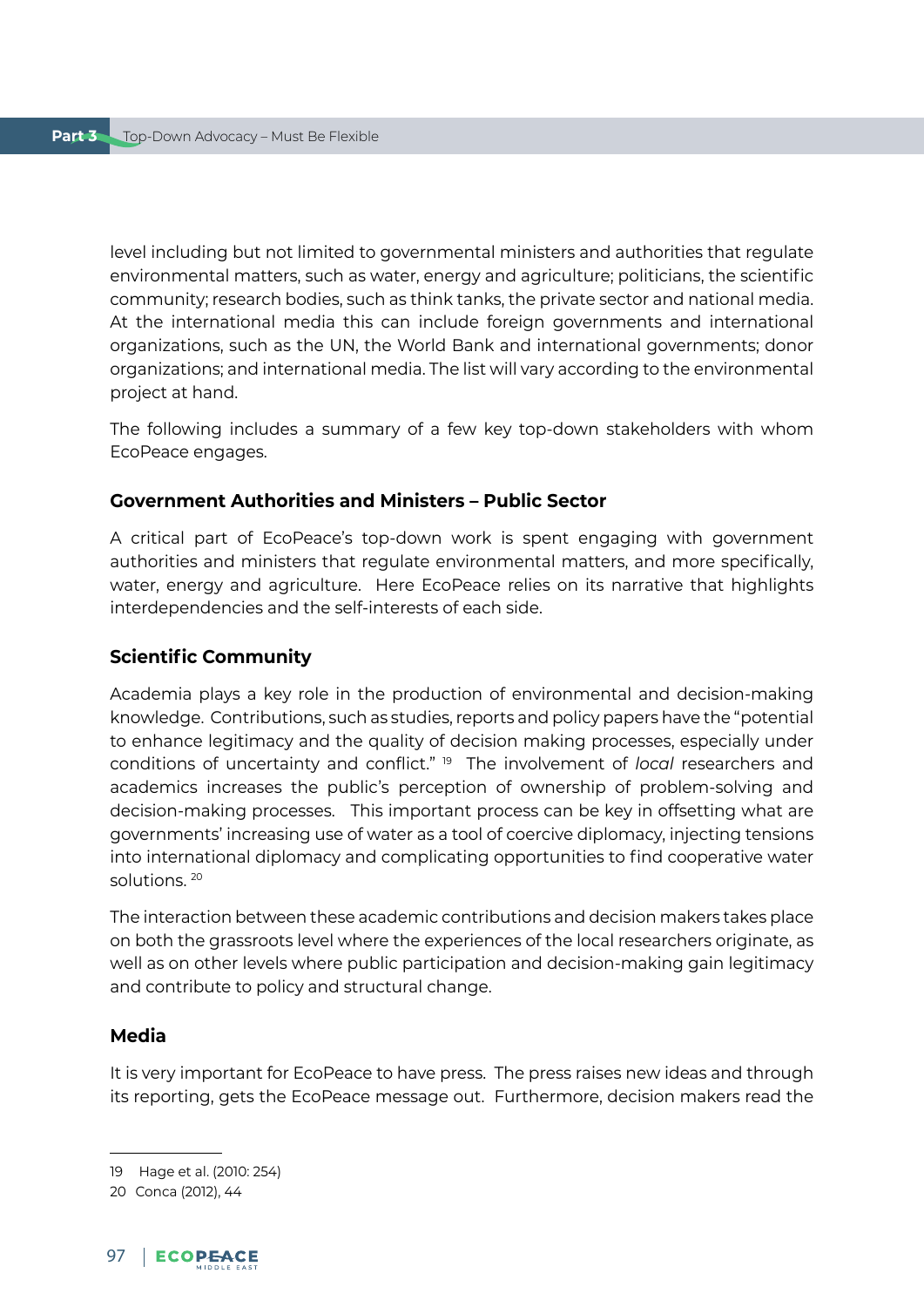media and stories that highlight problems. This is an effective way to get their attention, create political support and put pressure on them to move things forward.

Examples of media reports and articles on environmental peacebuilding that EcoPeace has been active in include:

- Several media outlets covered the worsening of floods in *Wadi Fukin* due to the expansion of Jerusalem suburbs, reporting on EcoPeace's cooperative projects.
- A *Science* article discussed the benefit of scientific cooperation in the peace process and cited the *Wadi Fukin* projects as an example.21
- Other media have focused on projects, such as the Regional Master Plan for the Jordan Valley and the Gaza Water and Energy Crisis. The latter appeared as a focus of public interest after EcoPeace revealed the closure of Israel's massive desalination plant in Ashkelon due to Gaza sewage polluting the seawater. The resulting hazards for public health were examined in an article that included input from the EcoPeace directors.
- Apart from critical coverage of current events, media outlets cover progress in peacebuilding processes, such as the Big Jump of mayors into the Jordan River and the signing of a Memorandum of Understanding between transboundary authorities.

### **Foreign Governments and International Organizations**

Foreign governments and international organizations can support EcoPeace policy positions. This can influence and put pressure on the respective decision-makers in each of the three countries, Jordan, Israel and Palestine.

These bodies are often important donors and as well. Beyond this, these bodies often have particularly strong relationships with one or more of the riparian countries and have influence on their respective decision makers.

<sup>21</sup> Bohannon, John (2006). Bridging the Divide in the Holy Land. Science 312: 352-356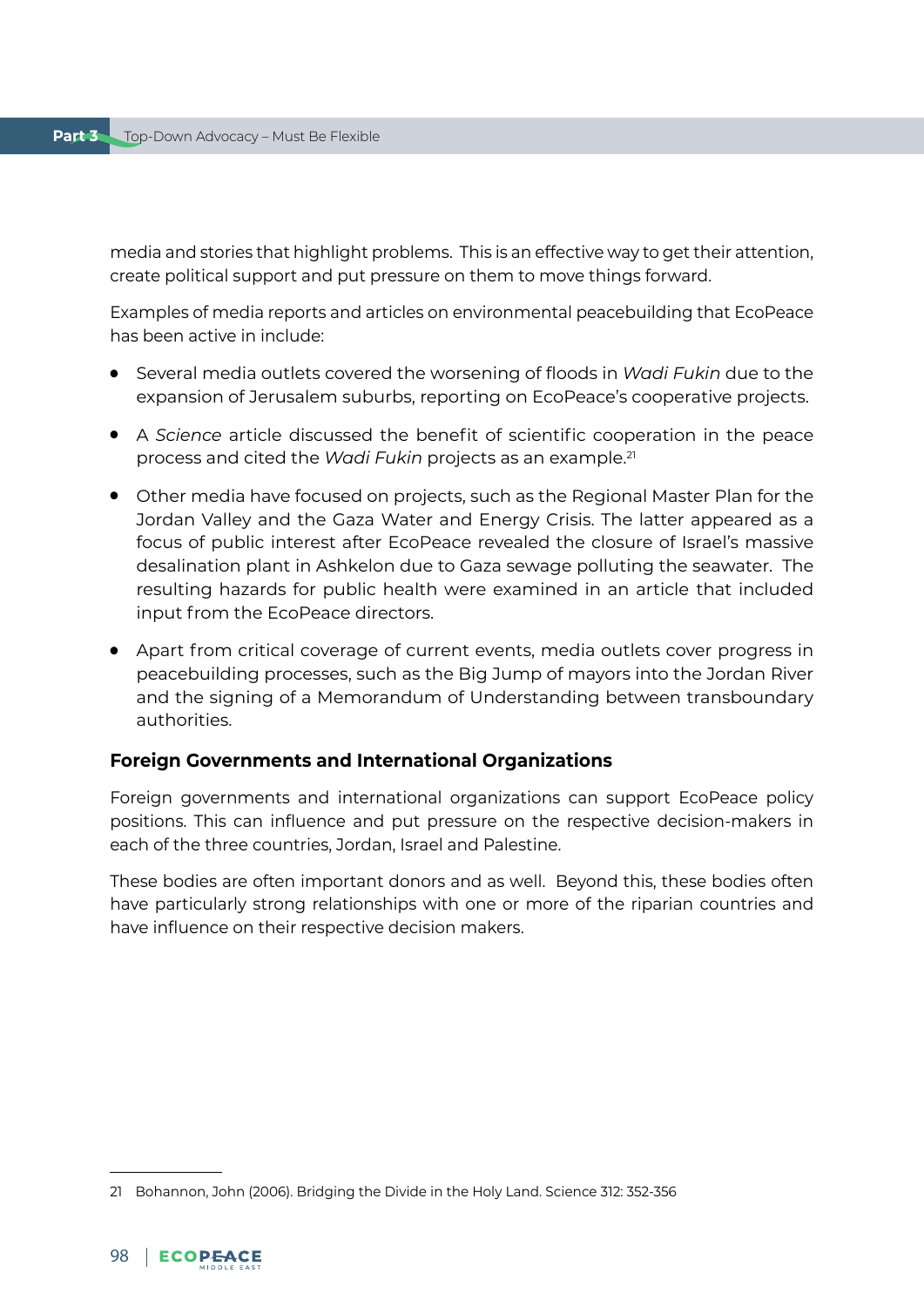| r |   |  |  |
|---|---|--|--|
|   | ۰ |  |  |
|   |   |  |  |
|   |   |  |  |

| - |
|---|
|   |
|   |
|   |
|   |
|   |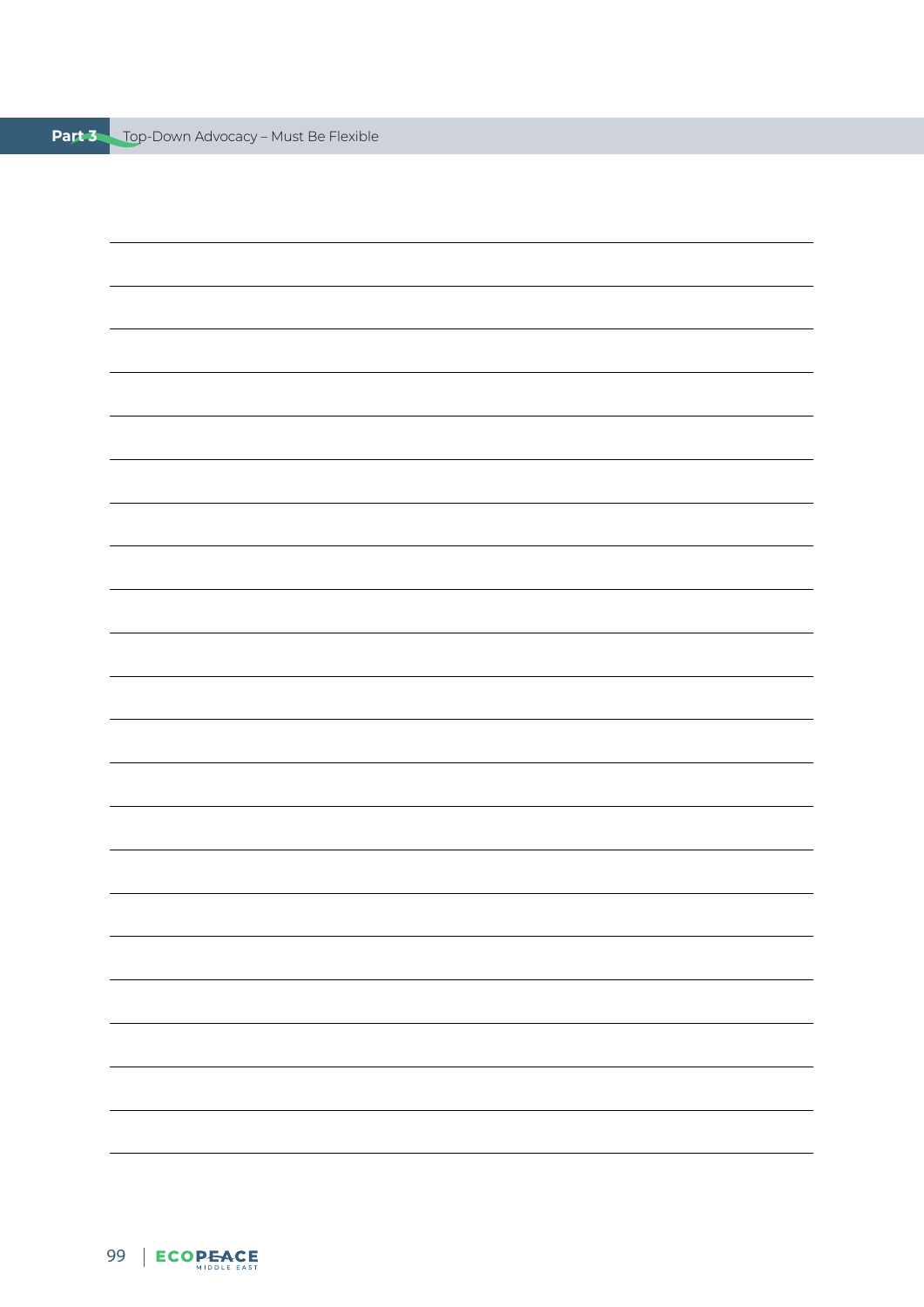| r |  |  |
|---|--|--|
|   |  |  |
|   |  |  |

| $\overline{\phantom{0}}$ |
|--------------------------|
|                          |
| -                        |
|                          |
|                          |
|                          |
|                          |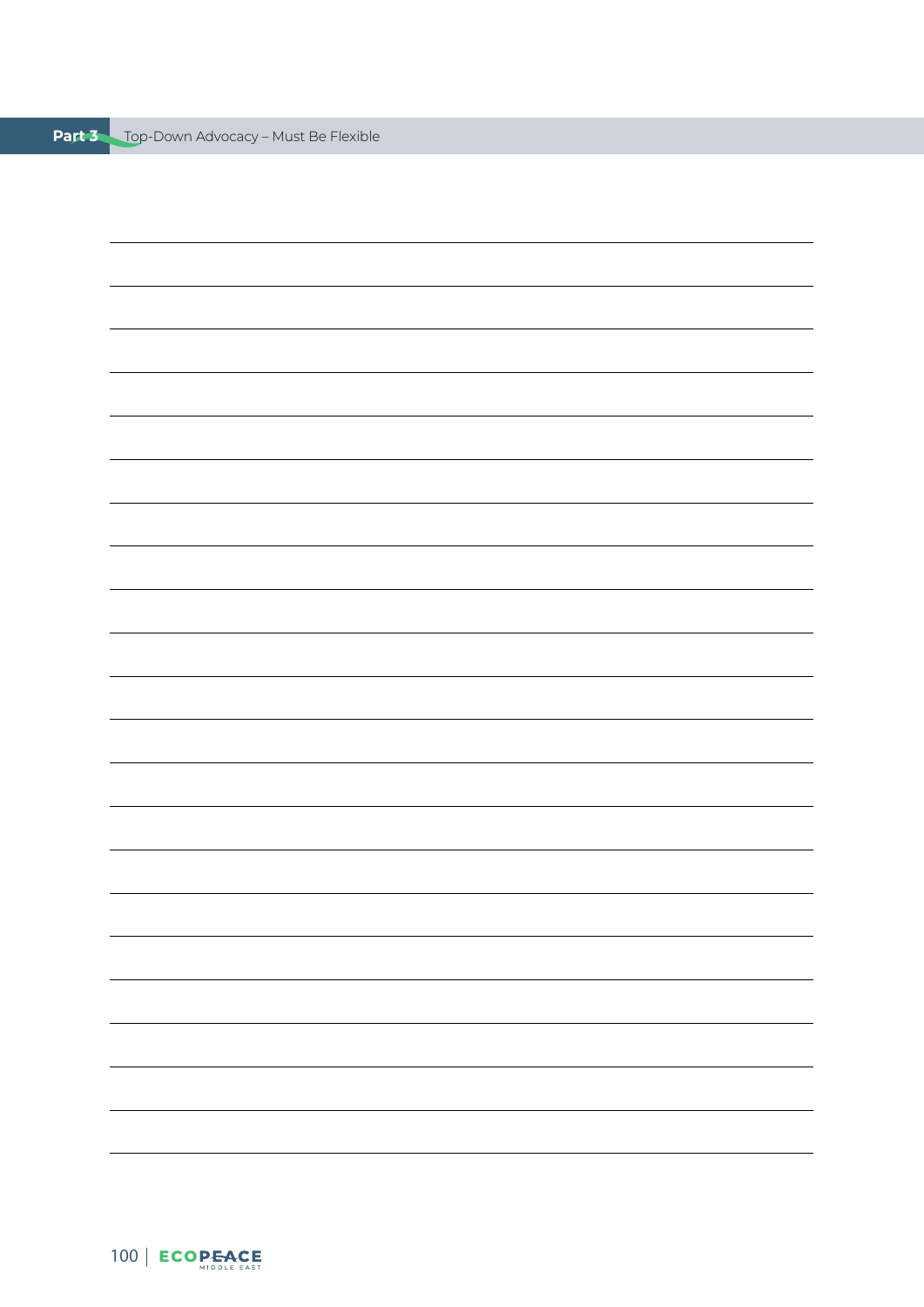| ٠ |    |  |  |
|---|----|--|--|
|   | ÆΤ |  |  |
|   |    |  |  |

| $\overline{\phantom{0}}$ |
|--------------------------|
|                          |
|                          |
|                          |
|                          |
| -                        |
|                          |
|                          |
|                          |
|                          |
|                          |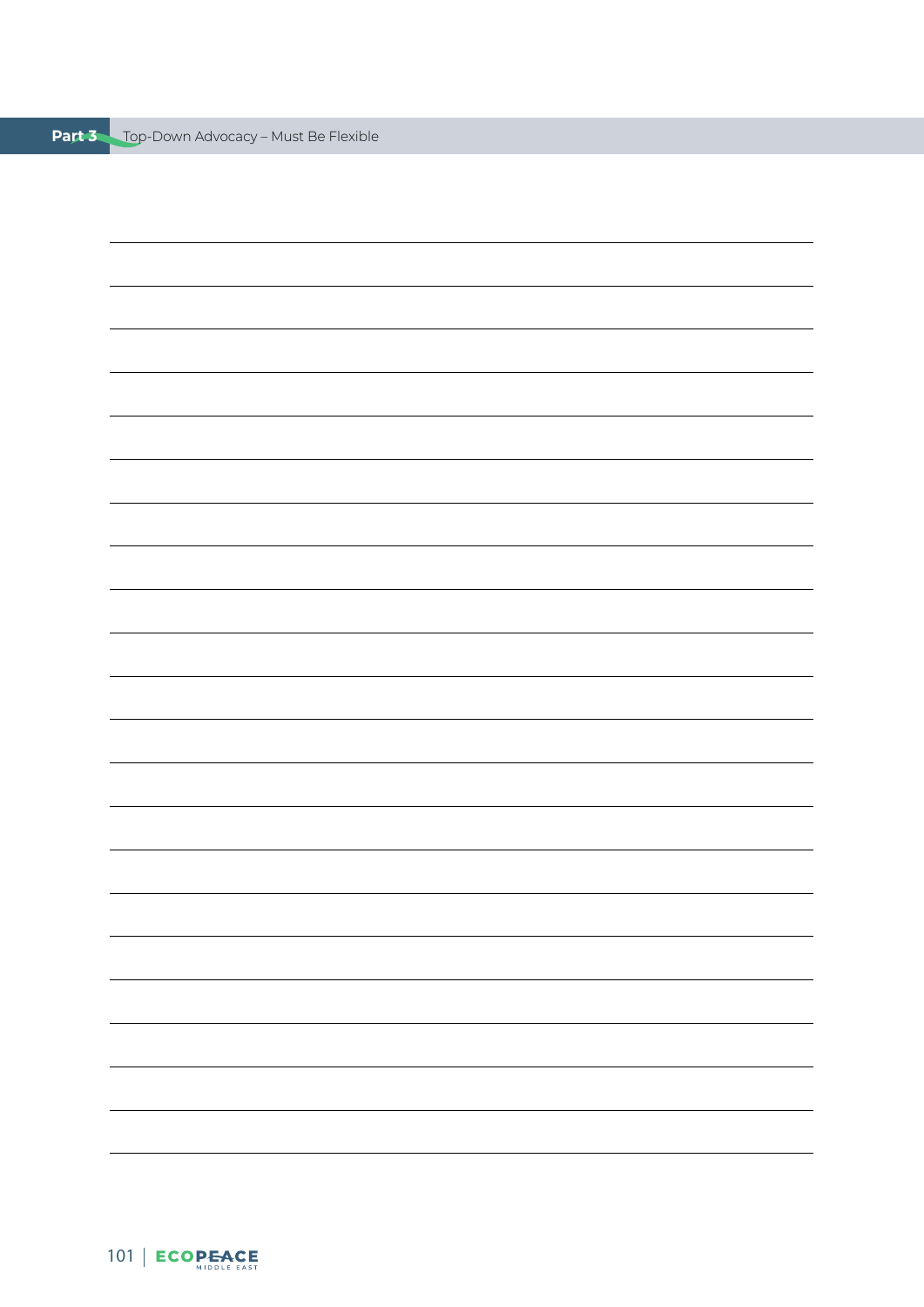| r |  |  |
|---|--|--|
|   |  |  |
|   |  |  |

| $\overline{\phantom{0}}$ |
|--------------------------|
|                          |
| $\overline{\phantom{0}}$ |
|                          |
|                          |
|                          |
|                          |
|                          |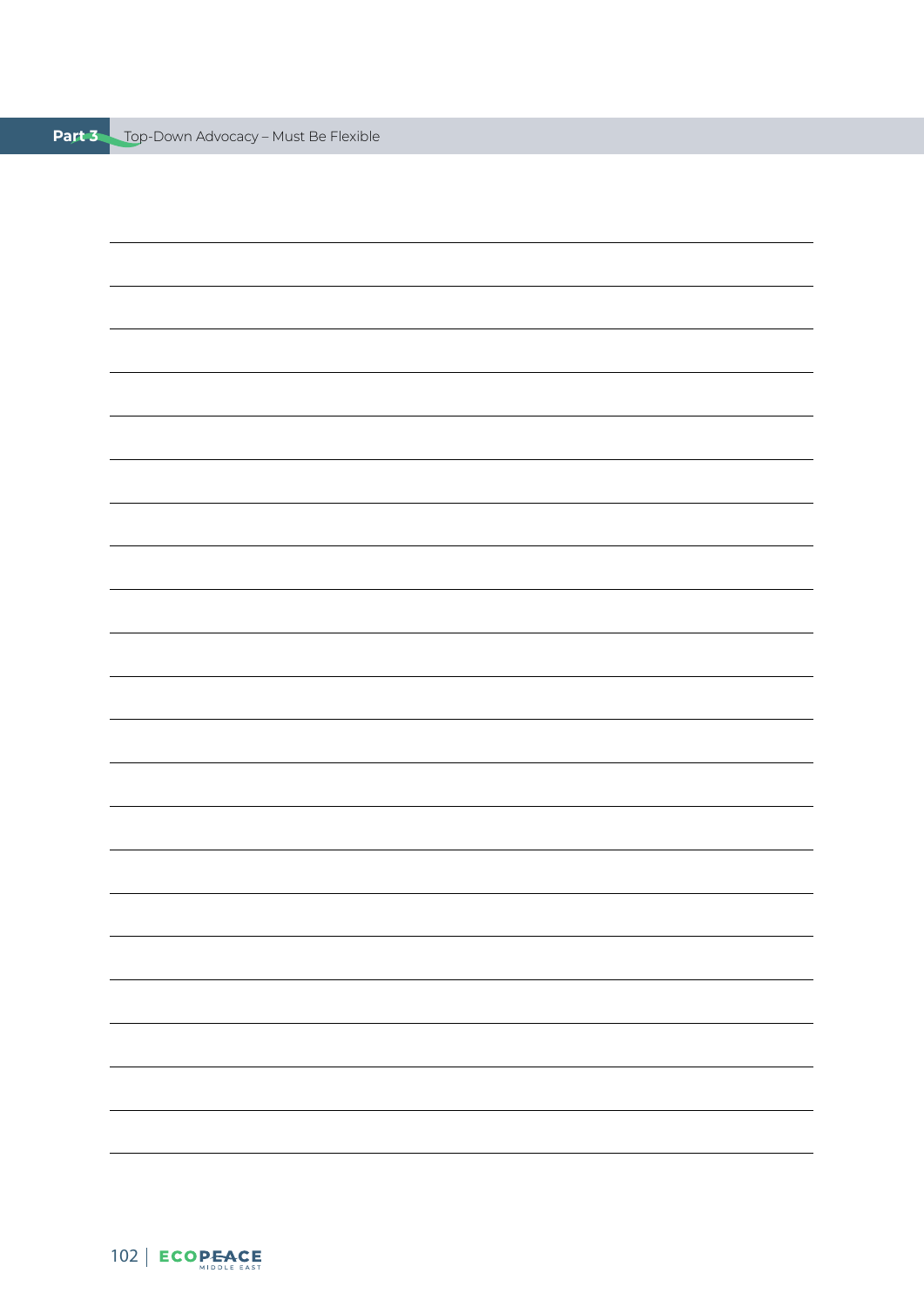| ٠ |    |  |  |
|---|----|--|--|
|   | ÆΤ |  |  |
|   |    |  |  |

| - |
|---|
|   |
|   |
|   |
|   |